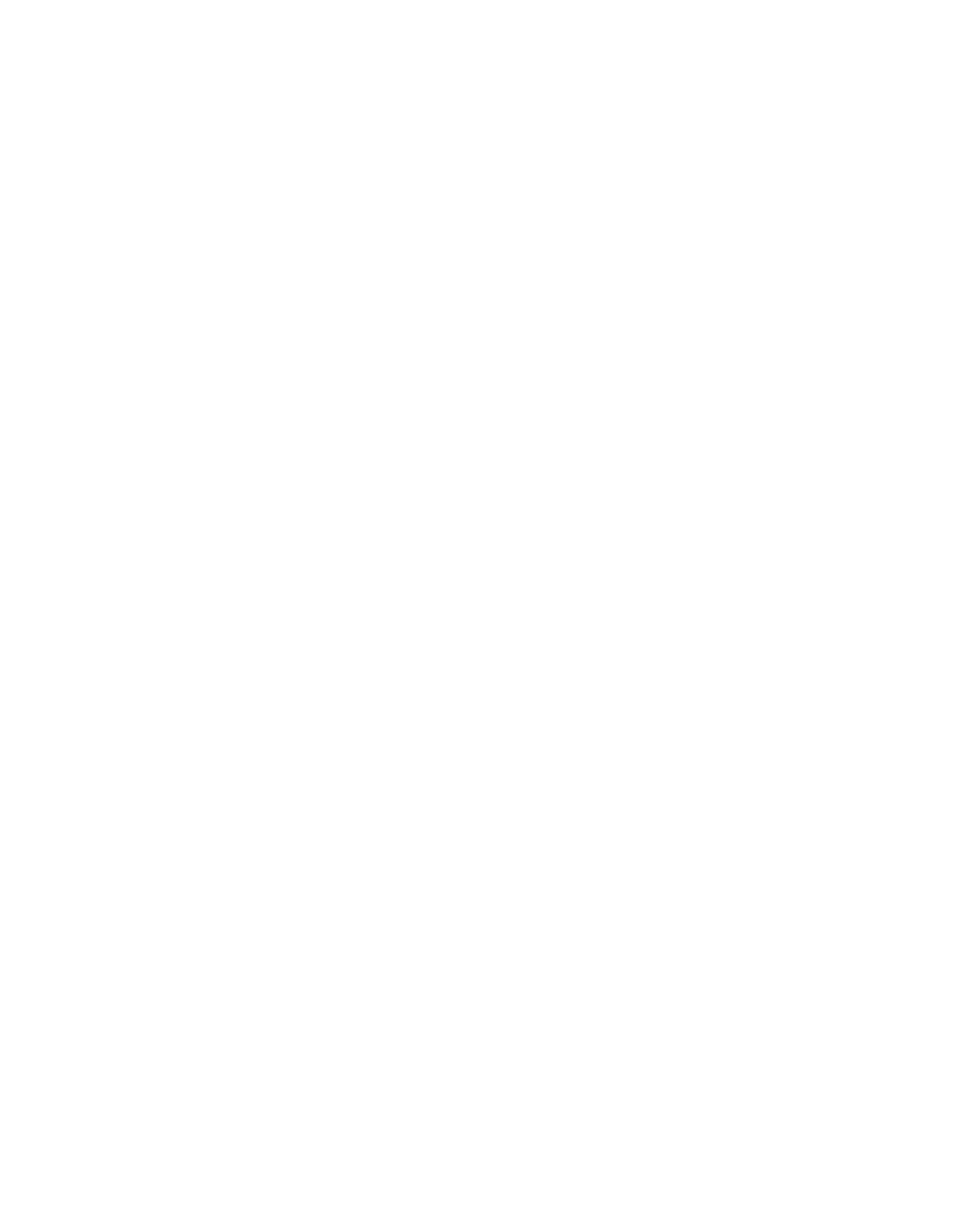# **TABLE OF CONTENTS**

| <b>ARTICLE 5 - EMPLOYER AND UNION SHALL ACQUAINT</b> |  |
|------------------------------------------------------|--|
|                                                      |  |
|                                                      |  |
|                                                      |  |
|                                                      |  |
|                                                      |  |
|                                                      |  |
|                                                      |  |
|                                                      |  |
|                                                      |  |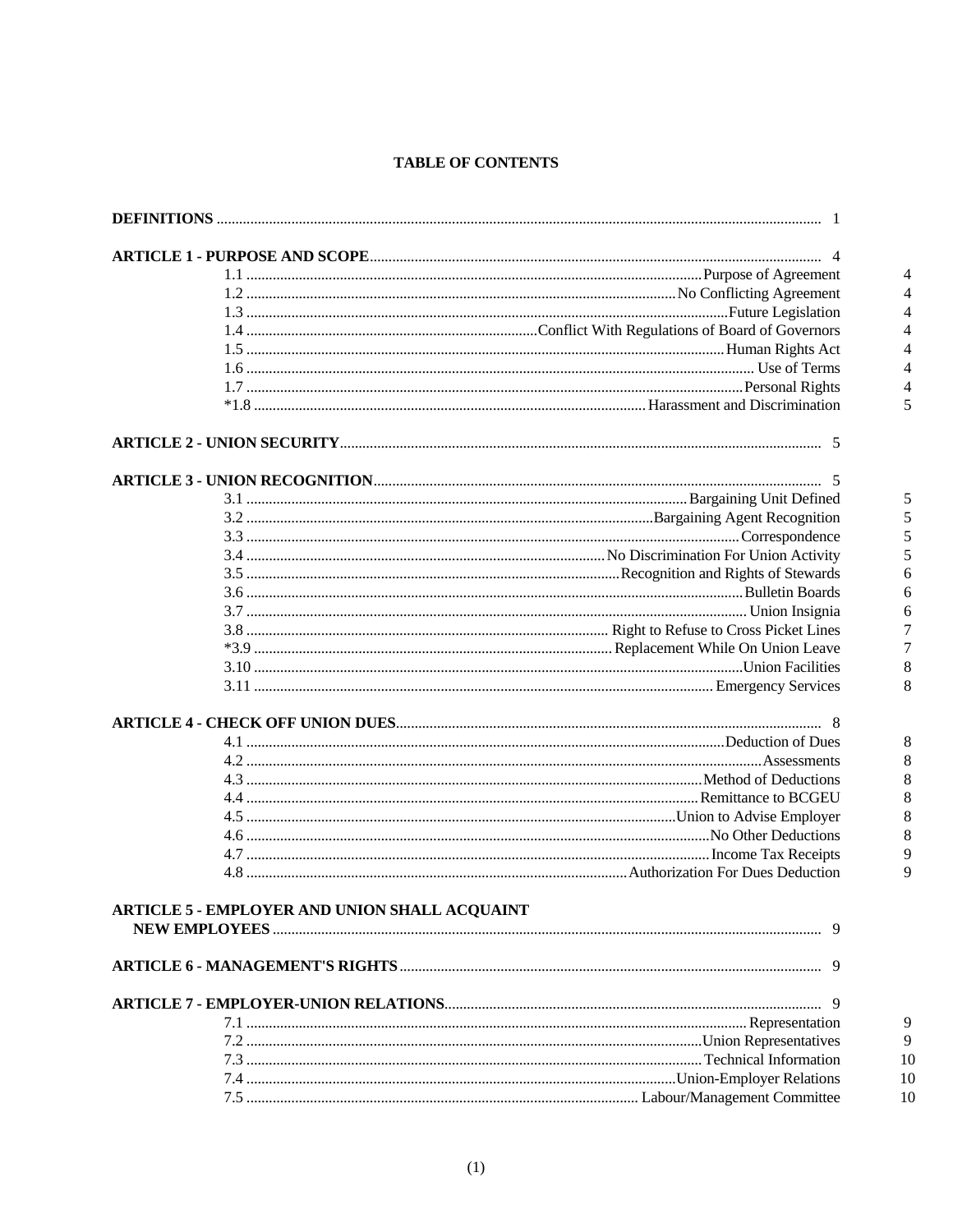| 10 R |
|------|
|      |
|      |
|      |
|      |
|      |
|      |
|      |
|      |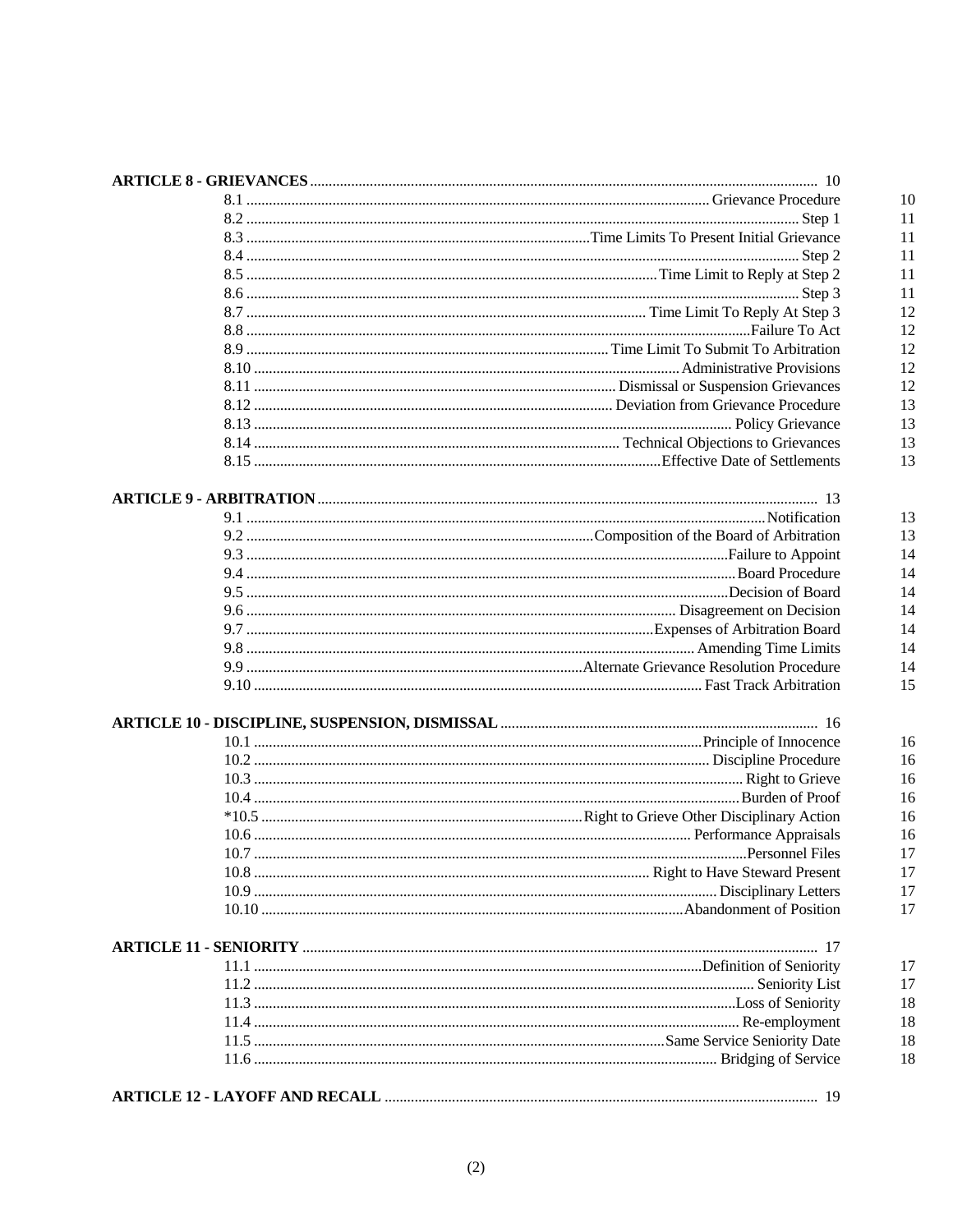| 14.10 |  |
|-------|--|
|       |  |
|       |  |
|       |  |
|       |  |
|       |  |
|       |  |
|       |  |
|       |  |
|       |  |
|       |  |
|       |  |
|       |  |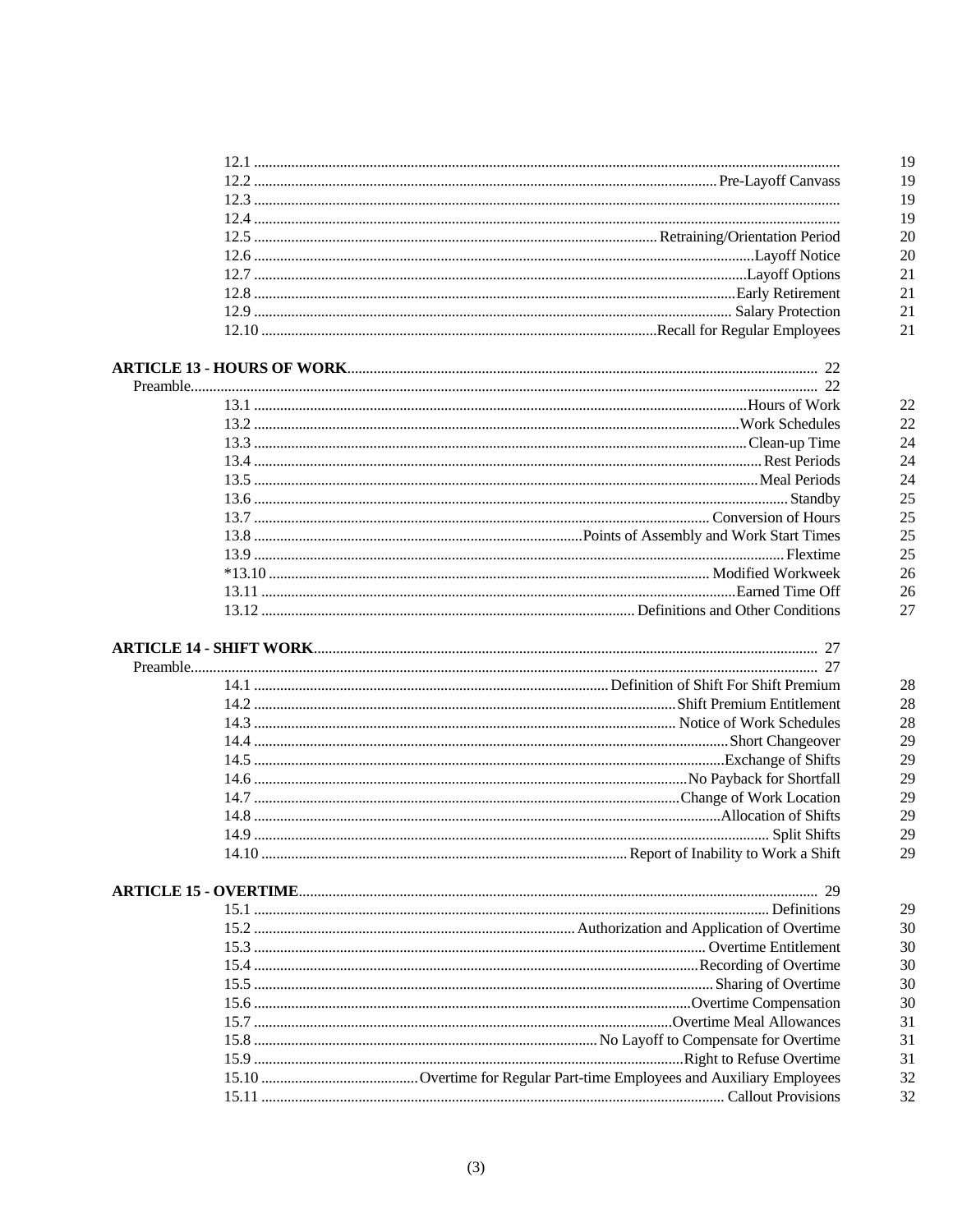|  | 32 |
|--|----|
|  |    |
|  | 33 |
|  | 33 |
|  | 33 |
|  | 33 |
|  | 33 |
|  | 33 |
|  | 34 |
|  |    |
|  | 34 |
|  | 35 |
|  | 35 |
|  | 35 |
|  | 35 |
|  | 35 |
|  | 35 |
|  | 36 |
|  | 36 |
|  | 36 |
|  | 36 |
|  | 36 |
|  | 36 |
|  |    |
|  | 37 |
|  | 37 |
|  | 37 |
|  | 37 |
|  |    |
|  |    |
|  | 38 |
|  | 38 |
|  | 38 |
|  | 38 |
|  | 38 |
|  | 39 |
|  | 39 |
|  | 40 |
|  | 40 |
|  |    |
|  | 40 |
|  | 40 |
|  | 40 |
|  | 41 |
|  | 41 |
|  | 42 |
|  | 42 |
|  |    |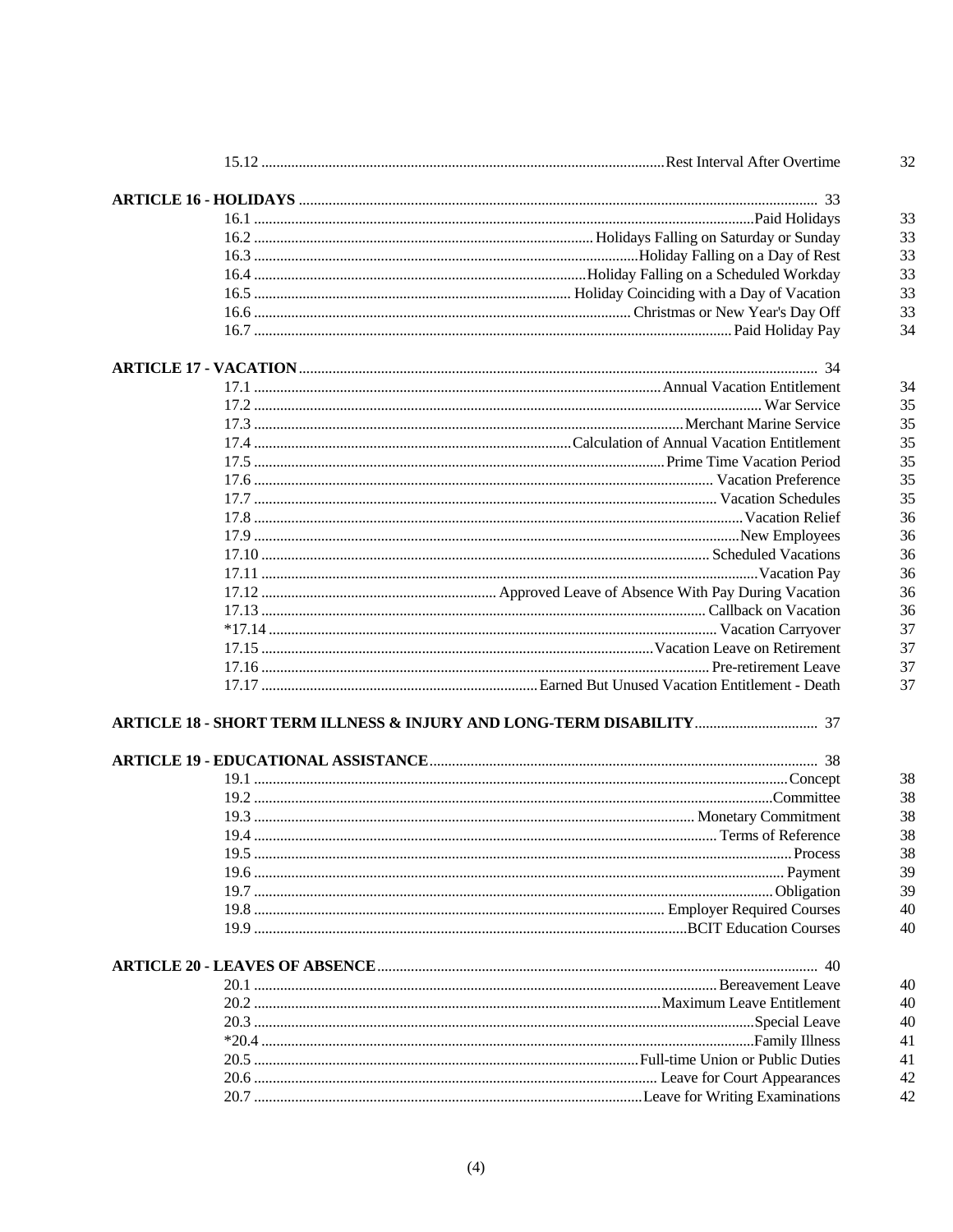|  | 42 |
|--|----|
|  | 42 |
|  | 42 |
|  | 43 |
|  | 43 |
|  |    |
|  |    |
|  | 43 |
|  | 44 |
|  | 44 |
|  | 44 |
|  | 45 |
|  |    |
|  |    |
|  | 45 |
|  | 45 |
|  | 46 |
|  | 46 |
|  | 46 |
|  | 46 |
|  | 46 |
|  | 46 |
|  | 46 |
|  | 47 |
|  | 47 |
|  | 47 |
|  |    |
|  | 48 |
|  | 48 |
|  |    |
|  | 48 |
|  | 48 |
|  | 48 |
|  | 49 |
|  | 49 |
|  |    |
|  |    |
|  | 49 |
|  | 49 |
|  | 50 |
|  | 50 |
|  | 50 |
|  | 50 |
|  | 50 |
|  | 50 |
|  |    |
|  |    |
|  | 50 |
|  | 51 |
|  | 51 |
|  | 51 |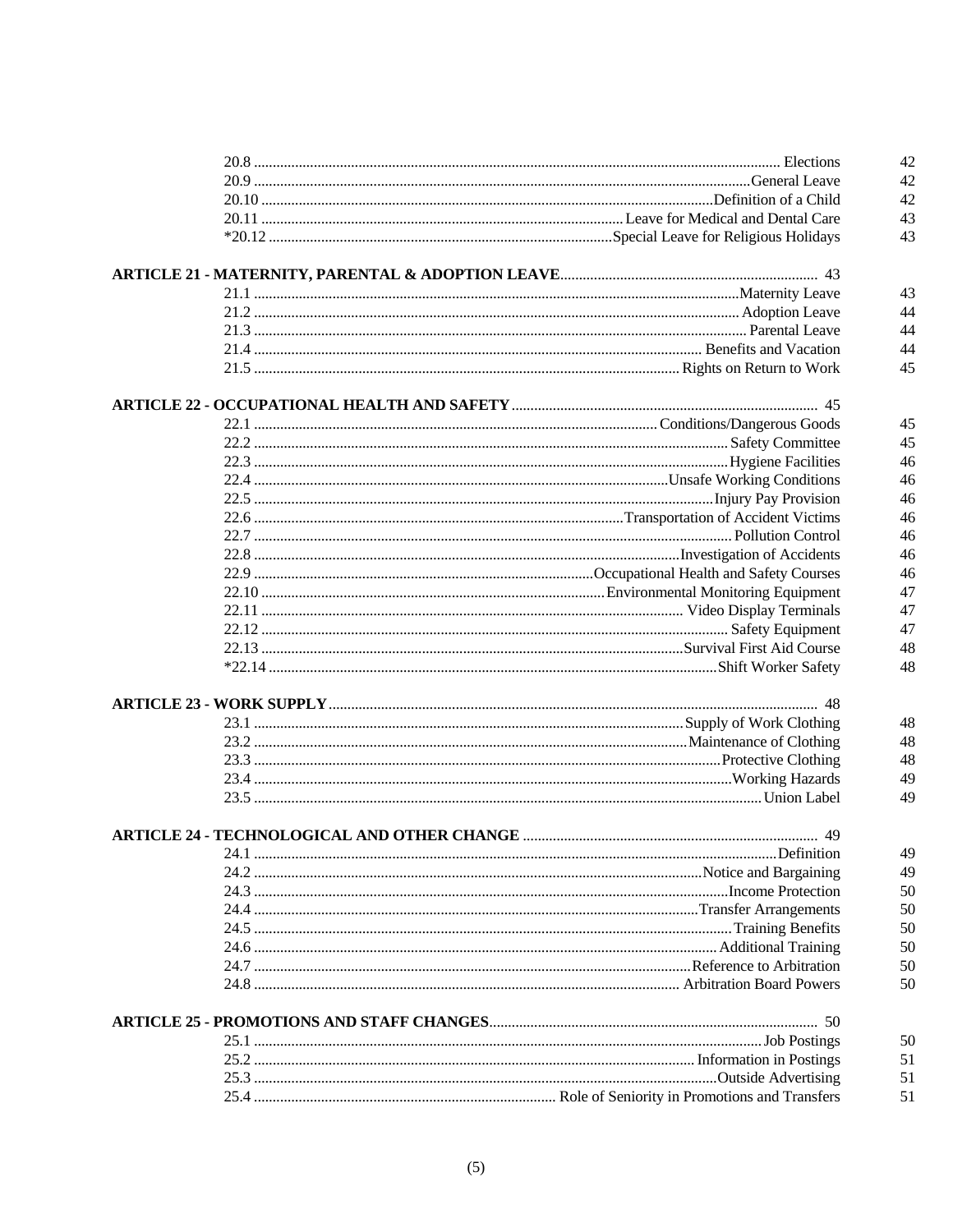|  | 51       |
|--|----------|
|  | 51       |
|  | 52       |
|  | 52       |
|  | 52       |
|  | 52       |
|  | 53       |
|  | 53       |
|  | 53       |
|  | 53       |
|  | 53       |
|  |          |
|  | 53       |
|  | 53       |
|  | 54       |
|  | 54       |
|  | 54       |
|  | 54       |
|  | 54       |
|  |          |
|  | 54       |
|  | 54       |
|  | 54       |
|  | 55       |
|  |          |
|  | 55       |
|  | 55       |
|  | 56       |
|  | 56       |
|  | 56       |
|  | 56       |
|  | 57       |
|  | 57       |
|  | 57       |
|  | 57       |
|  |          |
|  |          |
|  | 57       |
|  | 58       |
|  | 58       |
|  | 58       |
|  | 58       |
|  | 58       |
|  | 58       |
|  | 59       |
|  | 59       |
|  |          |
|  | 59<br>59 |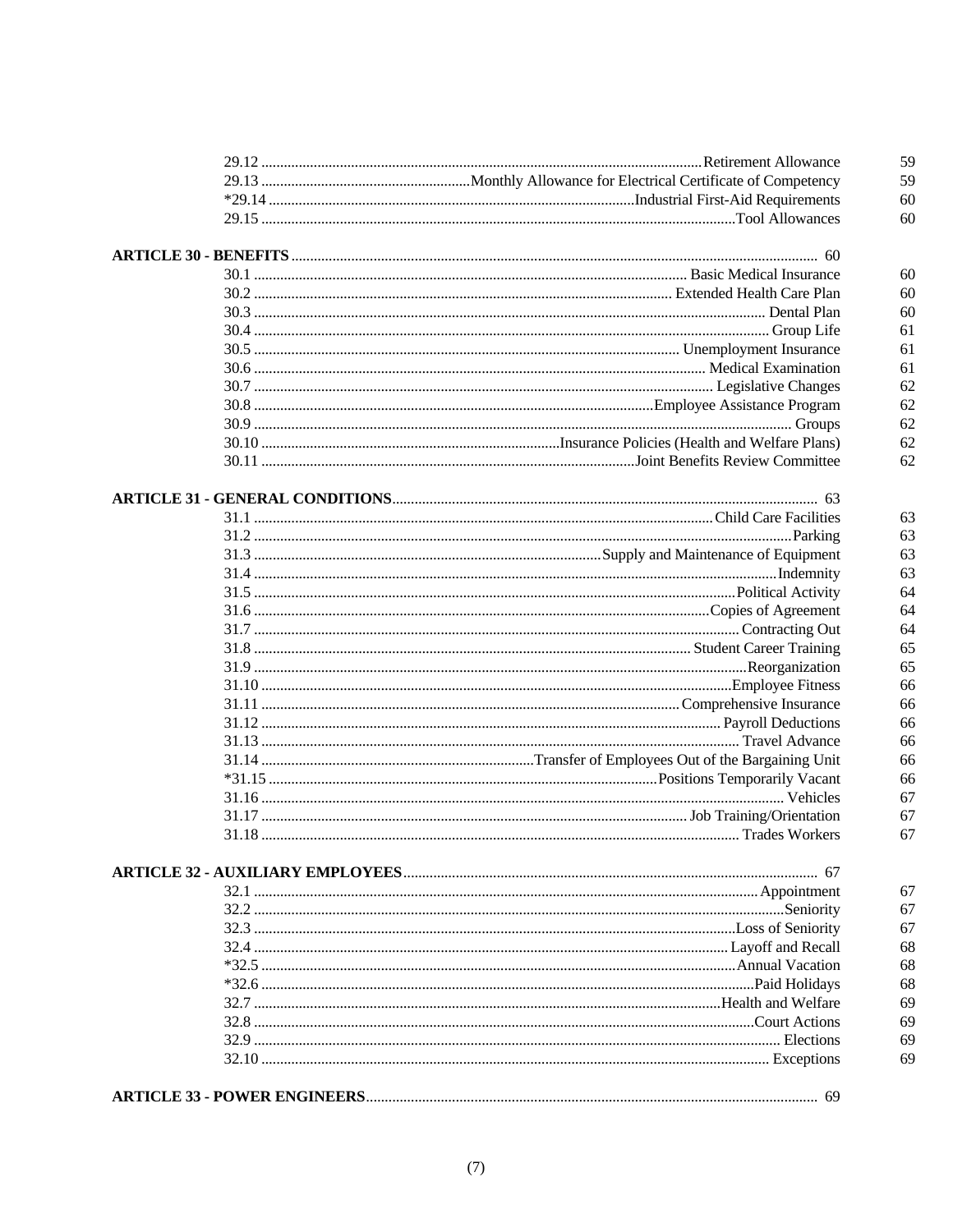|      | 70 |
|------|----|
|      | 70 |
|      | 70 |
|      | 70 |
|      |    |
|      | 70 |
|      | 70 |
|      | 70 |
|      | 70 |
|      | 70 |
|      |    |
|      |    |
|      |    |
|      | 81 |
|      | 81 |
|      | 81 |
|      | 82 |
|      | 82 |
|      | 83 |
|      | 83 |
|      | 83 |
|      | 84 |
|      | 84 |
|      |    |
|      | 84 |
|      | 84 |
|      | 85 |
|      | 86 |
|      | 86 |
|      | 86 |
|      | 87 |
|      | 87 |
|      | 88 |
| 2.10 | 88 |
|      | 88 |
|      | 88 |
|      | 88 |
|      | 88 |
|      | 88 |
|      | 88 |
|      | 89 |
|      | 89 |
|      |    |
|      | 90 |
|      |    |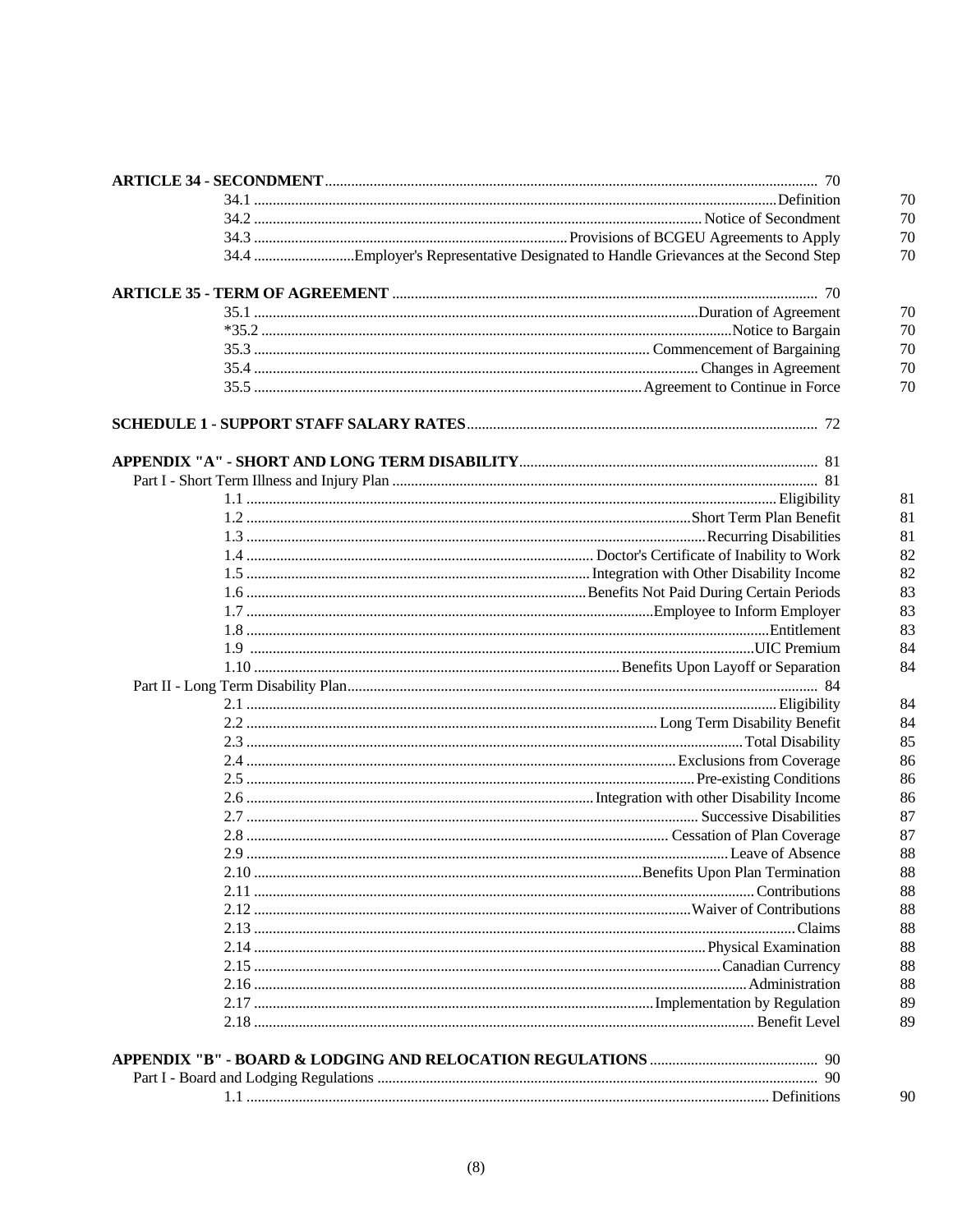|                                                                      | 90 |
|----------------------------------------------------------------------|----|
|                                                                      | 93 |
|                                                                      | 93 |
|                                                                      | 93 |
|                                                                      |    |
|                                                                      | 93 |
|                                                                      | 94 |
|                                                                      | 94 |
|                                                                      | 94 |
|                                                                      | 95 |
|                                                                      | 96 |
|                                                                      | 96 |
|                                                                      | 96 |
|                                                                      | 96 |
|                                                                      | 96 |
|                                                                      |    |
|                                                                      |    |
| *LETTER OF UNDERSTANDING #1 - TRIAL PERIOD-                          |    |
|                                                                      |    |
|                                                                      |    |
|                                                                      |    |
|                                                                      |    |
|                                                                      |    |
|                                                                      |    |
| *LETTER OF UNDERSTANDING #5 - ALPHABETICAL LISTING OF                |    |
|                                                                      |    |
| MEMORANDUM OF AGREEMENT #1 - JURISDICTIONAL DISPUTES PROCEDURES  105 |    |
|                                                                      |    |
| MEMORANDUM OF AGREEMENT #3 - VOLUNTARY TRANSFERS                     |    |
|                                                                      |    |
|                                                                      |    |
|                                                                      |    |
|                                                                      |    |
|                                                                      |    |
|                                                                      |    |
|                                                                      |    |
|                                                                      |    |
|                                                                      |    |
|                                                                      |    |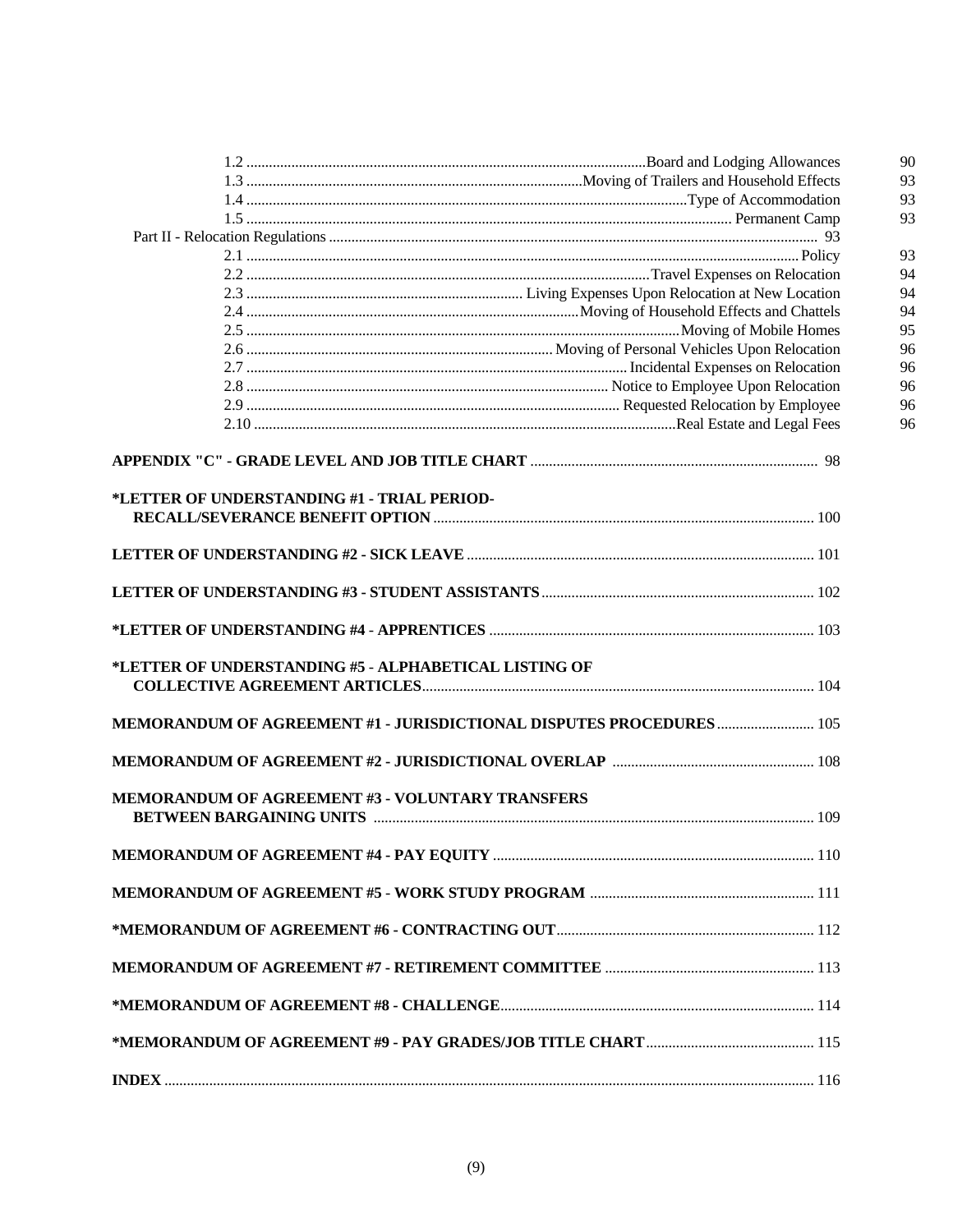### **DEFINITIONS**

For the purposes of this Agreement:

(1) *"bargaining unit"* - is the unit for collective bargaining for which the B.C. Government and Service Employees' Union is certified and includes:

All Employees except those Employees for which the BCIT Staff Society or BCGEU Vocational Instructors are certified and except those Employees specifically excluded by Statute, employed by the British Columbia Institute of Technology.

(2) *"classification"* - means the pay grade to which a position is assigned.

(3) *"continuous employment and continuous service"* - means uninterrupted employment with the amalgamated British Columbia Institute of Technology and includes continuous service as at March 31, 1986 with the Public Service, British Columbia Institute of Technology and Pacific Vocational Institute.

(4) *"day of rest"* - in relation to an Employee, means a day other than a holiday on which an Employee is not ordinarily required to perform the duties of his/her position. This does not include Employees on a leave of absence.

(5) *"demotion"* - means a change from an Employee's position to one with a lower maximum salary.

(6) *"Employee"* - means a member of this bargaining unit and includes:

 (a) *"regular Employee"* - meaning an Employee who is employed for work which is of a continuous full-time or continuous part-time nature.

- (b) *"auxiliary Employee"* meaning an Employee employed:
	- $(1)$  for a duration of four  $(4)$  months or less, during peak periods, or to carry out special projects or to replace Employees on vacation, or other leave; or
	- (2) to replace Employees on maternity, adoption, parental leave, subsequent to Article 25.1; or
	- (3) to replace Employees on sick leave with a duration of six (6) months or less; or
	- (4) on an on-call basis in mutually agreed service areas listed in Article 32; or
	- $(5)$  for less than seventeen and one-half  $(17.5)$  hours per week; or

 (6) to replace regular Employees working on special projects, or to replace a regular Employee on leave subsequent to Article 25.1, such appointment shall be for a duration of not more than twelve (12) months, unless prior agreement has been reached by the Parties.

 *"Employee"* does not include:

 (a) incumbents of managerial or confidential positions which are mutually agreed to as excluded from this bargaining unit by the Parties to this Agreement;

- (b) persons excluded by Section 1 of the Labour Code of British Columbia.
- (7) *"Employer"* means the British Columbia Institute of Technology.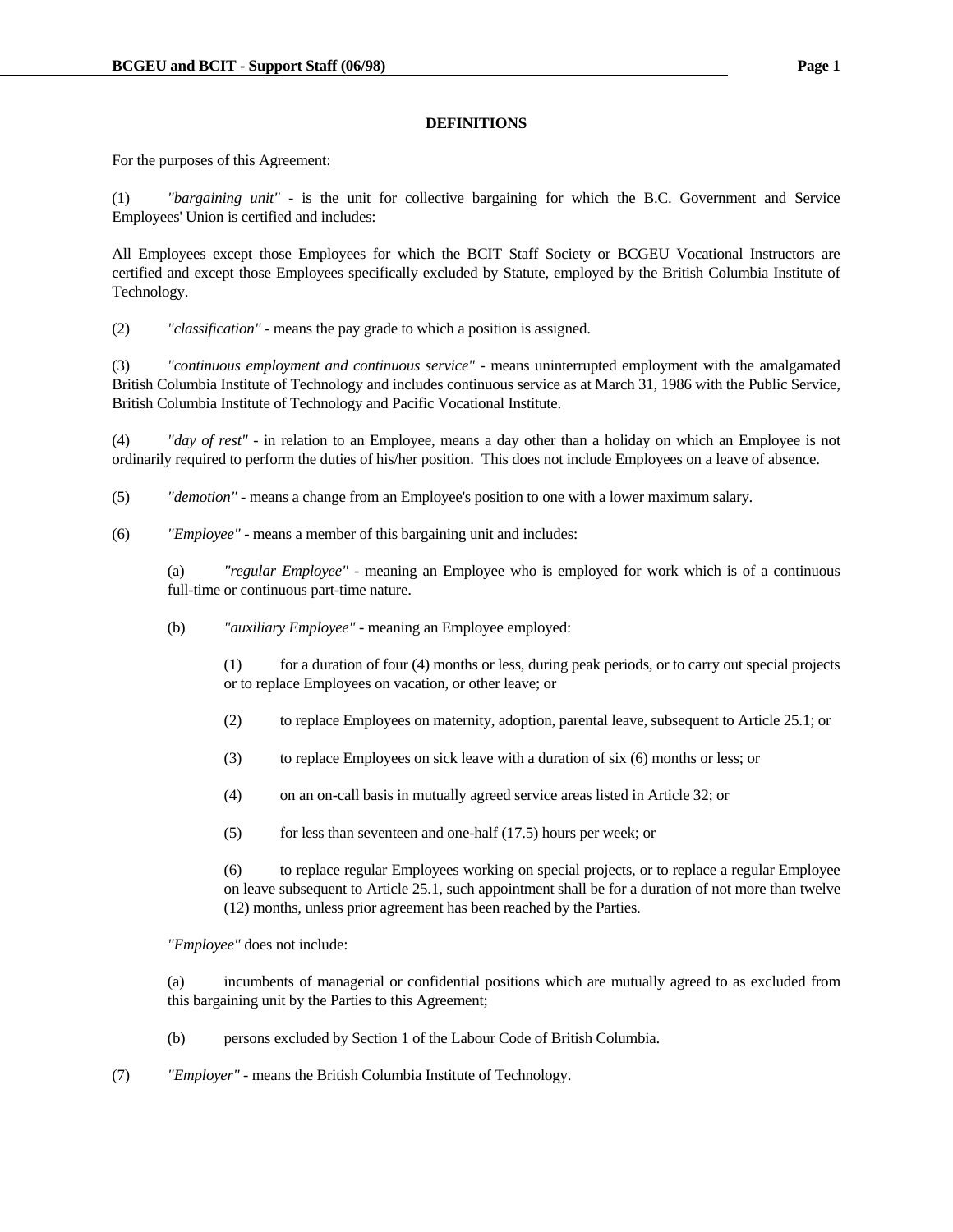(8) *"field status"* - Employees who are normally required to work away from their point of assembly and who, on a day-to-day basis, do not work in an office, institution, plant, or other similar fixed location which is their normal point of assembly.

(9) *"headquarters or geographic location"* - is that area within a radius of twenty (20) miles of where an Employee ordinarily performs his/her duties. Within the Greater Vancouver Regional District geographic location for transfer purposes is that area within a radius of ten (10) miles of where an Employee ordinarily performs his/her duties. When Employees are transferred the headquarters area may be redefined where exceptional circumstances such as unusual road conditions exist.

(10) *"holiday"* - means the 24-hour period commencing at 0001 hours of a day designated as a paid holiday in this Agreement.

(11) *"hours of operation"* - are the hours established by the Employer to provide adequate service to the public and to fulfil the functions of the work unit.

(12) *"hours travelled"* - means hours spent travelling from point to point on an hourly or daily basis laid down by the Employer and does not include meal breaks, lodging time, or time spent other than travelling.

(13) *"lateral transfer"* - refers to the movement of an Employee from one position to another which does not constitute a demotion or promotion.

(14) *"layoff"* - is a cessation of employment or a reduction of regularly scheduled hours as a result of a reduction of the amount of work required to be done by the Employer and where, should work become available, Employees will be recalled in accordance with Article 12 or Article 32 of this Agreement.

- (15) (a) *"leave of absence with pay"* means to be absent from duty with permission and with pay; (b) *"leave of absence without pay"* - means to be absent from duty with permission but without pay.
- (16) *"pay"*  means rate of compensation for the job.
- (17) *"probation"* is defined in Article 25.5.
- (18) *"promotion"*  means a change from an Employee's position to one with a higher maximum salary level.

(19) *"resignation"* - means a voluntary notice by the Employee that he/she is terminating his/her service on the date specified.

When an Employee provides the Employer with written notice, the resignation will be deemed accepted one working day from the time the written resignation was submitted and may be retracted by the Employee within this period.

When an Employee provides the Employer with a verbal resignation, the Employer may confirm the resignation in writing. The resignation will be deemed accepted one (1) working day from the time the written confirmation is delivered to the Employee's address currently on file with the Employer.

(20) *"rest period"* - is a paid interval which is included in the workday and is intended to give the Employee an opportunity to have refreshments or a rest.

(21) *"retraining/orientation"* means:

 (a) For the purpose of Article 12 and Article 24, retraining means on-the-job training which may include skills upgrading training courses for Employees who satisfy the basic requirements of the job and where it can be reasonably expected that the job requirements can be met within the probationary period outlined in Article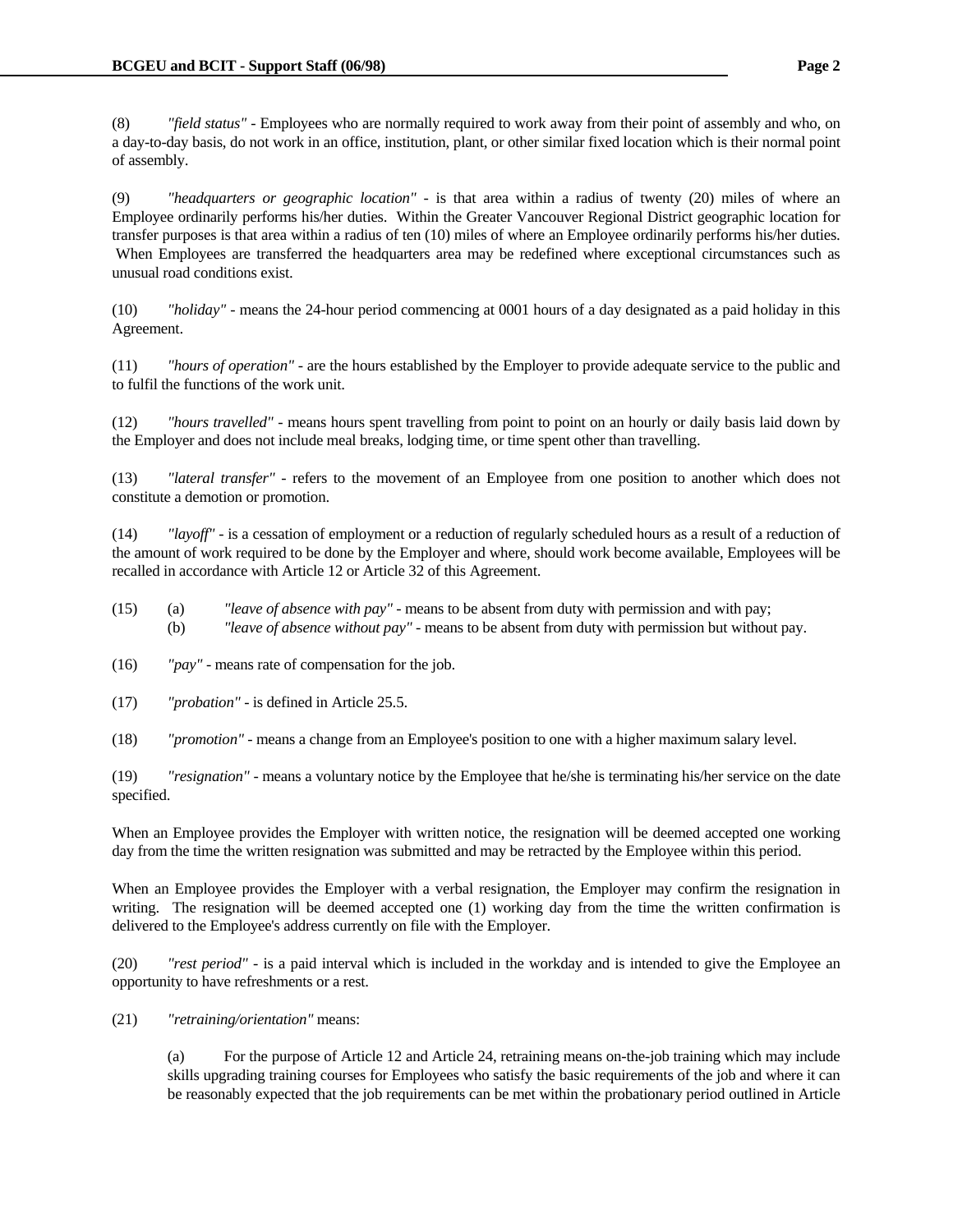25 and up to one (1) year for Article 24.

 (b) *"comparable"* position means a position within the same pay grade or one or two pay grades below the Employee's current grade.

(22) *"seasonal field Employees"* - are those Employees who occupy positions which permit them to be normally domiciled at their permanent headquarters but who are assigned field duties on a seasonal basis, returning to their permanent headquarters when not working in the field.

(23) *"shift schedule"* - is the pattern or work hours established pursuant to Article 13 to meet the hours of operation.

(24) *"technological change"* - is defined in Article 24.1.

(25) *"termination"* - is the separation of an Employee from the Employer for cause pursuant to Articles 10, 11, and 32 of this Agreement.

(26) *"transfer"* - refers to the movement of an Employee from one (1) geographic location to another.

(27) *"travel status"* - with respect to an Employee means absence of the Employee from his/her headquarters or geographic location on the Employer's business with the approval of the Employer but travel status does not apply to Employees temporarily assigned to a position outside of their headquarters or geographic location or to field status Employees.

(28) *"Union"* - means the B.C. Government and Service Employees' Union.

(29) *"workday"* - is a period of twenty-four (24) consecutive hours commencing with the starting time of any shift. For the purpose of calculating compensatory overtime rates only, the time worked prior to, but adjoining to a shift, shall be deemed as time worked after a shift.

(30) *"work schedule"* - means the roster of work hours and days to meet the annual hours of work.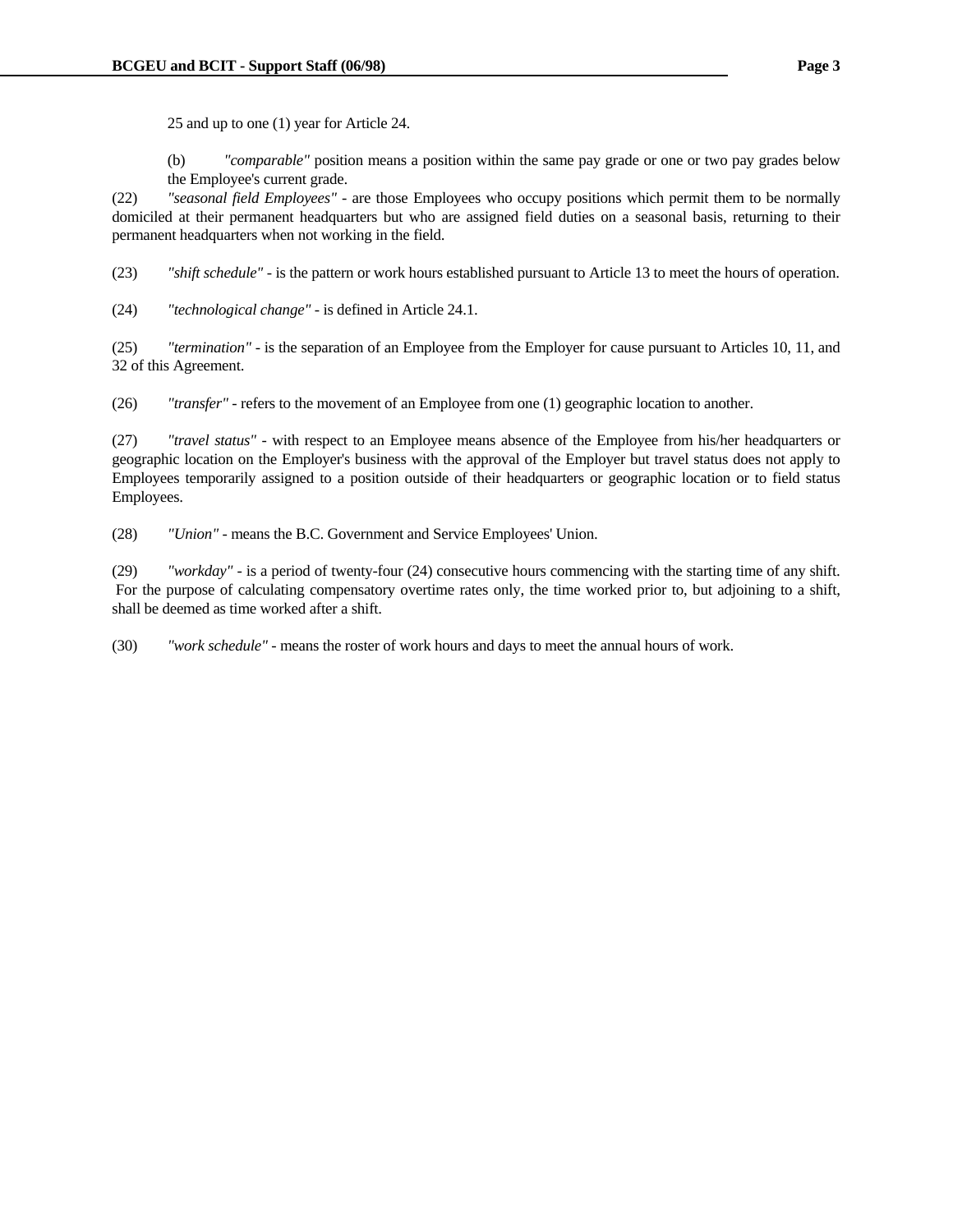### **ARTICLE 1 - PURPOSE AND SCOPE**

### **1.1 Purpose of Agreement**

 (a) The purpose of this Agreement is to establish and maintain orderly collective bargaining procedures between the Employer and the Union.

 (b) The Parties to this Agreement share a desire to improve the quality of the educational services provided at the British Columbia Institute of Technology. Accordingly, they are determined to establish, within the framework provided by the law, an effective working relationship at all levels of the Institute in which members of the bargaining unit are employed.

# **1.2 No Conflicting Agreement**

No Employee covered by this Agreement shall be required or permitted to make a written or oral agreement with the Employer or its representatives which may conflict with the terms of this Agreement.

# **1.3 Future Legislation**

In the event that any future legislation renders null and void or materially alters any provision of this Agreement, the remaining provisions shall remain in effect for the term of the Agreement, and the Parties hereto shall negotiate a mutually agreeable provision to be substituted for the provision so rendered null and void or materially altered.

The Employer agrees that no proposal submitted by the Institute to amend, repeal, or revise the British Columbia Institute of Technology Act or the Labour Code or regulations made pursuant thereto, which would affect the terms and conditions of employment of Employees covered by this Agreement shall be put forward without first notifying the Union in writing of the nature of the proposal.

# **1.4 Conflict With Regulations of Board of Governors**

In the event that there is a conflict between the contents of this Agreement and any regulation made by the Employer, or on behalf of the Employer, this Agreement shall take precedence over the said regulation.

# **1.5 Human Rights Act**

The Parties hereto subscribe to the principles of the Human Rights Act of British Columbia.

### **1.6 Use of Terms**

 (a) Masculine and feminine - The masculine or feminine gender may be used interchangeably throughout this Agreement. Wherever one gender is used it shall be construed as meaning the other if the facts or context require.

 (b) Singular and plural - Wherever the singular is used the same shall be construed as meaning the plural if the facts so require.

# **1.7 Personal Rights**

 (a) It is understood by both Parties that work not related to the business of the Employer should not be performed on the Employer's time.

 (b) An Employee shall not be required to perform any work of a personal nature for the Employer or its representatives, e.g., personal shopping, banking, correspondence, or similar duties.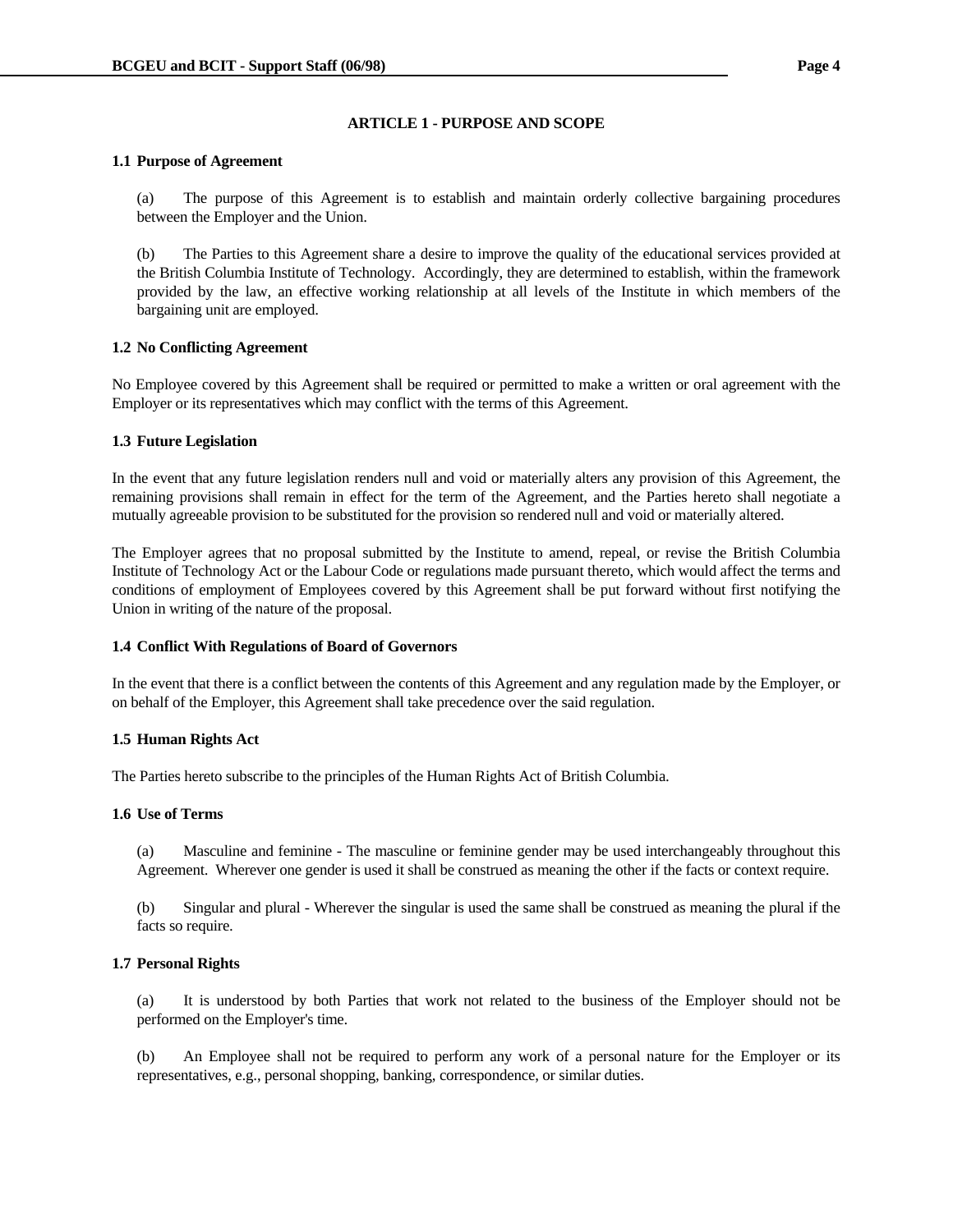### **\*1.8 Harassment and Discrimination**

 (a) The Union and the Employer are committed to providing a work environment free of harassment and discrimination.

 (b) **The Parties agree that the policy and procedures respecting complaints of harassment and discrimination shall be those found in the** *"Harassment and Discrimination Policy and Procedures"***.** 

 **(c) This policy and procedures may be amended from time to time by mutual agreement of the Parties.** 

 **(d) Notwithstanding Clause 16 of the** *"Harassment and Discrimination Policy and Procedures"***, it shall remain in effect for the duration of his Collective Agreement.**

### **ARTICLE 2 - UNION SECURITY**

All Employees in the bargaining unit shall, as a condition of continued employment, become members of the Union, and maintain such membership, upon completion of thirty (30) days as an Employee (subject only to the provisions of Section 11 of the Labour Code).

### **ARTICLE 3 - UNION RECOGNITION**

### **3.1 Bargaining Unit Defined**

The bargaining unit shall consist of all Employees described in Definition #1 except those persons employed in a managerial or confidential capacity.

Where the Employer seeks to exclude a position, representation shall be made to the Union in writing. Where agreement is not reached within fourteen (14) days of receipt of initial representation the matter may be referred to the Labour Relations Board for adjudication by either Party.

The Employer shall make every effort to provide time prior to making an appointment for the process outlined above to be completed. Where it becomes necessary to fill a new position in dispute, the incumbent will not be considered in the unit until determination is made by the Labour Relations Board.

Established or upgraded positions in the bargaining unit shall not be excluded except by mutual agreement or a decision of the Labour Relations Board.

### **3.2 Bargaining Agent Recognition**

The Employer recognizes the B.C. Government and Service Employees' Union as the exclusive bargaining agent for all Employees to whom the certification issued by the Labour Relations Board applies.

### **3.3 Correspondence**

The Employer agrees that all correspondence between the Employer and the Union related to matters covered in this Agreement shall be sent to the President of the Union or his/her designate and to the Chairperson of the bargaining unit. The Employer agrees that a copy of any correspondence between the Employer or Employer's official and any Employee in the bargaining unit covered by this Agreement, pertaining to the interpretation or application of any clause in this Agreement as it applies to that Employee, shall be forwarded to the President of the Union or his/her designate and to the Chairperson of the bargaining unit.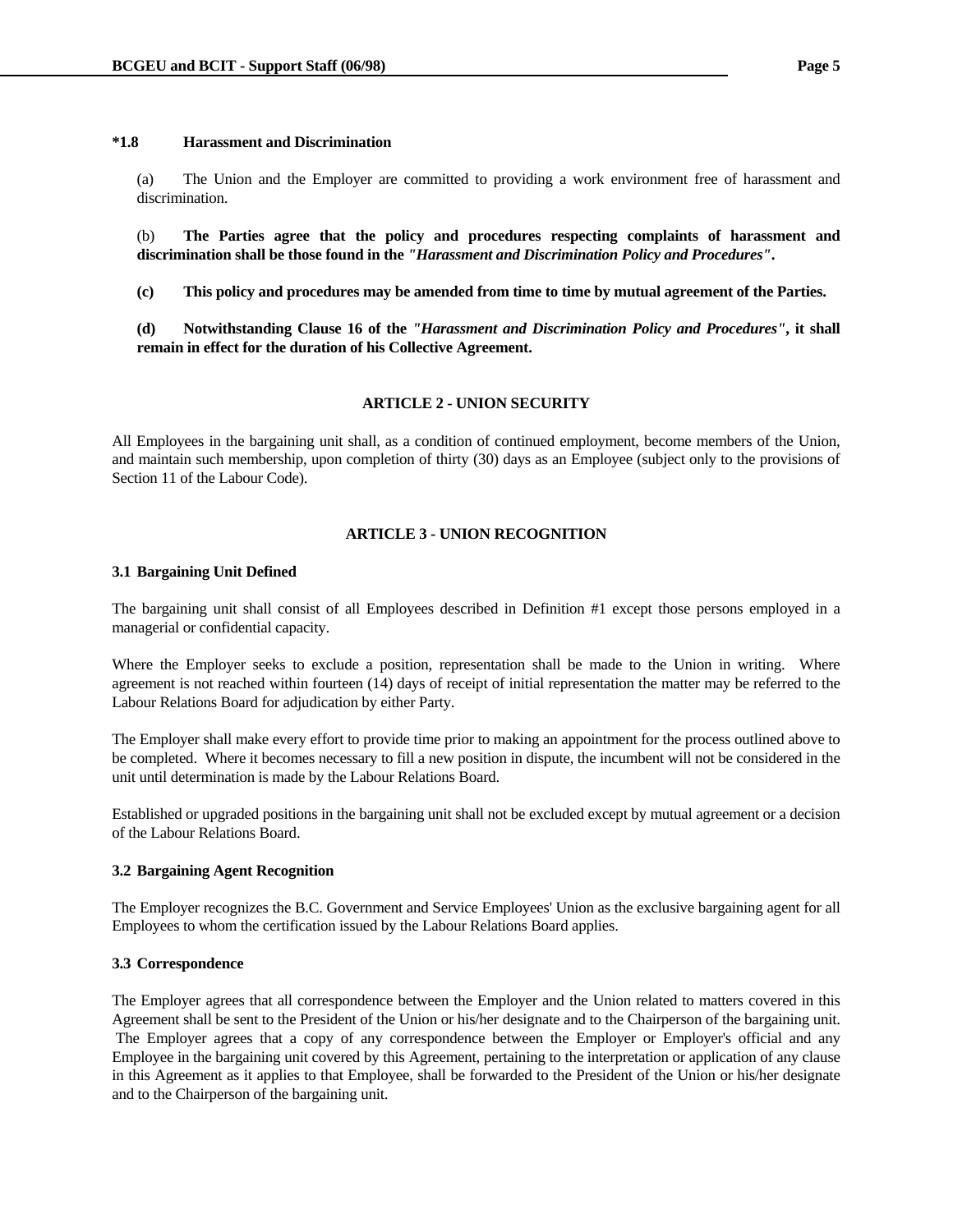### **3.4 No Discrimination For Union Activity**

The Employer and Union agree that there shall be no discrimination, interference, restriction, or coercion exercised or practised with respect to any Employee for reason of membership or activity in the Union.

### **3.5 Recognition and Rights of Stewards**

The Employer recognizes the Union's right to select a Chief Steward and one alternate Chief Steward, and stewards to represent Employees. The Employer and the Union will agree on the number of stewards, taking into account both operational and geographic considerations.

The Union will provide the Employer with a list of the Employees designated as the Chief Steward and alternate Chief Steward, and stewards and indicate the jurisdiction of each steward.

The Chief Steward, the alternate Chief Steward, and steward or his/her alternate from the designated stewards, shall obtain the permission of his/her immediate supervisor before leaving his/her work to perform duties as a Chief Steward or as a steward. On resuming his/her normal duties, the Chief Steward, alternate Chief Steward, steward or alternate steward shall notify his/her supervisor. Leave for this purpose shall not be unreasonably withheld and will be with pay.

The duties of stewards shall include:

(a) investigation of complaints of an urgent nature;

 (b) investigation of grievances and assisting any Employee whom the steward represents in presenting and preparing the grievance in accordance with the grievance procedure;

- (c) supervision of ballot boxes and other related functions during ratification votes;
- (d) attending meetings at the request of the Employer;
- (e) receiving and posting all job postings on designated bulletin boards.

The duties of the Chief Steward shall include all of the above and the following:

 (f) representing the Union at Step 2 meetings to examine the facts and the nature of the grievance with an attempt to resolve the dispute.

# **3.6 Bulletin Boards**

The Employer shall provide locking bulletin boards for the exclusive use of the Union, the sites to be determined by mutual agreement. The use of such bulletin board facilities shall be restricted to the business affairs of the Union.

## **3.7 Union Insignia**

(a) A Union member shall have the right to wear or display the recognized insignia of the Union.

 The Union agrees to furnish to the Employer at least one union shop card, for each of the Employer's places of operation covered by this Agreement, to be displayed on the premises. Such card will remain the property of the Union and shall be surrendered upon demand.

 (b) The recognized insignia of the Union shall include the designation "BCGEU". This designation shall, at the Employee's option, be placed on stenography typed by a member of the Union. This designation shall be placed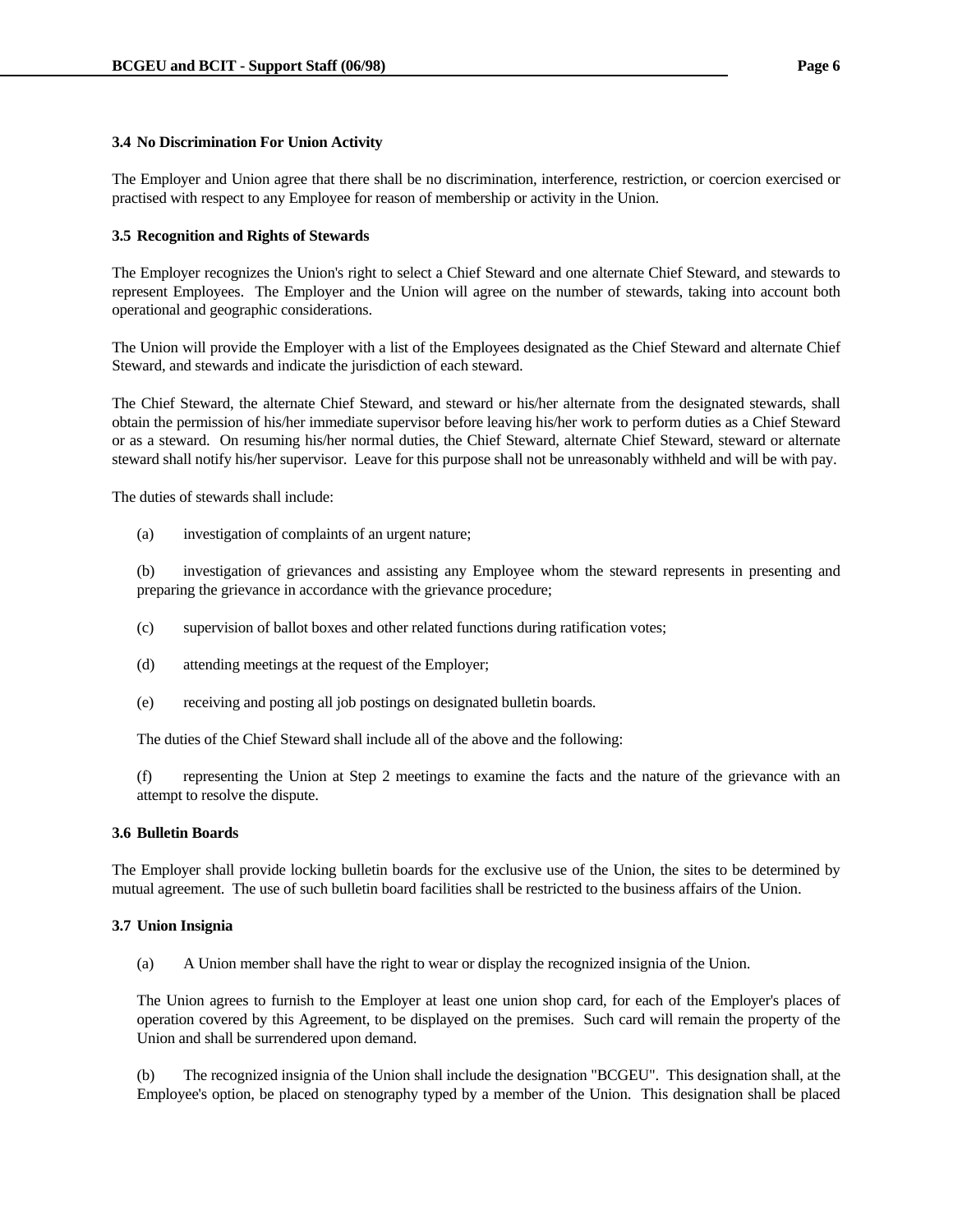below the signatory initials on typewritten correspondence.

 (c) Pursuant to Article 3.7(a), the Union insignia shall be displayed in mutually agreeable, prominent positions on all mobile equipment operated by Employees covered by this Agreement. The Union shall supply and, wherever necessary, replace such emblems of mutually agreeable size and type.

# **3.8 Right to Refuse to Cross Picket Lines**

 (a) All Employees covered by this Agreement shall have the right to refuse to cross a picket line arising out of a dispute as defined in the Labour Code of British Columbia Act. Any Employee failing to report for duty shall be considered to be absent without pay.

 (b) Failure to cross a picket line encountered in carrying out the Employer's business shall not be considered a violation of this Agreement nor shall it be grounds for disciplinary action.

### **\*3.9 Replacement While On Union Leave**

(a) *Without Pay* - leave of absence without pay and without loss of seniority will be granted:

 (1) to an elected or appointed representative of the Union to attend conventions of the Union and bodies to which the Union is affiliated;

 (2) for elected or appointed representatives of the Union to attend business which requires them to leave their premises of employment;

 (3) for four (4) Employees who are representatives of the Union on a bargaining committee to attend meetings of the bargaining committee;

 (4) to Employees called by the Union to appear as witnesses before an arbitration board or the Labour Relations Board of B.C.

(b) *With pay* - leave of absence with pay and without loss of seniority will be granted:

 (1) to four (4) Employees who are representatives of the Union on the bargaining committee to leave their employment to carry on negotiations with the Employer;

(2) to stewards, or their alternates, to perform their duties pursuant to Article 3.5;

 (3) to Employees designated to sit as an observer on a selection panel in accordance with Article 25.7;

 (4) to Employees appointed by the Union as Union representatives to joint Union Management committees as specified in this Agreement to attend meetings of the committees.

# **(5) The Employer agrees as a matter of principle that the workload of Employees shall not be unreasonably increased as a result of an Employee taking a leave pursuant to Article 3.9(a). The supervisor/manager shall consult with the Employee taking the leave to determine the need to backfill and if the need is immediate.**

 (c) *Local Union Meetings* - the Employer agrees to allow Employees to leave work at 15:30 hours, four (4) times a year for the purpose of attending Union meetings without loss of pay. The Union agrees to notify the Employer of the dates of such meetings at least two (2) weeks prior to the meeting. Minimal staff coverage shall be maintained.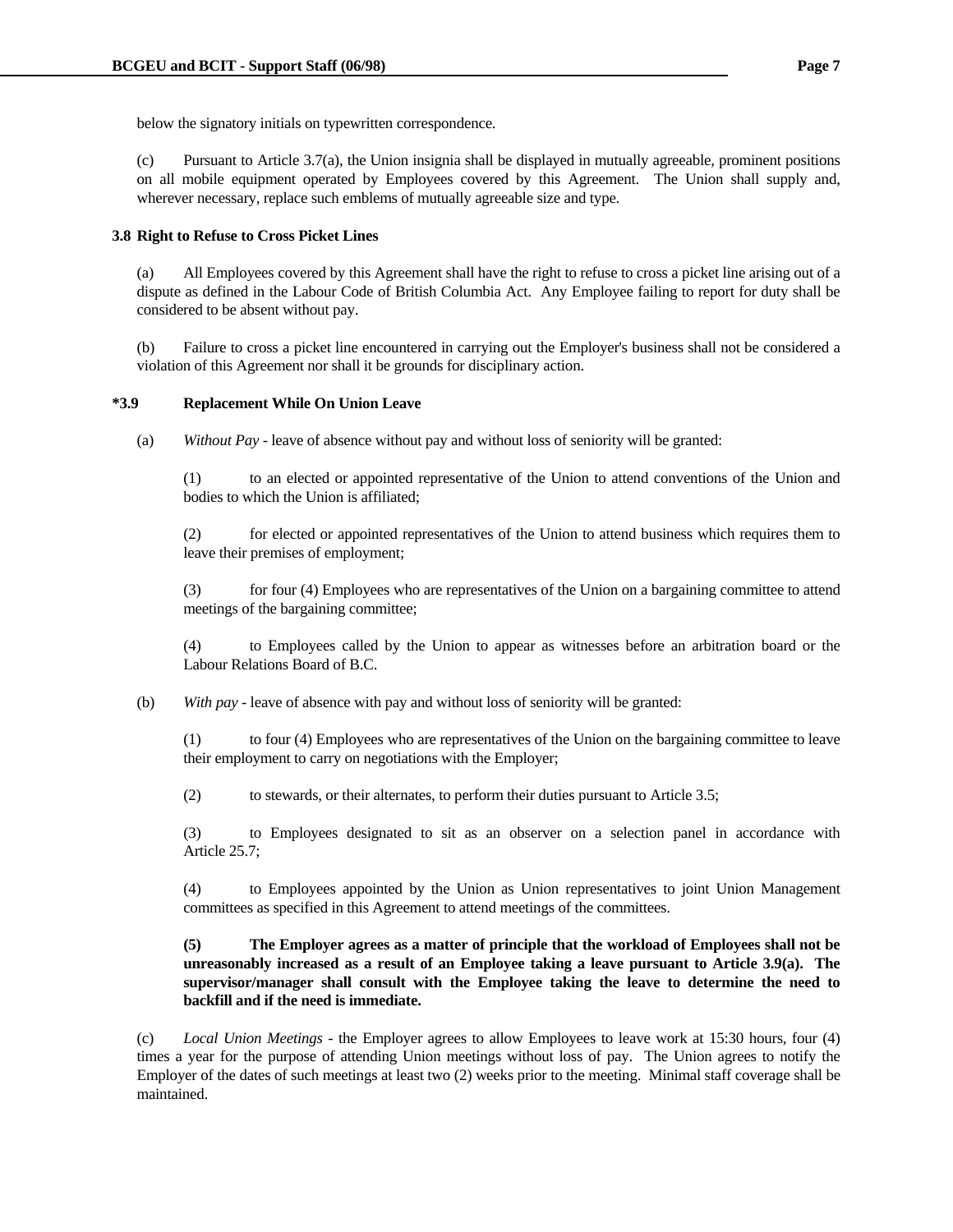It is understood that Employees granted leave of absence pursuant to this Article shall receive their current rate of pay while on leave of absence with pay. Leave of absence granted under this Article shall include sufficient travel time. The Employer agrees that any of the above leaves of absence shall not be unreasonably withheld. To facilitate the administration of Subsection 3.9(a) of this article, when leave without pay is granted, the leave shall be given with pay and the Union shall reimburse the Employer for the appropriate salary costs, including travel time, incurred. It is understood that, where Employees are working a shift which does not end at 16:30 hours, that these individuals are expected to return to work upon the conclusion of the Union meeting.

### **3.10 Union Facilities**

The Union shall be:

(a) provided with access to printing and duplicating facilities;

 (b) able to purchase stationery and other office supplies from British Columbia Institute of Technology at the same rate as supplied to the internal user;

- (c) provided a parking permit to allow easy access to the administration building;
- (d) have temporary use of an office for the investigation of grievances.

### **3.11 Emergency Services**

The Parties recognize that in the event of a strike or lockout, situations may arise of an emergency nature. To this end, the Employer and the Union will agree to provide services of an emergency nature.

# **ARTICLE 4 - CHECK OFF UNION DUES**

### **4.1 Deduction of Dues**

The Employer shall, as a condition of employment, deduct from the monthly wages or salary of each Employee in the bargaining unit, whether or not the Employee is a member of the Union, the amount of the regular monthly dues payable to the Union by a member of the Union.

### **4.2 Assessments**

The Employer shall deduct from any Employee who is a member of the Union any assessments levied in accordance with the Union constitution and/or bylaws and owing by the Employee to the Union.

### **4.3 Method of Deductions**

Deductions shall be made biweekly and membership dues or payments in lieu thereof shall be considered as owing in the month for which they are so deducted.

### **4.4 Remittance to BCGEU**

All deductions shall be remitted to the President of the Union, not later than twenty-eight (28) days after the date of deduction and the Employer shall also provide a list of names as well as classification of those Employees from whose salaries such deductions have been made together with the amounts deducted from each Employee.

# **4.5 Union to Advise Employer**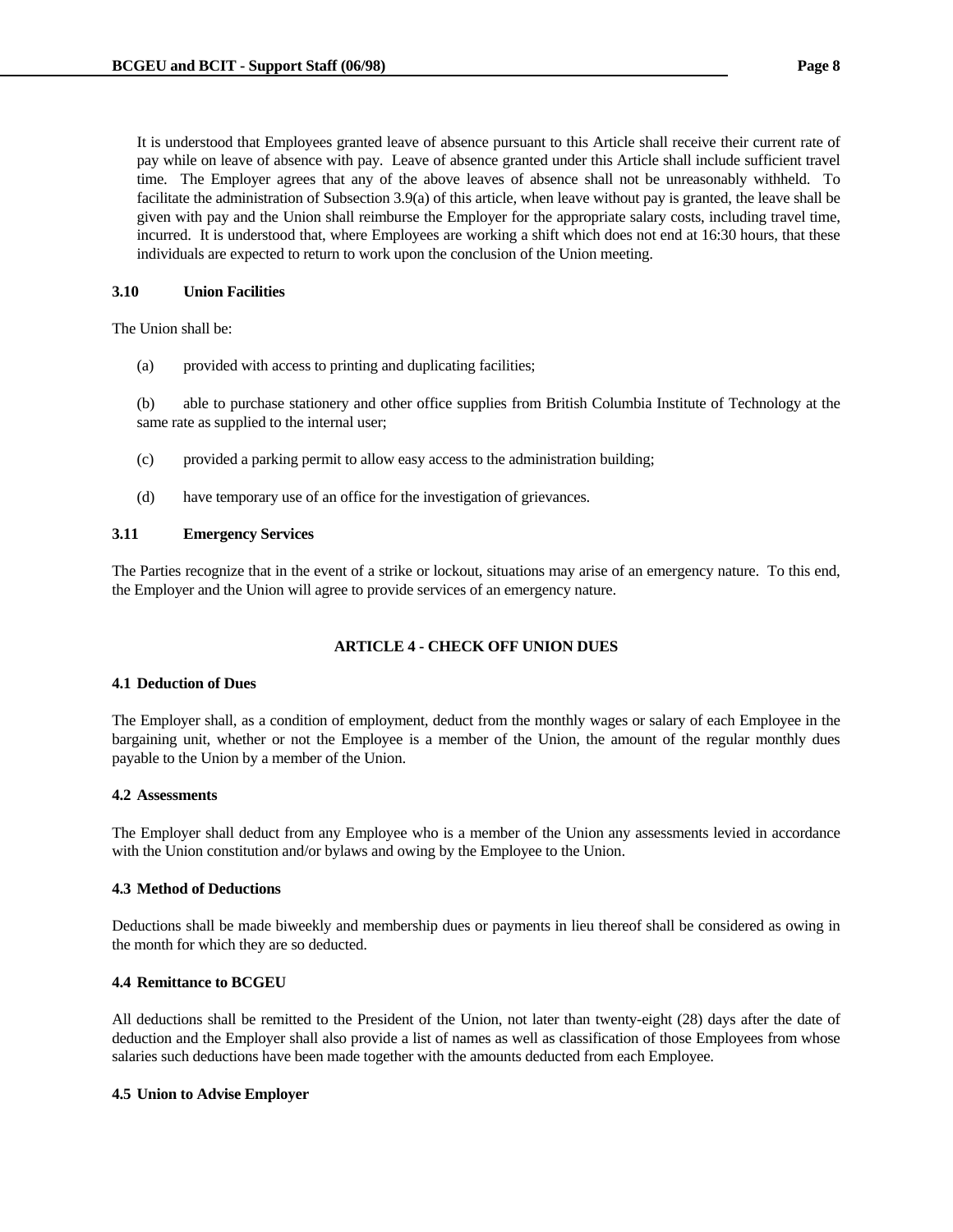Before the Employer is obliged to deduct any amount under Section 4.1 of this Article, the Union must advise the Employer in writing of the amount of its regular monthly dues. The amount so advised shall continue to be the amount to be deducted until changed by further written notice to the Employer signed by the President of the Union. Upon receipt of such notice, such changed amount shall be the amount deducted.

### **4.6 No Other Deductions**

From the date of signing of this Agreement and for its duration, no Employee organization other than the Union shall be permitted to have membership dues or other monies deducted by the Employer from the pay of the Employees in the bargaining unit.

### **4.7 Income Tax Receipts**

The Employer shall supply each Employee, without charge, a receipt for income tax purposes in the amount of the deductions paid to the Union by the Employee in the previous year. Such receipts shall be provided to the Employees prior to March 1 of the succeeding year.

### **4.8 Authorization For Dues Deduction**

An Employee shall, as a condition of continued employment, complete an authorization form providing for the deduction from an Employee's monthly wages or salary the amount of the regular monthly dues payable to the Union by a member of the Union.

# **ARTICLE 5 - EMPLOYER AND UNION SHALL ACQUAINT NEW EMPLOYEES**

 (a) The Employer agrees to acquaint new Employees with the fact that a Collective Agreement is in effect and with the conditions of employment set out in the Articles dealing with Union Security and Dues Check-off. A new Employee shall be advised of the name and location of his/her steward. Whenever the steward is employed in the same work area as the new Employee, the Employee's immediate supervisor will introduce him/her to his/her steward, who will provide the Employee with a copy of the Collective Agreement. The Employer agrees that a Union steward will be given an opportunity to interview each new Employee within regular working hours, without loss of pay, for fifteen (15) minutes sometime during the first thirty (30) days of employment, for the purpose of acquainting the new Employee with the benefits and duties of Union membership and the Employee's responsibilities and obligations to the Employer and the Union.

 (b) The Chairperson of the bargaining unit shall be provided with a monthly report containing the names of all new hires, resignations, retires and/or laid off Employees.

# **ARTICLE 6 - MANAGEMENT'S RIGHTS**

The Union acknowledges that the management of the Institute and the direction of the Institute's Employees in the Bargaining Unit is exclusive to the Employer except as this Agreement otherwise provides.

# **ARTICLE 7 - EMPLOYER-UNION RELATIONS**

### **7.1 Representation**

No Employee or group of Employees shall undertake to represent the Union at meetings with the Employer without the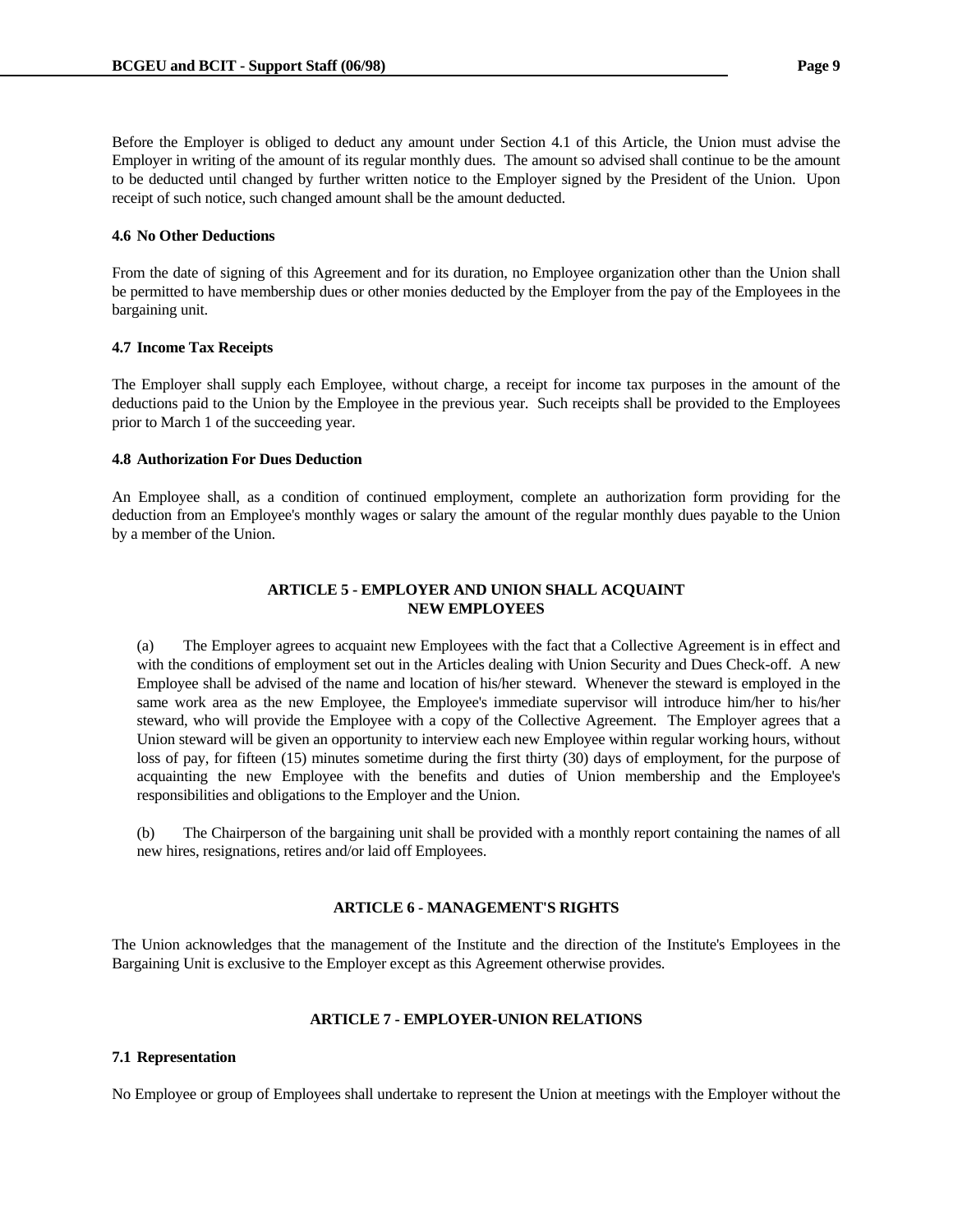proper authorization of the Union. To implement this the Union shall supply the Employer with the names of its officers and similarly the Employer shall supply the Union with a list of its supervisory or other personnel with whom the Union may be required to transact business.

### **7.2 Union Representatives**

 (a) The Employer agrees that access to its premises will be granted to members of the staff of the Union when dealing or negotiating with the Employer, as well as for the purpose of investigating and assisting in the settlement of a grievance. Members of Union staff shall notify the designated supervisory official in advance of their intention and their purpose for entering and shall not interfere with the operation of the department or section concerned. In order to facilitate the orderly, as well as the confidential, investigation of grievances, the Employer will make available to Union representatives or stewards temporary use of an office or similar facility.

 (b) The Employer may, upon written request from the President of the Union, or his/her designate, allow reasonable time for an designated representative of the Union on the agenda of any course, training session or seminar for Employees sponsored by the Employer. Such permission will not be unreasonably withheld.

### **7.3 Technical Information**

The Employer agrees to provide to the Union such information that is available relating to Employees in the bargaining unit as may be required by the Union for collective bargaining purposes.

### **7.4 Union-Employer Relations**

The Union and Employer recognize the mutual value of ongoing joint discussions and negotiations in matters pertaining to working conditions, employment, services and labour-management relations.

To this end, the Union Bargaining Committee and Employer representatives agree that in the event either Party wishes to call a meeting under this clause the meeting shall be held at a time and place fixed by mutual agreement. However, such meeting must be held not later than fourteen (14) days after the request has been given.

# **7.5 Labour/Management Committee**

 (a) *Establishment of Labour/Management Committee* - There shall be established a Labour/Management Committee composed of members equal in number represented by the Employer and the Union. The minimum size of this Committee shall be two (2) Union representatives and two (2) Employer representatives and the maximum size shall be four (4) Union representatives and four (4) Employer representatives. This Committee may call upon additional persons for technical information or advice. This Committee may establish Ad Hoc Committees as it deems necessary and shall set guidelines and operating procedure for such committees.

 (b) *Meetings of Committee* - The Labour/Management Committee shall meet at least once every sixty (60) days or at the call of either Party at a mutually agreeable time and place. Employees shall not suffer any loss of basic pay for time spent on this committee. Meetings must be held no later than fourteen (14) days after the request has been given.

 (c) *Chairperson of Committee* - An Employer representative and a Union representative shall alternate in presiding over meetings as joint chairpersons.

 (d) *Responsibilities of Committee* - The Committee shall not have jurisdiction over wages or any other matter of collective bargaining, including the administration of this Agreement. The Committee shall not supersede the activities of any other committee of the Union or of the Employer and shall not have the power to bind either the Union or its members or the Employer to any decisions or conclusions reached in their discussions.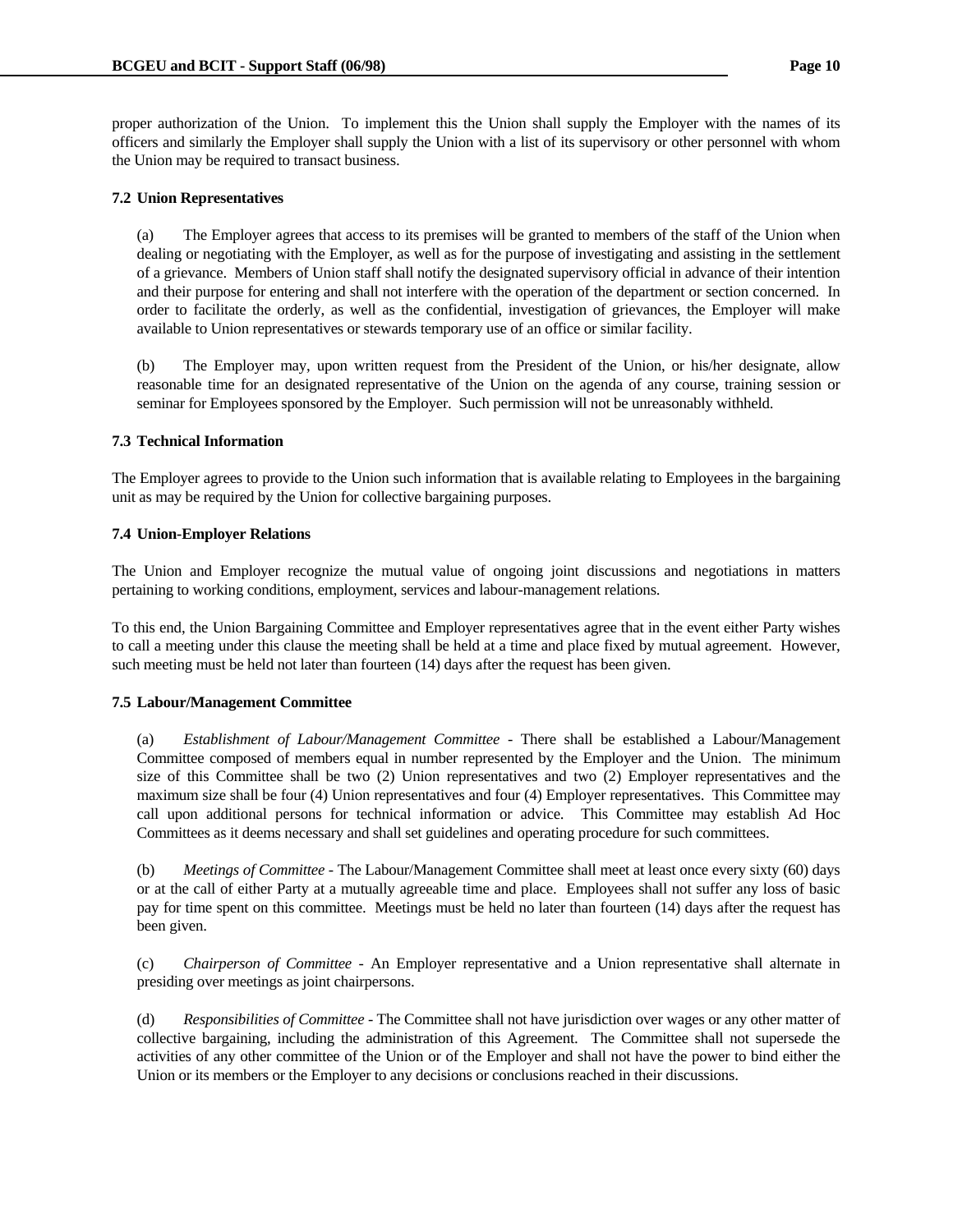The Committee shall have the power to make recommendations to the Union and the Employer on the following general matters:

 (1) reviewing matters, other than grievances, relating to the maintenance of good relations between the Parties;

(2) correcting conditions causing grievances and misunderstanding.

# **ARTICLE 8 - GRIEVANCES**

### **8.1 Grievance Procedure**

The Employer and the Union recognize that grievances may arise concerning:

 (a) differences between the Parties respecting the interpretation, application, operation or any alleged violation of a provision of this Agreement, or arbitral award, including a question as to whether or not a matter is subject to arbitration; or

(b) the dismissal, discipline, or suspension of an Employee bound by this Agreement.

The procedure for resolving a grievance shall be the grievance procedure in this Article.

# **8.2 Step 1**

In the first step of the grievance procedure, every effort shall be made to settle the dispute with the designated manager. The aggrieved Employee shall have the right to have his/her steward present in such a discussion. If the dispute is not resolved orally, the aggrieved Employee may submit a written grievance, through the Union steward, to Step 2 of the grievance procedure.

### **8.3 Time Limits To Present Initial Grievance**

An Employee who wishes to present a grievance at Step 2 of the grievance procedure, in the manner described in Section 8.4, must do so no later than thirty (30) days after the date:

 (a) on which he/she was notified orally or in writing, of the action or circumstances giving rise to the grievance;

(b) on which he/she first became aware of the action or circumstances giving rise to the grievance.

### **8.4 Step 2**

(a) Subject to the time limits in Section 8.3, the Employee may present a grievance at this level by:

 (1) recording this grievance on the appropriate grievance form, setting out the nature of the grievance and the circumstances from which it arose;

 (2) stating the article or articles of the Agreement infringed upon or alleged to have been violated and the remedy or correction required; and

- (3) transmitting this grievance to the designated manager through the Union steward.
- (b) The designated manager shall: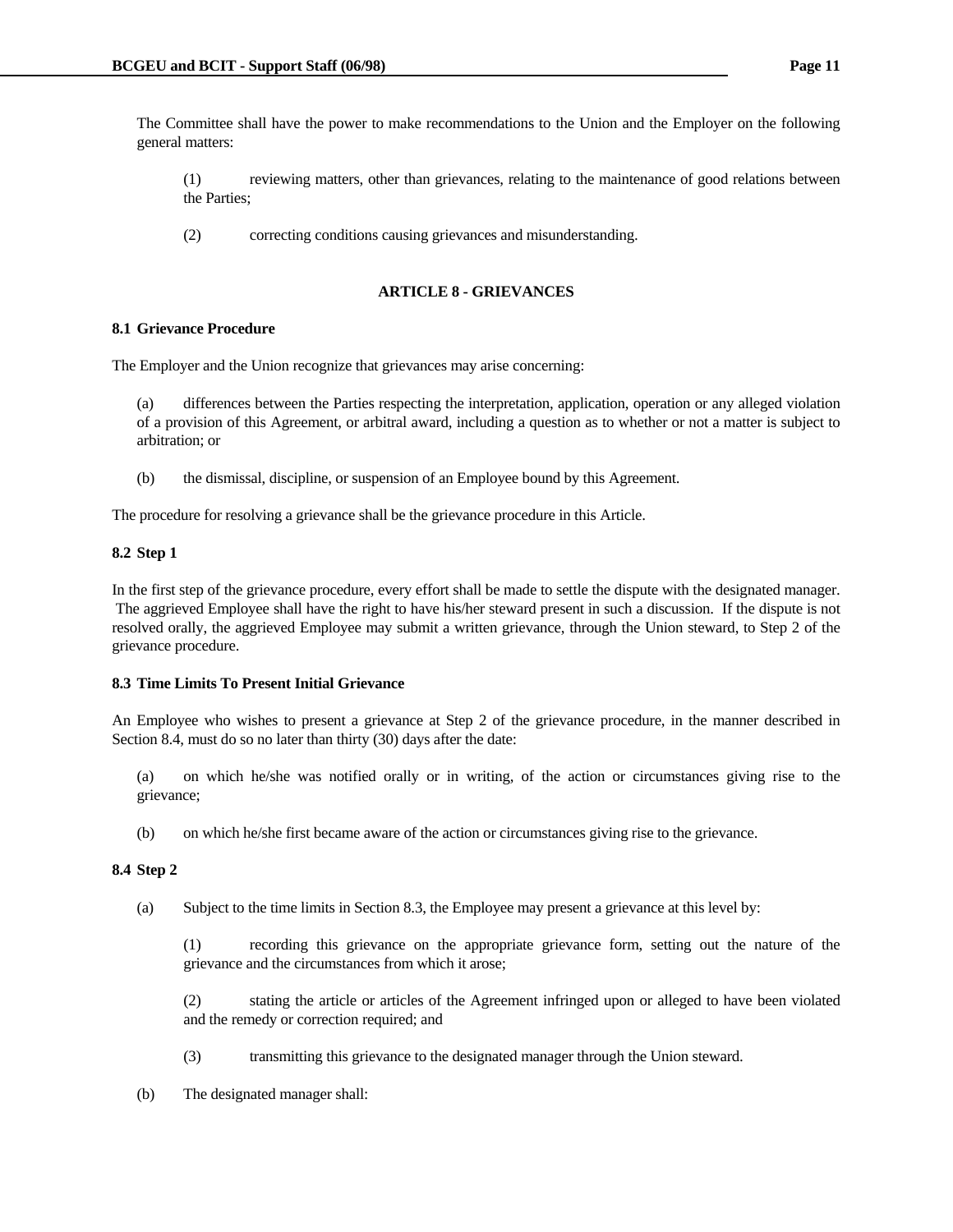(1) forward the grievance to the representative of the Employer authorized to deal with grievances at Step 2; and

(2) provide the Employee with a receipt stating the date on which the grievance was received.

### **8.5 Time Limit to Reply at Step 2**

 (a) Within ten (10) days of receiving the grievance(s) at Step 2, the representative designated by the Employer to handle grievances at Step 2 and the Union Area Staff Representative, Chief Steward or Alternate Chief Steward shall meet to examine the facts, the nature of the grievance and attempt to resolve the dispute. This meeting may be waived by mutual agreement.

 (b) The representative designated by the Employer to handle grievances at Step 2 shall reply in writing to an Employee's grievance within fourteen (14) days of the Step 2 meeting.

### **8.6 Step 3**

The President of the Union, or his/her designate, may present a grievance at Step 3:

- (a) within fourteen (14) days after the decision has been conveyed to him/her by the representative designated by the Employer to handle grievances at Step 2; or
- (b) within fourteen (14) days after the Employer's reply was due.

### **8.7 Time Limit To Reply At Step 3**

The representative designated by the Employer to handle grievances at Step 3 shall reply in writing to the grievance within fourteen (14) days of receipt of the grievance at Step 3.

### **8.8 Failure To Act**

If the President of the Union, or designate, does not present a grievance to the next higher level within the prescribed time limits, the grievance will be deemed to be abandoned. However, the Union shall not be deemed to have prejudiced their position on any future grievance.

### **8.9 Time Limit To Submit To Arbitration**

Failing satisfactory settlement at Step 3, and pursuant to Article 9, the President of the Union, or designate, may inform the Employer of his/her intention to submit the dispute to Arbitration (Article 9.1), the Alternate Grievance Resolution Procedure (Article 9.9), or Fast Track Arbitration (Article 9.10) within:

- (a) thirty (30) days after the Employer's decision has been received; or
- (b) thirty (30) days after the Employer's decision is due.

### **8.10 Administrative Provisions**

 (a) The time limits fixed in this grievance procedure may be altered by mutual consent of the Parties, but the same must be in writing.

 (b) Grievances and replies at Step 3 of the grievance procedure and notification to arbitrate shall be by registered mail.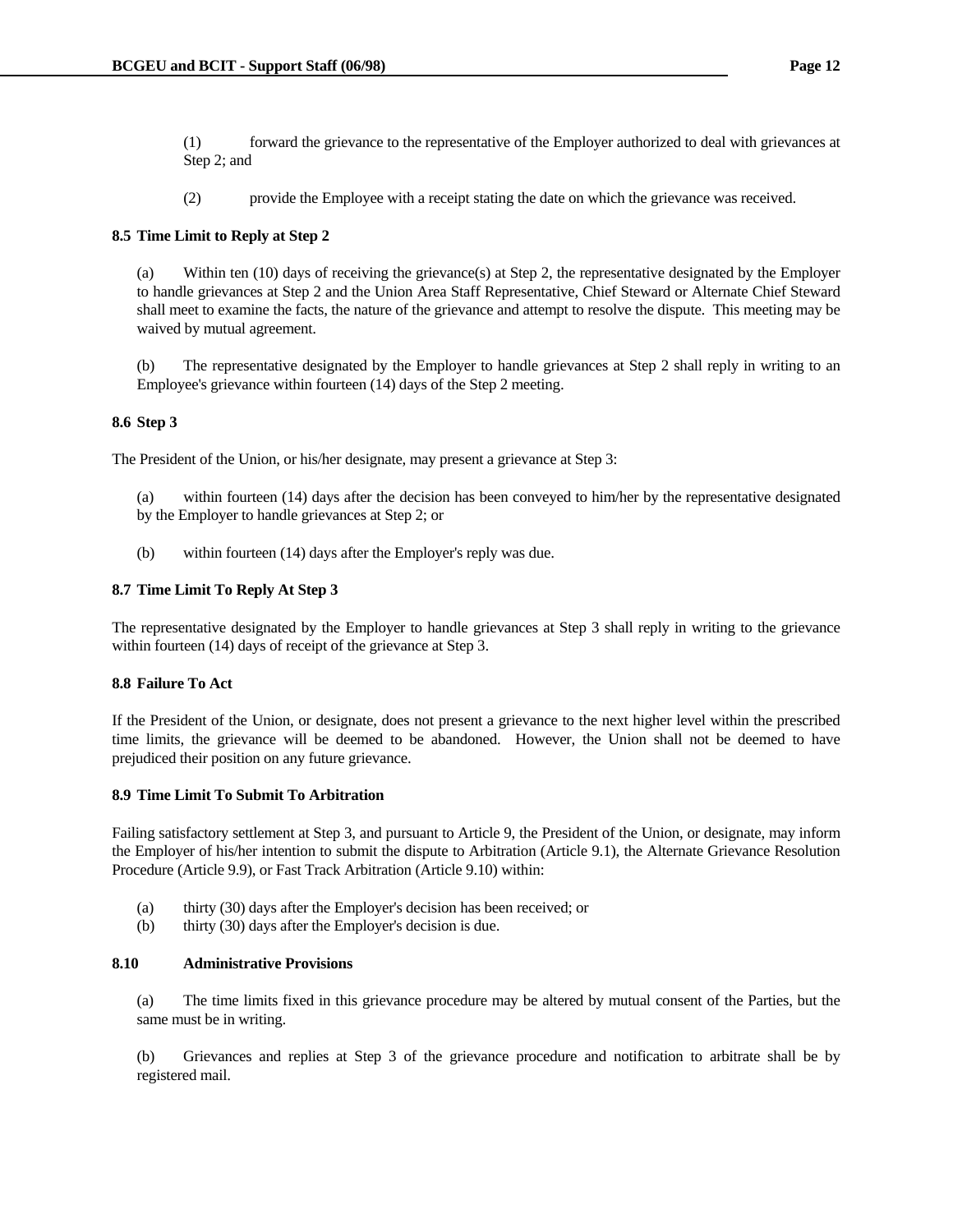(d) In the event of a work stoppage in Canada Post Office within British Columbia, items shall be handdelivered to the appropriate office of the Employer or the Union.

# **8.11 Dismissal or Suspension Grievances**

 (a) The Employer shall notify an Employee in writing of its decision to suspend, or discharge the Employee and shall in the notice indicate the reasons for the action.

 (b) A copy of the written notice of dismissal or suspension shall be forwarded to the President of the Union within five (5) days of the action being taken.

 (c) The Employee, within five (5) working days of receiving the notice may file a grievance directly at arbitration regarding the Employer's action.

 (d) The grievance shall be heard by an arbitration board (or a single arbitrator if mutually agreed) within ten (10) working days of filing. The Chair (or single arbitrator) shall be selected from a mutually agreed list on the basis of the person who is available to hear the case within ten (10) days.

 (e) The Parties may each name a nominee to the board, but the nominees must be available on the date acceptable to the chairman.

 (f) The arbitration board shall announce its decision orally or by letter within ten (10) working days of the hearing, with written reasons to follow.

# **8.12 Deviation from Grievance Procedure**

The Employer agrees that after a grievance has been initiated by the Union, the Employer's representatives will not enter into discussion or negotiation, with respect to the grievance, either directly or indirectly, with the aggrieved Employee without the consent of the Union. In the event that after having initiated a grievance through the grievance procedure, an Employee endeavours to pursue the same grievance through any other channel, then the Union agrees that pursuant to this Article, the grievance shall be considered to have been abandoned.

# **8.13 Policy Grievance**

Where either Party to this Agreement disputes the general application, interpretation, or alleged violation of an Article of this Agreement, the dispute shall be discussed initially with the Employer or the Union as the case may be, within sixty (60) days of the occurrence. Where no satisfactory agreement is reached, either Party may submit the dispute to arbitration, as set out in Article 9 of the Agreement.

# **8.14 Technical Objections to Grievances**

It is the intent of both Parties to this Agreement that no grievance shall be defeated merely because of a technical error other than time limitations in processing the grievance through the grievance procedure. To this end an arbitration board shall have the power to allow all necessary amendments to the grievance and the power to waive formal procedural irregularities in the processing of a grievance, in order to determine the real matter in dispute and to render a decision according to equitable principles and the justice of the case.

# **8.15 Effective Date of Settlements**

Settlements reached at any step of the grievance procedure in the Article other than 8.13 shall be applied retroactively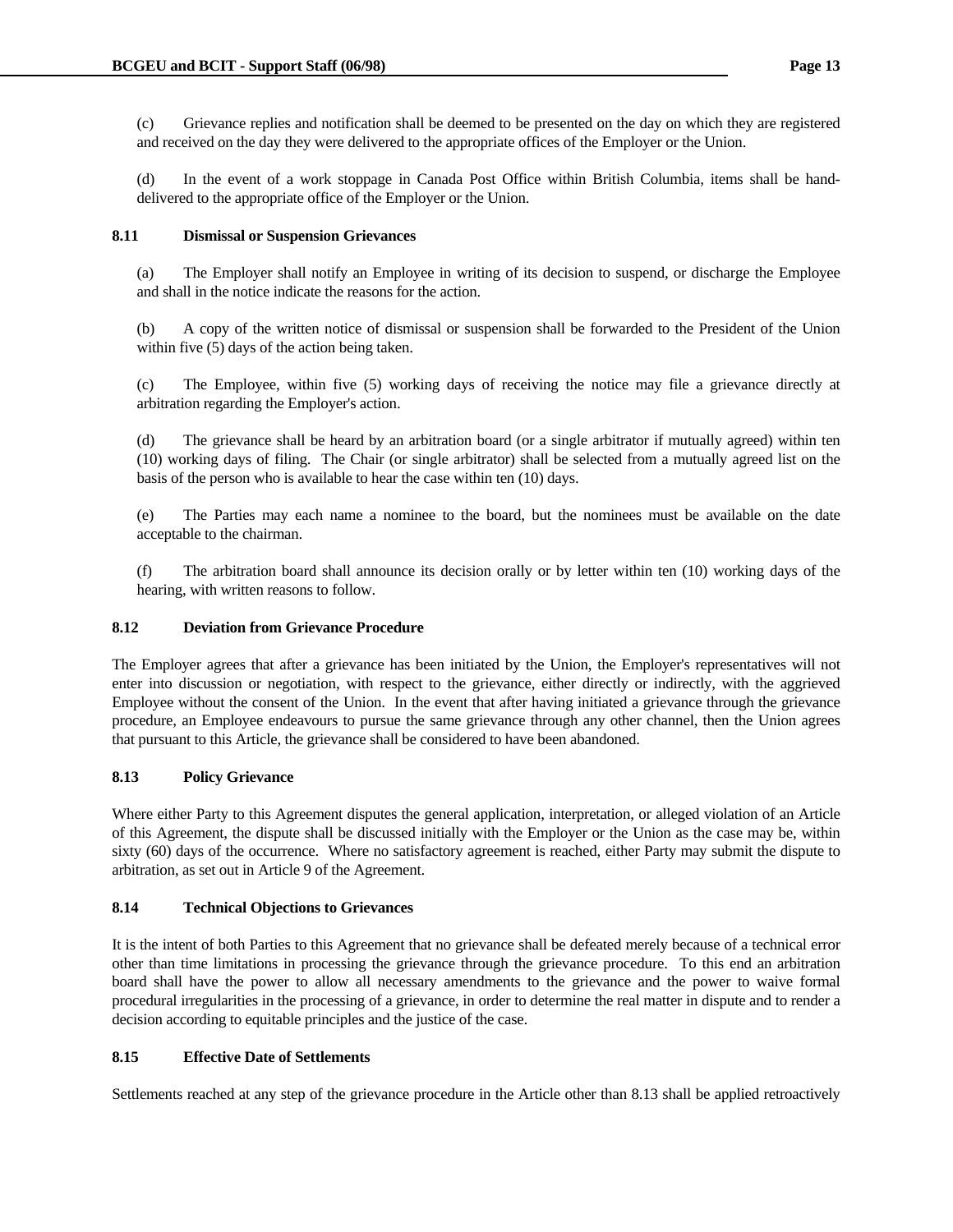to the date of the occurrence of the action or situation which gave rise to the grievance, but not prior to the effective date of the Collective Agreement in effect at the time of occurrence or the date set by a Board of Arbitration.

### **ARTICLE 9 - ARBITRATION**

### **9.1 Notification**

Where a difference arising between the Parties relating to the interpretation, application or administration of this Agreement, including any questions as to whether a matter is arbitrable or where an allegation is made that a term or condition of this Agreement has been violated, either of the Parties may, after exhausting the grievance procedure in Article 8, notify the other Party within thirty (30) days of the receipt of the reply at the 3rd step, of its desire to submit the difference or allegation to Arbitration.

### **9.2 Composition of the Board of Arbitration**

When a Party has requested that a grievance be submitted to arbitration it shall indicate to the other Party to the Agreement within seven (7) days;

 (a) its intention to submit the matter in dispute to a single arbitrator to be agreed upon by both Parties; should either Party not agree to submit the dispute to a single arbitrator, both Parties shall then have seven (7) days to name their appointee pursuant to 9.2(b) of this Article;

 (b) the name of its appointee to a Board of Arbitration. Within seven (7) days thereafter the other Party shall indicate the name of its appointee to the Board of Arbitration. The two appointees shall then meet to select an impartial chairperson.

### **9.3 Failure to Appoint**

If the Parties fail to agree upon an arbitrator, the appointment shall be made by the Minister of Labour of British Columbia.

### **9.4 Board Procedure**

The Board may determine its own procedure in accordance with the Labour Code of B.C. and shall give full opportunity to all Parties to present evidence and make representations. It shall hear and determine the difference or allegation and shall make every effort to render a decision within thirty (30) days of the conclusion of the hearing.

### **9.5 Decision of Board**

The decision of the majority shall be the decision of the Board. Where there is no majority decision, the decision of the Chairperson shall be the decision of the Board. The decision of the Arbitration Board shall be final, binding and enforceable on the Parties pursuant to the Labour Code. The Board shall have the power to dispose of a discharge or discipline grievance by any arrangement which it deems just and equitable. However, the Board shall not have the power to change this Agreement or to alter, modify, or amend any of its provisions.

### **9.6 Disagreement on Decision**

Should the Parties disagree as to the meaning of the Board's decision, either Party may apply to the Chairperson of the Arbitration Board to reconvene the Board to clarify the decision, which it shall make every effort to do within seven (7) days.

### **9.7 Expenses of Arbitration Board**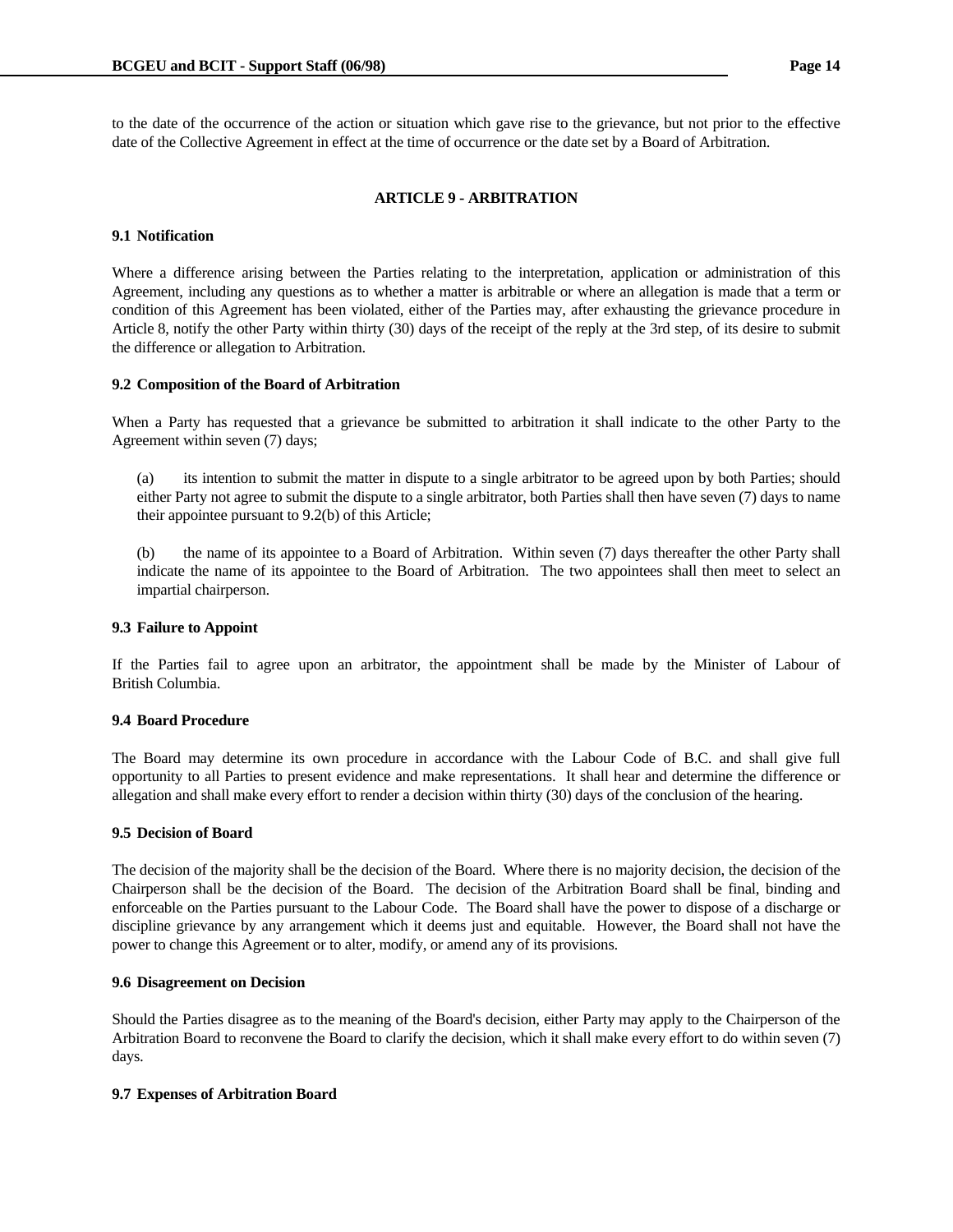Each Party shall pay:

- (a) the fees and expenses of the arbitrator it appoints; and
- (b) one-half (1/2) of the fees and expenses of the Chairperson.

### **9.8 Amending Time Limits**

The time limits fixed in the arbitration procedure may be altered by mutual consent of the Parties but the same must be in writing.

### **9.9 Alternate Grievance Resolution Procedure**

 (a) The Parties may mutually agree to the following procedure as an alternative to submitting matters in dispute to the formal arbitration procedure or to Fast Track Arbitration.

 (b) If a difference arises between the Parties relating to the dismissal, discipline or suspension of an Employee, or to the interpretation, application, operation or alleged violation of this Agreement, including any question as to whether a matter is arbitrable, during the term of the Collective Agreement, Barbara Bluman or Colin Taylor or a substitute agreed to by the Parties, shall at the request of either Party:

- (1) investigate the difference;
- (2) define the issue in the difference; and
- (3) make written recommendations to resolve the difference

within thirty (30) days of the date of receipt of the request; and for thirty (30) days from that date, time does not run in respect of the grievance procedure.

 (c) The Parties agree that these hearings shall be conducted on a without-prejudice basis and that the written recommendations of the third Party shall be of no precedential value and shall not thereafter be referred to by the Parties in respect of any other matter.

 Should a dispute not be resolved through the above procedure, either Party may submit the matter to arbitration pursuant to Articles 8.11, 9.1, or 9.10.

# **9.10 Fast Track Arbitration**

The Parties agree to the following fast track arbitration process for those grievances filed subsequent to February 7, 1992.

 (a) The Parties shall meet every four (4) months or as often as required to review all outstanding grievances to determine by mutual agreement those grievances suitable for this process, and shall set dates for hearings of groups of grievances considered suitable for fast track arbitration.

 (b) All grievances shall be considered suitable for and resolved by fast track arbitration except grievances in the nature of:

- (1) dismissal;
- (2) suspension in excess of twenty (20) workdays;
- (3) policy grievances;
- (4) grievances requiring substantial interpretation of a provision of the Collective Agreement;
- (5) grievances requiring presentation of extrinsic evidence;
- (6) rejection on probation;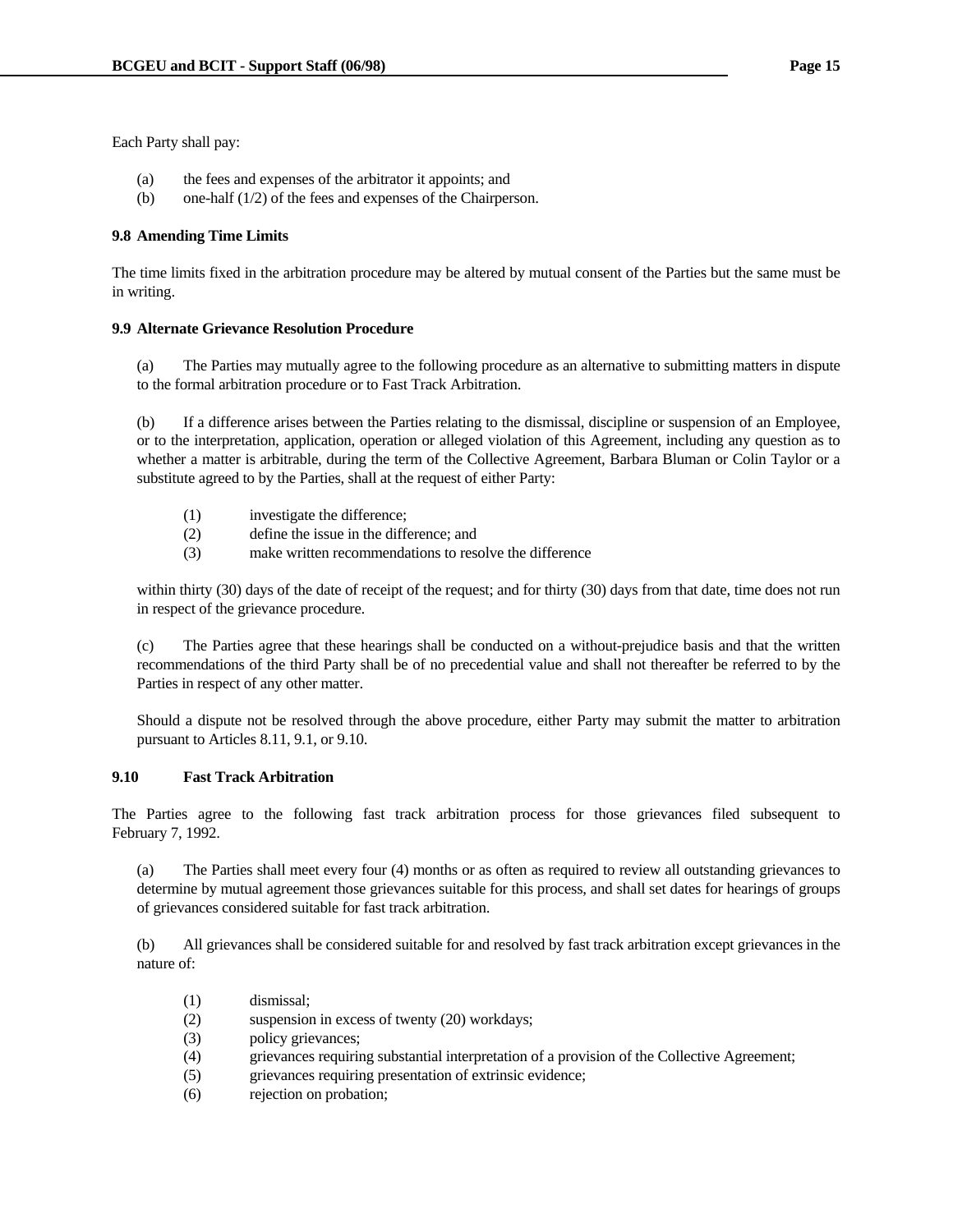- (7) grievances where a Party intends to raise a preliminary objection;
- (8) demotions.

 By mutual agreement, a grievance falling into any of these categories may be placed into the fast track arbitration process.

 (c) The Parties shall mutually agree upon single arbitrators who shall be appointed to hear and resolve groups of grievances.

 (d) The arbitrator shall hear the grievance and shall render a decision within two (2) working days of such hearings. No written reasons for the decision shall be provided beyond that which the arbitrator deems appropriate to convey a decision.

 (e) Arbitration awards shall be of no precedential value and shall not thereafter be referred to by the Parties in respect of any other matter.

(f) All settlements of fast track arbitration cases prior to hearing shall be without prejudice.

 (g) A grievance determined by either Party to fall within one of the categories listed in (b) above may be removed from the fast track arbitration process at anytime prior to hearing and forwarded to a regular arbitration hearing pursuant to Article 9.2. However, every effort will be made by the Party removing the grievance from the fast track arbitration to provide at least two (2) weeks' notice prior to the date set for the hearing of its intent to remove a grievance from the cases scheduled for hearing.

(h) The Parties shall equally share the cost of the fees and expenses of the arbitrator and hearing rooms.

# **ARTICLE 10 - DISCIPLINE, SUSPENSION, DISMISSAL**

### **10.1 Principle of Innocence**

Both Parties agree that an Employee shall be presumed innocent. In the event the Employer initiates disciplinary action against an Employee which may result in his/her discharge, the procedure outlined herein shall be followed.

# **10.2 Discipline Procedure**

 (a) No Employee shall be disciplined, suspended or dismissed except for just cause, and an Employee shall be dismissed only upon the written authority of the Employer. An Employer representative so designated by the Employer may suspend an Employee but shall immediately report such action to the Employer.

 (b) When an Employee is dismissed or suspended, he/she shall be given the reason in writing in the presence of his/her steward. The President of the Union shall be advised, within five (5) working days, in writing, by the Employer of the reason for such dismissal or suspension.

(c) The dismissal or suspension shall be subject to the provisions of Article 8.11.

# **10.3 Right to Grieve**

An Employee considered by the Union to be wrongfully or unjustly disciplined, suspended or dismissed shall be entitled to recourse under the grievance procedure, in accordance with Article 8 of this Agreement.

### **10.4 Burden of Proof**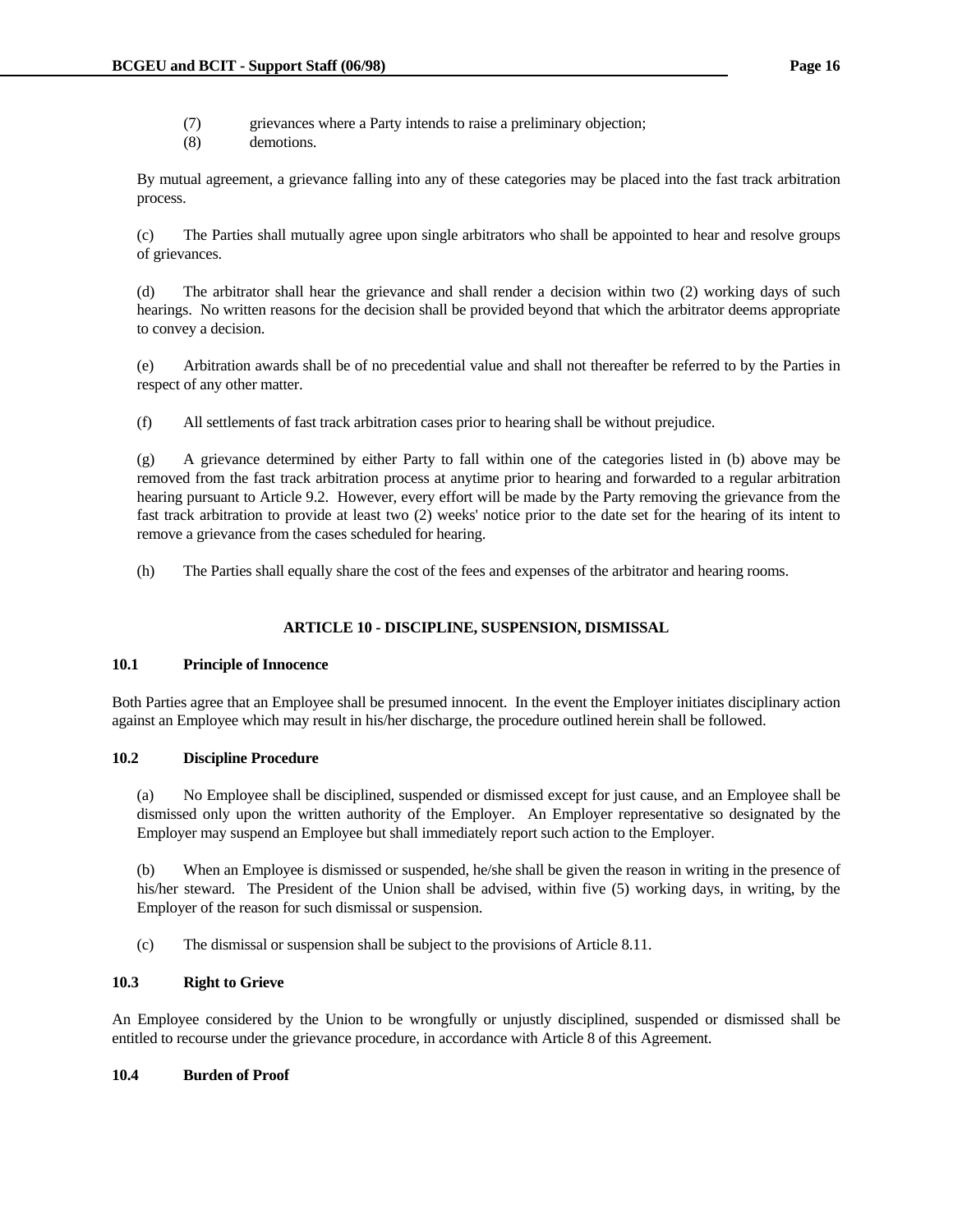In cases of discipline, suspension and dismissal, the burden of proof of just cause shall rest with the Employer. Evidence submitted by the Employer shall be limited to information in the written notice(s) given to the Employee.

### **\*10.5 Right to Grieve Other Disciplinary Action**

Disciplinary action grievable by the Employee shall include written censures, letters of reprimand and adverse reports, or performance appraisals. **Employees** shall be given a copy of any such document placed on the **their** file which might be the basis of disciplinary action. Should an Employee dispute any such entry in **their** file, **they** shall be entitled recourse through the grievance procedure and the eventual resolution thereof shall become part of **their** personnel record. **Upon the Employee's request, any written record of a suspension shall be removed from the Employee's file after the expiration of eighteen (18) months from the date it was issued provided there has not been a further infraction. Any other document (other than an official performance appraisal) shall, at the Employee's request, be removed from their file after the expiration of twelve (12) months from the date it was issued provided there has not been a further infraction.** The Employer agrees not to introduce as evidence in any hearing any document from the file of an Employee, the existence of which the Employee was not aware at the time of filing.

### **10.6 Performance Appraisals**

Where a formal appraisal of an Employee's performance is carried out, the Employee shall be given up to five (5) days to read and review the appraisal. Provision shall be made on the Employee appraisal form for an Employee to sign it. The form shall provide for the Employee's signature in two (2) places, one indicating that the Employee has read and accepts the appraisal, and the other indicating that the Employee disagrees with the appraisal. The Employee shall sign in one (1) of the places provided. No Employee may initiate a grievance regarding the contents of an Employee appraisal unless the Employee has signed in the space indicating disagreement with the appraisal. He/she shall be given up to thirty (30) days to file such grievance. An Employee shall, upon request, receive a copy of the Employee appraisal at time of signing. An Employee appraisal shall not be changed after an Employee has signed it, without the knowledge of the Employee, and any such changes shall be subject to the grievance procedure of this Agreement.

### **10.7 Personnel Files**

 (a) Every Employee has the right of access to his/her personnel record kept in the Human Resources Office during normal working hours and in the presence of a Human Resources Advisor.

 (b) The President of the Union, or his/her designate, shall, upon written authority of the Employee, be entitled to review an Employee's personnel file in the office in which the file is normally kept, in order to facilitate the investigation of a grievance.

 (c) The Employee or the President of the Union or his/her designate, as the case may be, shall give the Employer adequate notice prior to having access to such files. Files will be reviewed in the presence of a Human Resources Advisor or an appropriate designate.

### **10.8 Right to Have Steward Present**

 (a) An Employee shall have the right to have his/her steward present at any discussion with supervisory personnel which the Employee believes might be the basis of disciplinary action. Where a supervisor intends to interview an Employee for disciplinary purposes the supervisor shall make every effort to notify the Employee in advance of the purpose of the interview in order that the Employee may contact his/her steward, providing that this does not result in an undue delay of the appropriate action being taken.

 (b) A steward shall have the right to consult with a staff representative of the Union and to have a local Union representative present at any discussion with supervisory personnel which the steward believes might be the basis of disciplinary action against the steward; providing that this does not result in an undue delay of the appropriate action being taken.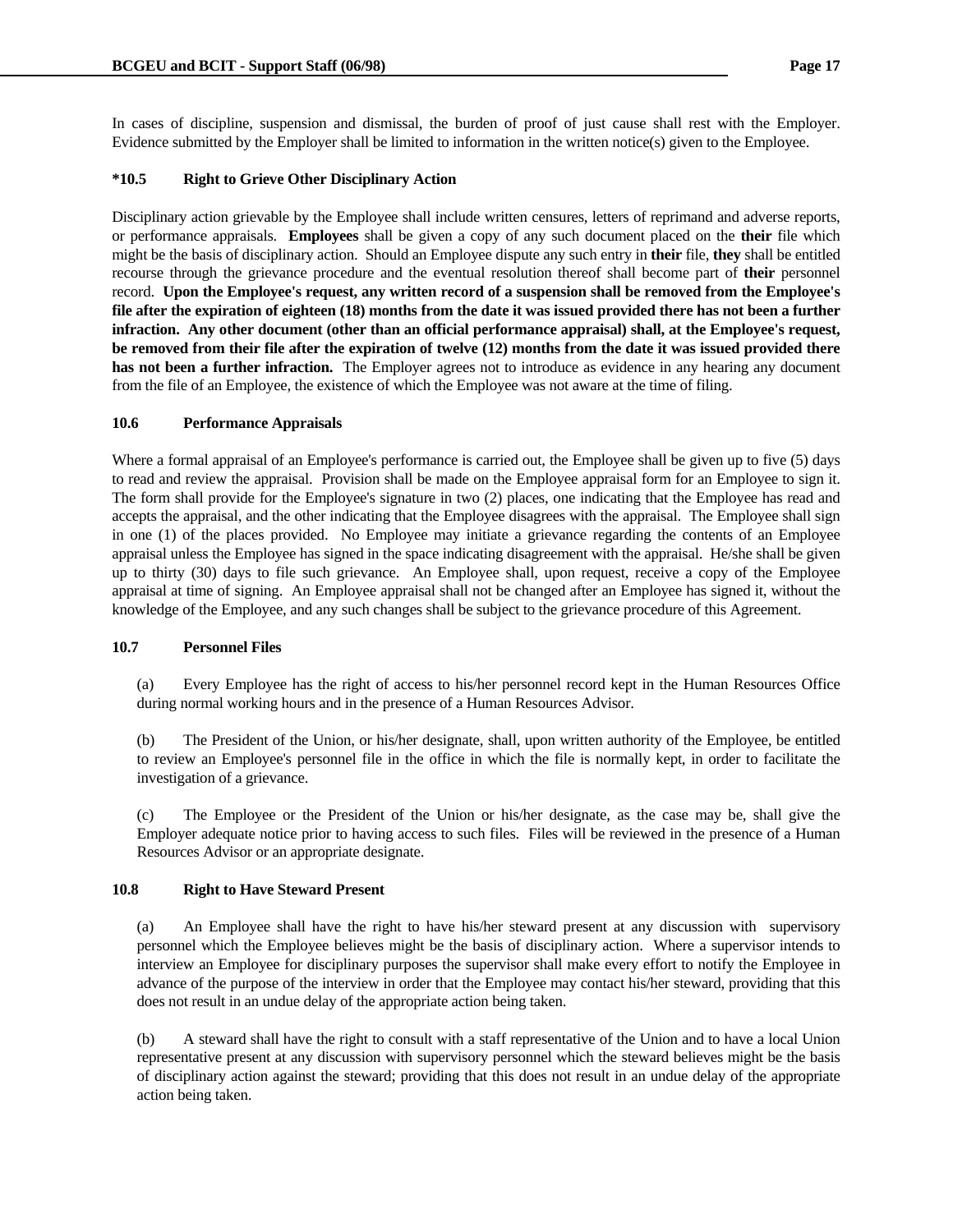### **10.9 Disciplinary Letters**

The President of the Union shall receive a copy of all disciplinary letters sent to any members of the Bargaining Unit.

### **10.10 Abandonment of Position**

An Employee who fails to report for duty for ten (10) consecutive working days without informing the Employer of the reason for his/her absence will be presumed to have abandoned his/her position. An Employee shall be afforded the opportunity to rebut such presumption and demonstrate that there were reasonable grounds for not informing the Employer.

### **ARTICLE 11 - SENIORITY**

### **11.1 Definition of Seniority**

Service Seniority means a regular Employee's service with the Employer. Regular Employees shall be credited with service seniority equivalent to their length of continuous service with the British Columbia Institute of Technology or the Pacific Vocational Institute and Public Service of British Columbia prior to signing of the first Collective Agreement between British Columbia Institute of Technology/Pacific Vocational Institute and the B.C. Government and Service Employees' Union.

### **11.2 Seniority List**

Within sixty (60) days of signing of this Agreement and once every six (6) months thereafter, the Employer will provide to the President of the Union an up-to-date service seniority list showing the seniority date with the Employer. (See Article 11.5--Same Service Seniority Date)

# **11.3 Loss of Seniority**

A regular Employee on leave of absence without pay, other than leave of absence for an elected or appointed position in the Union or on maternity, adoption and parental leave or on educational leave pursuant to Article 19.7 or Article 19.8, shall not accrue seniority for leave periods over thirty (30) calendar days.

In the case of approved educational leave, the Employer shall maintain coverage for the Employee's medical, extended health, dental, group life, and long-term disability benefits, and shall pay the Employer's share of these premiums.

A regular Employee who is on leave of absence without pay in an elected or appointed position of the Union shall continue to accrue seniority without benefits during the leave period, provided that, upon returning, the Employee shall accept the first available position in his/her original classification at the work location nearest his/her residence. An Employee shall lose his/her seniority as a regular Employee in the event that:

- (a) s/he is discharged for just cause;
- (b) subject to Article 11.4, s/he voluntarily terminates his/her employment or abandons his/her position; or
- (c) s/he is on layoff for more than one year.

### **11.4 Re-employment**

A regular Employee who resigns his/her position and within ninety (90) days is re-employed as a regular Employee, shall be granted a leave of absence covering those days absent and shall retain all previous rights in relation to seniority and other fringe benefits, provided he/she has not withdrawn his/her superannuation contributions.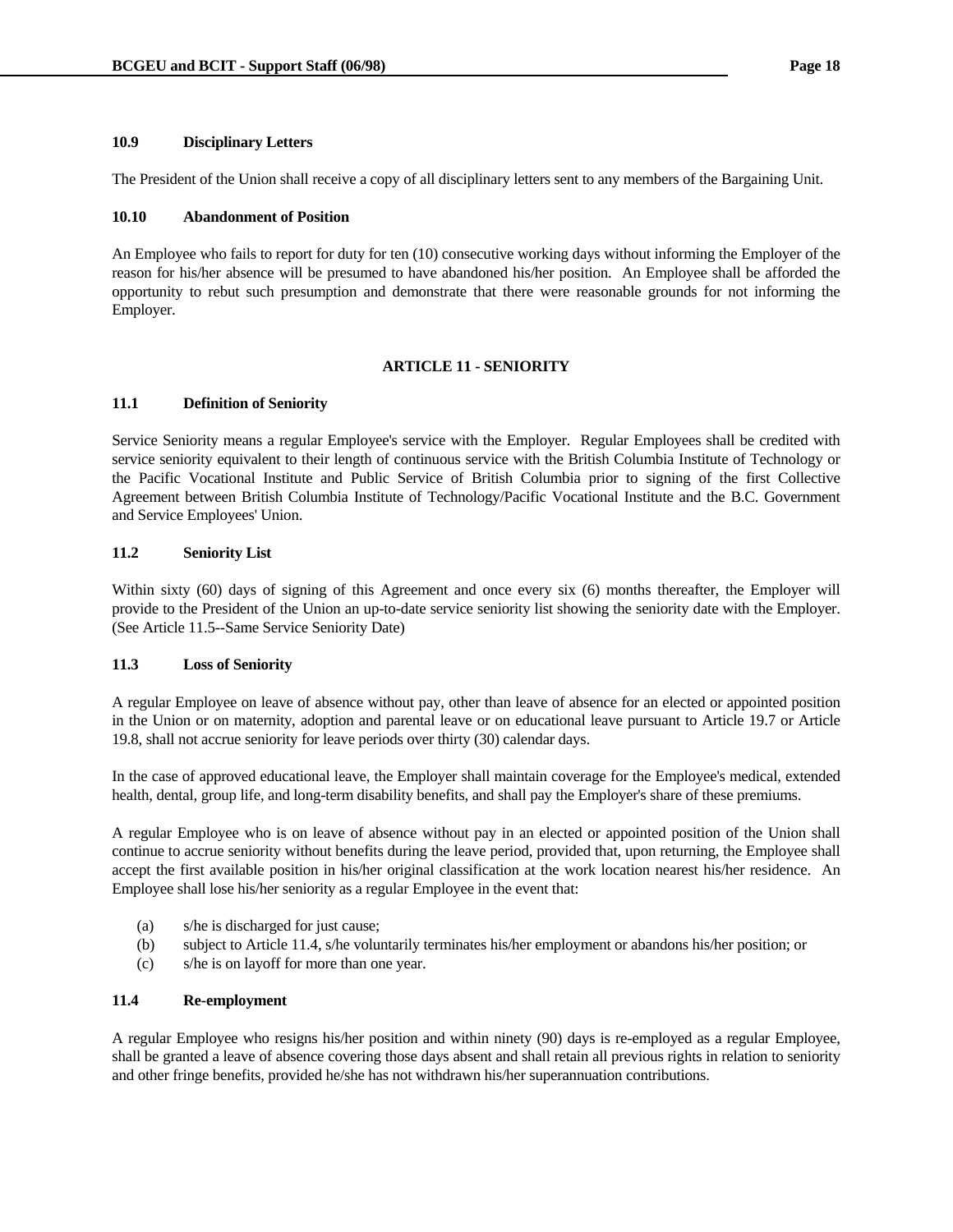### **11.5 Same Service Seniority Date**

 (a) When seniority is to be the determining factor in the application of a provision of the BCIT/BCGEU Support Staff Collective Agreement, and the affected individuals' seniority dates are found to be within a day of each other, it is agreed by the Parties that the payroll file will be reviewed to determine the number of hours actually worked.

 (b) When two (2) or more regular or auxiliary Employees have the same service seniority hours and when mutual agreement cannot be reached, then seniority shall be determined by chance.

# **11.6 Bridging of Service**

If a regular Employee terminates employment as a result of a decision to raise a dependent child or dependent children, and is re-employed, upon application for credit, s/he shall be credited with length of service accumulated at time of termination for purpose of benefits based on service seniority. The following conditions shall apply:

 (a) the Employee must have been a regular Employee with at least three (3) years of service seniority at time of termination;

(b) the resignation must indicate the reason for termination;

 (c) the break in service shall be for no longer than six (6) years; and during that time the Employee must not have been engaged in remunerative employment for more than six (6) months;

 (d) the previous length of service shall not be reinstated until successful completion of the probationary period on re-employment;

 (e) Employees who meet the qualifications of (a), (b) and (c) shall be considered in internal competitions. However, for the purpose of this article, previous service seniority in the internal competition shall not be applied.

# **ARTICLE 12 - LAYOFF AND RECALL**

### **12.1**

 (a) The Employer will provide to the Union a list of vacant positions and a list of all Employees issued notices, laid off, retired, received severance pay or placed pursuant to Article 12.

 (b) The Employer agrees to supply the Union with as much advance notice as possible of expected position redundancies and Employees to be designated for layoff.

# **12.2 Pre-Layoff Canvass**

 (a) Where the Employer identifies to the Union a need to proceed with a layoff of Employees pursuant to Article 12.1, the Employer shall, prior to the layoff of Employees under Article 12, canvass any Employee or group of Employees within the area identified for reduction in order to invite on a voluntary basis:

- (1) Placement of an Employee(s) into a vacant position(s); or
- (2) Resignation of an Employee(s) with severance and other benefits as provided for in Article 12; or
- (3) Where eligible, early retirement.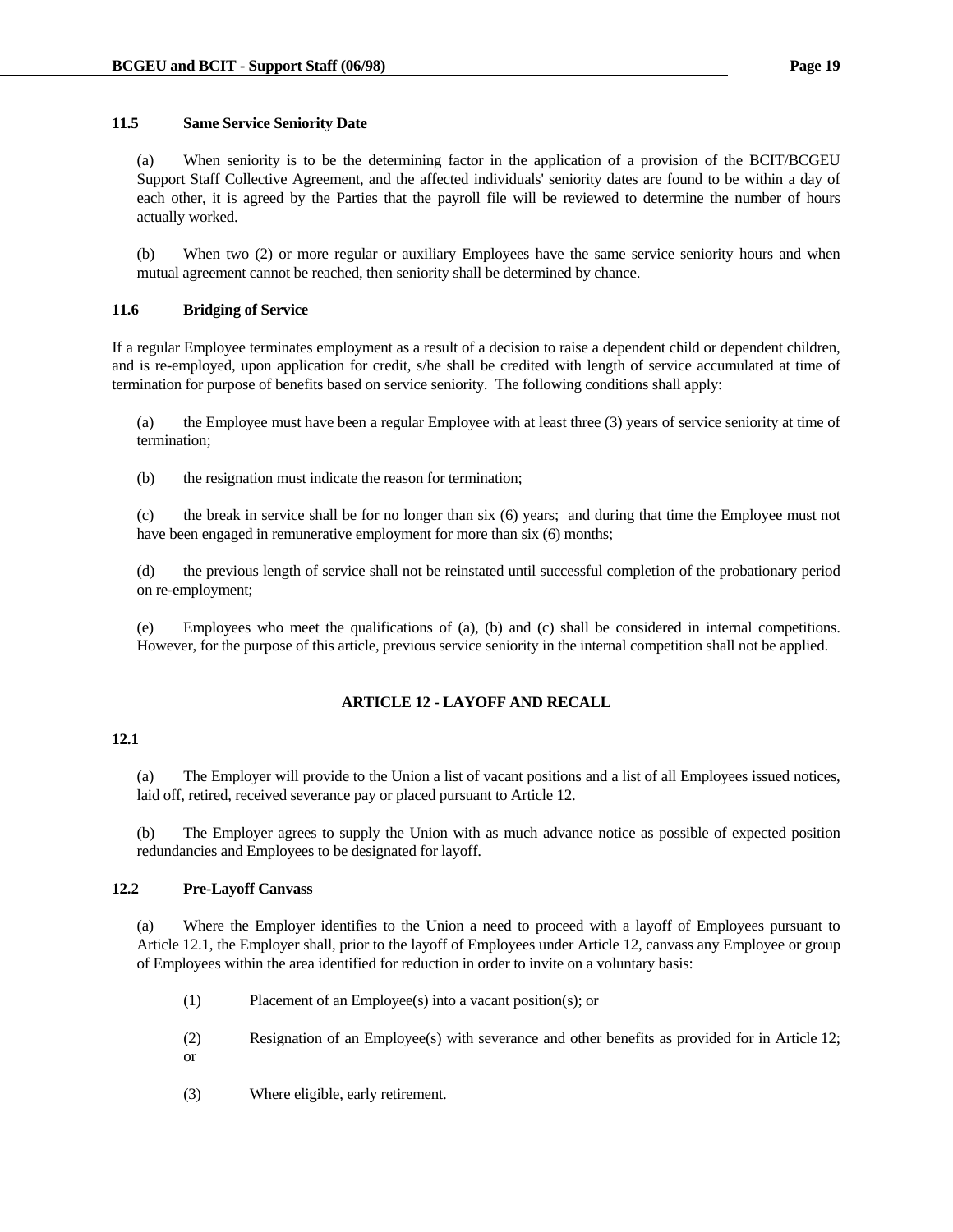(b) Where an Employee(s) selects an option or accepts an offer of placement, which shall be confirmed in writing by the Employer, such acceptance is final and binding on the Employee.

 (c) Responses from Employees to the Pre-Layoff Canvass will only be received by the Employer for consideration if submitted within ten (10) days of issuance of a written notice to the Employee or group of Employees within the area identified for reduction and to the Union of the Pre-Layoff Canvass.

### **12.3**

 (a) Should a need for a position redundancy arise in a department, all auxiliaries in the affected department shall be laid off, providing the remaining Employees within the department have the necessary skills, abilities and qualifications to fill the remaining positions.

 (b) In the event a position(s) redundancy is required in a department for regular Employees, then such position redundancy shall occur in reverse order of service seniority within a classification in the affected department.

### **12.4**

 (a) Where a position has been identified by the Employer to be redundant, the Employee occupying the redundant position will be advised in writing by the Employer. When a regular Employee is advised s/he is occupying a redundant position, the Employee shall be given the following option in sequential order:

 A regular Employee may be transferred to a regular vacancy provided she/he possesses the skills and abilities to perform the job after a reasonable period of retraining/orientation. The Employee shall be placed on the basis of seniority to a vacancy in accord with (1) through (4) below:

|                |         | Grade               | <b>Department</b> |
|----------------|---------|---------------------|-------------------|
| 1.             | Vacancy | Same                | Same              |
| $\gamma$<br>Ź. | Vacancy | Comparable          | Same              |
| 3.             | Vacancy | Same                | Other             |
| 4.             | Vacancy | Comparable          | Other             |
|                |         | <b>Fill Vacancy</b> |                   |

(b) If no appropriate regular vacancy is available, then the following shall apply:

 The Employer will identify the Employee with the least service seniority within the same or comparable positions and the Employee occupying the redundant position shall be placed in the identified position provided that the Employee possesses the skills, qualifications and abilities to perform the job after a period of retraining/orientation. Such placement will be offered in accordance with the following:

| Displacement of<br><b>Least Senior Employee</b> |                 | Grade      | <b>Department</b> |
|-------------------------------------------------|-----------------|------------|-------------------|
|                                                 | Displace        | Same       | Same              |
| 2.                                              | Displace        | Comparable | Same              |
| 3.                                              | <b>Displace</b> | Same       | Other             |
| 4.                                              | Displace        | Comparable | Other             |

 (c) (1) For the purpose of the application of 12.4(a) and (b), comparable position means a position within the same pay grade or one or two pay grades below the Employee's current grade.

(2) For the purposes of the application of this Article, when two (2) or more regular Employees have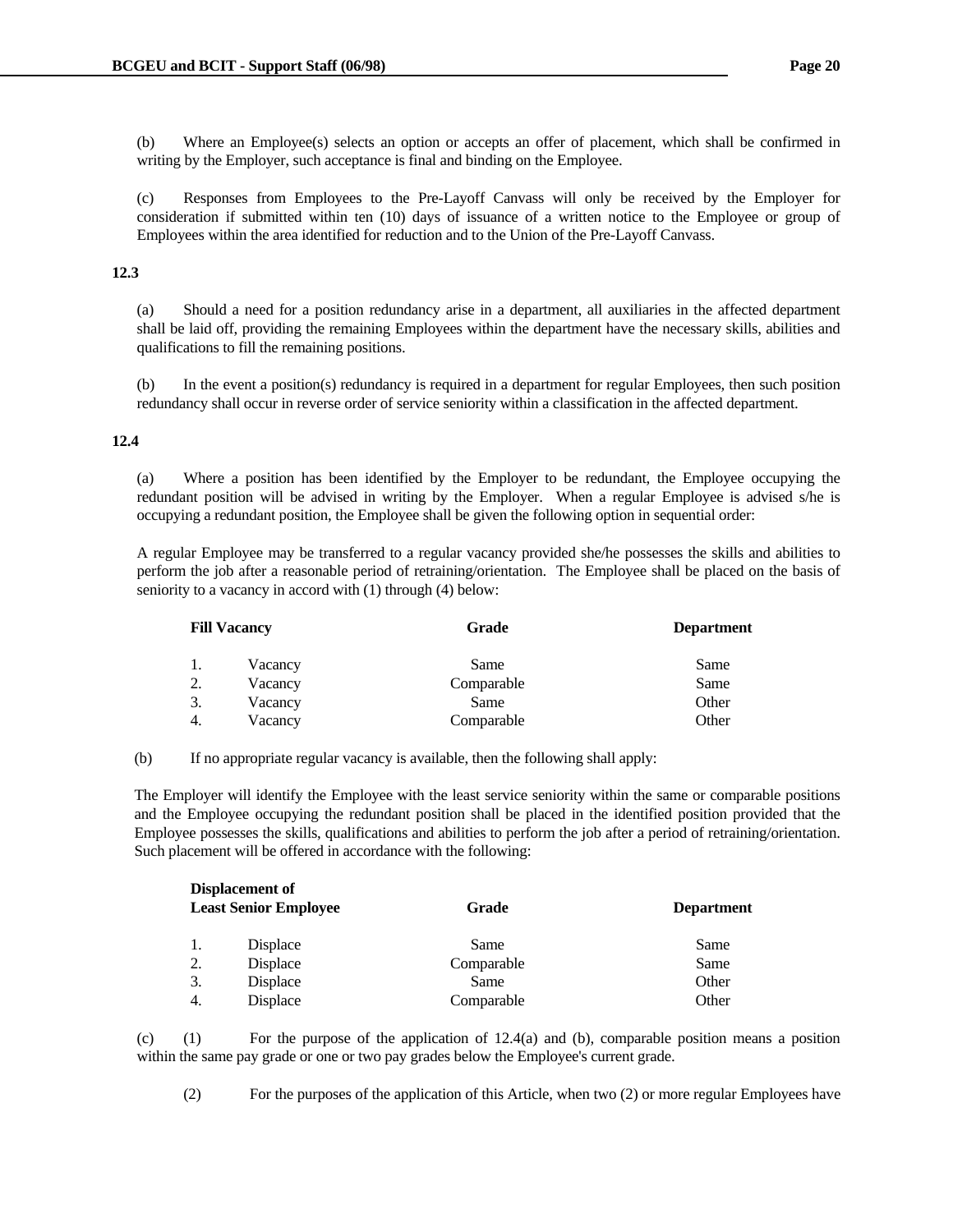the same service seniority date and when mutual agreement cannot be reached, then seniority shall be determined by chance.

 (d) (1) Failing placement under either (a) or (b) above, the Employee who occupies a redundant position shall receive layoff notice in accordance with Article 12.6.

 (2) The Employee displaced by placement of a senior Employee under 12.4(b) shall not have the right to displace another Employee, but shall have the right to placement into an available regular vacancy pursuant to 12.4(a). Should there be no available regular vacancy, then the displaced Employee shall be given layoff notice in accordance with Article 12.6.

 (3) In the case of a redundancy or layoff of a single-rated Employee, Article 12.4(a) shall apply. However, Article 12.4(b) regarding displacement and comparable positions shall not apply to single-rated Employees. Comparable positions for displacement by single-rated Employees shall mean those positions within Schedule 2.

# **12.5 Retraining/Orientation Period**

Employees who assume a new position pursuant to this Article will receive job orientation including, where deemed appropriate, current in-service training. For the purposes of the application of this Article, such retraining/orientation period will be for a reasonable period of time not to exceed the probationary period under Article 25. The Employee will be assessed through regular performance appraisals.

# **12.6 Layoff Notice**

 (a) A regular Employee who is issued layoff notice shall receive eight (8) calendar weeks notice of layoff or pay in lieu for that period of time for which work is not made available. Such notice shall not be rescinded without mutual agreement with the Employee once the Employee has elected either of the severance or early retirement options. Upon receipt of such notice an Employee shall elect from the options in Article 12.7.

 (b) The regular Employee who is issued layoff notice resulting from actions taken per Article 12.3 shall elect one (1) of the options identified in Article 12.7.

 (c) An Employee who opts for auxiliary recall and accepts that recall cannot claim the right to notice or pay in lieu pursuant to Article 12.6 when the auxiliary work expires and the Employee returns to layoff status.

# **12.7 Layoff Options**

An Employee who is issued layoff notice shall elect one (1) of the following options within two (2) calendar weeks:

(a) to be placed on the regular recall list.

 (b) to displace the auxiliary Employee with the longest remaining appointment for which s/he is qualified and/or to be placed on a list for both regular and auxiliary recall.

 An Employee electing this option shall accrue regular seniority for all work assignments for which s/he has been recalled; however, the rate of pay for work available under this option shall be commensurate with the actual classification of the work assignment offered.

Upon completion of each work assignment and for the purposes of Article 11.3(c), s/he shall re-establish his/her right to a further twelve (12) months of recall.

(c) to elect early retirement and, if eligible, to receive the early retirement benefits covered by Articles 17.15,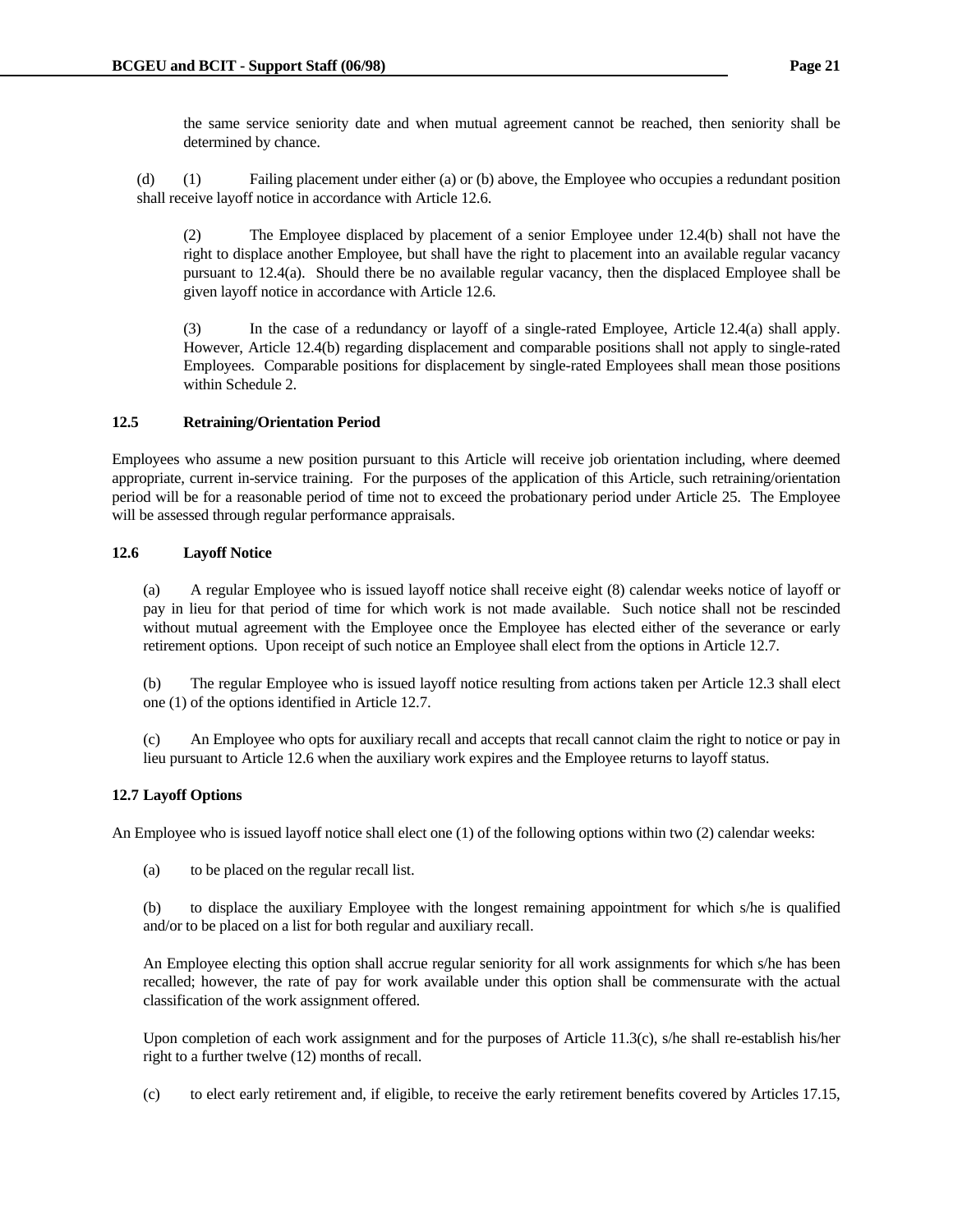17.16 and 29.12 and in addition to receive severance pay in accordance with Article 12.7(d) below.

- (d) To sever his/her employment and receive severance pay based on total years of service as follows:
	- (1) for the first year of completed employment, three (3) weeks' current salary,
	- (2) for the second year of completed employment, an additional three (3) weeks' current salary,
	- (3) for each completed year thereafter, one-half  $(1/2)$  months' current salary.

The Employee will not receive an amount greater than six (6) months' current salary.

#### **12.8 Early Retirement**

A regular Employee who is age fifty-five (55) years or older and has completed ten (10) years of pensionable service as of the effective date of layoff may opt for early retirement and shall be entitled to additional pensionable service equivalent in value to the amount of severance pay outlined in Article 12.7(d), as determined by the Superannuation Commissioner. Benefits under this provision shall not exceed the time that would be required to reach the Employee's maximum retirement age.

### **12.9 Salary Protection**

A regular Employee who is assigned to a regular vacancy, or who displaces a regular Employee which results in a demotion shall receive salary protection in accordance with Article 28.9(b). However, the Employee must accept subsequent job offers to higher rated positions for which s/he has the skills and abilities or forfeit the protection of Article 28.9(b).

### **12.10 Recall for Regular Employees**

(a) Regular Employees who are laid off shall be placed on a recall list for one (1) year.

 (b) No new regular Employees shall be hired until Employees on the regular recall list are recalled as specified in Article 12.10(c).

 (c) A regular Employee who opts to remain on the recall list shall be recalled in order of service seniority within the comparable classification provided s/he possesses the skills and abilities to perform the job after a period of retraining/orientation.

 (d) The Employer will attempt to reach the regular Employee for regular position(s) by telephone and registered letter(s) for one (1) working week.

 (e) It is the responsibility of the laid off Employee to ensure that the Employer is kept notified of his/her current mailing address, telephone number and availability.

 (f) If the recalled Employee with the highest service seniority is unavailable or refuses work, the Employee with the next highest service seniority in the classification shall be recalled.

 (g) (1) A regular Employee who elects recall option 12.7(a) and 12.7(b) shall remain on the regular recall list for one (1) year from his/her date of layoff or until such time s/he declines three (3) offers of regular work. S/he shall not lose his/her service seniority during that period.

 (2) However, seniority shall be accrued and wages and other benefits shall be paid only for periods worked.

(h) When a regular Employee initially displaces an auxiliary Employee in accordance with Article 12.7(b),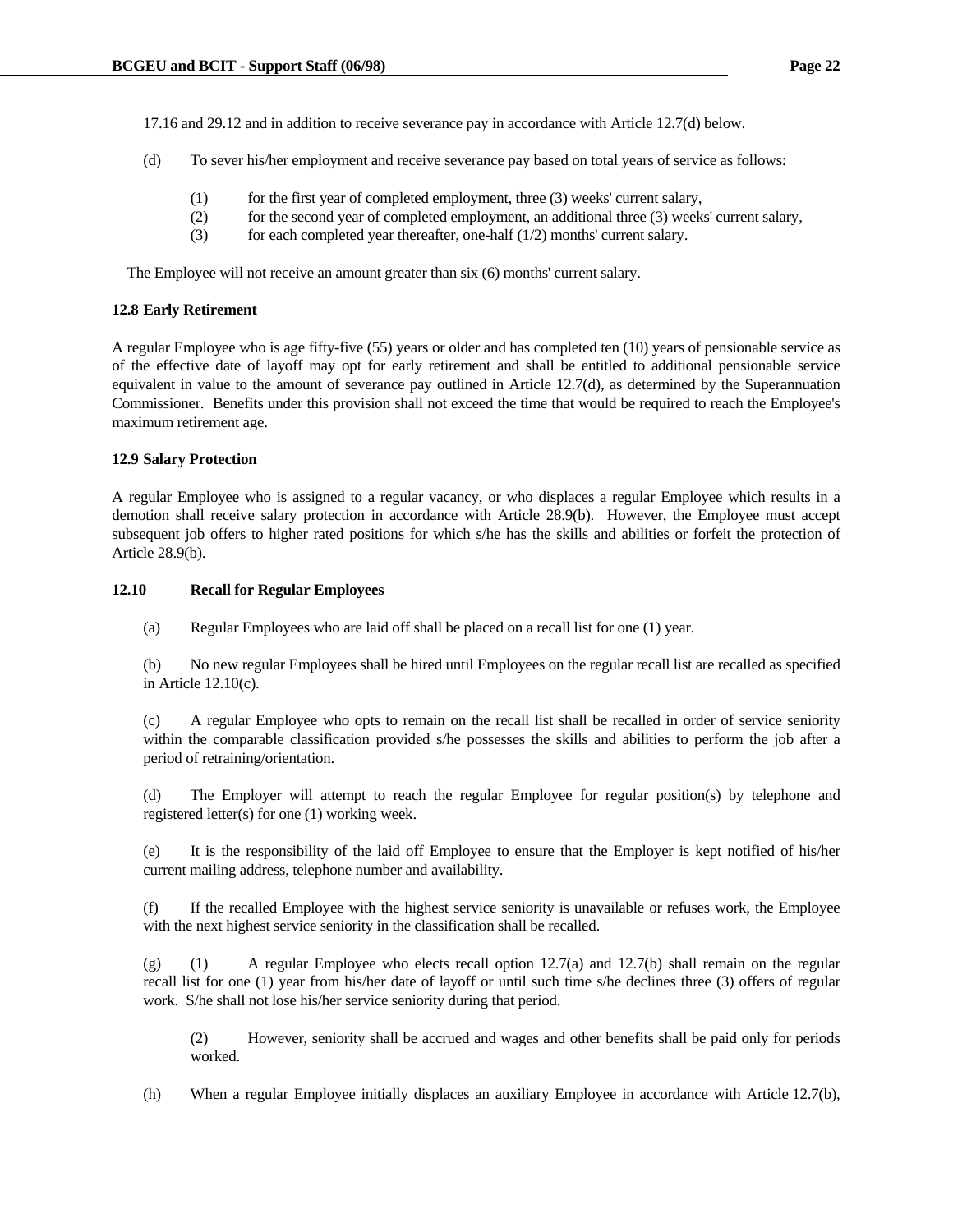and there is no break in service, s/he shall remain on the benefit plans for which s/he is eligible, accrue but not be entitled to scheduled vacation leave, and remain covered by the provisions of Article 18 for the duration of that appointment.

 (i) A regular Employee on the recall list may continue on the benefit plans for which s/he is eligible (Basic Medical Plan, Dental, Extended Health Care, Accidental Death and Dismemberment, and Group Life) by prepaying the premiums for such coverage.

 (j) When a regular Employee is recalled in accordance with Article 12.7(b) to an auxiliary position of less than four (4) months' duration, s/he shall receive compensation of fifty cents (50 $\varphi$ ) per hour, up to a maximum of eighty-five dollars (\$85) per month in lieu of health and welfare benefits. If a regular Employee is recalled to a position of four (4) months or greater, s/he shall receive all benefits outlined in Article 30.

 (k) A regular Employee on the recall list is entitled to access the Educational Assistance Fund under the provisions of Article 19. Any payment of wages from the Fund will not extend the recall period.

# **ARTICLE 13 - HOURS OF WORK**

### **Preamble**

The Parties recognize the Employer's right to establish hours of operation and to schedule work to provide required services and to fulfil the functions of the work unit.

### **13.1 Hours of Work**

The annual hours of work exclusive of meal periods taken away from the work station but including paid holidays will be 1827, which is equivalent to an average of thirty-five (35) hours per week.

# **13.2 Work Schedules**

Work schedules shall be established by mutual agreement between the Employer's designate and the Employees at the local level in accordance with the terms of this Agreement.

 (a) Except as otherwise provided, the normal workweek for Employees covered by this agreement shall consist of five (5) consecutive days between Monday and Friday inclusive.

 (b) Except as otherwise provided, the workday shall be seven (7) hours duration exclusive of meal periods and these hours shall be scheduled between 700 and 1730 hours.

 (c) (1) For all Employees hired prior to January 1, 1977 at the pre-merger BCIT, the standard workweek for non-shift Employees shall consist of five (5) consecutive days, from Monday to Friday inclusive.

 (2) For all Employees recruited to positions after January 1, 1977, the workweek may be scheduled on any five (5) consecutive days from Sunday to Saturday, provided that:

- (i) the position is advertised as having an irregular workweek;
- (ii) the irregular workweek is constant on the same days each week;
- (iii) the standard workweek will be thirty-five (35) hours per week.

 (3) Standard hours and working times for the clerks in the Library (Circulation) and Part-Time Studies/Continuing Education who are required to work a second shift shall be covered by the following provisions: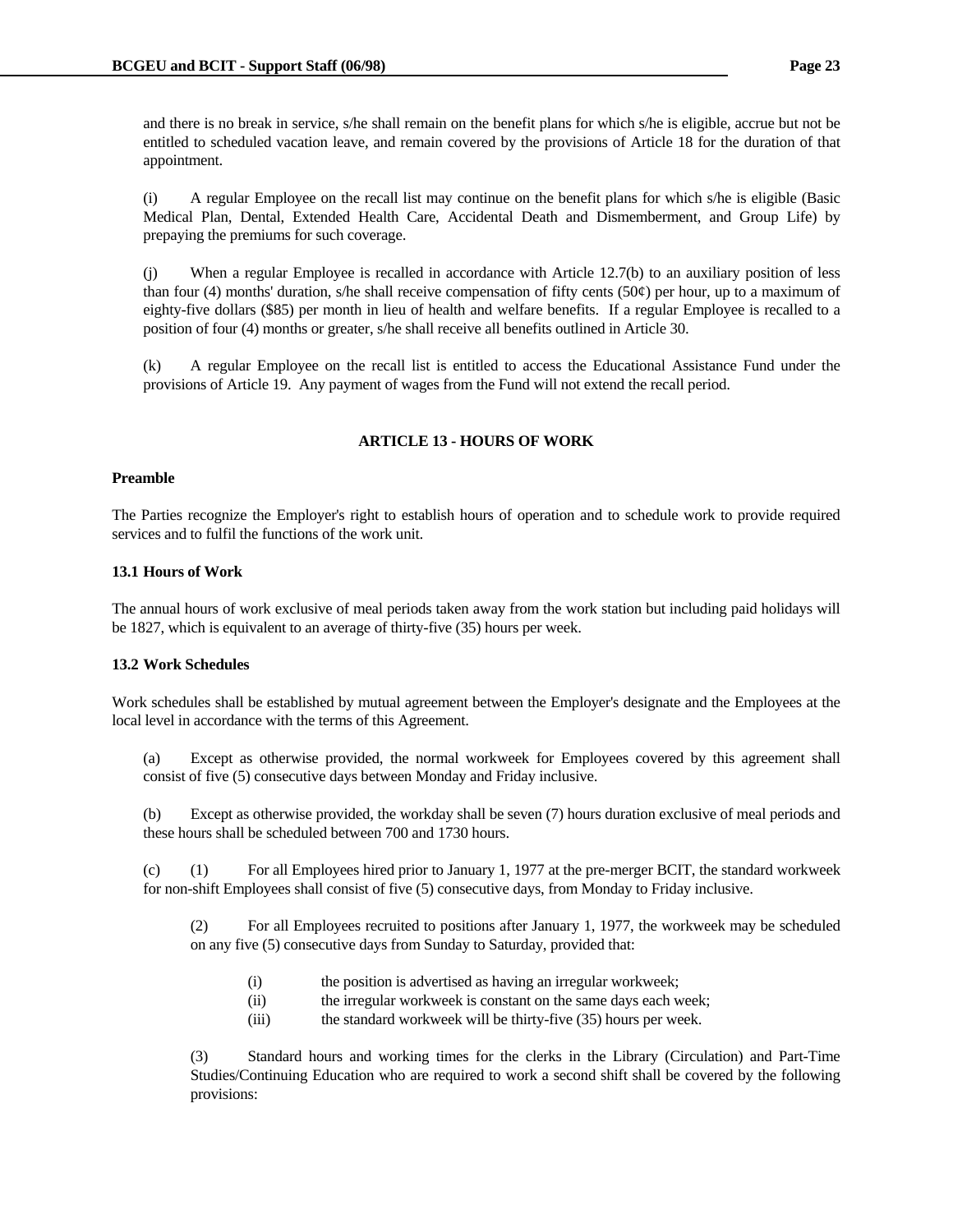(i) The workweek shall be thirty-four (34) hours per week for the second shift.

 (ii) The hours of work for the second shift shall be Monday to Thursday, between 1300 hours and 2300 hours.

(iii) The standard workday shall be eight and one-half  $(8\frac{1}{2})$  hours per day for the second shift.

 (iv) Shift schedules shall be drawn up and posted by the Employees within the departments listed above.

 (v) Employees on the second shift shall be entitled to overtime compensation after eight and one-half (8½) hours of work in a regularly scheduled workday as in Article 15 of this Agreement.

 (d) Changes in shift scheduling and starting and finishing times shall be established at the local level and shall conform with the provisions of this Agreement. The new schedules once agreed upon shall be posted as per Article 14.3.

 (e) (1) If either Party wishes a change to existing work schedules, it shall provide the other Party with the earliest possible advance notice.

 (2) If a change is requested only at the local level, the notice shall be given to the appropriate Union steward or designated Employer representative. If a change is requested which involves more than one worksite, notice shall be given to the President of the Union or designated Employer official.

 (3) The Parties shall have fourteen (14) days from the date notice is given to reach agreement on work schedules.

 (4) If the Parties are unable to reach agreement within fourteen (14) days, either Party may refer the matter to arbitration pursuant to Article 9 of this Agreement.

 (5) The Party requesting a change from what has been previously agreed to shall bear the onus for justifying the change.

 (f) (1) In the event there is a dispute between Parties at the local level, the Employer may implement, on an interim basis, a new or changed work schedule by giving fourteen (14) days notice, providing the length of workday is not increased beyond nine (9) hours and providing the change is necessary because of an introduction of a new program or a change to the hours of operation. However, under extenuating circumstances the fourteen (14) days' notice may be concurrent with the period of notice in (e)(3) above.

 (2) Where the proposed change is within existing hours of operation, no change shall be made without mutual agreement or an arbitrator's ruling.

 The Parties recognize that in reaching mutual agreement on work schedules in accordance with the provisions of the Article, the following will apply:

 (i) work schedules shall meet the hours of operation and shall consider unusual or seasonal demands and functionally linked work groups within and without the Bargaining Unit;

 (ii) work schedule changes, within existing hours of operation, must not result in increased cost to the Employer and where possible shall result in decreased cost and/or improved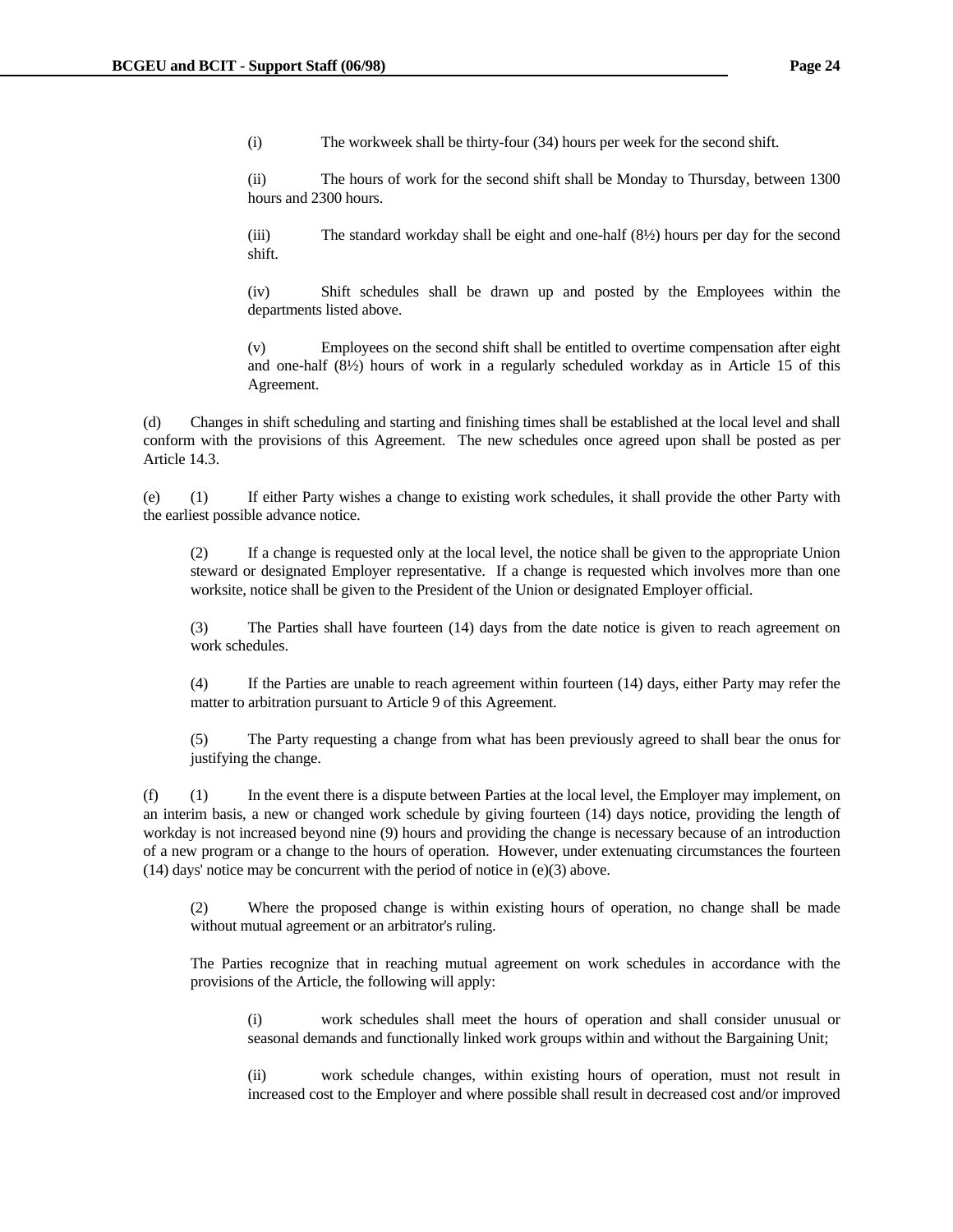efficiency and/or improved service to the public. The onus of proof shall be on the Employer to prove decreased cost;

(iii) consideration shall also be given to Employee preferences, fairness and equity;

 (iv) Where mutual agreement is not achieved and the matter is referred to arbitration, the Arbitrator shall abide by the following rules:

- a) the decision must not be retroactive;
- b) the hours of work schedule awarded shall not contain scheduled overtime;

 c) the decision must not interpret the Collective Agreement except for the provisions of 13.2(f);

 d) the decision must accord with the agreed upon terms of reference referred to above.

 (g) *Notification Regarding Changes in Hours of Operation* - Except in the case of emergency, the Employer will give the Union forty-five (45) days' notice of anticipated changes in work schedules as a result of changes in the hours of operation.

 (h) If any of the provisions of the Article are in conflict with or are restricted by any provision of this Agreement, the provisions of this Article will apply.

#### **13.3 Clean-up Time**

Employees shall be allowed reasonable time during the workday or shift for clean-up purposes, including changing out of uniforms.

### **13.4 Rest Periods**

All Employees shall have two (2) fifteen (15) minute rest periods in each work period in excess of six (6) hours, one (1) rest period be granted before and one (1) after the meal period. Employees working a shift of three and one-half (3½) hours but not more than six (6) hours, shall receive one (1) rest period during such a shift. Rest periods shall not begin until one (1) hour after the commencement of work or not later than one (1) hour before either the meal period or the end of the shift, however, a single rest period of thirty (30) minutes may be taken during the second and third shift subject to approval by the Union. Rest periods shall be taken without loss of pay to the Employee. However, the provisions covering rest periods may be altered by mutual agreement between the Employer and the Union.

#### **13.5 Meal Periods**

 (a) Meal periods shall be scheduled as close as possible to the middle of the workday or shift and to correspond to dining room facilities. The length of the meal period shall not be less than thirty (30) nor more than sixty (60) minutes.

 (b) An Employee shall be entitled to take his/her meal period away from the work station. Where this cannot be done, the meal period shall be considered as time worked and compensated for at the applicable overtime rate.

#### **13.6 Standby**

 (a) Where regular Employees are required to stand by to be called for duty under conditions which restrict their normal off-duty activities, they shall be compensated at straight time in the proportion of one (1) hour's pay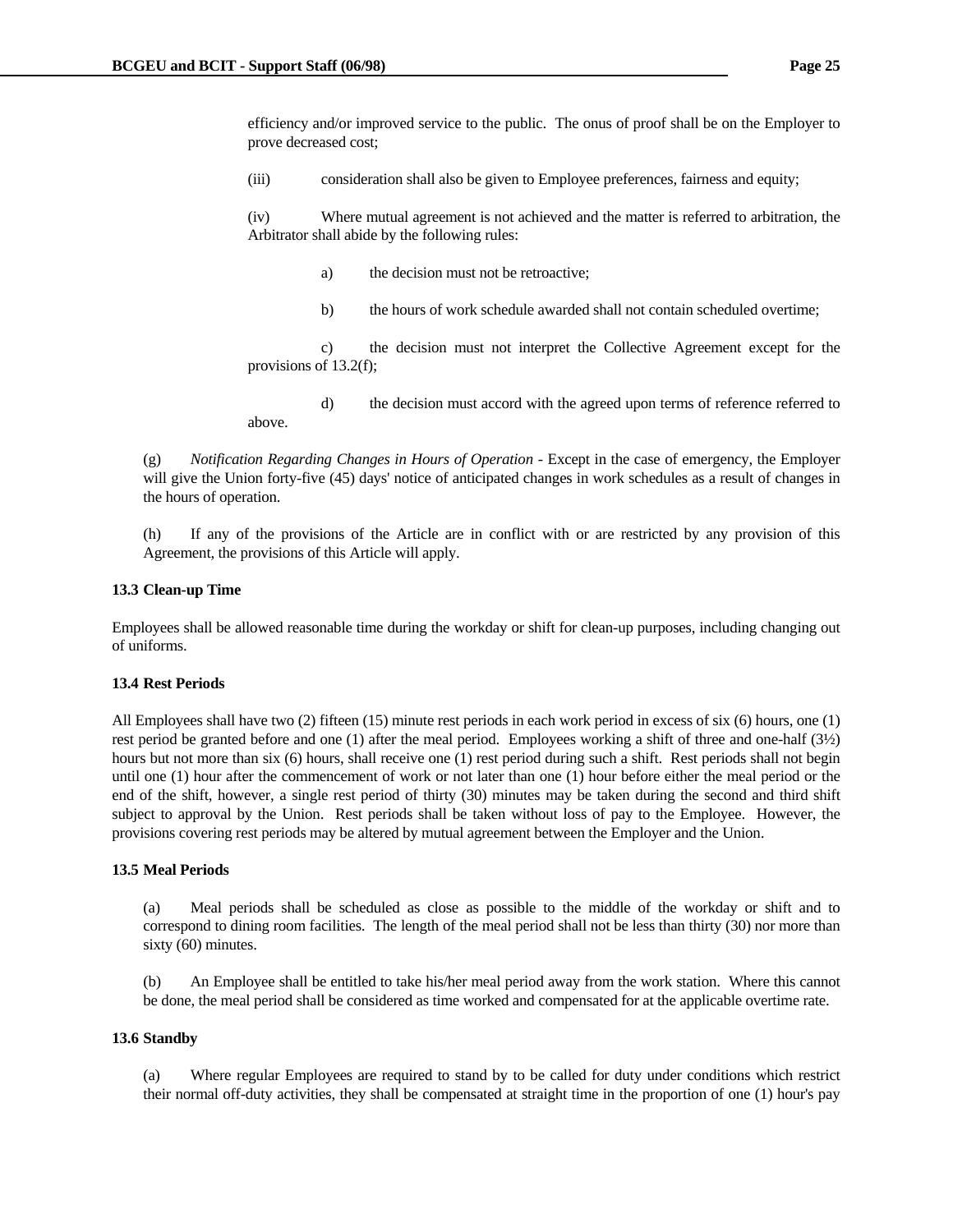for each three (3) hours' standing by. An Employee designated by the Employer for stand by shall be immediately available for duty during the period of standby at a known telephone number. No standby payment shall be made if an Employee is unable to be contacted or to report for duty when required. The provisions of this section do not apply to part-time Employees who are not assigned a regular working schedule and who are normally required to work whenever called.

 (b) Employees required to stand by under paragraph (a) will not be required to stand by on two (2) consecutive weekends or two (2) consecutive designated paid holidays, except by mutual agreement. The provisions of this paragraph will not apply in emergency situations.

# **13.7 Conversion of Hours**

# (a) *Lieu Days*

 Where an Employee is granted a lieu day pursuant to Article 16.3 or 16.4 of this Agreement, the time off granted will be seven (7) hours per lieu day for a full-time Employee and prorated for a part-time Employee.

 Days off in lieu of Paid Holidays shall be scheduled by mutual agreement and taken within sixty (60) days following the Paid Holiday. If the lieu day is not taken within the sixty (60) days, it shall be immediately scheduled on the vacation roster. This clause does not apply where the days in lieu of Paid Holidays are built into the shift pattern.

## (b) *Vacation*

 Where an Employee is granted vacation pursuant to Article 17.1 of this Agreement, and where the regularly scheduled workday is greater than seven (7) hours per day, the annual vacation entitlement shall be converted to hours on the basis of a seven (7) hour day and deducted accordingly.

# (c) *Designated Paid Holidays*

 Where an Employee is granted a designated paid holiday pursuant to Article 16 of this Agreement, the time off granted will be seven (7) hours per day per designated Paid Holiday for a full-time Employee and prorated for a part-time Employee.

# **13.8 Points of Assembly and Work Start Times**

 (a) Where a work unit is staffed by Employees who are covered by more than one (1) Agreement and where there is a work dependency between such Employees, the start time shall be established for the members having the largest representation in the work unit.

 (b) When Employees are required to report to a central location in order to be assigned their work location, their workday shall commence from the time they are required to report for assignment.

# **13.9 Flextime**

 (a) For the purpose of this Agreement, flextime means the hours worked by an Employee, or group of Employees, who are given authority to:

(1) choose their starting and finishing times;

 (2) choose their length of workday within a maximum of ten (10) hours, subject to meeting the required annual hours of work in accordance with this Agreement, through a specified averaging period of seventy (70) hours per two (2) week period.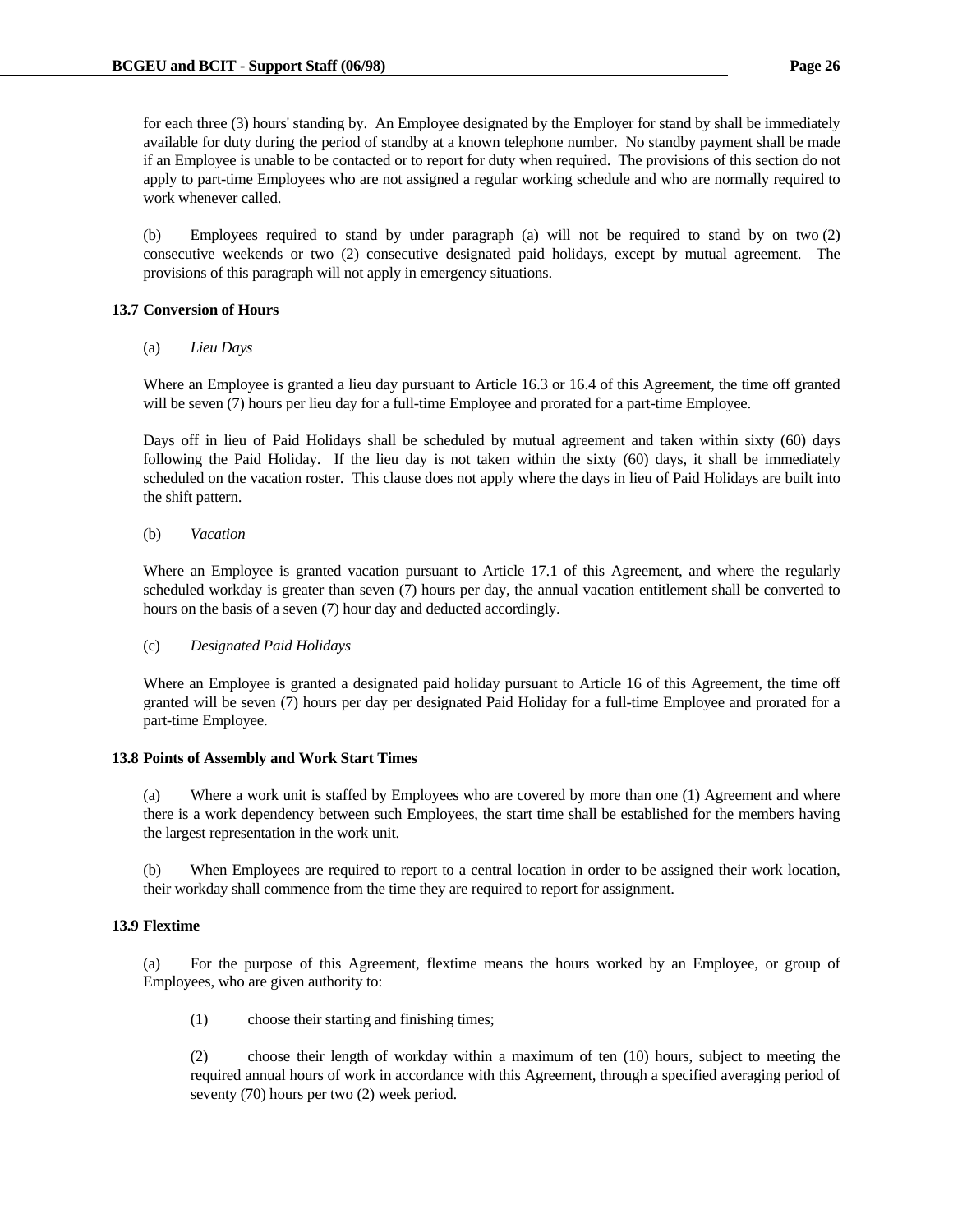(b) The full-time Employee on flextime who has a day of absence, whether with or without pay, will be deemed to be absent for seven (7) hours providing at least seven (7) hours are required to complete the averaging period. If less than seven (7) hours are required to complete the averaging period such number of hours will be deemed to be hours of absence.

## **\*13.10 Modified Workweek**

 (a) Where there is mutual agreement between the Union's designate and the Employer's designate at the local level for a modified workweek, work schedules may be arranged on one (1) of the following bases:

 (1) Five (5) day, four (4) day work schedule with the extra day off being scheduled by mutual agreement at the local level on Mondays or Fridays. The nine (9) workdays within the two (2) week period shall be seven (7) hours and forty-seven (47) minutes in duration.

 (2) Four (4) days on, three (3) days off. The workday shall be eight (8) hours and forty-five (45) minutes in duration with the extra day off being scheduled consecutively with the two (2) days of rest.

 (3) The workday shall be seven (7) hours and thirty (30) minutes in duration with the extra time worked accumulated and

 (i) scheduled by mutual agreement at the local level as a day off every three (3) weeks on Monday or Friday, or

 (ii) scheduled by mutual agreement at the local level as lieu days pursuant to 13.7(a) of this Agreement.

(4) The foregoing work schedules shall be subject to the following provisions:

 (i) It is understood that the implementation of modified workweek schedules is dependent on receiving confirmation from the Employer prior to implementation.

 (ii) There shall be equitable rotation of the extra days off as mutually agreed at the local level.

 (iii) Pursuant to Article 13.7(b) of the Agreement, for vacation purposes Employees shall remain on the agreed work schedules and vacation entitlement shall be converted to hours. The scheduled daily hours shall be deducted from the vacation entitlement for each day of vacation taken.

 (iv) Pursuant to Article 13.7(c) of this Agreement, any shortfall arising from designated paid holidays falling within the schedule shall be scheduled by mutual agreement within the two (2) week period following the designated holiday.

# **(b) If there is not mutual agreement, an Employee may refer their request to the Joint Labour/Management Committee for recommendation.**

# **13.11 Earned Time Off**

 (a) The annual work schedules may incorporate *"seasonal periods"*. The seasonal periods shall not exceed a total of ten (10) months. For the purpose of the Agreement, the terms *"seasonal period"* shall be considered to be the traditional seasonal period of increased activity for the Employees involved.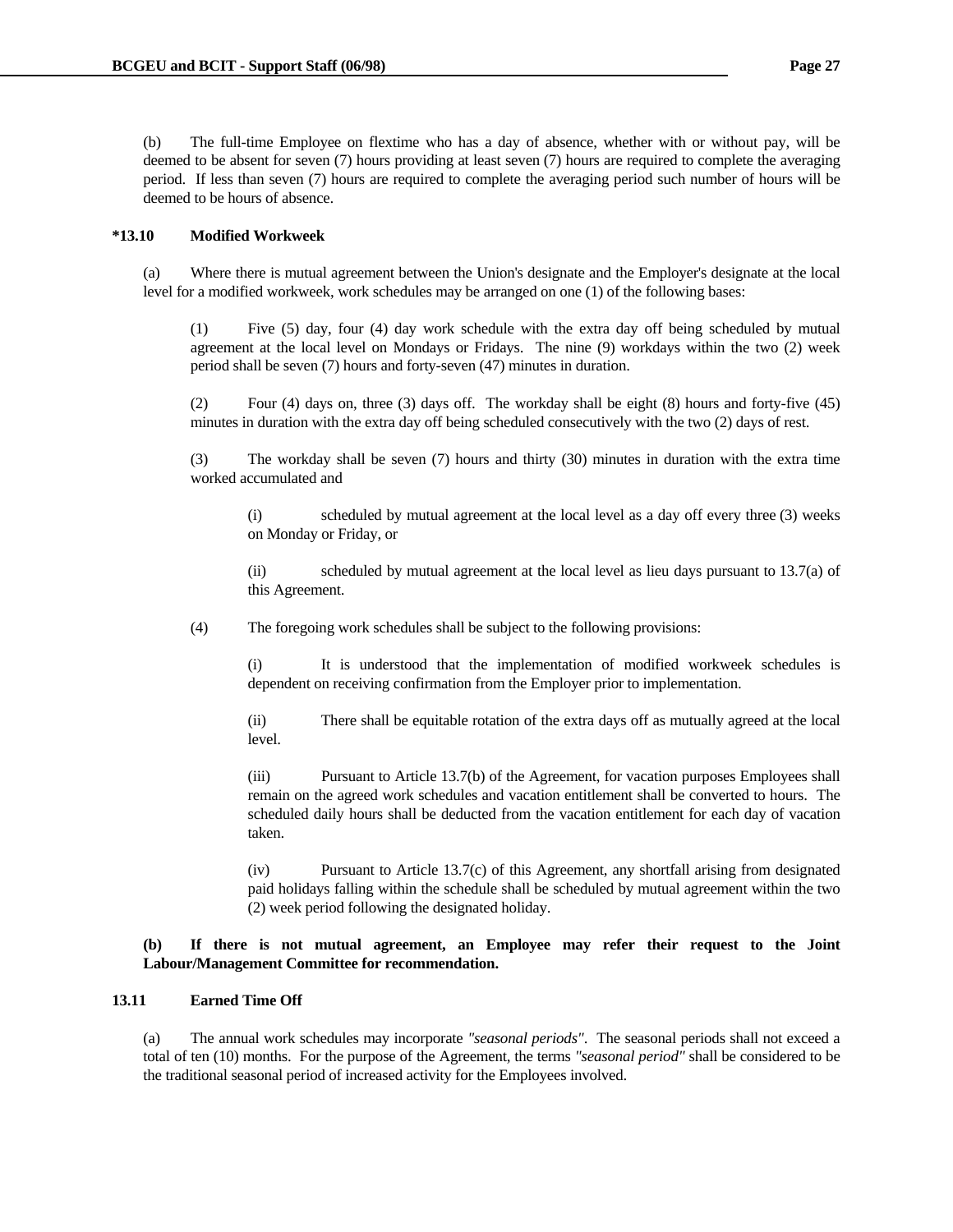(c) Where operational requirements preclude all Employees from making this election, seniority shall be the determining factor.

 (d) Where, surplus days are to be scheduled, they shall be scheduled during the non-seasonal part of the annual schedule.

 (e) All Employees selecting hours of work pursuant to 13.11 shall schedule their annual vacation entitlement during the non-seasonal period to which their surplus days shall be attached.

 (f) Where operational or other requirements preclude either the scheduling of all surplus days or the Employees' full vacation entitlement during the non-seasonal period, the following shall apply:

 (1) the balance of the annual vacation entitlement shall be scheduled in accordance with Article 17.4 or carried over pursuant to Article 17.12; and/or

 (2) the balance of earned surplus days shall be scheduled during the seasonal period subject to operational requirements and to any vacation entitlement arising from preference gained by seniority; and/or

 (3) the balance of earned surplus days shall be attached to the following annual vacation leave or paid out at the Employee's option.

# **13.12 Definitions and Other Conditions**

(a) For the purpose of this section of this Agreement, the following definitions apply:

 (1) *"fixed-location Employees"* means those Employees who spend all or the greater part of their time at a business office where they generally perform their duties on a regular daily shift basis.

 (2) *"field Employees"* means those Employees who spend all or the greater part of their time away from their business office.

 (3) *"business office"* means the place at which a fixed-location Employee normally carries out his/her duties or at which a field Employee normally receives his/her office correspondence and work assignments.

 (b) The Parties recognize the historical flexibility of working hours performed by the field Employee using his/her own discretion as to the most effective application of those hours to meet operational requirements. The Parties agree to the continuation of this practice.

 (1) Except for recording vacation, sick leave, overtime and/or compensatory time off, and approved absences with or without pay, and unless specific job requirements necessitate it, the field Employee will not generally be required to record his/her time.

 (2) Time spent in travel in excess of the time spent in travel from the Employee's residence to his/her business office and return shall be considered as time worked.

# **ARTICLE 14 - SHIFT WORK**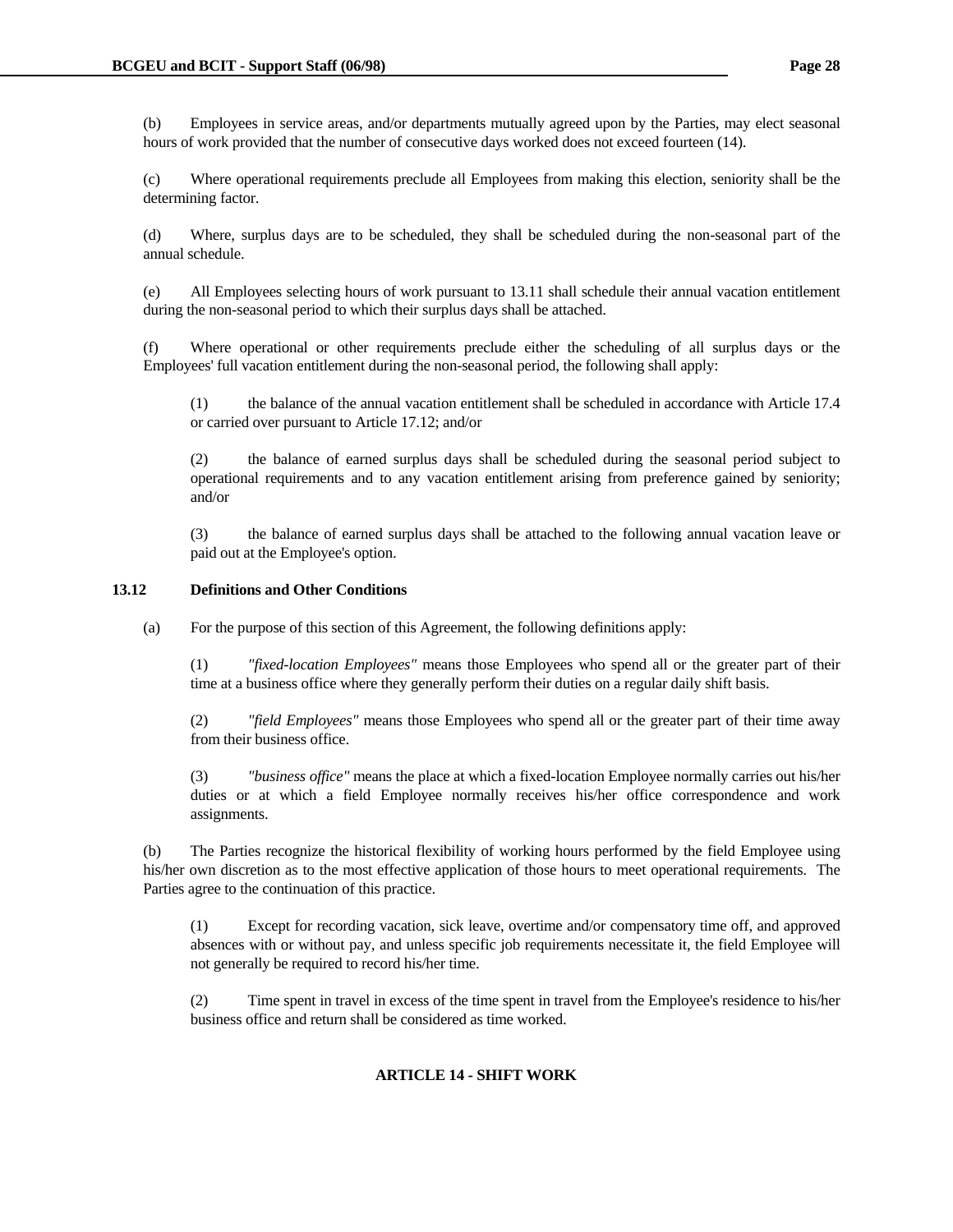## **Preamble**

Where the hours of operation require Employees to be scheduled for work outside the standard hours listed in Article 13.2(a) and (b), shift schedules shall be established by mutual agreement at the local level. The shift patterns shall be five (5) days on and two (2) days off unless otherwise agreed to by the Parties to this Agreement. Once the shift pattern and the length of the meal period have been agreed to, the length of the workday will be as required to meet the annual hours outlined in Article 13.1 of this Agreement. This clause shall not apply to those Employees covered by Article 13.12 of this Agreement.

# **14.1 Definition of Shift For Shift Premium**

(a) Definition of shift:

 (1) All hours worked on any shift which starts between 04:30 and 13:59 inclusive, shall be considered a day shift.

 (2) All hours worked on any shift which starts between 14:00 and 20:59 inclusive, shall be considered afternoon shift.

 (3) All hours worked on any shift which starts between 21:00 and 04:29 inclusive, shall be considered a night shift.

(b) Shift premium (full-time Employees):

 · sixty (60) cents per hour for afternoon shift. · seventy (70) cents per hour for night shift.

### **14.2 Shift Premium Entitlement**

(a) Employees working an afternoon or night shift as defined in Article  $14.1(a)(2)$  and  $14.1(a)(3)$  shall receive a shift premium for all hours worked on the shift.

 (b) An Employee working a full shift not in receipt of a shift premium pursuant to 14.1(b) and working a shift which begins between 11:00 and 13:59 inclusive, shall receive the afternoon shift premium for all hours worked after 14:00.

 (c) A part-time Employee will receive a shift premium of sixty (60) cents per hour for all hours worked on a shift more than half of which is regularly scheduled between 18:00 and 06:00, except that an Employee regularly scheduled to start between 22:00 and 02:00 will receive instead a shift premium of seventy (70) cents per hour.

 (d) Employees covered by flextime and modified workweek agreements, who, by their own volition, choose to begin their shift at a time which qualifies them for a shift premium shall not be entitled to the premium. Employees who are required to begin their shift at a time which qualifies them for a shift premium shall receive the appropriate premium in accordance with Article 14.2 of this Agreement.

 (e) Shift premiums will apply to overtime hours worked in conjunction with a shift. An Employee who is called out between 21:00 and 04:29 shall receive the night shift premium for each hour worked during the call-out period up to the commencement of his/her regularly scheduled shift.

### **14.3 Notice of Work Schedules**

Schedules of work for regular Employees shall be posted at least fourteen (14) days in advance of the starting day of new schedule.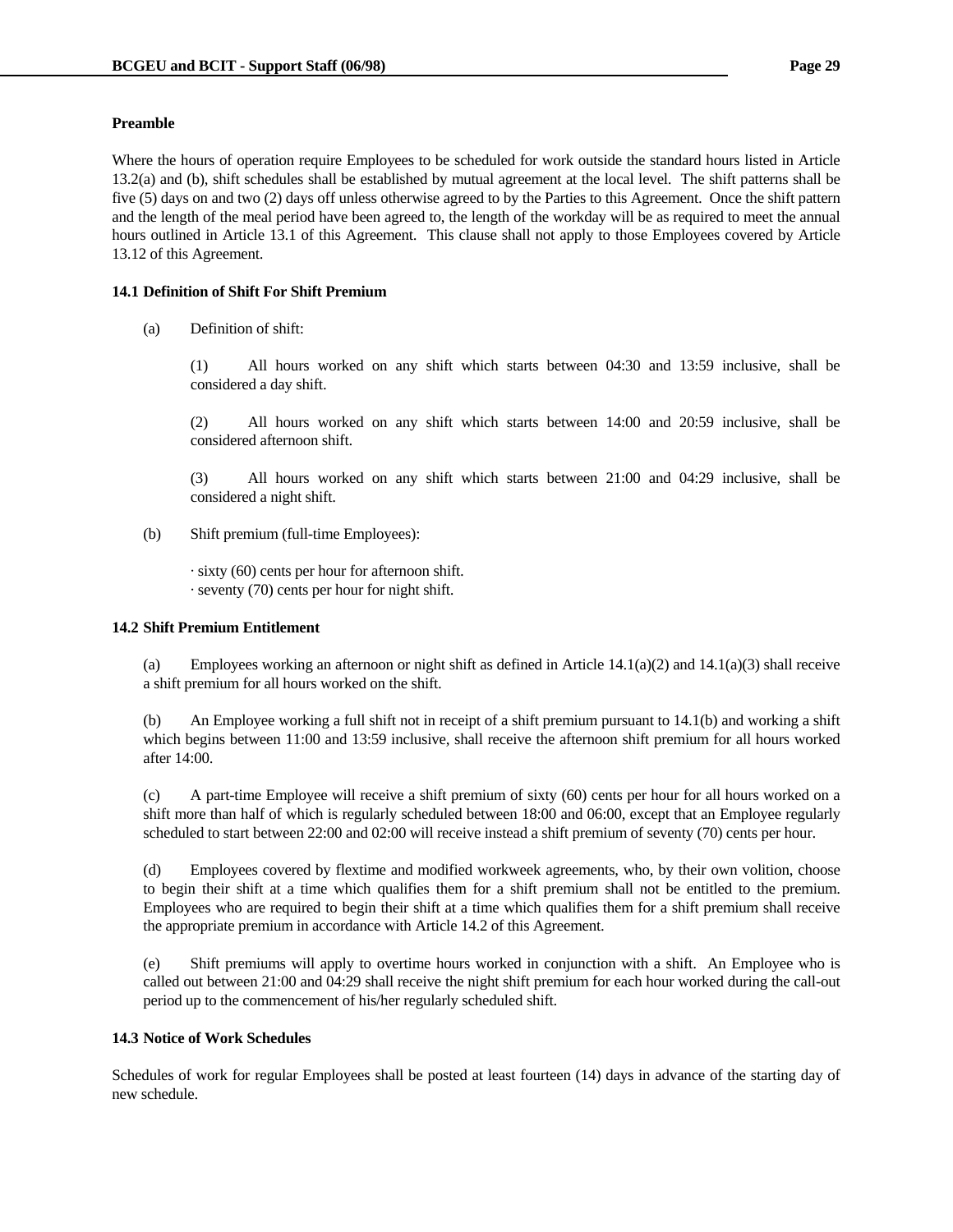(a) In the event that the shift schedule for a regular Employee or an auxiliary Employee working a schedule shift roster is changed without forty-eight (48) hours' advance notice and if such change is the result of actions of another Employee covered by this agreement utilizing the benefits provided for by the provisions of this Agreement, the Employee will receive a premium of sixty cents  $(60¢)$  per hour, in addition to his/her regular pay, for work performed on the first shift to which s/he changed.

 (b) In the event that an Employee's shift is changed without five (5) days' advance notice and the change results from causes other than defined in Article 14.3(a), the Employee shall receive pay at the applicable overtime rate for work performed on the first shift to which s/he changed, except that if the change results from no fault of the Employer s/he shall not receive pay at overtime rates but shall receive the premium defined under 14.3(a).

### **14.4 Short Changeover**

 (a) If shifts are scheduled so that there are not twenty-four (24) hours between the start of an Employee's shift and the start of the next shift, overtime rates apply to hours worked on the succeeding shift within the twenty-four (24) hour period.

 (b) In Campus Food Services and Continuing Education, where there is no Friday evening operation, this short-shift changeover shall be twenty (20) hours instead of the twenty-four (24) hours as specified in Article 14.4(a).

## **14.5 Exchange of Shifts**

Employees may exchange shifts with the approval of the Employer, provided that sufficient advance notice is given and there is no increase in cost to the Employer.

### **14.6 No Payback for Shortfall**

There shall be no payback for shortfall of annual working hours in the shift systems determined in this Agreement.

# **14.7 Change of Work Location**

Except in the case of temporary assignment changes for a duration of less than one (1) month, and except in the case of emergencies the Employer will give a regular Employee two (2) weeks' advance notice in writing stating the reasons, prior to implementing any change in the Employee's designated work location.

### **14.8 Allocation of Shifts**

Where the Parties to this Agreement determine that shifts are to be rotated, such shifts shall be rotated on an equitable basis.

### **14.9 Split Shifts**

No shift shall be split for a period longer than the regularly scheduled meal period. The application of this clause to Employees described in Article 13.10 shall be at their discretion.

# **14.10 Report of Inability to Work a Shift**

Notice of an Employee's inability to work a shift or come to work at the appointed time shall be given to the Employer by the Employee at the earliest possible time before the shift because of the difficulty of obtaining replacements on short notice.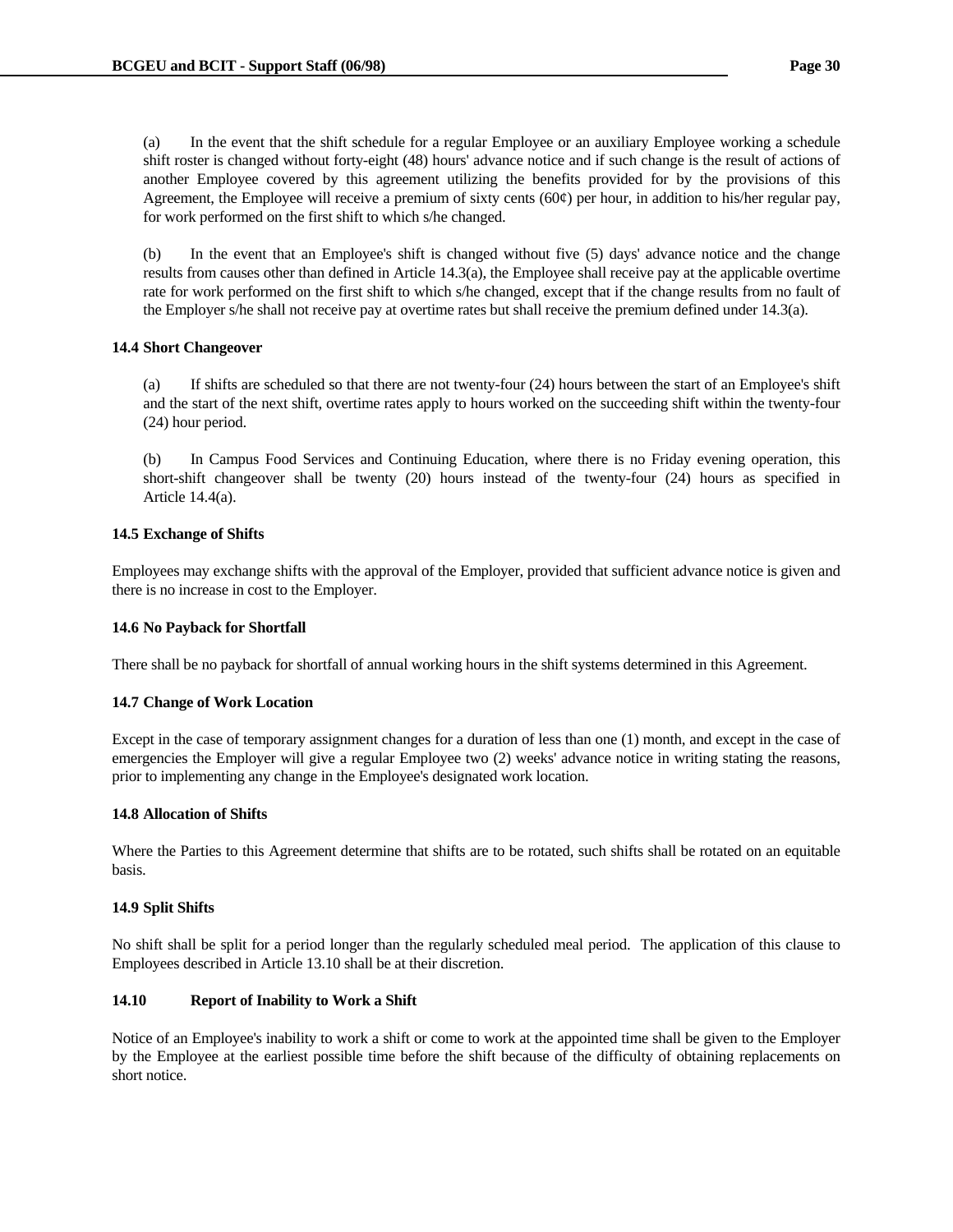# **ARTICLE 15 - OVERTIME**

# **15.1 Definitions**

 (a) *"Overtime"* means work performed by a full-time Employee in excess or outside of his/her regularly scheduled hours of work.

- (b) *"Straight-time rate"* means the hourly rate of remuneration.
- (c) *"Time and one-half"* means one and one-half times the straight-time rate.
- (d) *"Double-time"* means two times the straight-time rate.
- (e) *"Double-time and one-half"* means two and one-half times the straight-time rate.

## **15.2 Authorization and Application of Overtime**

- (a) An Employee who is required to work overtime shall be entitled to overtime compensation when:
	- (1) the overtime worked is authorized in advance by the Employer; and
	- (2) the Employee does not control the duration of the overtime worked.

 (b) Notwithstanding the foregoing, the Employer and the Union recognize that the nature of the work carried out by persons in some classifications is such that it may not be possible for the Employee to obtain prior authorization for the necessary overtime work. In such cases the Employee shall use his/her discretion in working the overtime and the Employer shall be considered to have authorized the overtime in advance. However, the Employer reserves the right, subject to the grievance procedure to determine the legitimacy of the overtime claimed. In order to facilitate a fair and reasonable administration of the clause, the Employer will draw up regulations defining the circumstances under which an Employee may undertake overtime work without prior authorization. Copies of these regulations will be supplied to the Labour/Management Committee.

# **15.3 Overtime Entitlement**

- (a) An Employee will be entitled to compensation for authorized overtime in excess of:
	- (1) the scheduled daily hours; or
	- (2) the maximum daily hours for those Employees on flextime; or
	- (3) the agreed averaging period.

 (b) For the purposes of calculating the hourly rate for overtime, an Employee's monthly rate shall be divided by the monthly hours, 152.25 or the bi-weekly rate of seventy (70).

 (c) Overtime shall be compensated in thirty (30) minute increments, however, Employees shall not be entitled to any compensation for periods or overtime of less than five (5) minutes per day.

# **15.4 Recording of Overtime**

Employees shall record starting and finishing times for overtime worked in a form determined by the Employer.

Where the Employee opts for payment in cash, the Employer shall make every reasonable effort to make payment by the end of the month following the month in which:

- (a) overtime was worked, and/or
- (b) cash payment was elected as provided for in Article 15.6 of this Agreement.

## **15.5 Sharing of Overtime**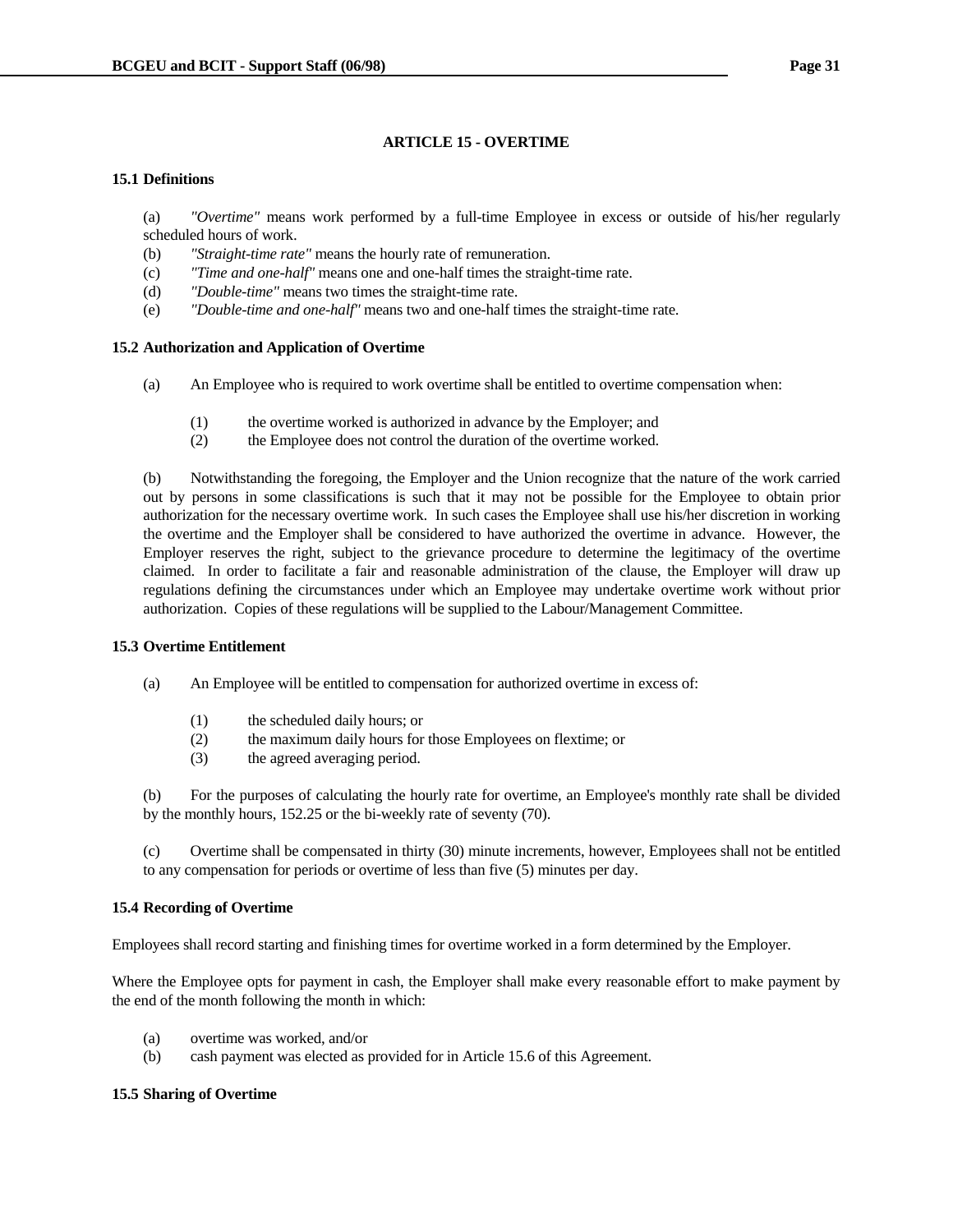Overtime work shall be allocated equitably considering availability, suitability and location of Employees.

## **15.6 Overtime Compensation**

- (a) Overtime worked shall be compensated at the following rates:
	- (1) time and one-half for the first two (2) hours of overtime on a regularly scheduled workday; and
	- (2) double time for hours worked in excess of (1);
	- (3) double time for all hours worked on a day of rest.

The compensation of overtime in (1) and (2) is to be on a daily basis and not cumulative.

(b) Employees shall have the option of being compensated for overtime in cash or compensatory time off.

 If the Employee elects to take compensatory time off the Employer shall make every reasonable effort to schedule such time off by mutual agreement within sixty (60) days from it being earned.

 If mutual agreement on the scheduling of compensatory time off cannot be reached the Employee may elect, at any time after the sixty (60) days to receive payment for such unscheduled compensatory time off.

 (c) An Employee who works on a designated holiday which is not a scheduled workday shall be considered to have worked overtime and shall receive his/her regular day's pay, and shall receive additional compensation at the rate of double time for all hours worked; except Christmas and New Year's when the additional compensation shall be at the rate of double time and one-half for all hours worked.

 (d) An Employee on travel status who is required to travel on Employer's business outside his/her regular working hours shall be compensated at the applicable overtime rates for all hours travelled. The Employer may determine the means of such travel.

 (e) Upon written request, an Employee may receive notification in writing of any accumulated compensatory time off as of February 15 of each year.

Any overtime due at March 31 or on termination shall be paid in cash.

# **15.7 Overtime Meal Allowances**

(a) An Employee who is required to work a minimum of two and one-half  $(2\frac{1}{2})$  hours overtime before or after his/her scheduled hours of work, shall be provided with a meal or shall be reimbursed nine dollars (\$9.00). A meal break of one-half  $(\frac{1}{2})$  hour with pay shall be given at the overtime rate. This section shall not apply to an Employee who is on travel status which entitles him/her to claim for lodging and/or meals.

 (b) If the Employee continues to work overtime beyond three (3) hours, a further meal or allowance and a meal break as above shall be provided upon completion of an additional four (4) hours worked, and upon the completion of every three (3) hours worked thereafter.

 (c) When an Employee is not on stand-by and is called out for overtime prior to his/her scheduled shift and it was not possible to give one-half hour notice to permit preparation of the meal normally taken to work, the Employer shall provide the meal or pay the overtime meal allowance.

(d) In the case of an Employee called out on overtime to work on a rest day, this section will apply only to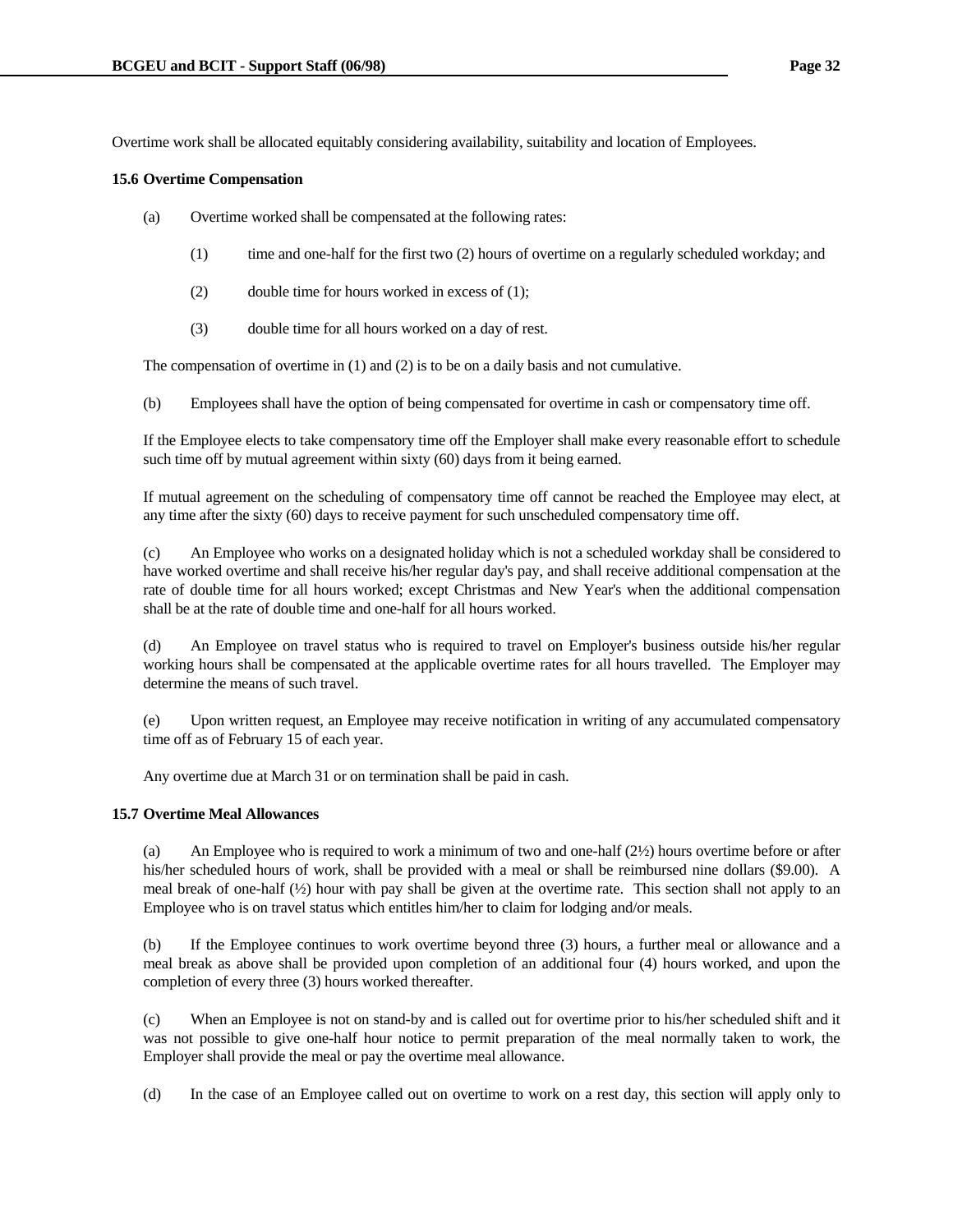hours worked outside his/her regular shift times for a normal workday.

 (e) Where any of the meals provided under (a), (b), (c) or (d) above duplicate a meal for which an Employee is entitled because of travel status or field allowance, then the Employee shall receive only one (1) benefit for each meal.

## **15.8 No Layoff to Compensate for Overtime**

Employees shall not be required to lay off during regular hours to equalize any overtime worked.

## **15.9 Right to Refuse Overtime**

All Employees shall have the right to refuse to work overtime, except when required to do so in emergency situations, without being subject to disciplinary action for so refusing. An Employee on stand-by shall not have the right to refuse call-out for overtime work.

# **15.10 Overtime for Regular Part-time Employees and Auxiliary Employees**

Regular part-time Employees and auxiliary Employees working less than the normal hours per day of a regular fulltime Employee and who are required to work longer than their regular working day, shall be paid at the rate of straight time for the hours so worked up to and including the normal hours in the working day. Regular overtime rates shall apply after the normal hours in the working day for all work performed on holidays, and for work in excess of thirtyfive (35) hours per week.

## **15.11 Callout Provisions**

 (a) *Callout Compensation* - A regular Employee who is called back to work outside his/her regular working hours shall be compensated for a minimum of three (3) hours at overtime rates. S/he shall be compensated from the time s/he leaves his/her home to report for duty until the time s/he arrives back having proceeded directly to and from work.

# (b) *Callout time which abuts the succeeding shift:*

 (1) If the callout is for three (3) hours or less, the Employee will be required to work the callout period and the whole of the abutting shift. In this case, compensation shall be overtime rates for the callout period and straight-time rates for the regular shift.

 (2) If the callout is for longer than three (3) hours, the Employee will be required to work the callout period and a portion of the abutting regular shift. The portion of the regular shift which must be worked will be regular shift less the amount that callout exceeds three (3) hours. Compensation shall be at overtime rates for the callout period and straight time for the regular shift without shortfall.

 (3) For the purpose of (1) above it is agreed that *"callout"* means that the Employee has been called out without prior notice.

### (c) *Overtime or callout which does not abut the succeeding shift:*

 (1) When overtime is worked there shall be an elapsed time of eight (8) hours between the end of the overtime and the time the Employee reports for duty on the next regular shift, with no shortfall out of his/her regular shift.

 (2) In a callout situation where at least three (3) hours which do not abut the succeeding shift are worked in the ten (10) hours preceding the start of the regular shift, there shall be an elapsed time of eight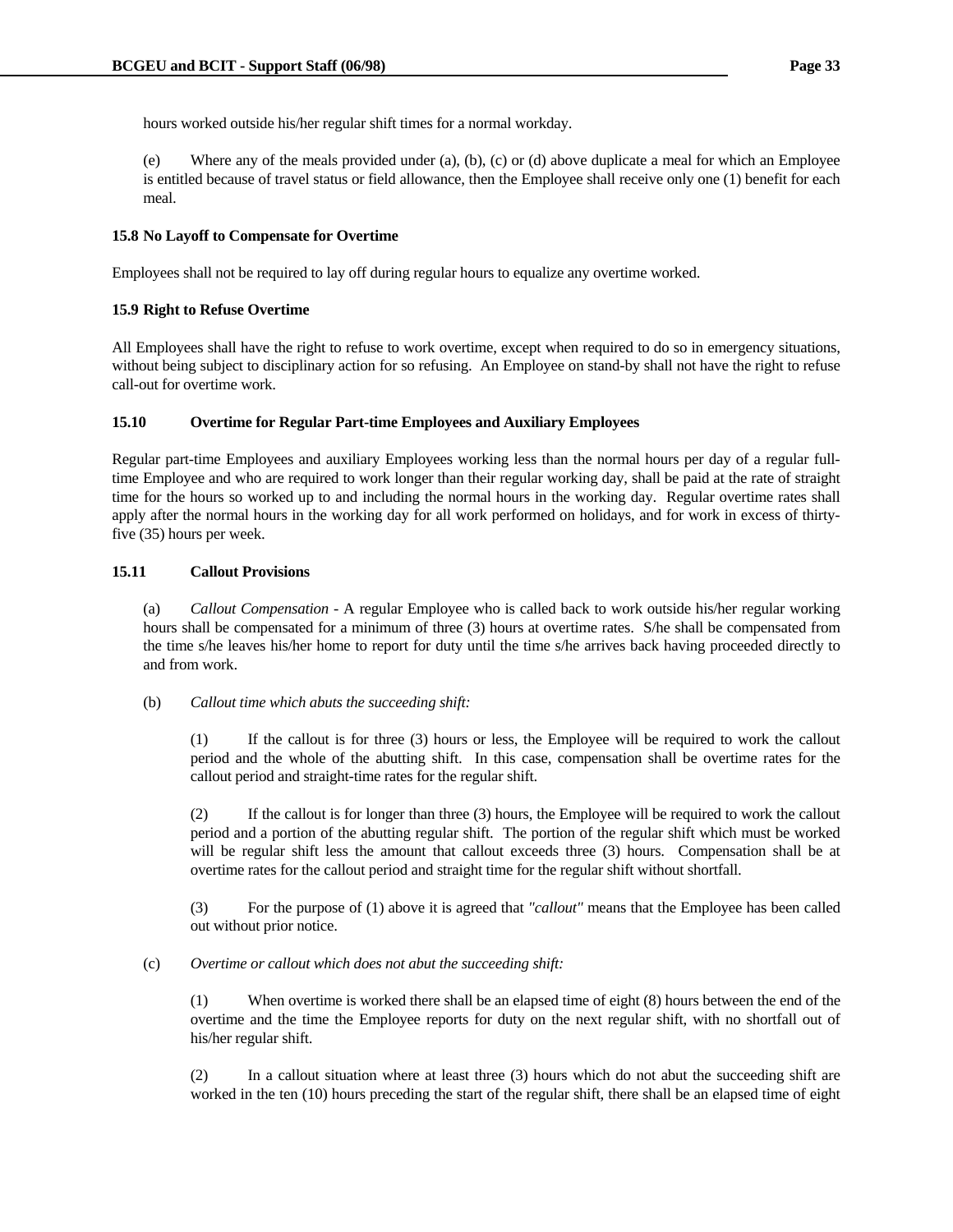(8) hours between the end of callout and the time the Employee reports for duty on his/her next regular shift, with no shortfall out of the regular shift.

 (3) If the elapsed eight (8) hour period following results in only two (2) hours or less of their regular shift available for work, Employees shall not be required to report for work on that shift, with no shortfall.

 (d) Time spent by an Employee travelling to work or returning to his/her residence before and after callout shall not constitute time worked but shall be compensated at the overtime rate.

 (e) Should the Employee be required to work that period which is considered free from work in the regular shift, as provided for in  $15.11(b)(2)$  and  $(c)(2)$ , then that portion of the shift shall be compensated at overtime rates.

## **15.12 Rest Interval After Overtime**

An Employee required to work overtime adjoining his/her regularly scheduled shift shall be entitled to eight (8) clear hours between the end of the overtime work and the start of his/her next regular shift. If eight (8) clear hours are not provided, overtime rates shall apply to hours worked on the next regular shift.

## **ARTICLE 16 - HOLIDAYS**

## **16.1 Paid Holidays**

The Employer recognizes the following as paid holidays:

| New Year's Day          | <b>Thanksgiving Day</b> |
|-------------------------|-------------------------|
| Good Friday             | Remembrance Day         |
| <b>Easter Monday</b>    | Christmas Eve Day       |
| <b>Oueen's Birthday</b> | Christmas Day           |
| Canada Day              | <b>Boxing Day</b>       |
| B.C. Day                | New Year's Eve Day      |
| Labour Day              |                         |

It is understood that Heritage Day shall be recognized as a designated paid holiday upon proclamation. Any other holiday proclaimed as a holiday by the Federal, Provincial or Municipal Government for the locality in which the Employee is working shall also be a paid holiday.

### **16.2 Holidays Falling on Saturday or Sunday**

 (a) For an Employee whose workweek is from Monday to Friday and when any of the above-noted holidays falls on a Saturday and is not proclaimed as being observed on some other day, the following Monday shall be deemed to be the holiday for the purpose of this Agreement; and when a holiday falls on a Sunday and it is not proclaimed as being observed some other day, the following Monday, (or Tuesday, where the preceding Section already applies to the Monday), shall be deemed to be the holiday for the purpose of this Agreement.

 (b) Where there is a work dependency between Employees covered by this Agreement and private sector Employees, the Parties may, by mutual agreement, amend (a) above.

### **16.3 Holiday Falling on a Day of Rest**

 (a) When a paid holiday falls on a Employee's day of rest, the Employee shall be entitled to a day off with pay in lieu.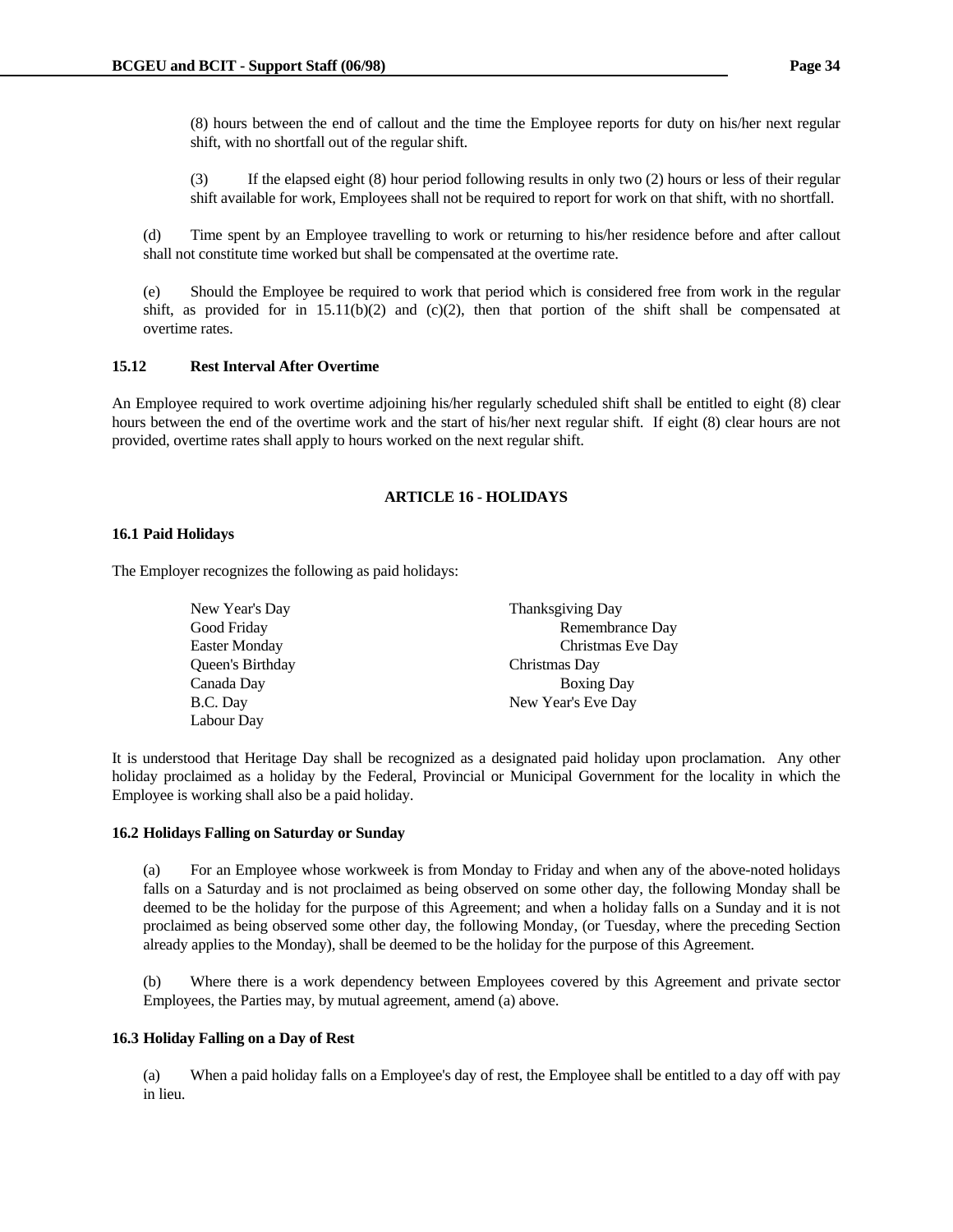(b) If an Employee is called to work on the day designated as a lieu day pursuant to (a) above, s/he shall be compensated as described in Article 15.6(a). (See Article 13.7(a)--Lieu Days)

# **16.4 Holiday Falling on a Scheduled Workday**

An Employee who works on a designated holiday which is a scheduled workday shall be compensated at the rate of double time for hours worked, plus a day off in lieu of the holiday; except for Christmas and New Year's when the compensation shall be at the rate of double time and one-half for hours worked, plus a day off in lieu of the holiday. The scheduling of the lieu day shall be in accordance with this Agreement. (See Article 13.7(a)--Lieu Days)

## **16.5 Holiday Coinciding with a Day of Vacation**

Where an Employee is on vacation leave and a day of paid holiday falls within that period, the paid holiday shall not count as a day of vacation.

### **16.6 Christmas or New Year's Day Off**

The Employer agrees to ensure that the Employees required to work shift shall have at least Christmas Day or the following New Year's Day off.

## **16.7 Paid Holiday Pay**

Payment for paid holidays will be made at an Employee's basic pay, except if an Employee has been working in a higher paid position than his/her regular position for a majority of the forty-five (45) working days preceding his/her holiday, in which case s/he shall receive the higher rate.

# **ARTICLE 17 - VACATION**

### **17.1 Annual Vacation Entitlement**

 (a) A regular full-time Employee hired after January 1, 1987 who has earned at least ten (10) days' pay for each calendar month will have an annual vacation entitlement for the vacation year of:

(1) pro rata of fifteen (15) working days in the Employee's first year of employment;

 (2) fifteen (15) working days per annum during the Employee's first two (2) complete years of continuous service;

(3) twenty (20) working days during the Employee's third (3rd) complete year of continuous service;

 (4) one (1) additional working day for each completed year of continuous service over three (3) years to a maximum of ten (10) additional days;

 (5) thirty (30) working days per annum during the Employee's thirteen (13) to fifteen (15) complete years of continuous service;

 (6) one (1) additional working day for each complete year of continuous service over fifteen (15) complete years to a maximum of thirty-five (35) days.

 (b) The calendar year in which an Employee's first anniversary falls shall be his/her first vacation year. For the purpose of additional leave entitlement, the calendar year in which the Employee's second anniversary falls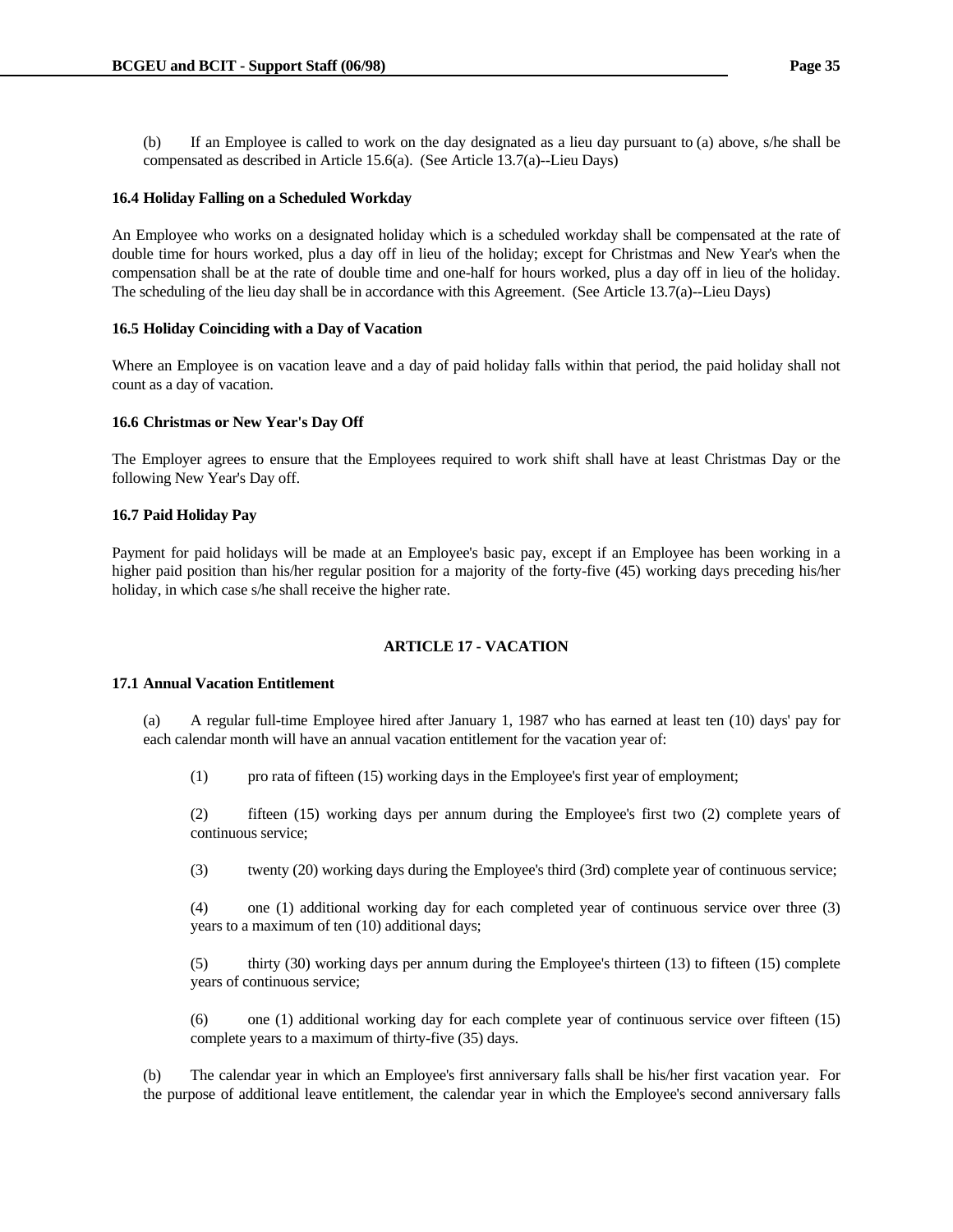shall be his/her second vacation year, etc.

 (c) During the first partial year of service, a new regular Employee will earn vacation at the rate of 1.25 days for each month for which s/he earns ten (10) days' pay. During this first partial year of service, the Employee shall be entitled to take any earned vacation prior to December 31. The scheduling of this vacation time is subject to the provisions of Article 17.

 Subject to Article 17.14, any unused vacation earned during the first partial year will be paid to the Employee at December 31 of that year.

 (d) During the first and subsequent vacation years an Employee will earn one-twelfth (1/12) of the annual entitlement for each month in which the Employee has received at least ten (10) days' pay at straight-time rates. Where an Employee has taken more vacation than earned on the foregoing basis, the Employer shall recover the unearned portion on December 31 of that year, or on termination.

(e) Employees engaged on a part-time basis shall be entitled to annual vacation on a pro rata basis.

 (f) All regular Employees who were previously covered under the Pacific Vocational Institute/B.C. Government and Service Employees' Union certification will become eligible for vacation entitlement in accordance with Article 17.1 of the new Collective Agreement.

 (g) All regular Employees who were previously covered under the British Columbia Institute of Technology/B.C. Government and Service Employees' Union certification will retain his/her vacation entitlement during the period of transition to the revised schedule.

# **17.2 War Service**

 (a) Service with the Active Forces of the Crown during any war may be counted in the calculation for vacation leave entitlement after the Employee has completed one (1) year's service with the Employer. This regulation applies solely to those who served as members of the Commonwealth Forces.

(b) Duration of Wars (Recognized Dates) - the recognized dates of duration of the following wars are:

*World War II*: from September 2, 1939 to June 30, 1947;  *Korean Conflict*: from August 7, 1950 to June 27, 1953.

(c) Discharge certificates must be presented before war service is recognized.

### **17.3 Merchant Marine Service**

Service on the high seas (deep sea) during World War II may be credited toward the service requirement for vacation purposes. Employees are required to submit certified records of their deep sea time for assessment by the Employer.

## **17.4 Calculation of Annual Vacation Entitlement**

For the purposes of calculation of annual vacation entitlement, the vacation year is considered to be January 1 to December 31 of each year.

# **17.5 Prime Time Vacation Period**

Subject to the provisions of this Article, it is the intent of the Parties that no Employee shall be restricted in the time of year s/he chooses to take his/her vacation entitlement. However, all Employees shall be allowed to take their vacation entitlement during the period April 1 - September 30 of each year inclusive, which shall be defined as the prime time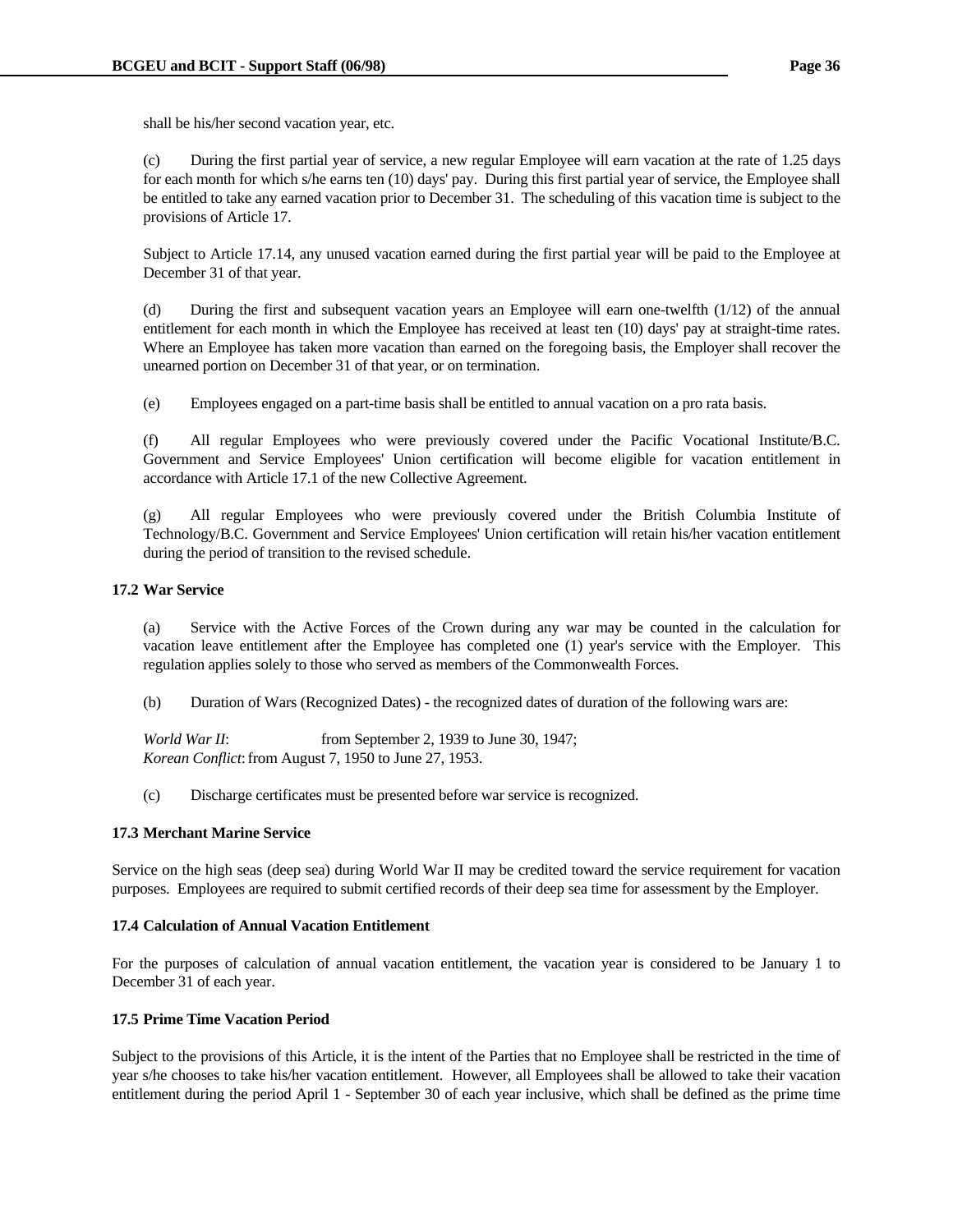vacation period.

# **17.6 Vacation Preference**

 (a) Preference in the selection and allocation of vacation time shall be determined on the basis of service seniority in each work unit. Where an Employee chooses to split his/her vacation, his/her second choice of vacation time shall be made only after all other Employees concerned have made their initial selection.

(b) Regular vacations shall have priority over banked vacation time during the prime time vacation period.

# **17.7 Vacation Schedules**

The scheduling and taking of vacations shall be on a calendar-year basis.

 (a) Vacation schedules shall be circulated January 1st and the completed schedule shall be posted no later than March 1st of each year for the current calendar/vacation year.

 (b) An Employee who does not exercise his/her seniority rights within two (2) weeks of receiving the vacation schedule shall not be entitled to exercise those rights in respect to any vacation time previously selected by an Employee with less seniority.

 (c) An Employee who voluntarily transfers to another work location where the vacation schedule has already been completed will not be entitled to exercise his/her seniority rights with respect to that vacation schedule. However, every effort will be made to grant vacation at the time of the transferred Employee's choice.

 (d) An Employee transferred by the Employer shall maintain his/her vacation period and no other Employee's vacation time shall be effected thereby.

 (e) The Employer shall make every reasonable effort to contact Employees who are absent in order to establish such Employees' preference for vacation.

# **17.8 Vacation Relief**

 (a) The Employer agrees that an Employee's workload will not be increased as a result of positions being temporarily vacant due to vacation.

 (b) In such instances, the Employer shall give regular Employees with adequate qualifications the opportunity to substitute in higher paying positions and arrange for staff replacements at the lower pay category.

(c) The provisions of Article 28.4 shall apply.

# **17.9 New Employees**

An Employee earns but is not entitled to receive vacation leave during his/her first three (3) months of continuous employment.

# **17.10 Scheduled Vacations**

Vacation schedules, once approved by the Employer, shall not be changed, other than in cases of emergency, except by mutual agreement between Employee and Employer.

# **17.11 Vacation Pay**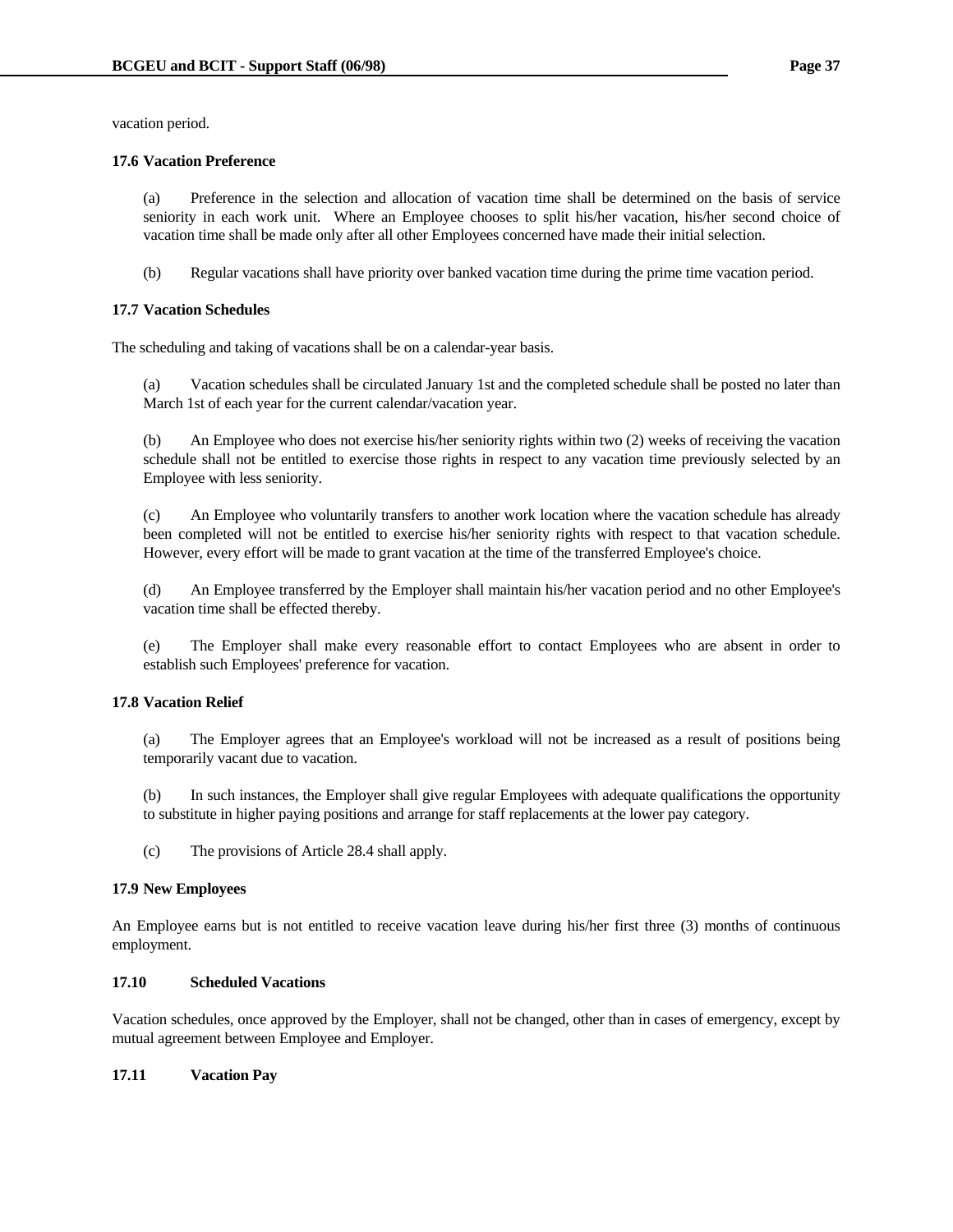(a) Payment for vacations will be made at an Employee's regular rate of pay except if an Employee has been working in a higher paid position for a majority of the forty-five (45) working days preceding his/her vacation, in which case s/he shall receive the higher rate.

 (b) Once per calendar year, upon thirty (30) days' written notice that the Employee plans to travel and cannot reasonably access his/her bank account, the Employee shall be entitled to receive, prior to the commencement of a vacation, a payroll advance equivalent to the amount of any regular paycheque issued during the vacation period.

 (c) When a payday falls during a regular Employee's vacation, the Employee shall be entitled to have the paycheque forwarded to a mailing address supplied by the Employee in writing.

 (d) *Conversion of Hours* - where an Employee is granted vacation pursuant to this article, and where the regularly scheduled workday is greater than seven (7) hours per day, the annual vacation entitlement shall be converted to hours on the basis of a seven (7) hour day and deducted accordingly.

# **17.12 Approved Leave of Absence With Pay During Vacation**

When an Employee is qualified for sick leave, bereavement, or any other approved leave with pay during his/her vacation period, there shall be no deduction from the vacation credits for such leave. The period of vacation so displaced shall be taken at a mutually agreed time. An Employee intending to claim displaced vacation leave must advise the employer and provide necessary documentation within seven (7) days of returning to work.

# **17.13 Callback on Vacation**

 (a) Employees who have commenced their annual vacation shall not be called back to work except in cases of extreme emergency.

 (b) When, during any vacation period, an Employee is recalled to duty, s/he shall be reimbursed for all expenses incurred thereby in proceeding to his/her place of duty and in returning to the place from which s/he was recalled upon resumption of vacation. Such reimbursement to be paid upon submission of receipts (except for meals) to the Employer.

 (c) Time necessary for travel in returning to his/her place of duty and returning again to the place from which s/he was recalled shall not be counted against his/her vacation entitlement.

# **\*17.14 Vacation Carryover**

 **(a)** Employees may carryover up to five (5) days per annum of annual vacation entitlement. Employees shall not be permitted to carry a bank vacation entitlement of more than ten (10) days at any one time. Employees shall not receive cash in lieu of vacation time except upon termination.

 **(b) Employees who, due to illness, are unable to schedule/reschedule all of their vacation days during the current vacation year, shall be entitled to carryover unused days to the extent permitted under Article 17.14(a) and to have the remaining vacation days paid out on December 31 of the year in which they were earned.**

# **17.15 Vacation Leave on Retirement**

An Employee scheduled to retire and to receive a Superannuation allowance under the Employer's applicable pension plan or who has reached the mandatory retiring age, shall be granted full vacation entitlement for the final calendar year of service.

The *"final calendar year of service"* means the calendar year in which the last day s/he reports for duty falls.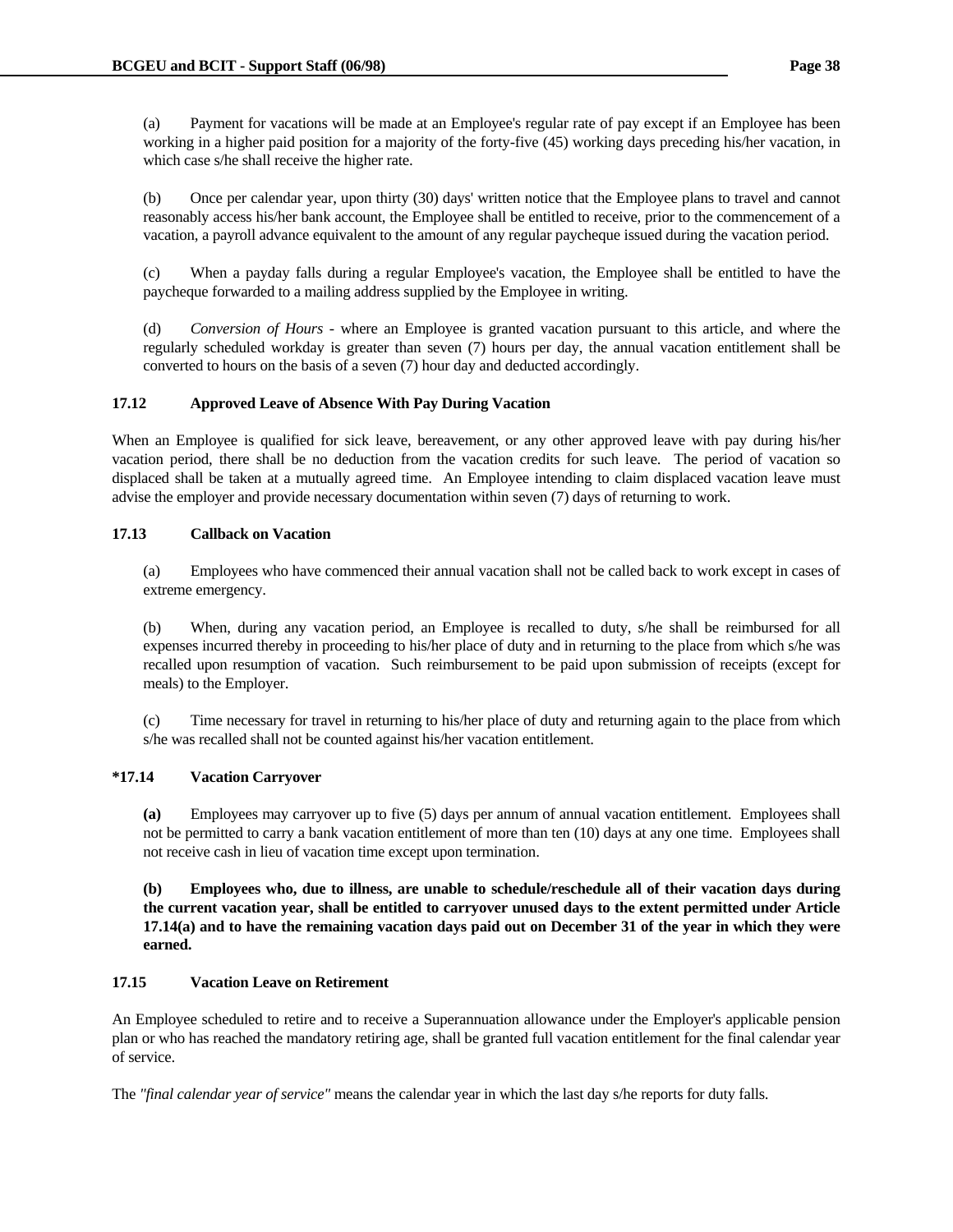# **17.16 Pre-retirement Leave**

An Employee scheduled to retire and to receive a superannuation allowance under the Employer's applicable pension Acts or who has reached the mandatory retiring age, shall be entitled to:

 (a) a special paid leave for a period equivalent to fifty percent (50%) of his/her accumulated sick leave credit, to be taken immediately prior to retirement, or

 (b) a special cash payment of an amount equivalent to the cash value of fifty percent (50%) of his/her accumulated sick leave credit, to be paid immediately prior to retirement and based upon his/her current rate of pay.

 The special cash payment or paid leave will be paid at the Employee's regular rate of pay and will not include any additional monies such as allowances or substitution pay.

## **17.17 Earned But Unused Vacation Entitlement - Death**

Earned but unused vacation entitlement shall be made payable upon the Employee's death, to the Employee's dependent, or where there is no dependent, to the Employee's estate.

## **ARTICLE 18 - SHORT TERM ILLNESS & INJURY AND LONG-TERM DISABILITY**

Employees shall be entitled to coverage for short-term illness and injury and long-term disability in accordance with agreed-upon regulations which will be subject to review and revision during the period of this Agreement by negotiations between the Parties and included as Appendix A to this Agreement.

# **ARTICLE 19 - EDUCATIONAL ASSISTANCE**

### **19.1 Concept**

 (a) The Employer supports the concept of career development for the purposes of enabling Employees to prepare for promotional advancement and generally upgrade their present skills and knowledge which will be of benefit to both the Employee and the Employer.

 (b) The provisions of this Article are intended to assist regular Employees and regular Employees on layoff/recall (see Article 12.10(k)) in maintaining and improving their skills and knowledge and/or to assist in preparing them for foreseeable jobs.

## **19.2 Committee**

 (a) A joint Educational Assistance Committee comprised of two (2) Employer representatives and two (2) Union representatives will be established to administer and/or apportion monies for educational opportunities including salary for paid leave and/or related costs such as tuition, fees and expenses.

 (b) The Committee shall develop criteria and policy to be used for the proper use and disbursement of funds for educational assistance purposes in accordance with the Terms of Reference in Article 19.4, in the interests of the Employees and the Employer. Written correspondence to and from the applicants will be copied to all other members of the Committee.

# **19.3 Monetary Commitment**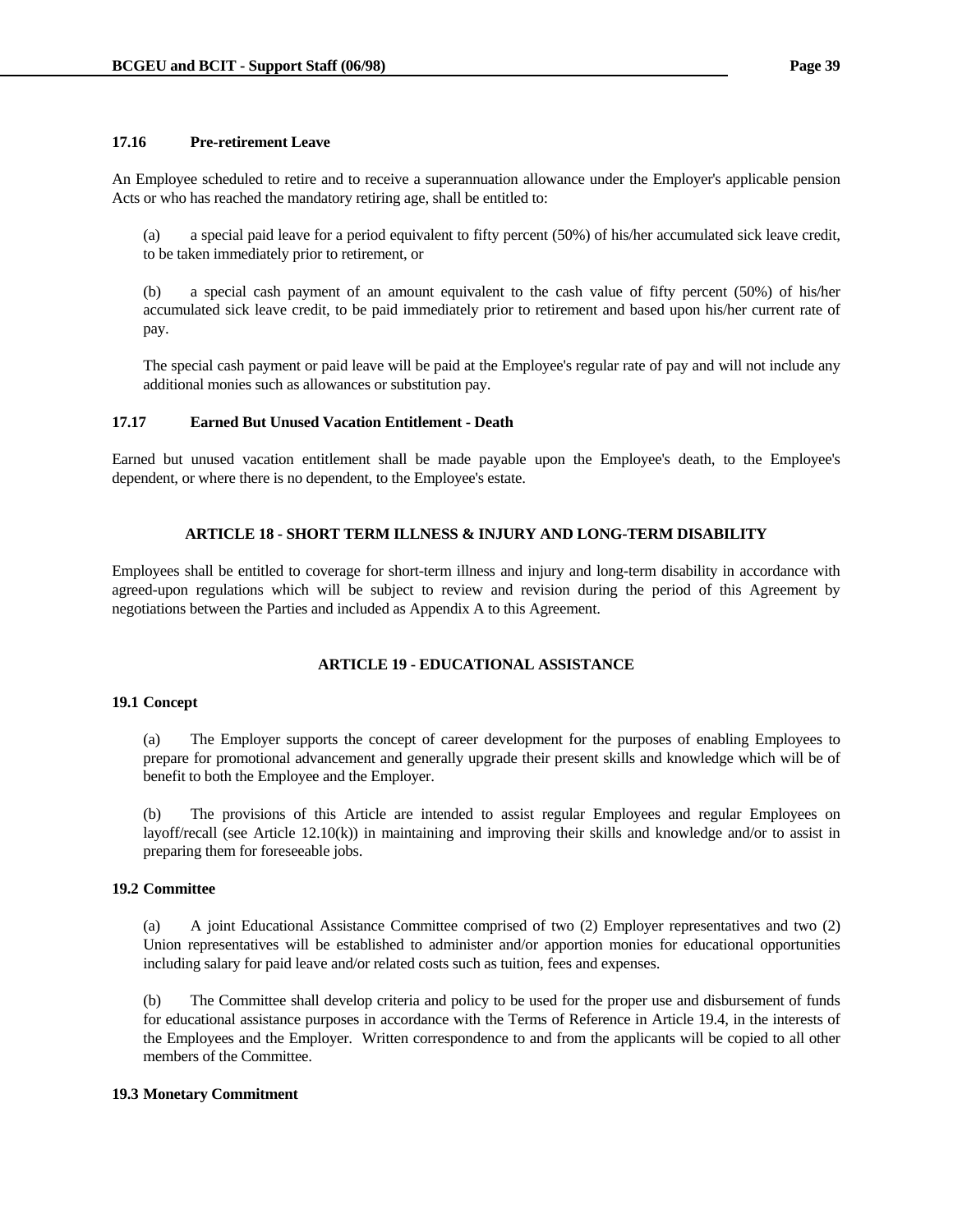The Employer shall at the beginning of each fiscal year set aside an amount of thirty-five thousand dollars (\$35,000) for the purpose of funding educational assistance as described in Article 19.1--Concept.

## **19.4 Terms of Reference**

 (a) In the case of educational leave which is to be taken within a period of six (6) months or less, all regular Employees who have completed a minimum of one (1) year will be considered eligible. In the case of educational leave to be taken within a period of over six (6) months, all regular Employees who have completed a minimum of three (3) years will be considered eligible.

 (b) The total cost approved by the Educational Assistance Committee shall not exceed in any fiscal year the total amount set aside in the fund.

 (c) Leave approved in one (1) fiscal year may be partially taken in the subsequent fiscal year where the course of study is so scheduled with prior approval from the Employer.

 (d) For educational assistance not involving leave, all regular Employees from date of hire will be considered eligible.

 (e) All expenses for conferences, workshops, seminars, short and long-term credit and non-credit courses will be considered.

## **19.5 Process**

 (a) Applications for educational assistance under this Article shall be submitted to the Educational Assistance Committee for consideration and approval.

 Applications shall state the objective of the leave, benefits to be gained by the Employee and the Employer, cost estimates, and the dates of the course or leave request. The above must be in writing.

 The Committee members will meet on the first and third Thursday of each month to review each application or follow-up on applications to reach a decision regarding the approval or denial of each application for educational assistance and/or leave. Meetings of this Committee may be waived or rescheduled by mutual agreement of the Parties.

 (b) The Employee shall be advised within five (5) working days of the decision of the Educational Assistance Committee. If the application is denied, the applicant shall be given the reasons in writing.

 If an Employee wishes to grieve the Committee's decision, the grievance shall commence at Step 3 of the grievance procedure.

 (c) Applications for paid or unpaid educational leave will be forwarded by the Educational Assistance Committee to the manager affected. Requests for paid or unpaid leave must have the manager's approval. Approval shall not be unreasonably denied.

 Full-time leave shall be defined as thirty-five (35) hours per week. For leaves of one (1) week or less, reasonable notice to the Employee's manager is required. For full-time leaves over one (1) week duration, and long term parttime leaves, three (3) months notice is required.

 (d) Upon return from educational leave, for leaves of twelve months or less, the Employee will return to his/her former position. For leaves of greater than twelve months, the Employee will be returned to his/her former position or one of equal rank.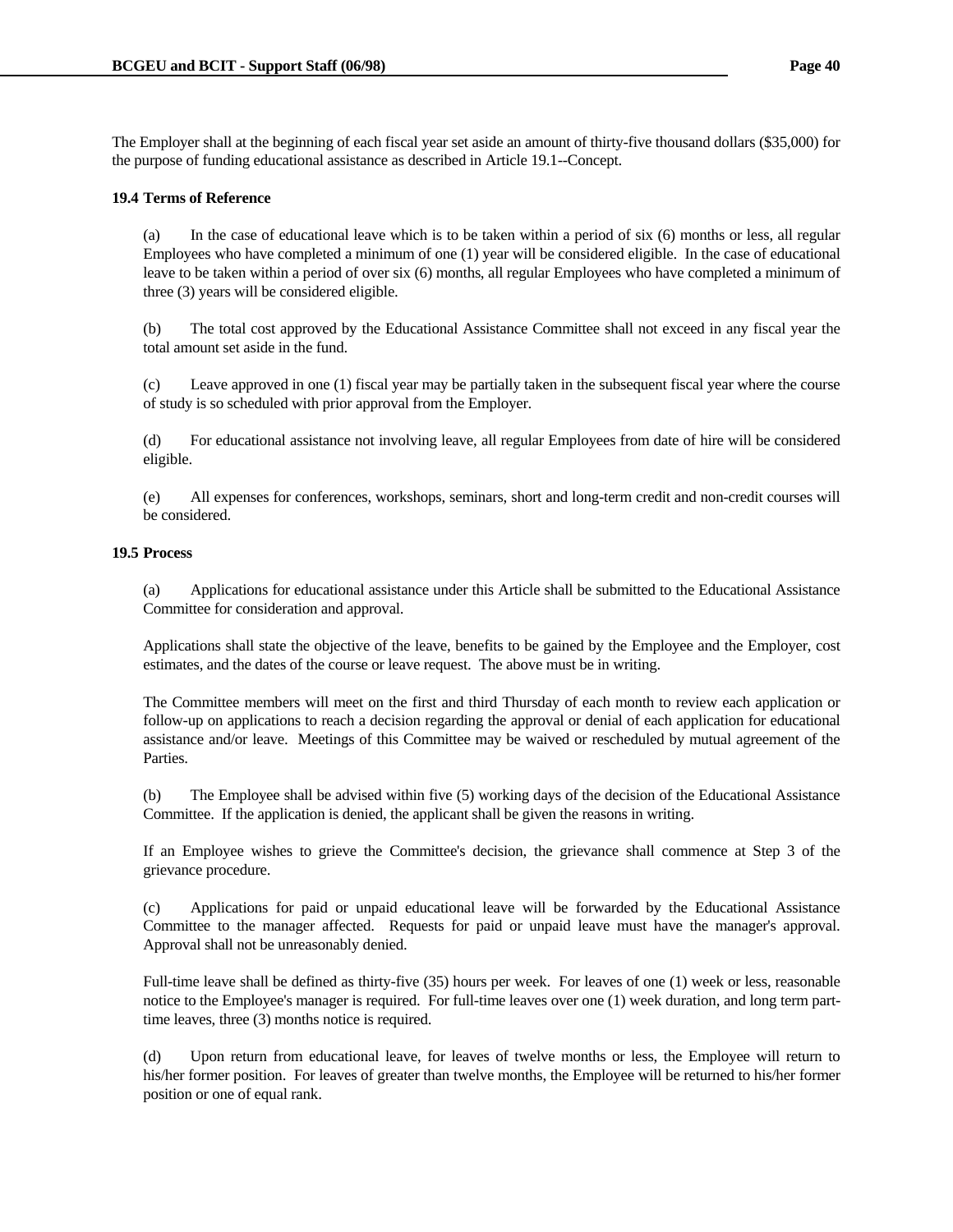## **19.6 Payment**

 (a) Educational leave up to one (1) month shall be with one hundred percent (100%) pay. Educational leave for over one (1) month may be with up to one hundred percent (100%) pay; normally such leave will be granted with seventy-five percent (75%) pay to a maximum of six (6) months. Educational leave for periods over six (6) months shall be at the discretion of the Committee.

 (b) Applications will be dealt with on a first-come, first-served basis, with preference to Employees who have not previously benefited from the fund.

 (c) In the event that an individual receives outside support, such as a scholarship, bursary or fellowship, the total of outside support plus salary support shall not exceed the individual's basic salary for the period of leave. In the event of such combined support exceeding the basic salary, the excess amount shall be deducted from the Employee's salary. It is the responsibility of the Employee to report all additional sources of support to the Educational Assistance Committee.

 (d) An Employee on approved educational leave shall continue to accrue seniority for the duration of the approved leave. The Employer shall maintain coverage for the Employee's medical, extended health, dental, group life and long-term disability benefits, and shall pay the Employer's share of these premiums.

# **19.7 Obligation**

 (a) An Employee granted such leave shall be required to sign a statement to the effect he/she undertakes to remain in the service of the Employer for a period equivalent to two (2) times the length of the leave granted. Should the Employee resign from the Institute before the period expires, the Employee shall refund to the Employer, on a pro rata or one (1) time payment basis, the amount paid to the Employee, including expenses, during the leave.

 (b) Termination of employment by the Employee or by the Employer for just and reasonable cause will nullify any obligation of assistance by the Employer under this Article.

 (c) If the Employee fails to return to work on the pre-arranged date without reasonable cause, the Employee shall be required to repay in full all monies paid under this Article.

 (d) An Employee granted educational expenses who fails to present proof of completion without just and reasonable cause may be required to repay in full all monies paid under this Article. Completion is defined as receiving a final grade in a credit course (withdrawal and incompletes are not considered a final grade in this context) or attending more than three-quarters  $(34)$  of the scheduled hours for non-credit courses, conferences, workshops, seminars, etc.

## **19.8 Employer Required Courses**

 (a) Where the Employer requires an Employee to take training or refresher courses, the Employee shall be granted leave with pay to attend the course.

 (b) The Employer shall bear the full expenses of the course. This shall include tuition, entrance or registration fees, laboratory fees and course required books. The Employer shall also reimburse the Employee for his/her travelling costs, subsistence and legitimate expenses where applicable.

(c) The cost of Employer Required Courses will not be subject to the Educational Assistance Fund.

# **19.9 BCIT Education Courses**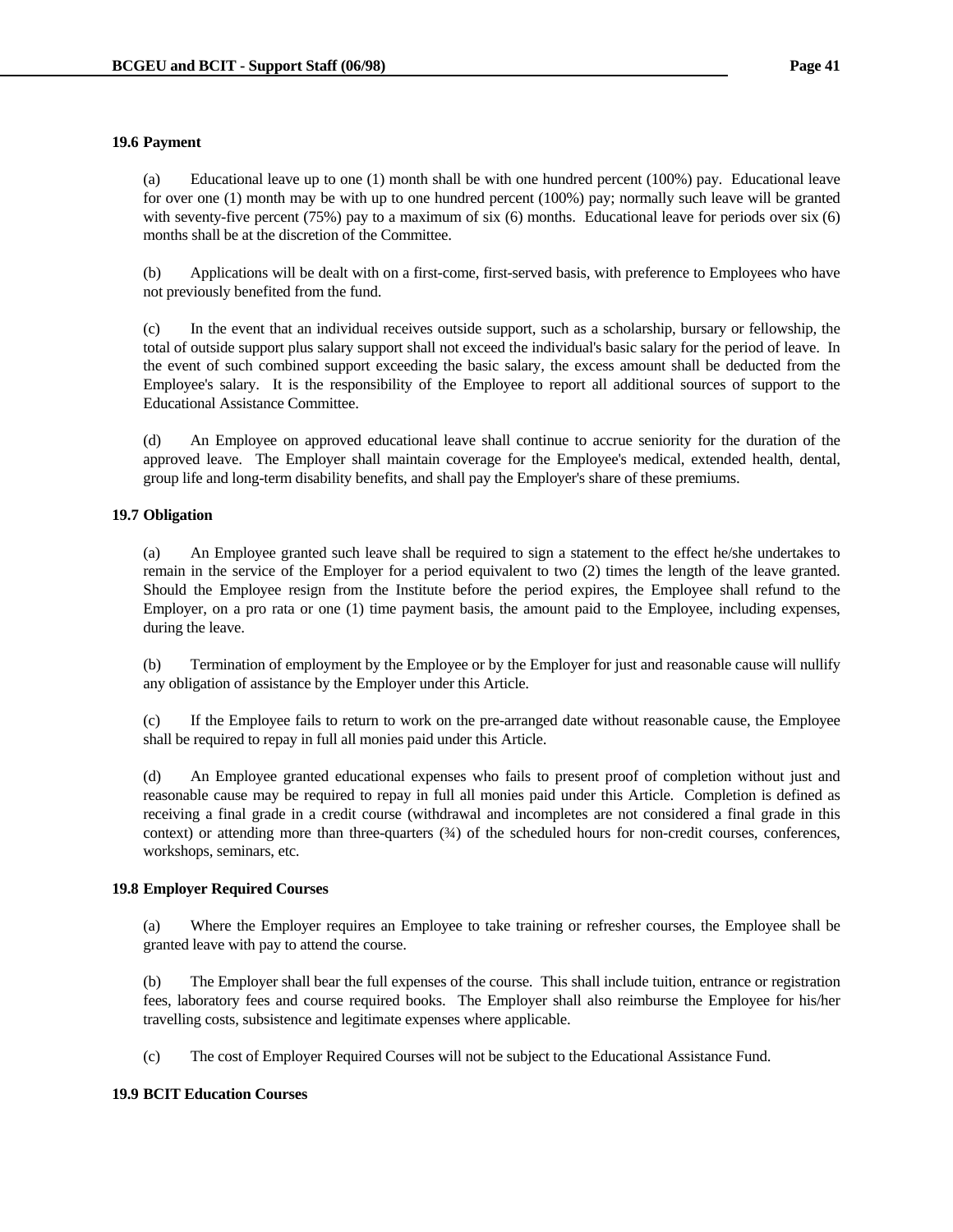Employees will be able to take any Part-time Studies/Continuing Education courses offered by the Institute without paying the tuition fee provided that:

- (a) the Employee satisfies normal course prerequisites; and
- (b) no fee-paying student is displaced; and

 (c) there are no additional material or instructional costs incurred to the Institute such as in Distance Education or Clinical courses.

# **ARTICLE 20 - LEAVES OF ABSENCE**

## **20.1 Bereavement Leave**

 (a) In the case of bereavement in the immediate family, an Employee not on leave of absence without pay shall be entitled to special leave at his/her regular rate of pay, from the date of death to and including the day of the funeral with, if necessary, an allowance for immediate return travelling time. Such leave shall normally not exceed five (5) working days.

 (b) Immediate family is defined as an Employee's parent, spouse, child, brother, sister, parent-in-law, common-law spouse, or any other relative permanently residing in the Employee's household or with whom the Employee permanently resides.

 (c) In the event of the death of the Employee's grandparents, grandchild, son-in-law, daughter-in-law, brotherin-law, sister-in-law, the Employee shall be entitled to special leave for one day for the purpose of attending the funeral.

 (d) If an Employee is on annual leave at the time of bereavement, the Employee shall be granted bereavement leave and be credited the appropriate number of days to annual leave credit.

## **20.2 Maximum Leave Entitlement**

Maximum leave entitlement under Articles 20.3, 20.4, and 20.11 shall not exceed a total of ten (10) workdays per calendar year, unless additional special leave is approved by the Employer.

### **20.3 Special Leave**

An Employee not on leave of absence without pay shall be entitled to special leave at his/her regular rate of pay for the following:

- (a) Marriage of the Employee three (3) days
- (b) Attend wedding of the Employee's child one (1) day
- (c) Birth or adoption of the Employee's child two (2) days
- (d) Serious household, domestic or family emergency one (1) day
- (e) Moving household furniture and effects one (1) day
- (f) Divorce hearing of Employee one (1) day
- (g) Attend his/her formal hearing to become a Canadian citizen one (1) day
- (h) Attend funeral as pallbearer or mourner half (1/2) day
- (i) Court appearance for hearing of Employee's child one (1) day

Two (2) weeks' notice is required for leave under Subsection (a), (b), (e), (f) and (g).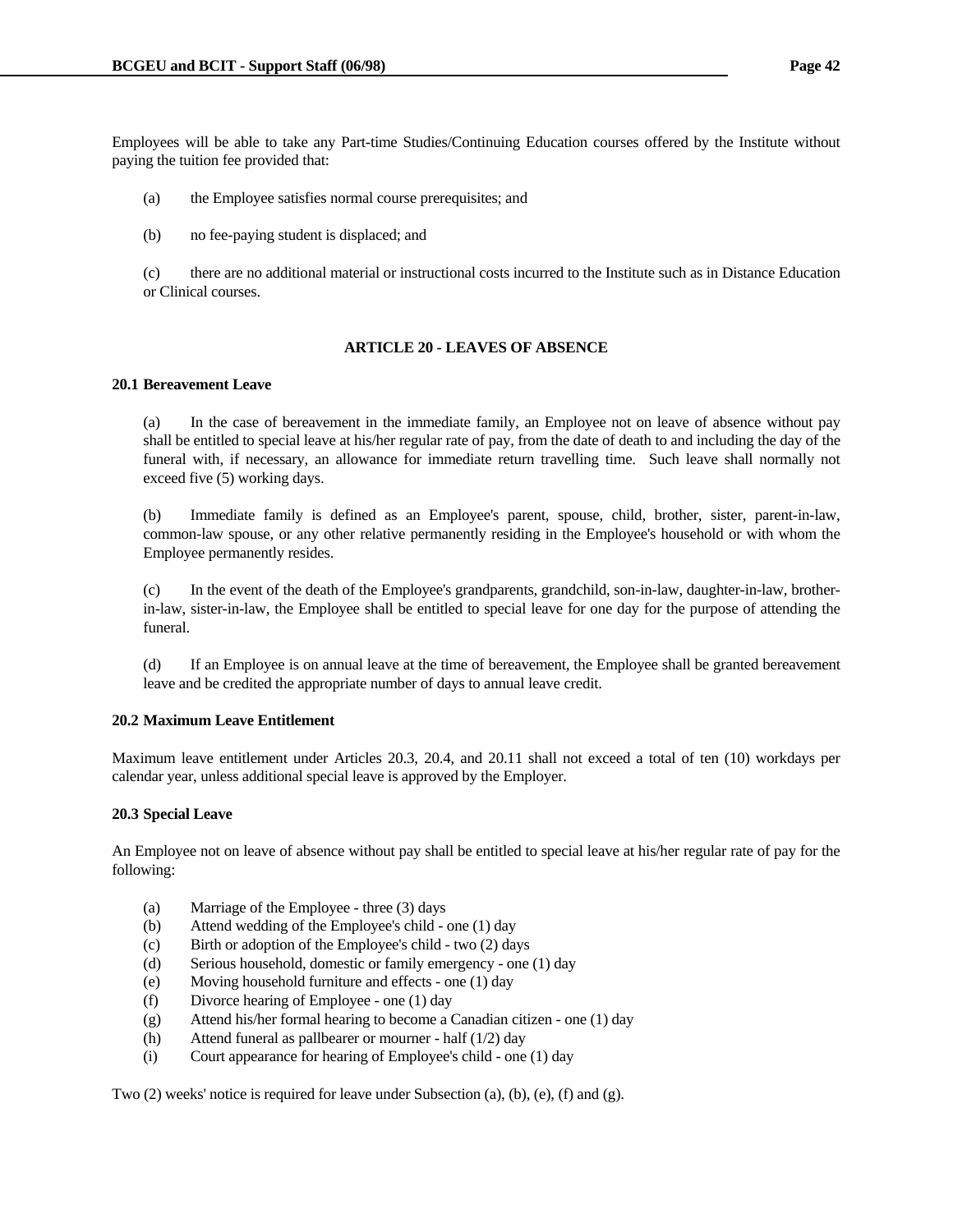For the purpose of determining eligibility for Special Leave under (e) an Employee will qualify if s/he is changing his/her place of residence which necessitates the moving of household furniture and effects during his/her normal working hours, and if s/he has not already qualified for special leave under (e) on two (2) occasions within the preceding twelve (12) months. For the purpose of Subsection (e), leave with pay will be only for the workday on which the *"moving household furniture and effects"* occurs.

For the purpose of subsections  $(b)$ ,  $(c)$ ,  $(d)$ ,  $(f)$ ,  $(g)$ ,  $(h)$  and  $(i)$ , leave with pay will be only for the workday on which the situation occurs and is not limited to one (1) request per subsection per calendar year.

For the purpose of (d) above, *"family"* shall include immediate family as defined in Article 20.1(b).

## **\*20.4 Family Illness**

 (a) In the case of illness of a **dependent** child of an Employee, and when no one at the Employee's home other than the Employee can provide for the needs of the ill child, the Employee shall be entitled, after notifying his/her supervisor, to use up to a maximum of two days' paid leave at any one time for this purpose.

 **In the case of additional time being required, and subject to the approval of the Manager/Supervisor, an Employee may use earned vacation and/or compensatory time off to care for the dependent child.**

 (b) The Employer may request a report from a qualified medical practitioner when it appears that a pattern of consistent absence is developing. The cost of the medical report will be borne by the Employer.

 (c) An Employee may, for any given circumstance, take a paid leave under either Article 20.3(d) or 20.4, but may not combine the leaves under each of these provisions.

### **20.5 Full-time Union or Public Duties**

The Employer shall grant, on written request, leave of absence without pay:

 (a) for Employees to seek election in a Municipal, Provincial, or Federal election of a maximum of ninety (90) days;

 (b) for Employees selected for full-time position with the Union or any body to which the Union is affiliated for a period of two (2) years;

(c) for Employees elected to a public office for a maximum period of five (5) years; or

 (d) for an Employee elected to a position in the B.C. Government and Service Employees' Union. The leave shall be for a period of two (2) years and shall be renewed upon request.

# **20.6 Leave for Court Appearances**

 (a) The Employer shall grant paid leave to Employees, other than Employees on leave without pay, who serve as jurors or witnesses in a court action, provided such court action is not occasioned by the Employee's private affairs.

 (b) In cases where an Employee's private affairs have occasioned a court appearance such leave to attend at court shall be without pay.

 (c) An Employee in receipt of his/her regular earnings while serving at court shall remit to the Employer all monies paid to him/her by the court, except travelling and meal allowances not reimbursed by the Employer.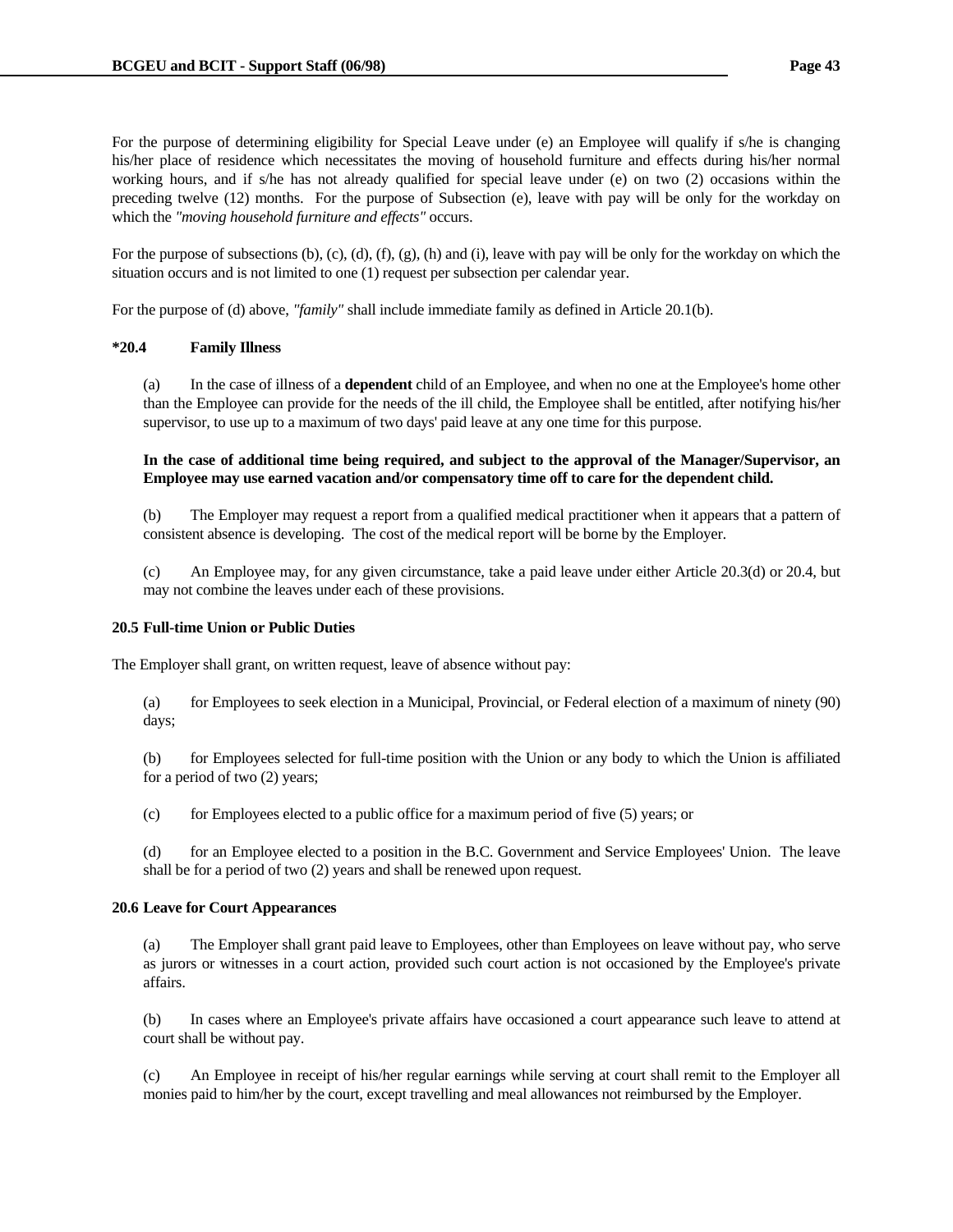- (d) Time spent at court by an Employee in his/her official capacity shall be at his/her regular rate of pay.
- (e) Court actions arising from employment requiring attendance at court, shall be with pay.

 (f) In the event an accused Employee is jailed pending a court appearance, such leave of absence shall be without pay.

 (g) For all the above leaves, the Employee shall advise his/her supervisor as soon as s/he is aware that such leave is required.

## **20.7 Leave for Writing Examinations**

Leave of absence with pay shall be granted to allow Employees time to write examinations for courses approved by the Employer. Employees shall advise the Employer of the time and place of the examination when they are made aware of the time and place.

## **20.8 Elections**

Any Employee eligible to vote in a Federal, Provincial or Municipal election or a referendum, shall have four (4) consecutive clear hours during the hours in which the polls are open in which to cast his/her ballot.

## **20.9 General Leave**

Notwithstanding any provisions for leave in this Agreement, the Employer may grant leave of absence without pay to any Employee requesting such leave for emergency or unusual circumstances; such request to be in writing and approved by the Employer. Approval shall not be withheld unjustly. If the leave application is denied, the Employee will receive notification in writing stating the reason(s) for the denial of leave.

The Employer may, at its sole discretion, grant an unpaid leave of absence to an Employee for any other reason.

The Employer shall not be required to pay any premiums or contributions on behalf of an Employee who is on a general leave of absence for ten (10) or more of his/her scheduled workdays in a calendar month. However, an Employee on leave under this Article shall be allowed, to the extent permitted by the plans, to pay both the Employer and Employee share of the premiums/contributions for medical, extended health, dental, group life, LTD and superannuation coverage for each calendar month in which they are on leave for ten (10) or more of their scheduled workdays.

# **20.10 Definition of a Child**

Wherever the word *"child"* is used in this Agreement, it shall be deemed to include a ward of the Superintendent of Child Welfare, or a child of a spouse.

## **20.11 Leave for Medical and Dental Care**

 (a) Where it is not possible to schedule medical and/or dental appointments outside regularly scheduled working hours, reasonable time off for medical and dental appointments for an Employee or for dependent children shall be permitted; but where any such absence exceeds two (2) hours, the full-time absence will be charged to the entitlement described in Article 20.2.

 (b) Employees in areas where adequate medical and dental facilities are not available shall be allowed to deduct from their credit described in Article 20.2 the necessary return travelling time to receive personal or immediate family medical and dental care at the nearest medical centre.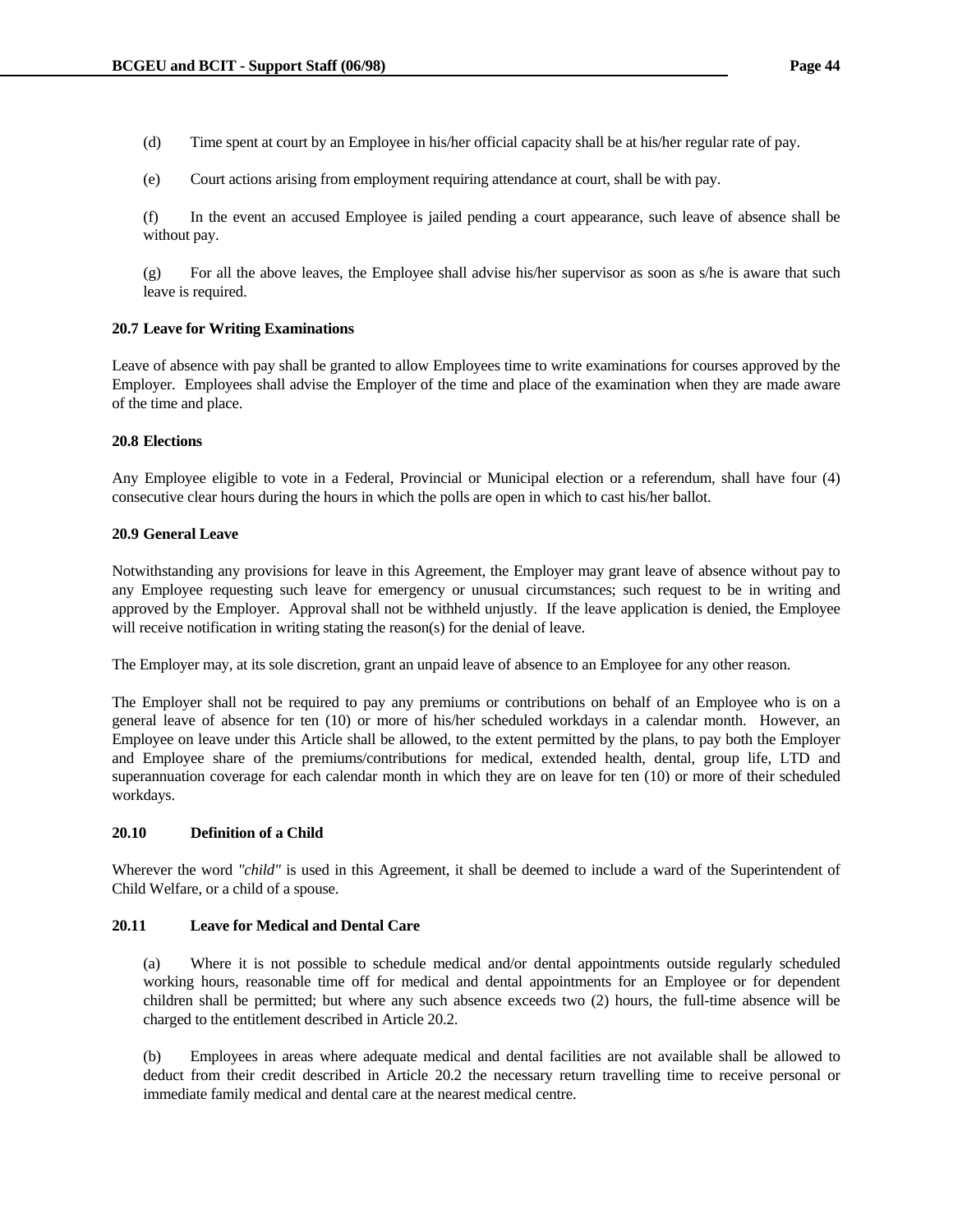The Employer may request a certificate of a qualified medical or dental practitioner, as the case may be, stating that treatment could not be provided by facilities or services available at the Employee's place of residence.

# **\*20.12 Special Leave for Religious Holidays**

**Upon request, an Employee shall be granted up to two (2) days per year for the observance of religious holidays not already acknowledged in the Collective Agreement. Employees shall provide the Employer with two (2) weeks' notice of their intention to take a leave. Where the leave is approved, the Employee shall have the option of taking a leave without pay, taking a vacation day or using accumulated overtime.**

## **ARTICLE 21 - MATERNITY, PARENTAL & ADOPTION LEAVE**

### **21.1 Maternity Leave**

A pregnant Employee shall qualify for maternity leave:

 (a) Upon request, the Employee will be granted leave of absence without pay for a period of not more than thirty (30) consecutive weeks. Should the pregnant Employee opt for parental leave under Article 21.3, this period of twelve (12) weeks will be included in the thirty (30) week period.

 (b) The period of maternity leave without pay shall commence on a date determined by the Employee, but no sooner than eleven (11) weeks prior to the estimated date of birth of the child(ren), and no later than the estimated date of birth of the child(ren).

 (c) The request to take maternity leave must be made, in writing, at least four (4) weeks prior to the proposed commencement of the leave, and include the probable date of birth of the child(ren).

 (d) In the event that an Employee is unable to work, for health-related reasons, prior to the commencement of the leave period set out in (b) above, the Employee shall be entitled to STIIP benefits, in accordance with Appendix "A", until the commencement of maternity benefits. In no event will maternity leave commence later than the date of birth of the child(ren).

 (e) An Employee on maternity leave shall notify the Employer two (2) weeks prior to the expiration of the maternity leave of the date when the Employee shall be returning to work. If no notification is given, the Employee shall be deemed to have abandoned the position per Article 10.10.

 (f) In the event an Employee is unable to return to work for health-related reasons following completion of the period of maternity leave set out above, the Employee shall be entitled to STIIP benefits as set out in Appendix "A", except that, where the Employee received STIIP benefits for the same illness or injury prior to commencement of the maternity leave, as set out in (d) above, the subsequent period shall be deemed a recurrent disability as per Appendix A, 1.3(a).

 (g) The period of maternity leave shall abut any period of parental leave taken under the provisions of Article 21.3.

 (h) Maternity leave shall be extended for up to an additional six (6) months for illness of the newborn child(ren) where a doctor's certificate is presented. The cost of the medical report will be borne by the Employer.

### **21.2 Adoption Leave**

(a) Upon request and on completion of the initial probation period, an Employee shall be granted leave of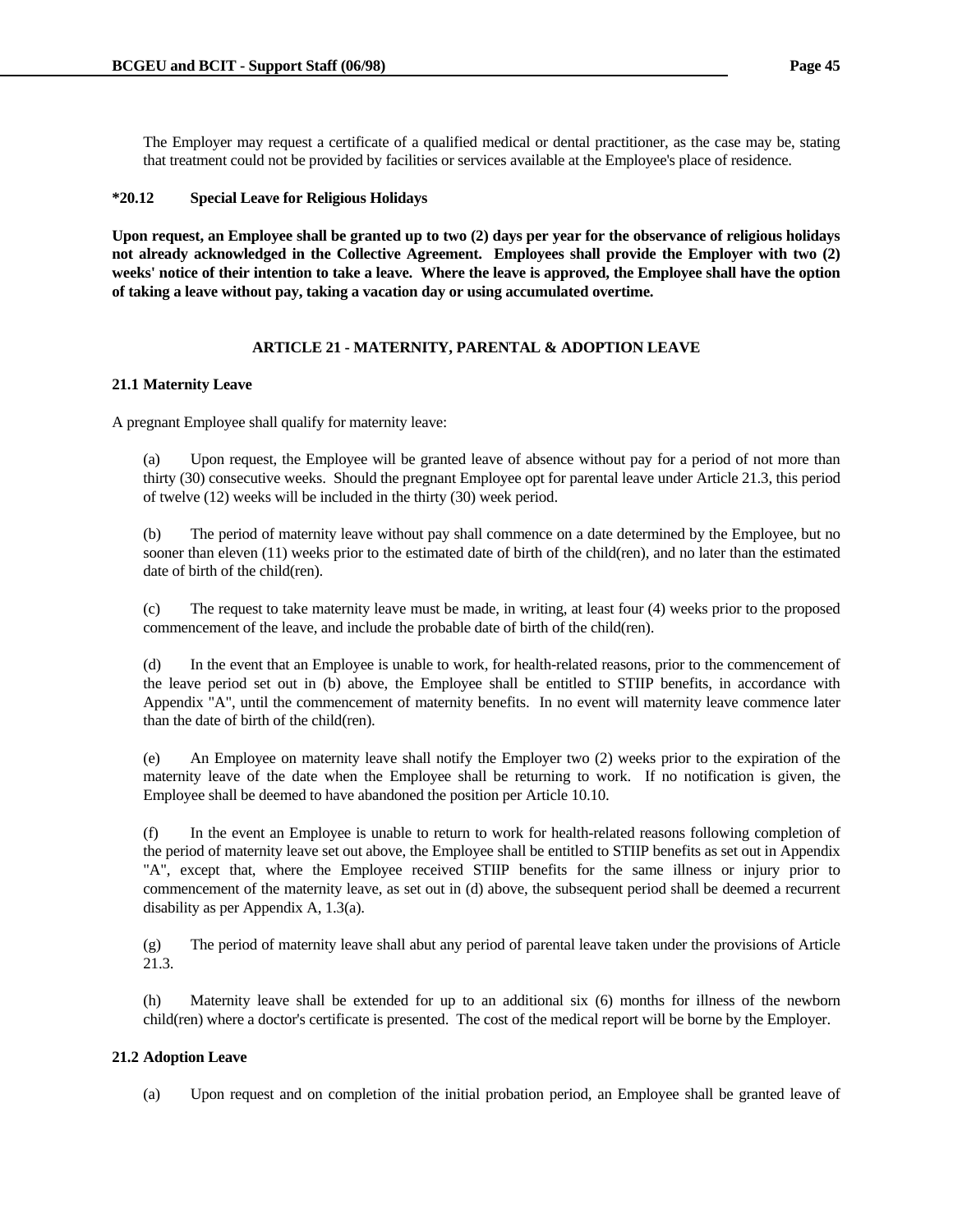absence without pay for up to six (6) months following the adoption of a child. The Employee shall have to furnish proof of adoption.

 (b) When both parents are Employees of the Employer, the total period of adoption leave to be taken by either or both parents is six (6) months. The leave shall only be granted to one (1) Employee parent at a time. The parents shall decide the periods which either or both of them will take the leave and will work with their respective manager(s) to enable accommodation of the leave request(s).

 (c) Parental leave under the provisions of Article 21.3 will be included in the six (6) month maximum adoption leave period.

# **21.3 Parental Leave**

Notwithstanding Article 21.1(h), 21.2(c) and 21.3(b), an Employee shall be entitled to a parental leave of absence without pay.

 (a) An Employee will be entitled to a leave of up to twelve (12) consecutive weeks' duration in a period commencing:

- (1) with the week in which a newborn child(ren) arrives in the Employee's home; or
- (2) with the week a child(ren) is placed in the Employee's home for the purpose of adoption;

and ending fifty-two (52) weeks after the week referred to in (1) and (2) above.

 (b) Where both parents are Employees of the Employer, the Employees shall determine the apportionment of parental leave between them and shall work with their respective manager(s) to accommodate the leave request(s). The total maternity/parental leave when shared between both parents shall not exceed thirty (30) weeks.

 (c) The request to take parental leave must be made, in writing, at least four (4) weeks prior to the proposed commencement of the leave, and be accompanied by:

 (1) a certificate of a medical practitioner or other evidence stating the date of birth of the child(ren) or the probable date of birth of the child(ren) if a leave has not been requested under Article 21.1. Cost of the medical report will be borne by the Employer.

or

 (2) a letter from the agency placing the child(ren) providing evidence of adoption of the child(ren) if such documentation has not been provided under Article 21.2(a).

### **21.4 Benefits and Vacation**

 (a) While an Employee is on parental leave, the Employer shall maintain coverage for medical, extended health, dental, group life, accidental death and dismemberment and long-term disability and shall pay the Employer's share of these premiums to a maximum period of twelve (12) weeks.

 (b) While an Employee is on maternity leave/parental leave combination, the Employer shall maintain coverage for medical, extended health, dental, group life, accidental death and dismemberment and long-term disability and shall pay the Employer's share of these premiums to a maximum period of thirty (30) weeks. For maternity leave only, the maximum period is eighteen (18) weeks.

 (c) While an Employee is on an adoption/parental leave combination, the Employer shall maintain coverage for medical, extended health, dental, group life, accidental death and dismemberment and long-term disability and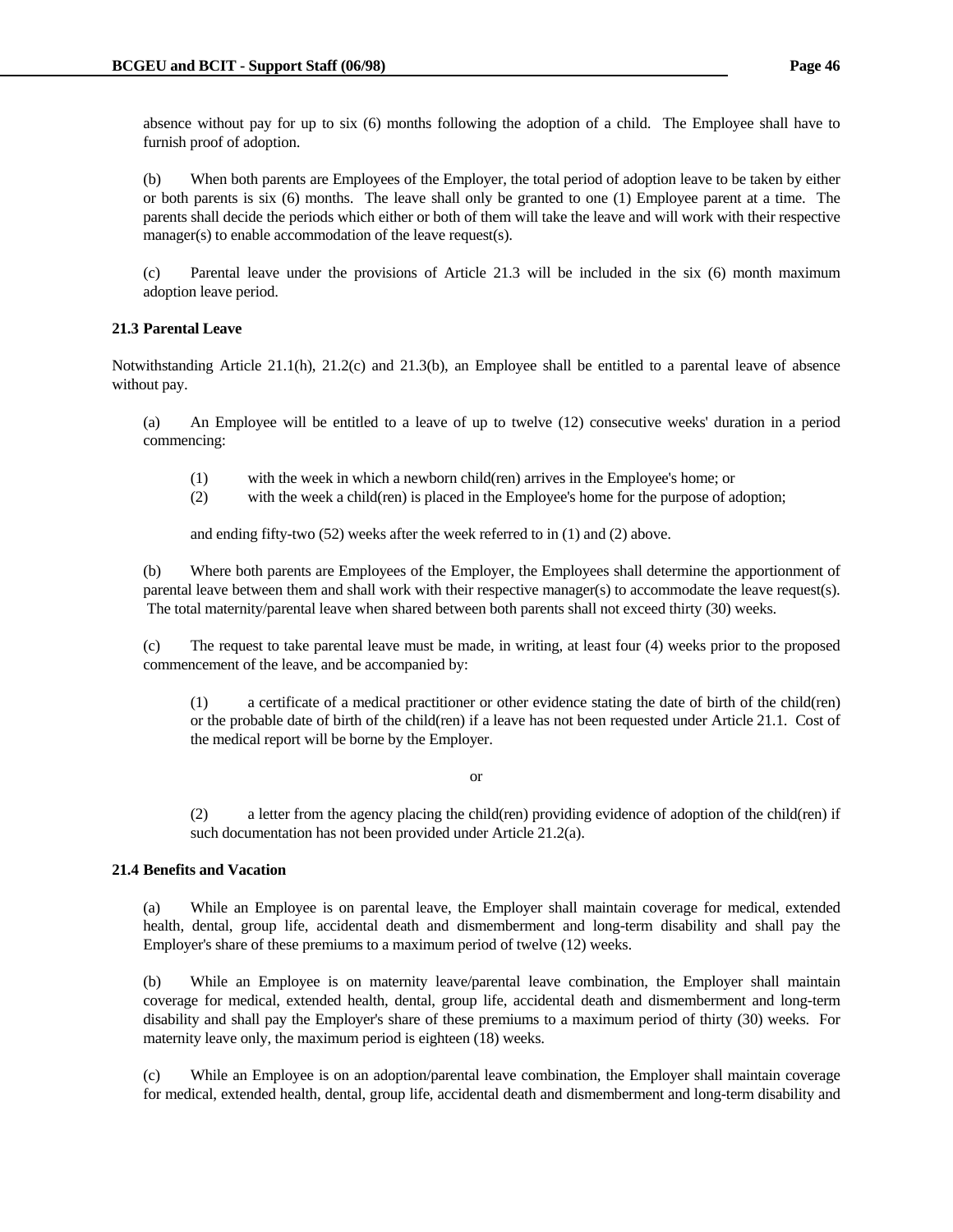shall pay the Employer's share of these premiums to a maximum period of six (6) months.

 (d) Notwithstanding Articles 17.1(a) and 17.14, annual vacation entitlements and vacation pay shall continue to accrue during the first thirty (30) weeks while an Employee is on maternity/parental leave combination providing the Employee returns to work for a period equal to the period of leave taken (to a maximum of thirty (30) weeks), or during a maximum of eighteen (18) weeks while an Employee is on maternity leave, or during a maximum of twelve (12) weeks while an Employee is on parental leave, or during a maximum period of six (6) months while an Employee is on adoption/parental leave combination providing the Employee returns to work for a period equal to the period of leave taken for adoption/parental leave combination or for maternity or parental leave when the two are not taken in combination. Vacation earned pursuant to this clause may be carried over to the following year, notwithstanding Article 17.14.

### **21.5 Rights on Return to Work**

 (a) On return to work from maternity, adoption or parental leave, an Employee shall be placed in his/her former position or in a position of equal rank and salary.

 (b) The service of an Employee who is on maternity, adoption, or parental leave, shall be deemed to be continuous for purposes of Article 11--Seniority, Article 12--Layoff and Recall, Article 17--Vacation and Article 30--Benefits, of this Agreement.

## **ARTICLE 22 - OCCUPATIONAL HEALTH AND SAFETY**

#### **22.1 Conditions/Dangerous Goods**

#### (a) *Conditions*

 The Union and the Employer agree to fully comply with the regulations made pursuant to the Workers' Compensation Act, the Factories Act, and any other statute of the Province of British Columbia pertaining to the working environment. First aid kits shall be supplied in accordance with this section.

### (b) *Dangerous Goods, Special Wastes, Pesticides or Harmful Substances*

 Where Employees are required to work with or are exposed to any dangerous goods, special wastes, pesticides or harmful substances, the Employer shall ensure that the Employees are adequately trained in the identification, safe handling, use, storage, and/or disposal of same.

#### **22.2 Safety Committee**

The Employer and the Union agree to establish Occupational Health and Safety Committees at appropriate locations in the Bargaining Unit. Occupational Health and Safety Committees shall be composed of personnel employed at the location. The composition will be determined locally through management and local Union representatives. Union representatives shall be appointed by the B.C. Government and Service Employees' Union. Where such committees are formed, they may encompass more than one bargaining unit. These committees will meet pursuant to the Workers' Compensation Board Industrial Health and Safety Regulations at regular intervals to be determined by the committees, to make recommendations on unsafe, hazardous, or dangerous conditions with the aim of preventing and reducing risk of occupational injury and illness. A copy of all minutes of the Occupational Health and Safety Committees shall be sent to the Union and the Employer.

Employees who are representatives on the Occupational Health and Safety Committee shall continue to receive the rate of pay they would have been receiving had they not been attending an Occupational Health and Safety meeting or performing related duties as members of that committee.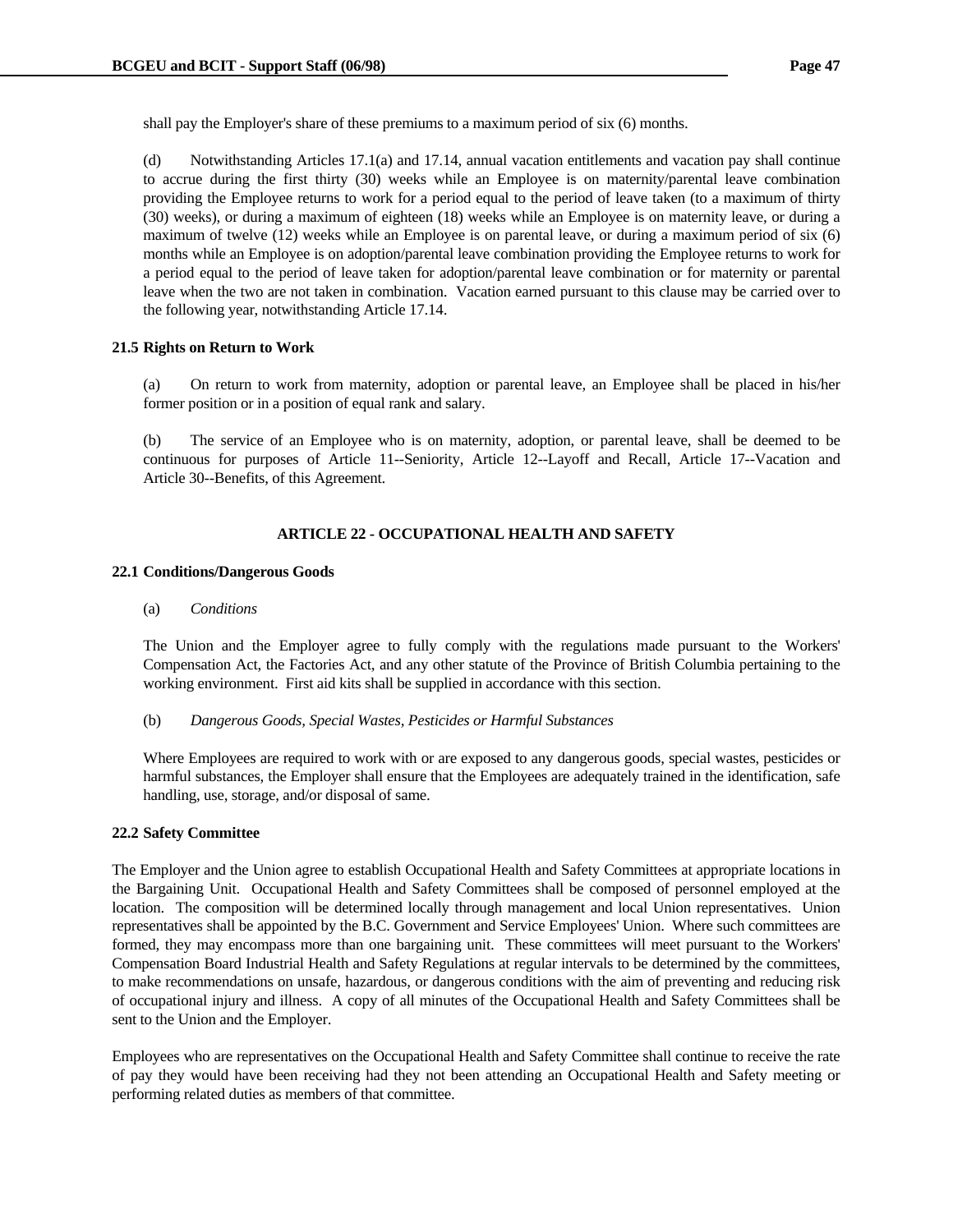## **22.3 Hygiene Facilities**

 (a) In the interest of preventative public health and general hygiene, proper facilities shall be provided in order that Food Service Employees may shower and change their clothes.

- (b) Lockers, which may be locked, shall be provided for all Employees required to change their clothes.
- (c) The shower and locker facilities shall be adjacent to the work area.

## **22.4 Unsafe Working Conditions**

- (a) No Employee shall be disciplined for refusal to work on a job which is deemed unsafe by:
	- (1) a member of the Occupational Health and Safety Committee, or
	- (2) a person designated by an Occupational Health and Safety Committee, or

 (3) the Safety Officer, after an on-site inspection and following discussion with a representative of the Employer, and where it does not meet the standards established pursuant to the Workers' Compensation Act.

 (b) Employees who are affected by the above provision shall be paid full salary and shall be assigned other duties.

## **22.5 Injury Pay Provision**

An Employee who is injured on the job during working hours and is required to leave for treatment or is sent home for such injury, shall receive payment for the remainder of the shift, without deduction from sick leave.

### **22.6 Transportation of Accident Victims**

 (a) Transportation to the nearest physician or hospital for Employees requiring medical care as a result of an on-the-job accident shall be at the expense of the Employer.

 (b) The Employer shall provide transportation for Employees back to the Employees' worksite, vehicle or home.

### **22.7 Pollution Control**

The Employer and the Union agree to limit all forms of environmental pollution. Recommendations for Employer action under this clause shall be made by the Occupational Health and Safety Committee.

### **22.8 Investigation of Accidents**

The Occupational Health and Safety Committees, provided in Article 22.2, shall be notified of each accident or injury and shall investigate and report to the Union and the Employer on the nature and cause of the accident or injury. In the event of a fatality the Employer shall immediately notify the President of the Union of the nature and circumstances of the accident.

### **22.9 Occupational Health and Safety Courses**

(a) The Employer will, in consultation with the Union and in cooperation with the agencies specified in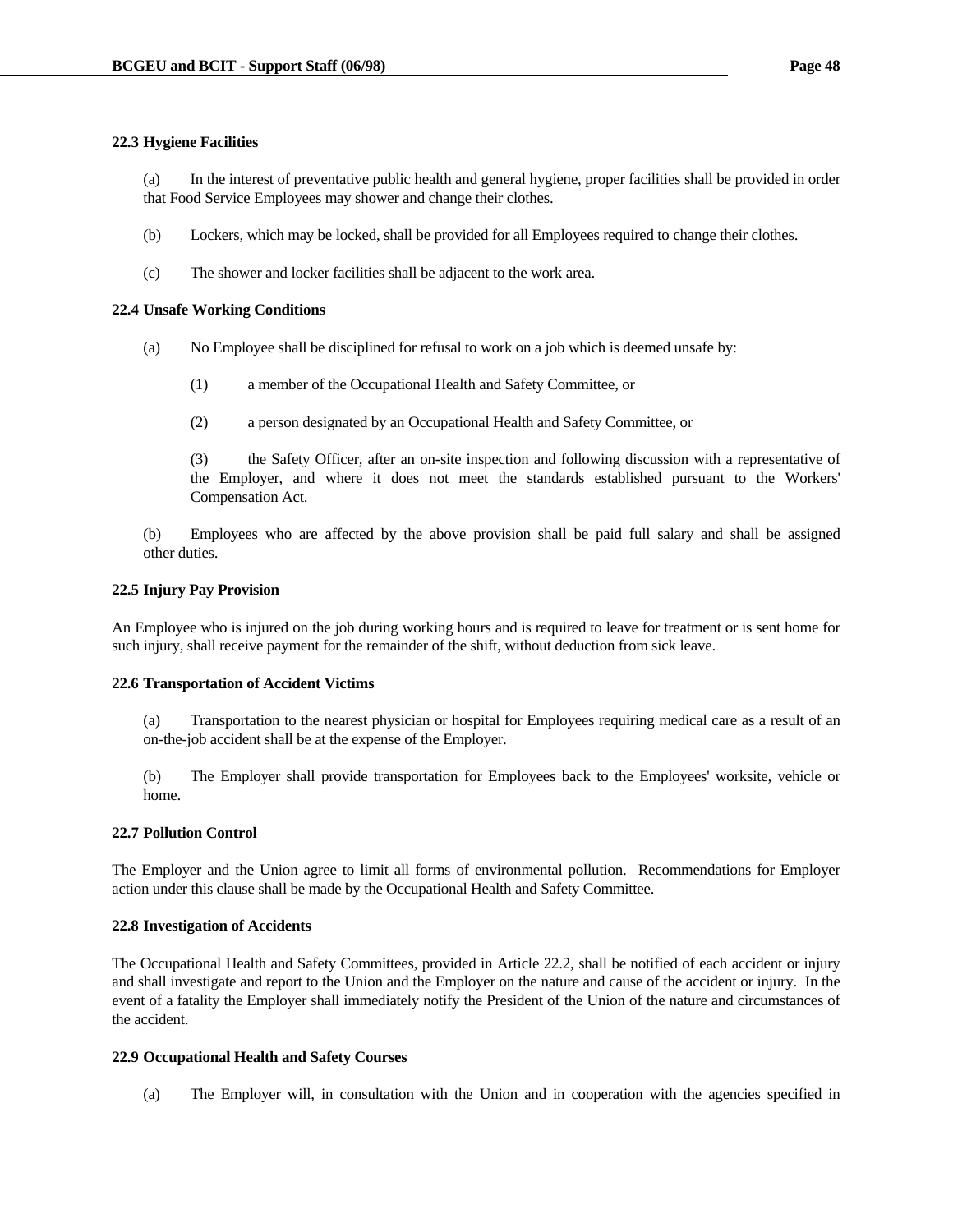22.1(a), arrange for the members of the Occupational Health and Safety Committee to be trained in these agencies' functions, duties and objectives, as part of the normal operation of the Occupational Health and Safety Committee. A program will be set up for training committee members, and shall be open to participation by other approved institutions.

(b) The Committee shall identify such safety courses as it deems necessary for Employees of the Institute.

# **22.10 Environmental Monitoring Equipment**

Environmental monitoring equipment which is available to students through the Environmental Health department will be made available to members of the Occupational Health and Safety Committee for their use as directed by the Committee.

# **22.11 Video Display Terminals**

When Employees are required to monitor video display terminals which use cathode ray tubes, then:

 (a) When a majority of an Employee's daily work time requires monitoring such video display terminals, such Employees shall have their eyes examined by an ophthalmologist of the Employee's choice at the nearest community where medical facilities are available prior to initial assignment to VDT equipment and after six (6) months, a further test and annually thereafter if requested. The examination shall be at the Employer's expense where costs are not covered by insurance. Where requested, the Employer shall grant leave of absence with pay.

 (b) Employees who are required to operate VDT's on a continuous basis shall be entitled to two (2) additional ten (10) minute rest breaks per workday to be scheduled by agreement at the department level.

 (c) (1) Pregnant Employees shall have the option not to continue monitoring video display terminals which use cathode ray tubes.

 (2) When a pregnant Employee chooses not to monitor such video display terminals, if other work at the same or lower level is available within the Institute, she shall be reassigned to such work and paid at her regular rate of pay. The Employer will demonstrate to the Union that no work is available.

 (3) Where work reassignment in (2) above is not available, a regular Employee will be considered to be on leave of absence without pay until she qualifies for maternity leave.

 (d) Where Employees are on leave of absence pursuant to (c) above, and opt to maintain coverage for medical, dental, extended health, group life and long-term disability plans, the Employer will continue to pay the Employer's share of the required premiums.

(e) The Employer shall ensure that new equipment shall:

- (1) have adjustable keyboards and screens;
- (2) meet radiation emission standards established by the Ministry of Labour.

 The Occupational Health and Safety Committee shall review and make recommendations to ensure that the lighting and the above standards recommended by the Ministry of Labour, Occupational Environment Branch, as outlined in the publication *"Working with Video Display Terminals"* are being met.

# **22.12 Safety Equipment**

With the exception of footwear and prescription glasses, the Employer will supply all safety equipment required for the job under Workers' Compensation Regulations. Where the Employer's regulations regarding safety footwear exceed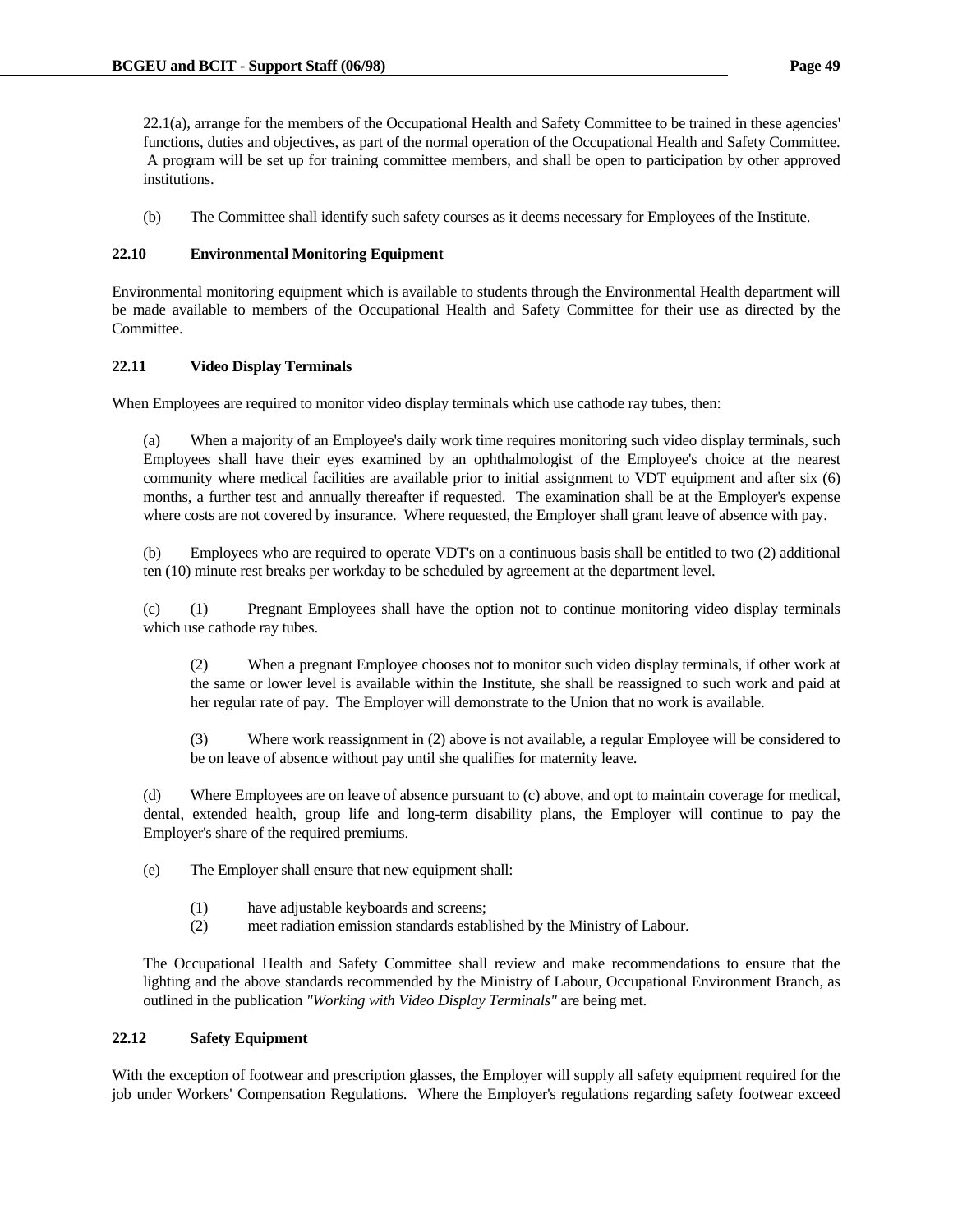Workers' Compensation Board Regulations, then the Employer shall supply such footwear. Where the following safety equipment is required by the Workers' Compensation Board, it will be issued on an individual basis:

- (a) hard hats and liners where required;
- (b) safety gloves;
- (c) safety or welding goggles and helmets;
- (d) respirators;
- (e) protective hearing devices.

Replacement of unserviceable items will be made upon surrender of items to be replaced and proof that replacement is not required as a result of negligence by the Employee.

Effective January 1, 1993, regular Employees who in the normal course of performing their duties are required by the Employer to wear safety boots, shall be entitled to a boot allowance of up to one hundred and twenty dollars (\$120) every three (3) years, upon producing a receipt of purchase.

# **22.13 Survival First Aid Course**

Those Employees who by the nature of their employment are required to work in remote isolated areas shall be given the opportunity to take a Survival First Aid Course at the Employer's expense. Any disputes arising from the application of interpretation of this clause shall be referred to the Labour/Management Committee for resolution.

### **\*22.14 Shift Worker Safety**

**The Employer agrees that upon request it will allow an afternoon or evening shift Employee a reasonable amount of time to leave the work station at a mutually convenient time to move the Employee's automobile closer to an elevator or building exit. Employees may request BCIT security personnel to escort them to their vehicle, on the premises, after 5:00 p.m. on weekdays and at anytime on weekends. The Parties agree that the escort option outlined above will only be provided on campuses with BCIT security personnel.**

### **ARTICLE 23 - WORK SUPPLY**

### **23.1 Supply of Work Clothing**

 (a) The Employer agrees to provide the appropriate uniform or wearing apparel to Employees required to wear a uniform or standard form of dress.

 (b) The Employer shall not introduce changes in style or colour of uniforms except by agreement with the Union.

### **23.2 Maintenance of Clothing**

It shall be the Employer's responsibility to ensure that uniforms and clothing issued are properly cleaned, maintained and repaired. The Employer shall bear all costs of the cleaning, maintenance and repair.

### **23.3 Protective Clothing**

 (a) The Employer shall provide all protective clothing where necessary to those Employees requiring such clothing for safety and health reasons.

 (b) The Employer shall make appropriate clothing available to Employees required to work under abnormal temperatures.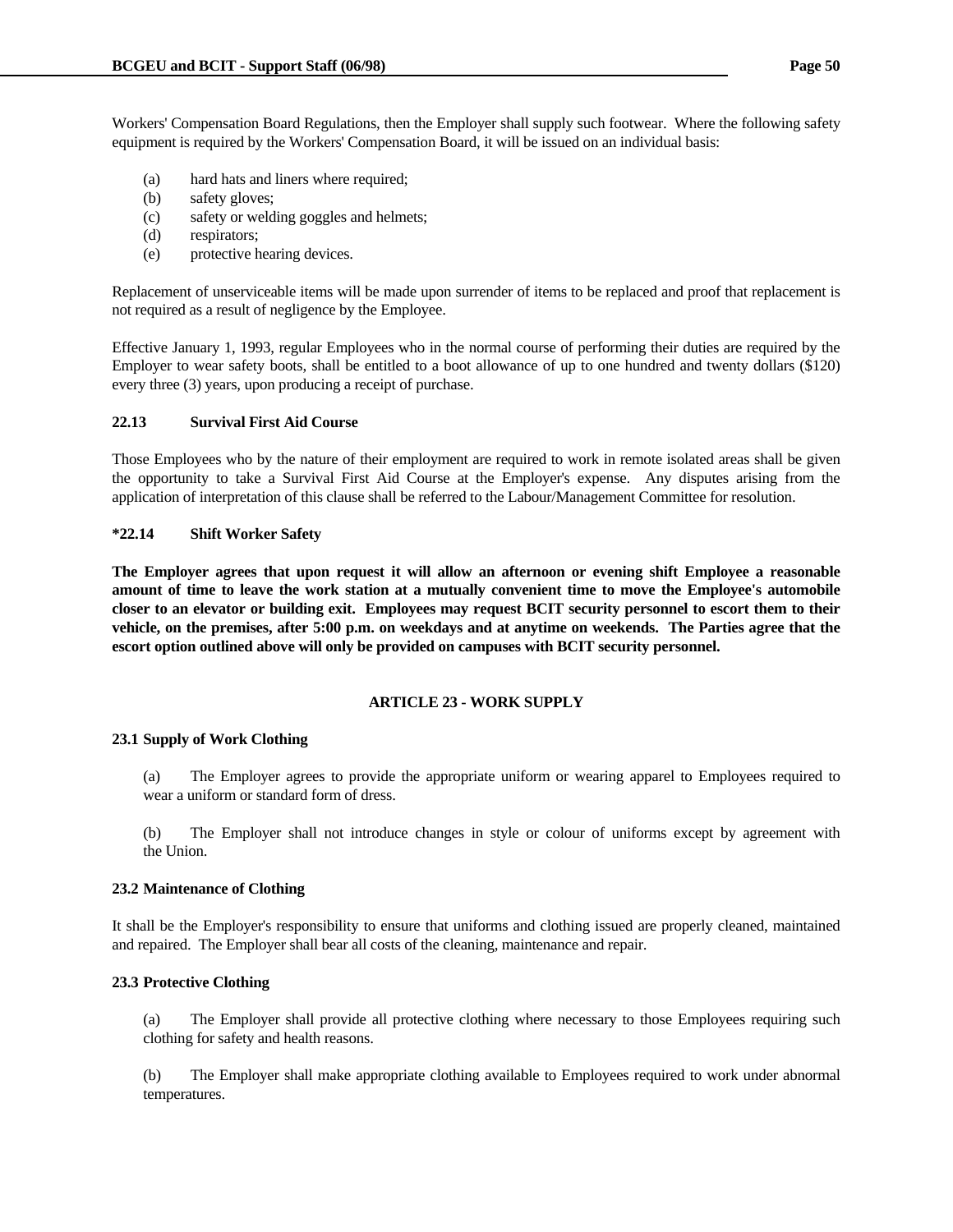(c) Protective clothing is understood to mean wearing apparel which protects the Employee's clothing from excessive dirt, grease, sparks or chemicals.

 (d) The Employer agrees to supply one (1) pair of individual issue coveralls per week to all painters, plus plant issue rubber boots, aprons, gloves and goggles where appropriate when Employees are cleaning or washing machinery or equipment.

 (e) Any individual issue item described above must be worn by the Employee on a regular basis or the Employer reserves the right to cancel this issue.

 Where the Employer supplies items listed above, the Employer agrees to bear the cost of approved laundering and repairs. It may be necessary in some locations for the Employer to provide the apparel and a laundering allowance.

 (f) Replacement of unserviceable items will be made upon surrender of items to be replaced and a proof that replacement is not required as a result of negligence by the Employee.

 (g) This provision is not intended to apply to clothing which any Employee would normally wear to and from work. The clothing shall be made generally available but shall not be assigned to individual Employees.

 (h) The Occupational Health and Safety Committee will also make recommendations for the use and supply of protective clothing.

# **23.4 Working Hazards**

The Employer undertakes to maintain office furniture, equipment, etc. in a practical and safe condition in order to avoid injury to Employees or damage to their attire. Employees, for their part and in their own interest, are expected to advise the Employer of any such potentially injurious equipment.

### **23.5 Union Label**

All uniforms and clothing issued by the Employer shall bear a recognized Union label.

# **ARTICLE 24 - TECHNOLOGICAL AND OTHER CHANGE**

## **24.1 Definition**

*"Technological Change"* means:

 (a) the introduction by an Employer of a change in his/her work undertaking or business, or a change in his/her equipment or material from the equipment or material previously used by the Employer in his/her work, undertaking or business; or

 (b) a change in the manner an Employer carries on his/her work, undertaking or business related to the introduction of that equipment or material.

# **24.2 Notice and Bargaining**

Where the Employer intends to make a technological change that:

(a) is directly related to the introduction of that equipment or material that significantly changes the character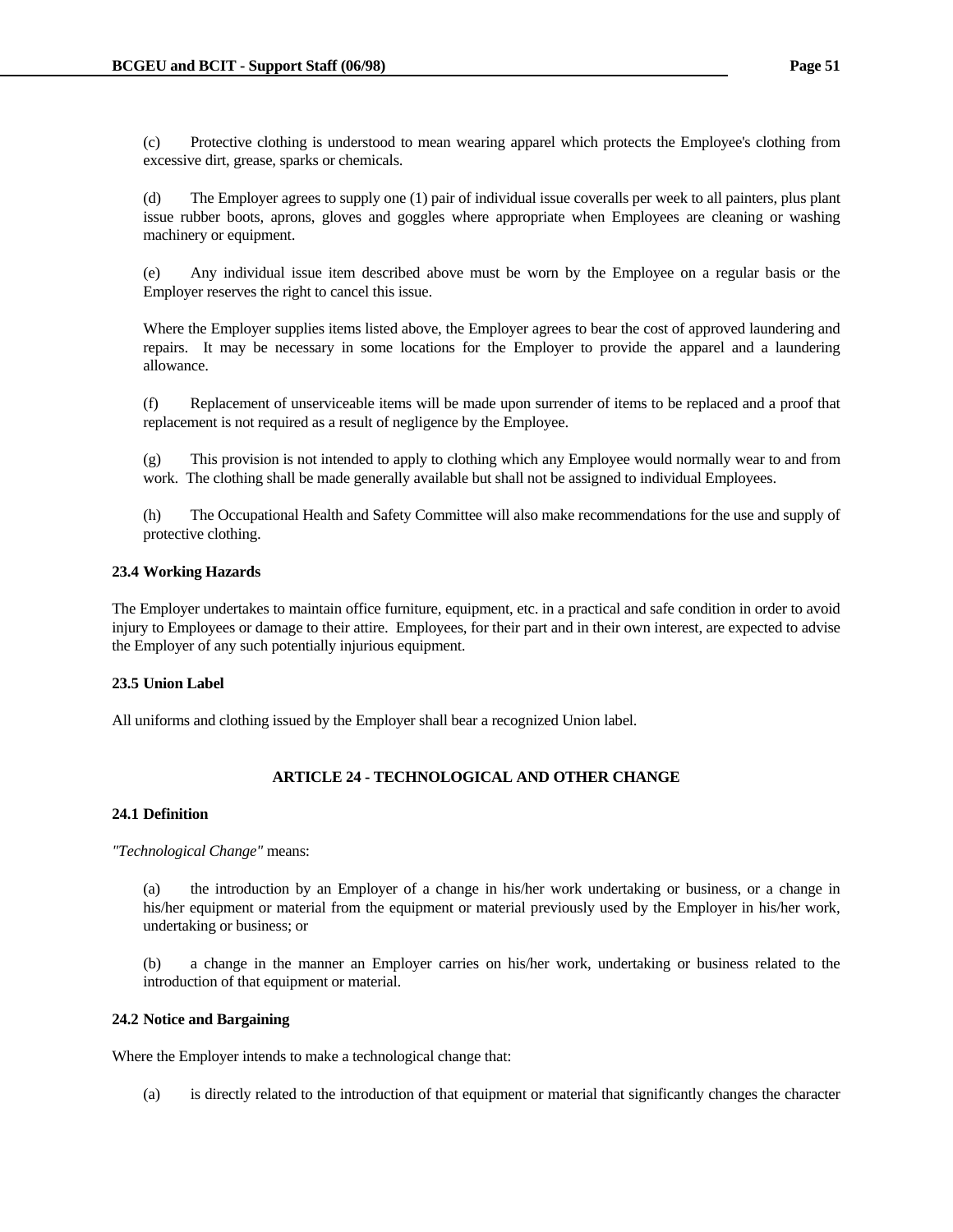of the work to be performed or changes the number of Employees; and/or

 (b) alters significantly the basis upon which the Collective Agreement was negotiated, it shall give three (3) months' notice in writing to the Union of the technological change, and the Employer and the Union shall, within fourteen (14) days of the date of the notice, commence collective bargaining for the purpose of reaching agreement as to the adjustment to the effects of the technological change and in what way, if any, the Collective Agreement should be amended. Technological change shall not include normal layoffs resulting from a decrease in the amount of work to be done.

### **24.3 Income Protection**

Any Employee who is displaced from his/her job by virtue of technological change will suffer no reduction in his/her normal earnings.

#### **24.4 Transfer Arrangements**

An Employee who is displaced from his/her job by virtue of technological change will be given the opportunity to fill other vacancies.

### **24.5 Training Benefits**

In the event that the Employer should introduce new methods which require new or greater skills than are possessed by the Employees under present methods of operation, such Employees shall at the expense of the Employer, be given a period of time not to exceed one (1) year, during which they may undergo retraining/orientation in order to acquire the skills necessitated by the new method of operation. There shall be no reduction in an Employee's rate of pay during the training period and no reduction of pay upon being reclassified in the new position.

#### **24.6 Additional Training**

Should the introduction of new method of operation create a need for the perfection or acquisition of skills requiring training periods longer than one (1) year, the additional training time shall be subject for discussion with the Employer and the Union.

### **24.7 Reference to Arbitration**

All disputes arising in relation to adjustment to technological change shall be finally and conclusively settled without stoppage of work by arbitration set up in accordance with Article 9 of the Agreement.

#### **24.8 Arbitration Board Powers**

The Arbitration Board has the powers contained in Sections 76 and 77 of the Labour Code.

# **ARTICLE 25 - PROMOTIONS AND STAFF CHANGES**

### **25.1 Job Postings**

 (a) When a vacancy occurs or a new position is created within the bargaining unit the Employer shall notify the Union in writing and post notice of the position in the Employer's offices, locker rooms, shops and all bulletin boards for a minimum of ten (10) calendar days so that all members will know about the vacancy or new position.

 (b) When a temporary position or vacancy is identified to be four (4) months or more duration (except for short-term sick leave relief assignment pursuant to Definition #6), qualified regular Employees will have the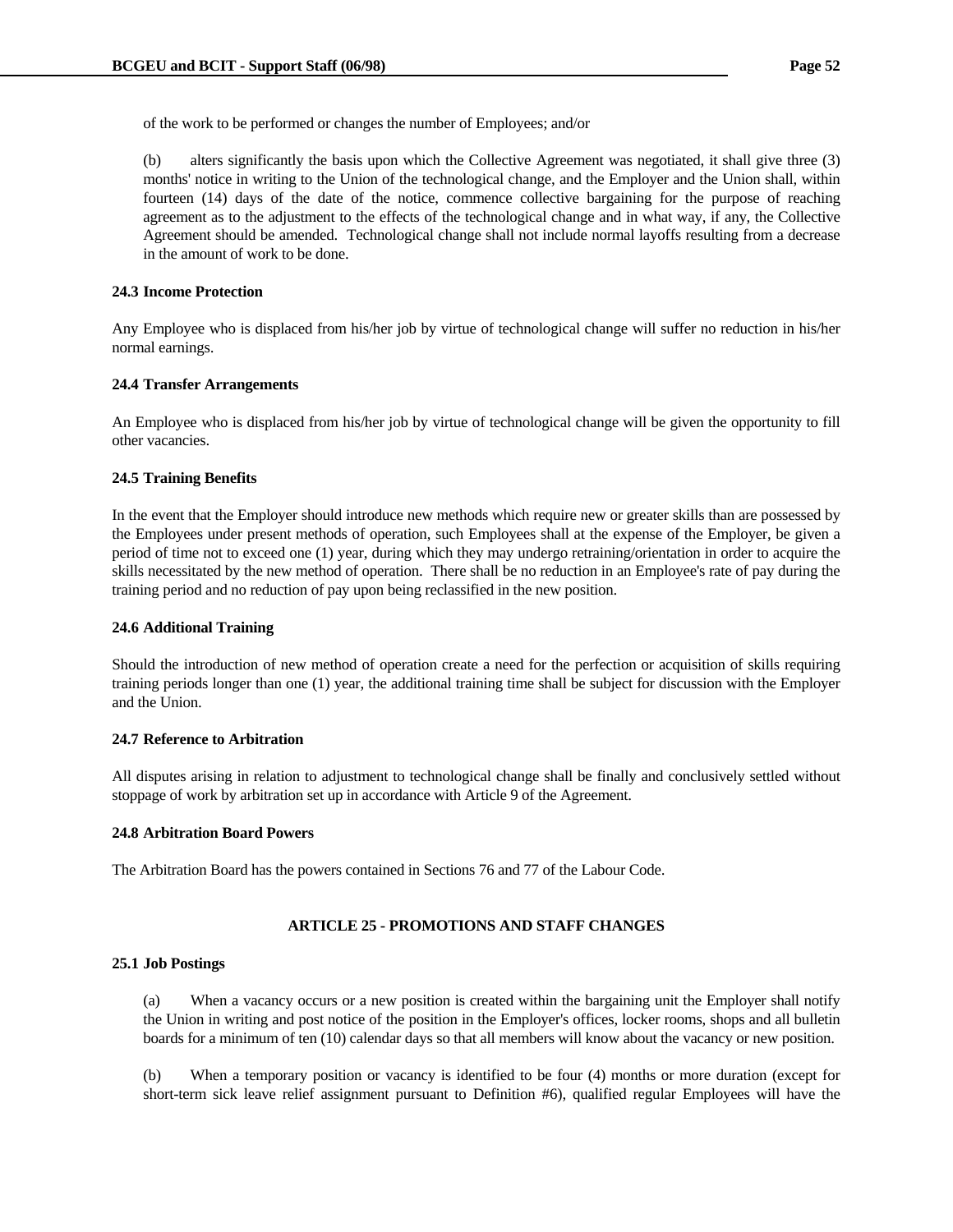opportunity to substitute in higher paying positions pursuant to Articles 25.15(a), 28.4 and 31.15(b). Where substitution by an existing regular Employee within the department is not feasible, the temporary position or vacancy shall be posted internally and filled as temporary. Such temporary vacancies will only be advertised externally in unusual circumstances.

It is understood by the Parties that only the original vacancy is subject to the provisions of Article 25.1(b).

 Only a regular Employee who is successful in applying to a full-time temporary position and who obtains a general leave of absence from his/her regular position will have the right of return to his/her regular position. Such leave shall not be unreasonably withheld.

# **25.2 Information in Postings**

Such notice shall contain the following information: nature of the position, qualifications, experience, required knowledge, and education, skills, shifts, wage, or salary rate or range, and the campus location of the position at the time of posting.

Such qualifications shall be consistent with the recognized position description requirements and may not be established in an arbitrary or discriminatory manner. All job postings shall state, *"This position is open to male and female applicants".* The internal posting shall also state, *"A copy of the job description for this position is available for review in the Human Resources Office".* (See Article 13.2(c)(2)(i)--Work Schedules and See Article 31.16--Vehicles)

# **25.3 Outside Advertising**

Vacancies may be advertised externally at the same time as internally. Subject to Article 25.4(b), an internal applicant (as defined in Article 25.4) with sufficient qualifications shall be awarded the position.

# **25.4 Role of Seniority in Promotions and Transfers**

Both Parties recognize:

(a) the principle of promotion with the service of the Employer;

 (b) where two (2) or more applicants have qualifications, ability and experience which are approximately equal, the applicant with the greater seniority shall be awarded the position. Internal applicants shall be given every consideration in respect to the filling of positions.

For the purposes of Article 25.3 and 25.4, an *"internal applicant"* is defined as:

- (a) a regular Employee; or
- (b) an auxiliary Employee who has accumulated over ninety (90) days (630 hours) of service seniority.

# **25.5 Probation on Initial Appointment**

Upon appointment, an Employee will serve a probationary period of six (6) calendar months in the position to which appointed. This probationary period may be extended by the Employer for an additional period of up to six (6) calendar months. Where an Employee's probation has been extended and where an Employee disagrees with the decision s/he may seek recourse through the grievance procedure.

During the probationary period, the Employer's President may dismiss the Employee for just and reasonable cause. The test of just and reasonable cause for dismissal of a probationary Employee shall be a test of suitability of the probational Employee for continued employment in the position to which s/he has been appointed, provided that the factors involved in suitability could reasonably be expected to affect work performance.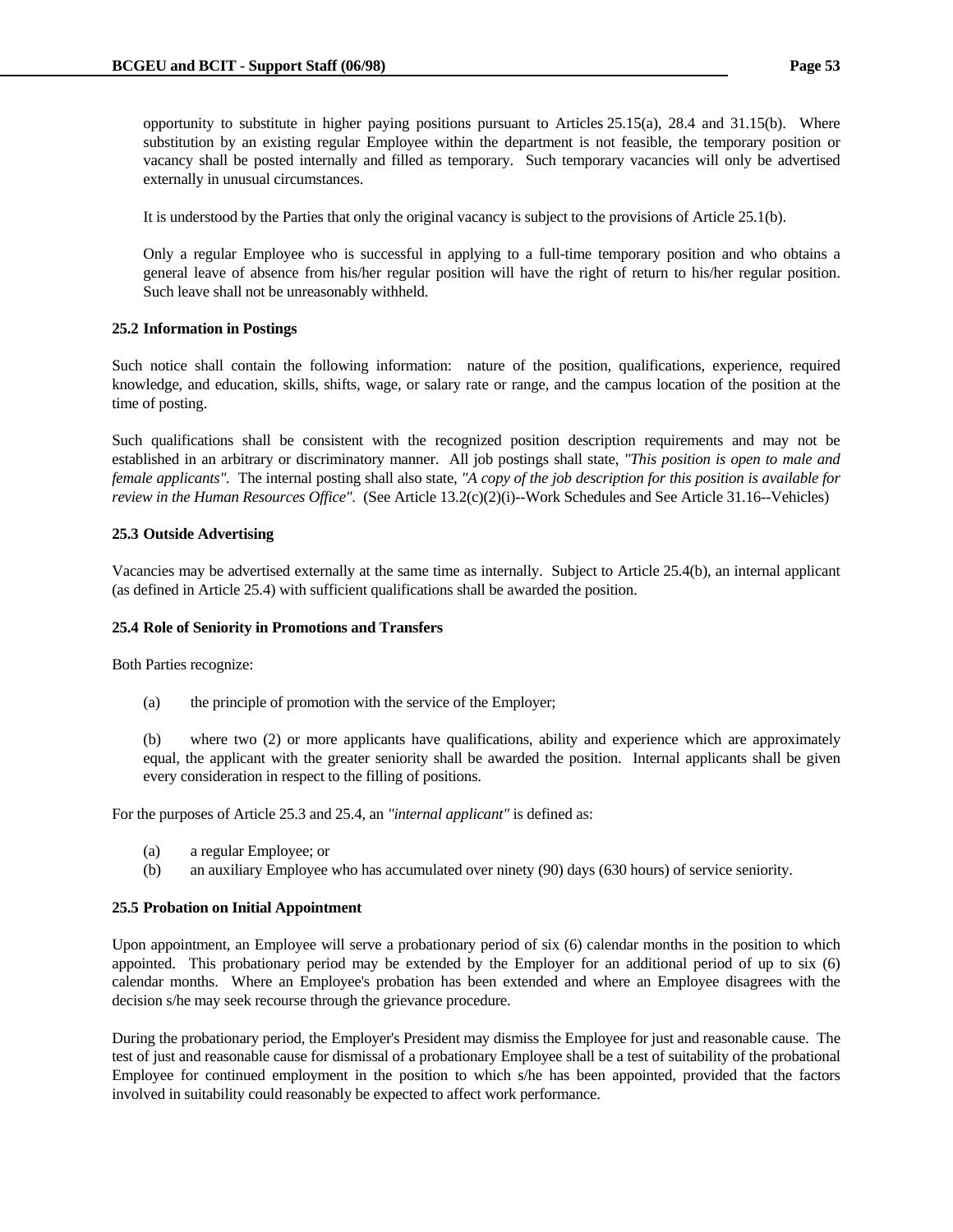Upon successful completion of probation, a regular Employee shall be confirmed in the position by the Employer.

Where an Employee feels s/he has been aggrieved by the decision of the Employer to reject the Employee during the probationary period, s/he may appeal the decision through the grievance procedure as per Article 8 of this Agreement starting at Step 3.

# **\*25.6 Trial Period on Promotion or Transfer**

 **(a)** Regular Employees who are promoted or transferred to a new position shall be required to serve a three (3) month trial period. If during this period the Employer finds that the Employee is unable to perform the duties of his/her job in a satisfactory manner, the Employee shall be returned to his/her former position and pay grade without loss of seniority. Any other Employees promoted or transferred because of the rearrangement of positions shall also be returned to their former positions and pay grades without loss of seniority.

 **(b) Auxiliary Employees who are appointed to a regular position shall be required to serve a six (6) month trial period. If during this period the Employer finds that the Employee is unable to perform the duties of his/her job in a satisfactory manner, the Employee will be returned to the auxiliary list and be treated as an auxiliary Employee under the terms of the Collective Agreement. The hours worked while in a regular position will be credited for seniority as an auxiliary.**

 **(c)** Where an Employee feels s/he has been aggrieved by the decision of the Employer to reject the Employee during the trial period, s/he may appeal the decision through the grievance procedure as per Article 8 of this Agreement starting at Step 3.

# **25.7 Union Observer**

The President of the Union or his/her designate may sit as an observer on a selection panel for positions in the bargaining unit. The observer shall be a disinterested party. This section does not apply to excluded positions.

If written interview questions have been developed, the Union Observer will be provided with a copy of these questions prior to the commencement of the first interview.

# **25.8 Notification**

 (a) Unsuccessful in-service applicants to posted positions will be notified of the name and classification of the successful applicant. The unsuccessful applicants shall be notified in writing of the reasons why they were unsuccessful if they request such reasons within ten (10) days of being notified of the name and classification of the successful applicant.

(b) The Employer will reply to the Employee within ten (10) days from receipt of the request.

 (c) Where no requests have been received within ten (10) days, the appointment of the successful applicant may be confirmed.

# **25.9 Right to Appeal**

Where an Employee feels he/she has been aggrieved by any decision of the Employer relating to promotion, demotion, or transfer, the Employee may file a grievance in accordance with the grievance procedure as set out in Article 8 of this Agreement.

Notwithstanding Article 8 of this Agreement, such a grievance shall be initiated at the third step of the grievance procedure within ten (10) days of receiving requested written reasons of why they were unsuccessful. Where a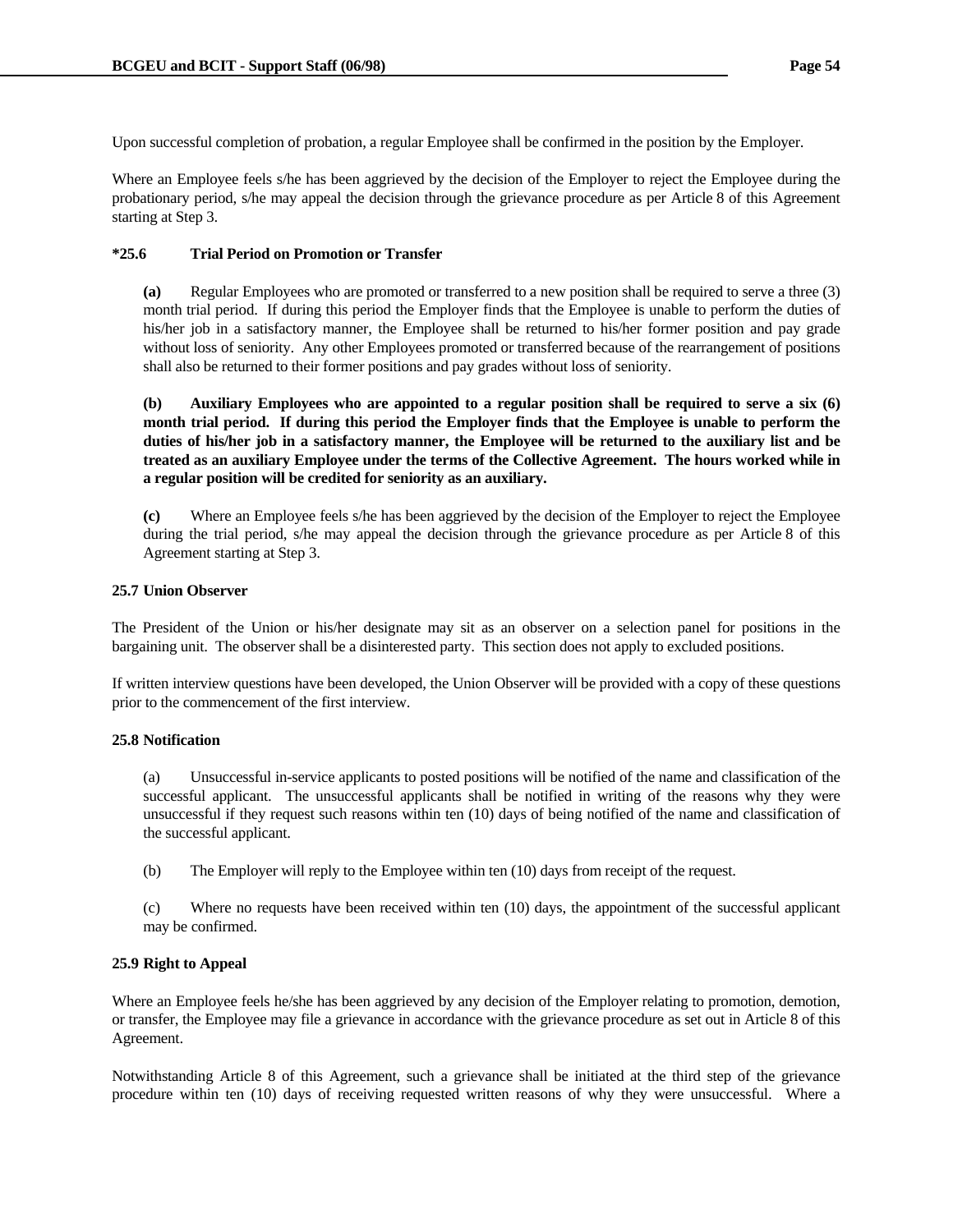grievance has been filed, no permanent transfers or placement shall take place until the grievance has been adjudicated.

# **25.10 Screening Committee**

The Employer acknowledges a responsibility to maintain on payroll, Employees who have completed their initial probationary period and which, through advancing years or temporary disablement, are unable to perform their regular duties, or who have become incapacitated by injury or illness. A Screening Committee shall be established to review cases of such Employees. The Committee shall consist of the Director, Medical Services, as Resource Person and four (4) other members. Two (2) members shall be appointed by the Employer and two (2) members shall be appointed by the Union. The Screening Committee may make recommendations to the Employer to place the Employee in a less arduous position and to recommend what retraining the Committee deems advisable. The Employer and the Union will mutually agree on the procedures for the operation of the Screening Committee.

# **25.11 Changes in Status - Probation**

An auxiliary Employee who has been appointed as a regular Employee in the same position without a break in service, may have all or part of the continuous period of service applied to the probationary period.

## **25.12 Relocations**

It is understood by the Parties that, as a general policy, Employees shall not be required to relocate from one geographic location to another against their will. However, the Employer and the Union recognize that in certain cases, relocations may be in the interest of the Employer and/or Employee. In such cases, an Employee will be fully advised of the reason for his/her relocation, as well as the possible result of refusal to be relocated.

## **25.13 Transfers Without Posting**

Lateral transfers or voluntary demotions may be granted, without posting for:

- (a) compassionate or medical grounds to regular Employees who have completed their probationary period;
- (b) all Employees who have become incapacitated by industrial injury or industrial illness.

In such cases the Screening Committee outlined in 25.10 shall consider any applications or requests presented to the Committee. Each request for special consideration shall be judged solely on its merit.

## **25.14 Interview Expenses**

An in-service applicant for a posted position who is not on leave of absence without pay and who has been called for a panel interview shall be granted leave of absence with base pay and shall have his/her authorized expenses paid. An Employee granted leave under this section shall notify his/her supervisor as soon as s/he is notified of this requirement to appear for an interview. For the purpose of this Article, *"authorized expenses"* are those which have been given prior approval by the manager responsible for payment of the costs incurred.

## **25.15 Substitution**

 (a) Where substitution is required above entry level, the vacancy shall be filled by the most senior regular Employee in the department with the required qualifications, and the lower position filled temporarily by an auxiliary Employee.

(b) The provisions of Article 28.4--(Substitution Pay) shall apply.

# **ARTICLE 26 - JOINT JOB EVALUATION**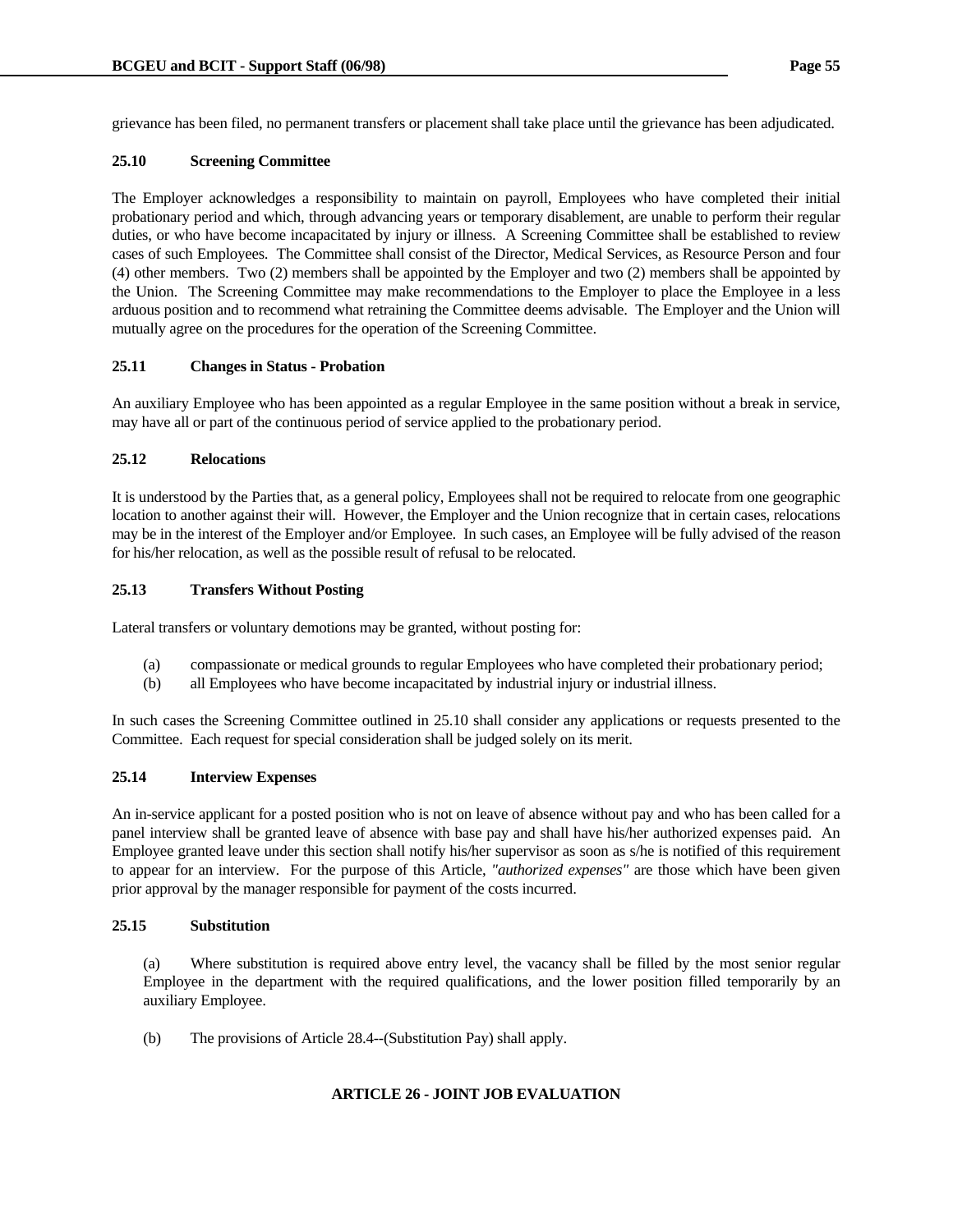### **26.1 Joint Job Evaluation Committee**

There shall be a Joint Job Evaluation Committee with equal representation from both Parties.

#### **26.2 Power of the Committee**

The Committee shall have the power:

(a) to determine appropriate procedure;

 (b) to determine the format of job descriptions/job specifications to be used within the job evaluation systems; and

(c) to ensure the ongoing maintenance of the system.

#### **26.3 Documents for Committee**

The Committee is responsible for the maintenance of all documentation including evaluation results, job specifications, and individual ratings for all jobs; and shall be supplied with all relevant documentation for making position ratings.

#### **26.4 Attendance at Meetings**

The Employer shall release without loss of pay or seniority, the representatives named by the Union to attend sessions of the Joint Job Evaluation Committee.

#### **26.5 Disagreement Regarding Plans**

Any disagreement concerning the overall job evaluation program shall be referred to a single Arbitrator, who shall be jointly selected by the Parties to this Agreement. The power of the Arbitrator shall be limited to the matters in dispute submitted to the Arbitrator. The decision of the Arbitrator shall be final and binding on the Parties. The Arbitrator's fees and expenses shall be determined in advance and shall be borne equally by both Parties.

### **26.6 No Reduction in Wages**

No Employee shall have his/her wages reduced because of any job evaluation program.

### **26.7 Job Evaluation Consultants**

Nothing in this Agreement shall be interpreted as barring either Party to this Agreement from engaging consultants and/or advisors as representatives of either Party of the Joint Job Evaluation Committee.

## **ARTICLE 27 - JOB RECLASSIFICATION**

## **27.1 Definition**

Job Reclassification consists of reviewing the component parts of the job to confirm the appropriateness and equitability of the classification.

### **27.2 Job Descriptions**

(a) The Employer agrees to draw up job descriptions for all positions and classifications for which the Union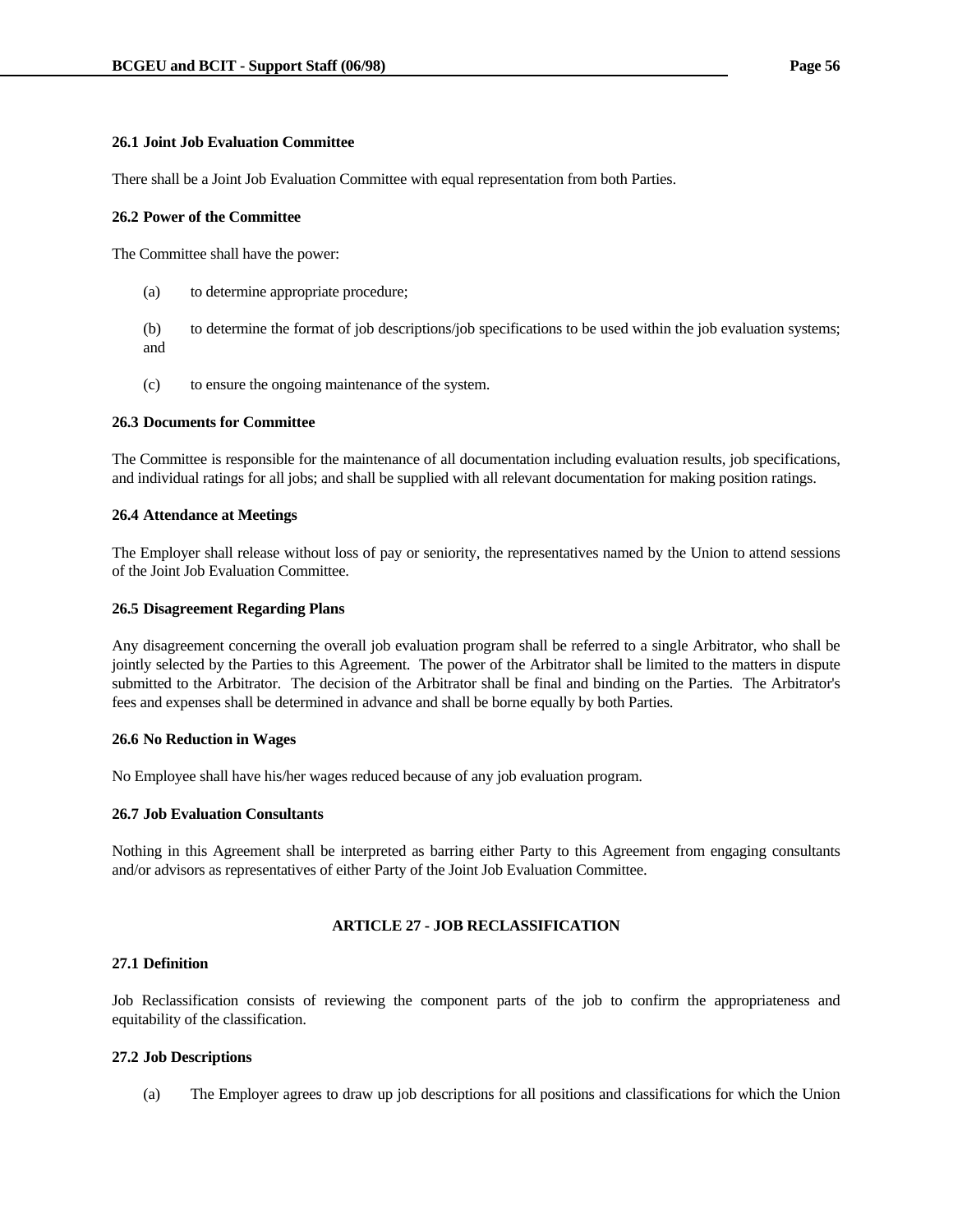is Bargaining Agent. The descriptions shall be forwarded to the Union and the Chairperson of the Bargaining Unit, and shall become the recognized job descriptions unless the Union presents written objections within thirty (30) days. The recognized job description shall be available to the Employee upon request.

 (b) The recognized job description shall form the basis for job evaluation and shall be a factor in performance appraisal.

# **27.3 Changes in Classification**

 (a) When the duties of any position are changed or increased, or where the position is felt by the Employer to be incorrectly classified, any of the Parties may submit a request to the Human Resources Department to review the position and its classification.

 The Human Resources Department shall conduct a review and evaluation of the position and advise the requester(s) in writing of its decision within forty-five (45) days of the receipt of the request.

 (b) (1) Where the requester(s) are not satisfied with the decision of the Human Resources Department per 27.3(a) above, an appeal may be submitted to the Joint Job Evaluation Committee in a prescribed format provided such appeal is made within thirty (30) days of receipt of the decision per 27.3(a) above.

 (2) The Employee and the supervisor will be interviewed by the Joint Job Evaluation Committee. When the supervisor is included in the bargaining unit, the Joint Job Evaluation Committee may interview the manager and the supervisor of the Employee.

 (3) Within sixty (60) working days after the date of his/her appeal, the Employee will be notified by letter of the disposition of his/her case.

 (4) The Committee shall send a copy of its rationale to the supervisor and the Employee along with the disposition letter and a copy of an approved job description.

 (5) If the Joint Committee is unable to agree on a classification for the job in question, and/or classification date, such dispute may be submitted to the grievance procedure commencing at Step 3.

 (c) If the Employee is not satisfied with the appeal decision of the Joint Committee, he/she may request the Union to submit the matter to the grievance procedure at Step 3 provided this is done within thirty (30) days of the receipt of the decision of the Joint Committee.

 (d) A salary increase which is due to the reclassification of a position will be retroactive to the date of the original request.

 (e) If a job is reclassified due to future plans to change or increase the duties, an appropriate date for the increase shall be set by mutual agreement.

 (f) If a new job description is established as a result of the Human Resources Department or the Joint Job Evaluation Committee's review the classification grouping shall be subject to negotiations between the Employer and the Union. Where agreement cannot be obtained, the issue will be referred to arbitration.

(g) No Employee shall have his/her wages reduced because of any job evaluation program.

# **27.4 New Positions**

Classifications for new jobs shall be established by a review conducted in accordance with the terms of the Job Evaluation plan agreed to by the Parties.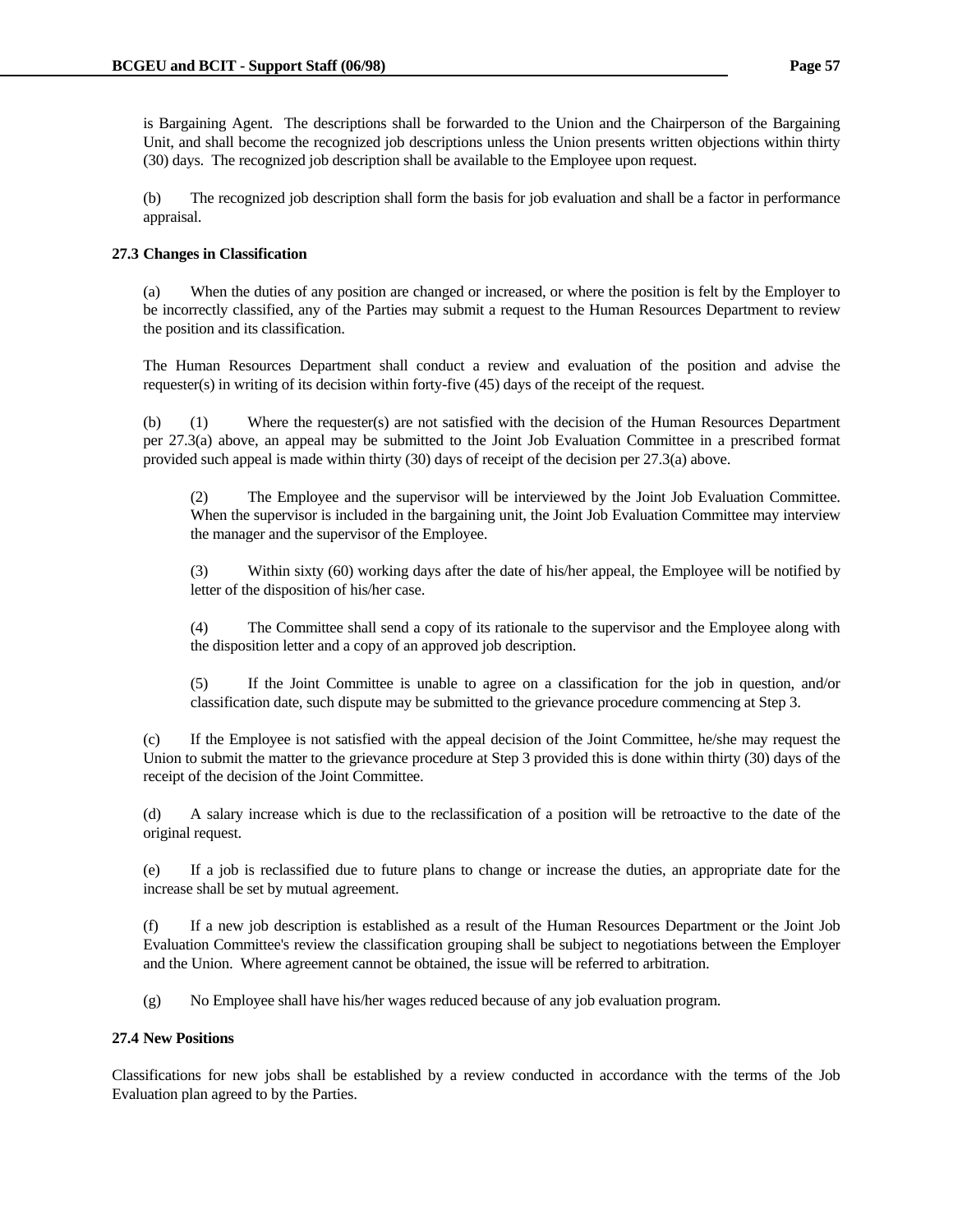## **ARTICLE 28 - PAYMENT OF WAGES AND ALLOWANCES**

## **28.1 Equal Pay**

The Employer shall not discriminate between male and female Employees by employing a person of one sex for any work at a rate of pay that is less than the rate of pay at which a person of the other sex is employed for similar or substantially similar work.

## **28.2 Paydays**

(a) Employees shall be paid biweekly (Fridays).

 (b) When a payday falls on a regular Employee's day of rest, the Employer agrees to issue the Employee's paycheque on the last shift worked prior to the payday.

 (c) If a paycheque is not available on the payday, the Employer shall arrange for the Employee to be provided with an adequate advance on his/her salary.

 (d) The distribution of paycheques shall be done in such manner that the details of the paycheque shall be confidential.

 (e) (1) Persons hired after the ratification of this Collective Agreement shall be required to provide the Employer with written authorization to deposit their cheque to any chartered Bank or Credit Union in the Province of British Columbia.

 (2) Upon written request, other Employees may elect to have their cheques deposited to any chartered Bank or Credit Union in the Province of British Columbia.

## **28.3 Rates of Pay**

An Employee shall be paid in accordance with the rates set out in the salary schedules.

The hiring rate of pay for a new Employee shall not be higher than the rate of pay for an existing Employee in the same classification with similar work experience, training and education.

### **28.4 Substitution Pay**

 (a) When an Employee temporarily substitutes in, or performs the principle duties of a higher paying position at a single rate of pay, he/she shall receive the rate for the job. When an Employee temporarily substitutes in, or performs the principal duties of a higher paying position for which a salary range has been established, he/she shall receive the rate in the salary range which is two (2) steps higher than his/her current rate or the minimum of the range, whichever is greater.

 (b) Substitution pay is not payable when an Employee has not been designated by the Employer to substitute, or where an Employee's current position normally requires periodic substitution in the higher position as defined in the job description.

(c) Substitution pay shall be paid on a daily basis to any Employee who qualifies under (a) above.

### **28.5 Annual Increments**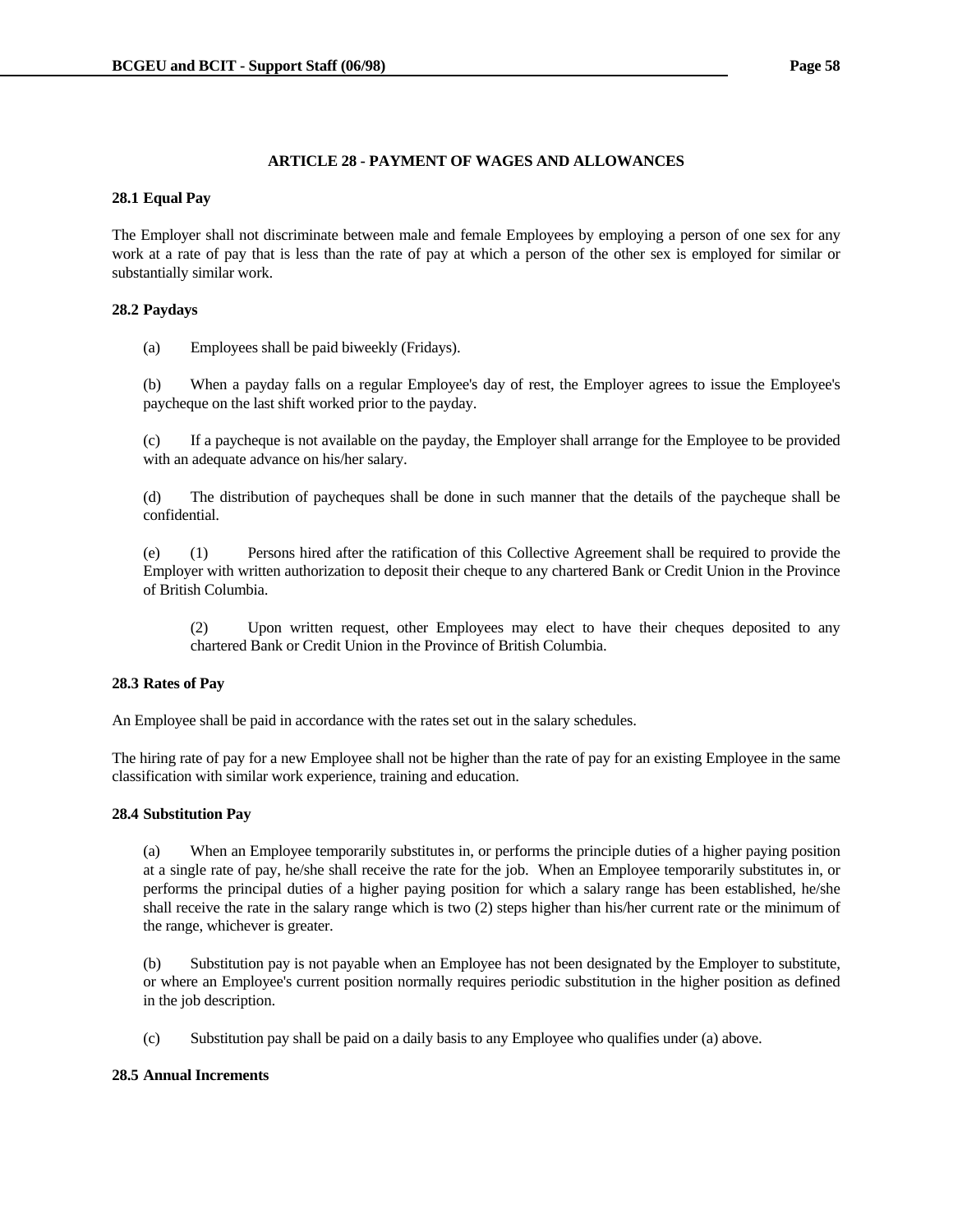(a) For regular full-time Employees, a one-step increase within the salary range shall become effective as of the first day of April or the first day of October as the case may be. Where the anniversary date of an initial appointment falls between January 1 and June 30, the date of the increment increase will be April 1, and where between July 1 and December 31, the date of the increment increase will be October 1.

 (b) A regular full-time Employee who receives a promotion or reclassification between January 1 and June 30, shall have his/her anniversary date as of April 1 of the following year and those regular full-time Employees who receive promotion or reclassification between July 1 and December 31 shall have their anniversary date as of October 1 of the following year.

 (c) Regular part-time Employees and auxiliary Employees shall receive their increments upon completion of 1827 hours.

(d) Any absence from duty with pay shall not result in a delay in the increment.

 (e) The increment date shall not be delayed for such periods during leave of absence without pay when on an assignment related to the Employee's employment with the Employer and when so approved at the time the leave was granted.

## **28.6 Rate of Pay on Promotion or Reclassification**

When an Employee is promoted or reclassified to a higher paying position, the Employee will receive the rate for the position of a single salary, or in the case of positions on a salary range will receive the rate in the salary range which is two (2) steps higher than his/her previous rate or the minimum of the new range, whichever is greater.

## **28.7 Salary Rate on Demotion**

When an Employee is demoted, or is successful in applying for a position which results in voluntary demotion, the Employee shall receive the rate for the position if a single rate. If a salary range is established the maximum reduction shall be the rate in the lower salary range which is two (2) steps lower than his/her current rate or the maximum of the salary range if the reduction is greater than two (2) steps.

### **28.8 Pay on a Temporary Assignment**

A regular Employee temporarily assigned by the Employer to a position with a rate of pay lower than his/her regular rate of pay shall maintain his/her regular rate of pay.

### **28.9 Downward Classification of Position**

 (a) An Employee shall not have his/her salary reduced by reason of a change in the classification of his/her position that is caused other than by the Employee.

 (b) Any Employee whose salary has been protected by a provision of any Component Agreement at any time before July 31, 1977, or whose salary has been protected by any agreement between the Employer and the Union since July 31, 1977, or whose position is changed to one with a lower maximum salary through no fault of his/her own, shall receive fifty percent (50%) of the negotiated salary increase applicable to the Employee's new classification. Such Employee shall receive the full negotiated salary increase when the maximum of his/her classification equals or exceeds the salary which s/he is receiving.

### **28.10 Hourly, Daily and Partial Month Calculations**

The formula for paying a biweekly or hourly salary is as follows: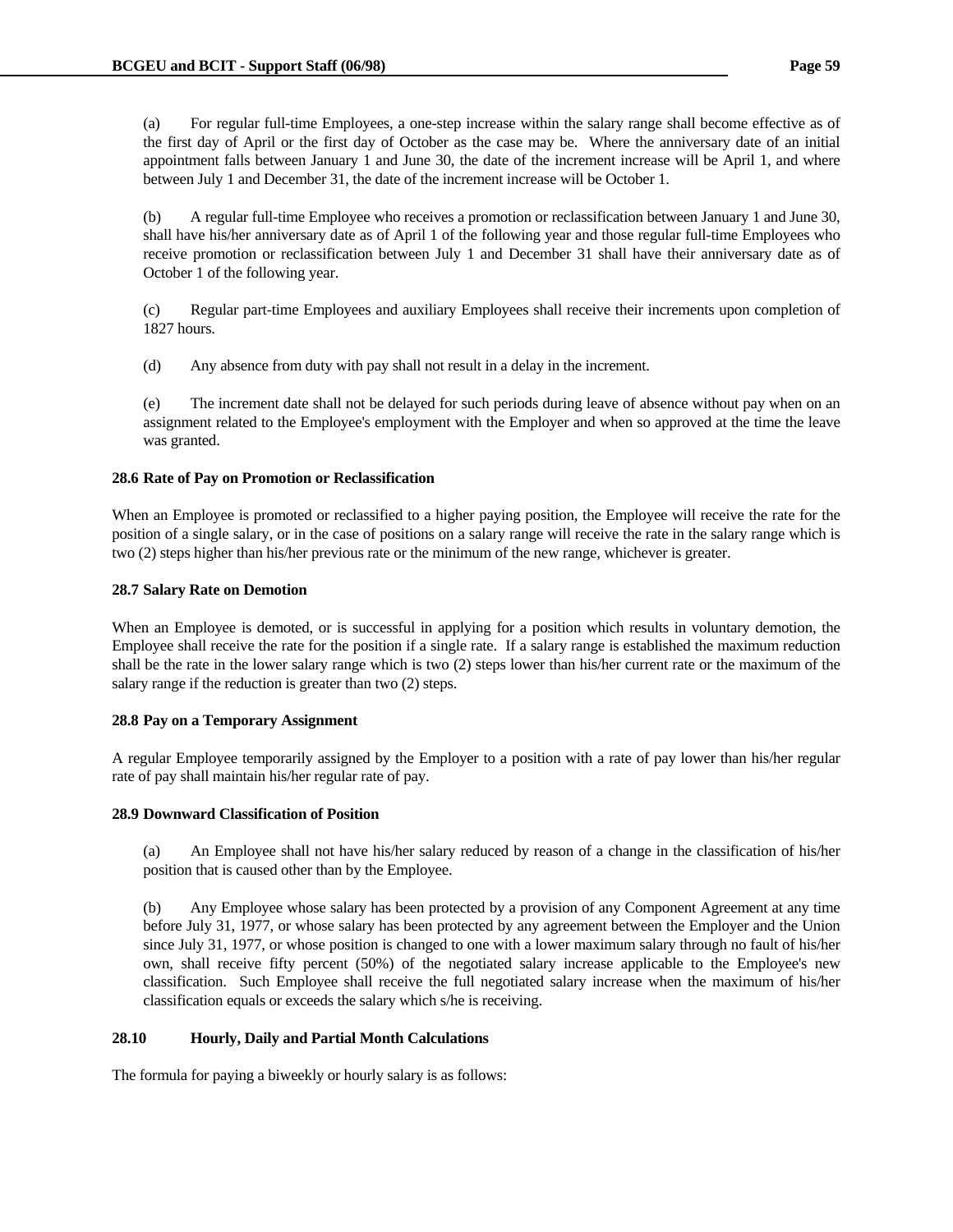Annual salary  $=$  biweekly salary 26.0892857 Monthly salary  $x$  12 months = biweekly salary 26.0892857 Biweekly salary  $=$  hourly rate 70

The daily rate shall be determined by multiplying the number of regularly scheduled hours in the Employee's day shift by the hourly rate. For the purposes of converting a biweekly rate to a monthly rate, the formula will be as follows:

> Biweekly rate x 26.0892857 12

### **ARTICLE 29 - REIMBURSEMENT OF EXPENSES AND TRAVEL COSTS**

#### **29.1 Vehicle Allowance**

An Employee shall be reimbursed for use of vehicle on the Employer's business when required to use the Employee's vehicle in the performance of the Employee's duties. The payment shall cover distance to and from the Employee's place of residence when the Employee is required to have his/her vehicle at work for use in the performance of duties. The rate of reimbursement shall be: effective the signing date of this Agreement, the vehicle allowance shall be increased to thirty-two cents (32 $\varphi$ ) per kilometre or fifty-one cents (51 $\varphi$ ) per mile.

### **29.2 Meal Allowances/Reimbursement of Costs**

Employees required to travel on the Employer's business or Employees entitled to reimbursement of expenses shall be reimbursed as follows:

(a) *Meals* - effective April 1, 1991:

| <b>Breakfast</b> | \$7.55 |
|------------------|--------|
| Lunch.           | 10.50  |
| Dinner           | 15.10  |

(b) *Lodging* - actual cost, based on receipt.

(c) *Fares* - reasonable actual cost (normally based on economy air fare) with receipts.

An Employee going on authorized travel will be provided with an adequate travel advance on request.

 (d) Where Employees are required to travel by air on Employer business, receipts for air travel insurance benefits (up to maximum of one hundred and fifty thousand dollars (\$150,000) purchased specifically for that flight, shall be considered as part of the Employee's reimbursable expenses.

### **29.3 Type of Accommodation**

It is agreed and understood that, whenever possible, the Employee will be entitled to single accommodation and that the sharing of the room with other Employees will not be required except under unusual circumstances.

Where the Employee is sharing his/her accommodation with persons other than Employees entitled to lodging, or where the Employee is using accommodation in excess of single accommodation, the Employee will be responsible for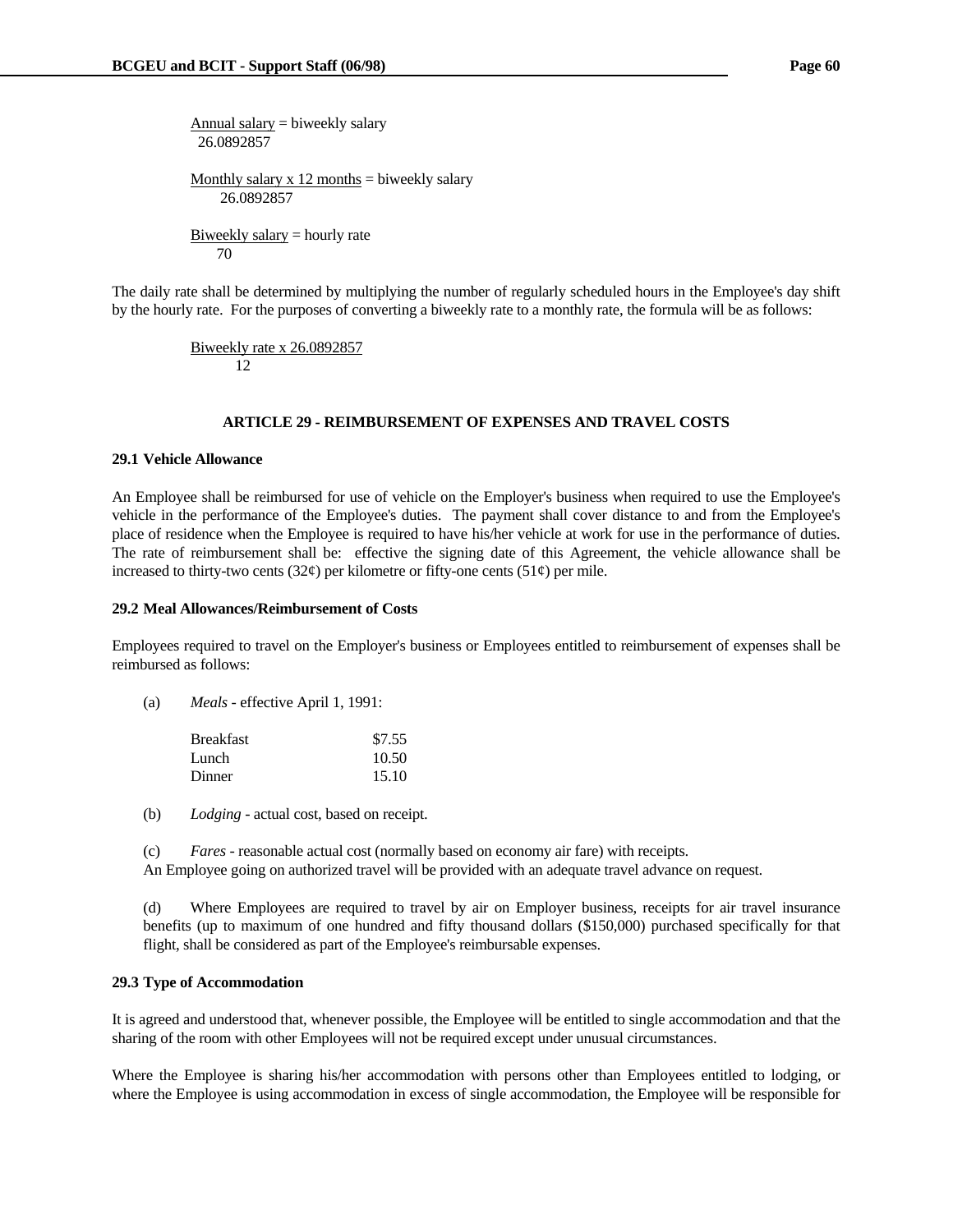all lodging costs in excess of single accommodation.

## **29.4 Relocation Expenses**

Regular Employees who have to move from one geographic location to another after winning a competition or at the Employer's request shall be entitled to relocation expenses in accordance with the agreed upon established regulations.

### **29.5 Entertainment Expenses**

When Employees have occasion to entertain non-Institute personnel in the course of their duties, they shall, subject to prior approval, be reimbursed for reasonable expenses.

### **29.6 Expenses within Headquarters Area**

An Employee in performing his/her duties within his/her headquarters area may claim unusual and/or extraordinary outof-pocket expenses, subject to approval by the Employer. It is agreed that payment for out-of-pocket expenses is intended to include payment for meals where the situation warrants. It is not the intention to pay meal allowances when the Employee can be reasonably expected to provide his/her own meal.

### **29.7 Telephone Allowances**

Employees on travel status who are required to obtain overnight accommodation shall be entitled to claim for one five (5) minute telephone call home to or within British Columbia, for the first night away and then for every three (3) consecutive nights away thereafter.

#### **29.8 Late Night Transportation**

An Employee required to work other than the Employee's normal working hours and who must travel to or from home between 21:00 and 06:00 shall be reimbursed for the actual cost of commercial transportation upon presentation of a receipt.

### **29.9 Cashier Policy**

Employees who perform duties as cashiers shall not be penalized for cash errors. Cashiers who do make excessive or too frequent cash errors shall be:

- (a) provided with further training as a cashier; or
- (b) provided retraining with a view to relocation in a more suitable position; or
- (c) liable for disciplinary action provided there was no success in (a) or (b).

#### **29.10 Upgrading Qualifications**

Where the Employer requires an Employee to upgrade his/her skills or qualifications in order to operate or maintain new equipment, the cost of training, and normal living and travel expenses as laid down in this Agreement will be borne by the Employer.

### **29.11 Payment to Dependents on Death**

Where an Employee dies while in the Employer's service, the following amounts shall be paid to the Employee's beneficiary as designated under Group Life Plan, if any, or in the absence of such beneficiary, to the Employee's estate:

- (a) if the Employee has acquired one (1) year of service seniority, one (1) months' salary;
- (b) if the Employee has acquired two (2) years of service seniority, two (2) months' salary;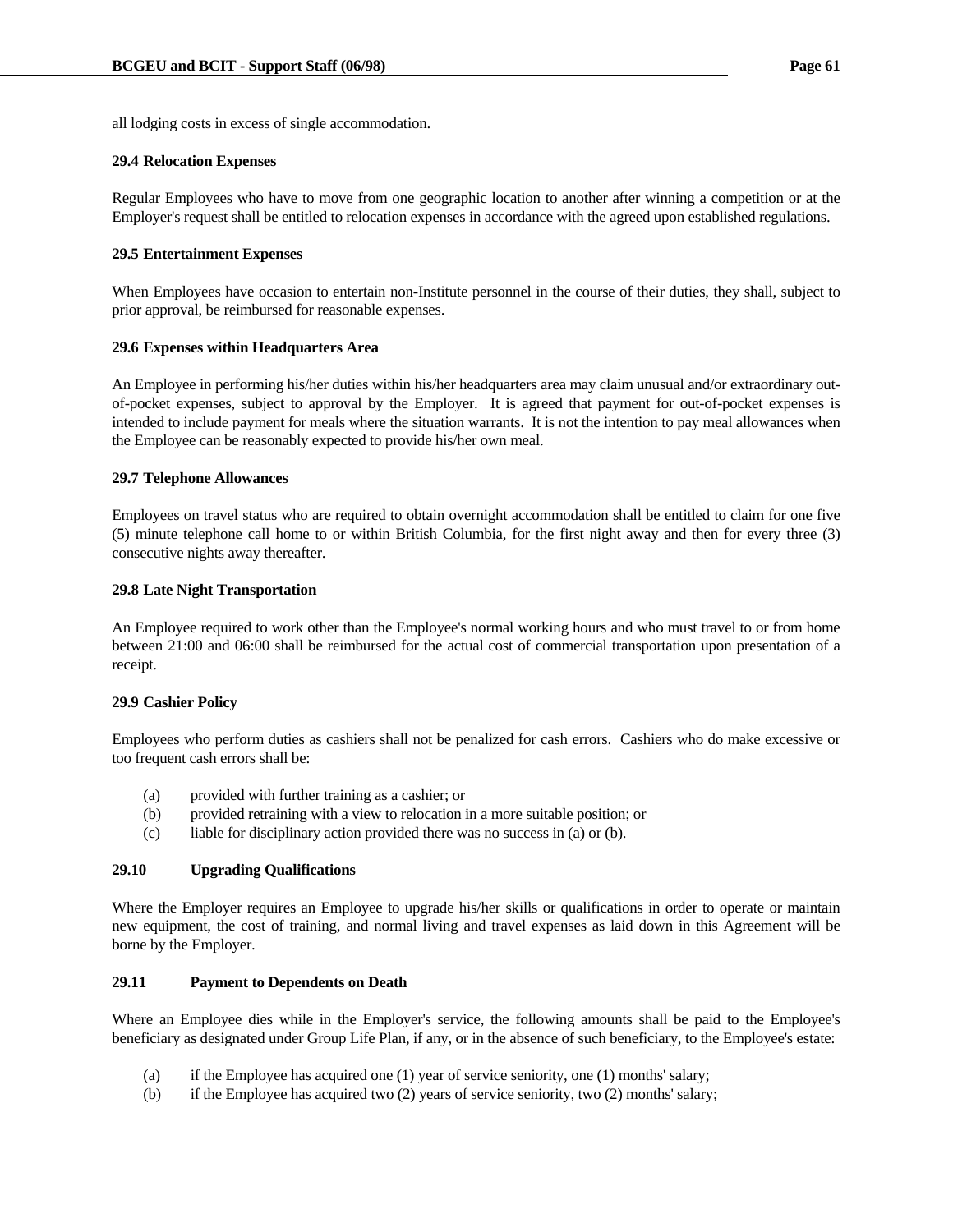- (c) if the Employee has acquired three (3) years of service seniority, three (3) months' salary;
- (d) if the Employee has acquired four (4) years of service seniority, four (4) months' salary;
- (e) if the Employee has acquired five (5) years of service seniority, five (5) months' salary;
- (f) if the Employee has acquired six (6) years of service seniority, six (6) months' salary.

It is understood that this benefit is not payable in addition to that provided by Section 53 of the Public Service Act.

### **29.12 Retirement Allowance**

Upon retirement from service, an Employee who has completed twenty (20) years of continuous service, and who under the provisions of the applicable Pension Acts is entitled to receive a superannuation allowance on retirement, is entitled to an amount to be paid by the Employer equal to his/her salary for one (1) month and, for each full year of service exceeding twenty (20) years, but not exceeding thirty (30) years, is entitled to an additional amount equal to one-fifth (1/5) of his/her monthly salary. It is understood that this benefit is not payable in addition to that provided by Section 49 of the Public Service Act.

### **29.13 Monthly Allowance for Electrical Certificate of Competency**

 (a) Those Employees required by the Employer to hold a valid Electrical Certificate of Competency shall receive a monthly allowance as follows:

 Certificate A - \$50 Certificate B - \$40 Certificate C - \$30

 (b) When the Employer requires an Employee to hold an Electrical Certificate of Competency, the cost of obtaining and renewing the certificate, including renewing the certificate, including examination and renewal fees shall be borne by the Employer. Time off with pay to write an examination shall be granted when required.

### **\*29.14 Industrial First-Aid Requirements**

 (a) The Union and the Employer agree that First Aid regulations made pursuant to the Workers' Compensation Act shall be fully complied with. Where the Employer requires an Employee to obtain or renew his/her Survival or Industrial First Aid Certificate, the cost shall be borne by the Employer and leave to take the necessary courses shall be granted with pay.

 (b) A monthly premium shall be paid to Employees required to possess a certificate under this Article. The amount of the premium shall be:

 Industrial First Aid Certificate **Level 3**: \$85 Industrial First Aid Certificate **Level 2**: \$65 Industrial First Aid Certificate **Level 1**: \$50

 (c) Where an Employee has obtained a certificate that is beyond the **level** that is required, the Employee shall be paid the higher premium rate.

### **29.15 Tool Allowances**

The Employer shall supply all tools and equipment required to perform the work.

# **ARTICLE 30 - BENEFITS**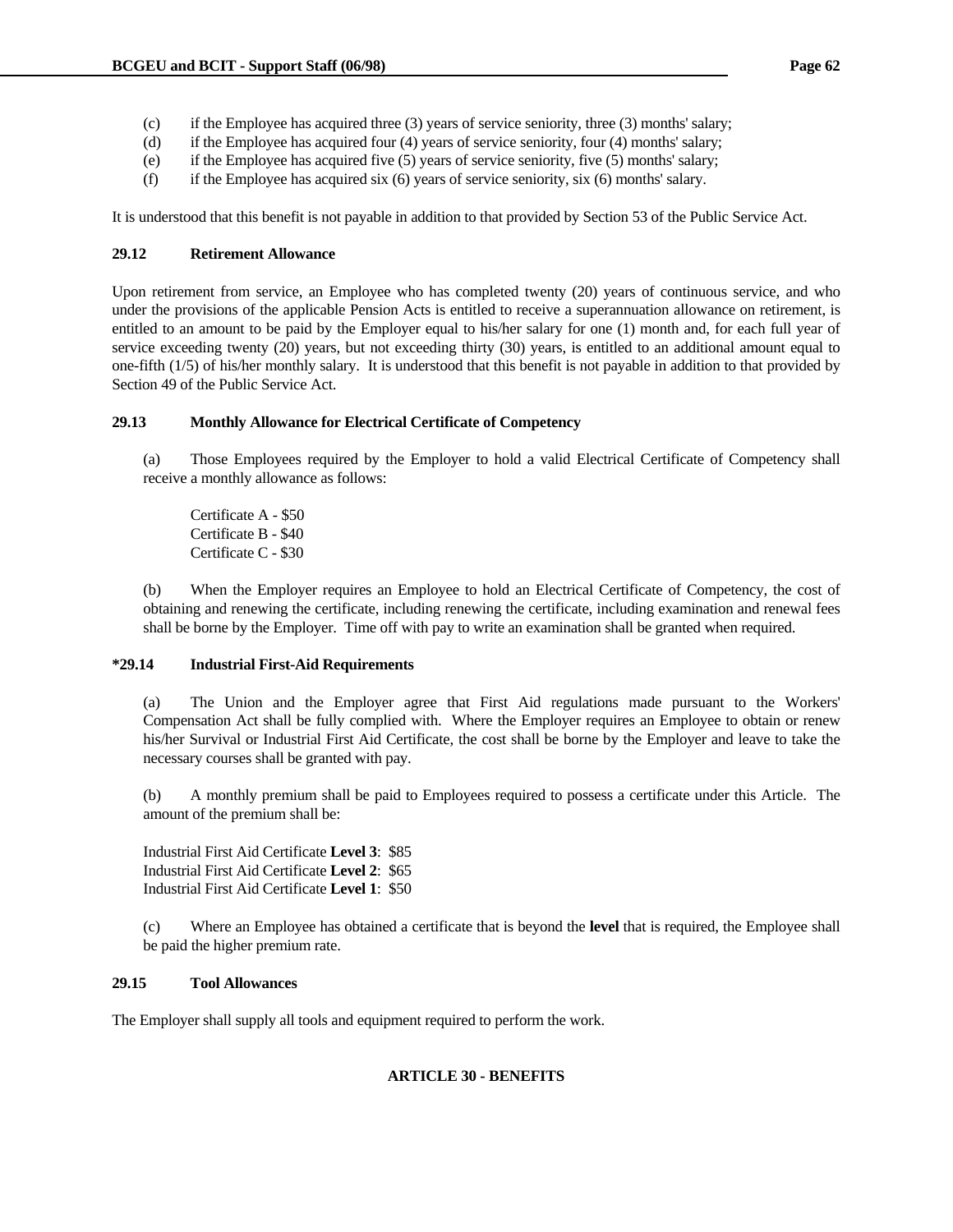### **30.1 Basic Medical Insurance**

All regular Employees may choose to be covered by the medical plan for which the British Columbia Medical Plan is the licensed carrier. Benefits and premiums shall be in accordance with the existing policy of the plan. The Employer will pay one hundred percent (100%) of the regular premium.

### **30.2 Extended Health Care Plan**

The Employer shall pay the monthly premium for regular Employees entitled to coverage under a mutually acceptable extended health care plan. Coverage for emergency out-of-province coverage will be at one hundred percent (100%), subject to a lifetime maximum of two hundred and fifty thousand dollars (\$250,000).

Oral contraceptive benefit coverage shall be in accordance with the original BCIT benefit levels.

### **30.3 Dental Plan**

The Employer shall pay the monthly premium for Employees entitled to coverage under a mutually acceptable plan which provides:

- (a) Plan A, one hundred percent (100%) coverage;
- (b) Plan B, sixty-five percent (65%) coverage;
- (c) Plan C, sixty percent (60%) coverage.

An Employee is eligible for orthodontic service under Plan C after twelve (12) months' participation in the plan. Orthodontic services are subject to a lifetime maximum payment of two thousand, one hundred and sixty dollars (\$2,160) per patient.

### **30.4 Group Life**

 (a) (1) The Employer shall provide a mutually acceptable Group Life Plan with benefits equivalent to twice (2x) an Employee's annual salary with a twenty-five thousand dollar (\$25,000) minimum. The Employer shall pay one hundred percent (100%) of the premium on the twenty-five thousand dollars (\$25,000) base and the Employee shall pay the premium for any insurance over twenty-five thousand dollars (\$25,000).

 (2) Commencing January 1, 1994, benefits for Employees aged under forty-five (45) years will be increased to the equivalent of three (3) times the Employee's annual salary. The Employer will pay one hundred percent (100%) of the premium on the first sixty thousand dollars (\$60,000) of coverage for all Employees in the Bargaining Unit and the Employee will pay the premium for coverage in excess of this amount.

 (b) Employees hired on or after April 1, 1976 shall, as a condition of employment, enrol in the group life plan and shall complete the appropriate payroll deduction authorization forms.

 (c) In addition to (a) the Group Life Plan shall include the following provisions for Accidental Death and Dismemberment:

- (1) *Accidental Dismemberment:*
	- (i) loss of both hands, both feet or both eyes the principal sum;
	- (ii) loss of one hand and one foot the principal sum;
	- (iii) loss of one hand and one eye or one foot and one eye the principal sum;
	- (iv) loss of speech and hearing the principal sum;
	- (v) loss of one arm or one leg three-quarters (¾) of the principal sum;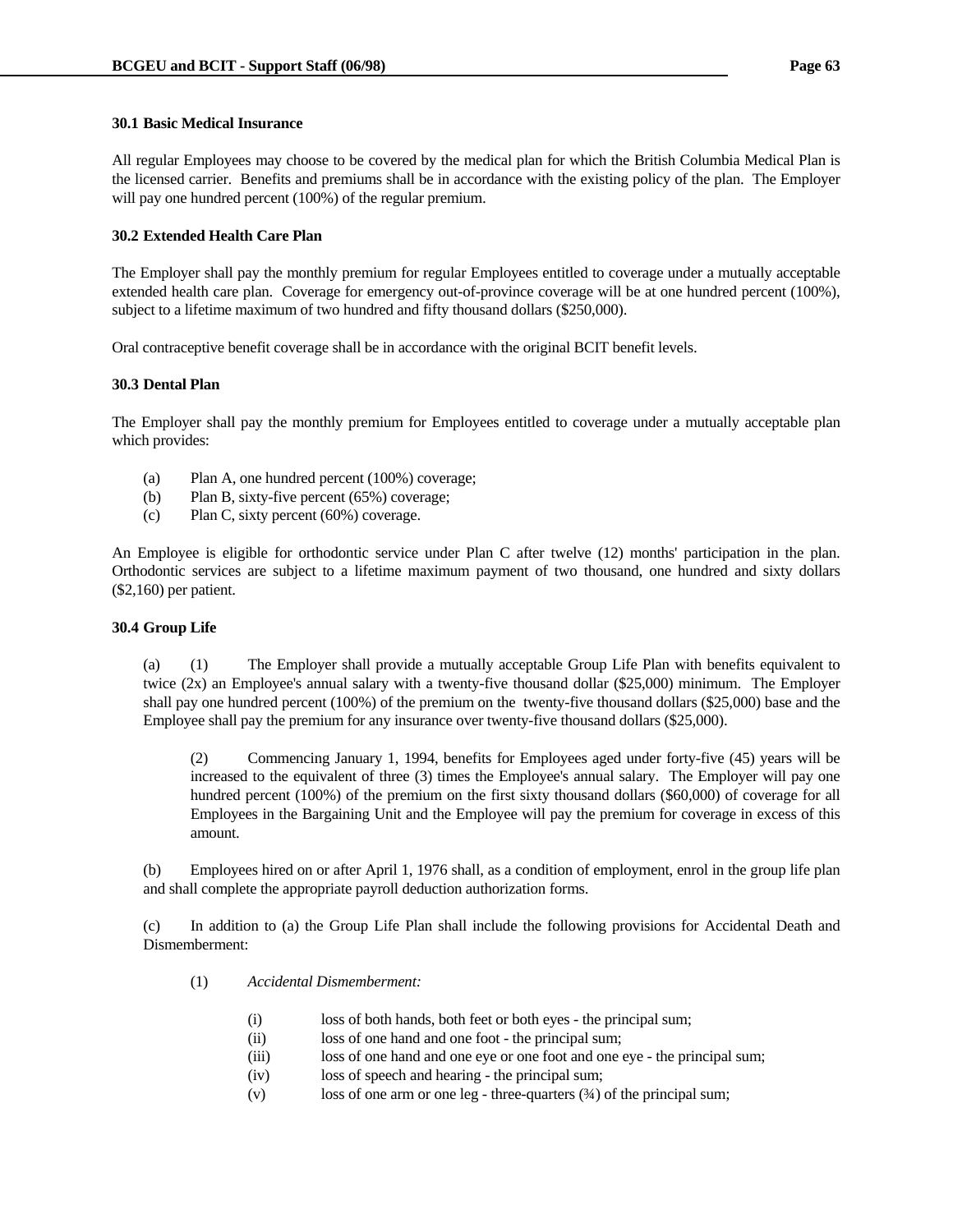- (vi) loss of one hand, one foot or one eye two-thirds (\_) of the principal sum;
- (vii) loss of speech or hearing one-half  $(\frac{1}{2})$  of the principal sum;
- (viii) loss of thumb and index finger of one hand one-third () of the principal sum;
- (ix) loss of hearing in one ear one-sixth (1/6) of the principal sum;
- (x) loss of use of both arms or both hands the principal sum;
- (xi) loss of use of one arm three-quarters (¾) of the principal sum;
- (xii) loss of use of one hand two-thirds (\_) of the principal sum;
- (xiii) paraplegia (total paralysis of both lower limbs) the principal sum;
- (2) *Accidental Death:*

Full twenty-four (24) hour Accidental Death coverage equivalent to coverage under the Group Life Plan.

## **30.5 Unemployment Insurance**

Unemployment insurance coverage will be provided during the life of this Agreement for regular and auxiliary Employees who would, if employed by a private employer, be eligible for such coverage under the provisions of the Unemployment Insurance Act.

### **30.6 Medical Examination**

Where the Employer requires an Employee to submit to a medical examination or medical interview, it shall be at the Employer's expense and on the Employer's time, other than a medical examination required under Appendix A: Section 1.4.

### **30.7 Legislative Changes**

If the premiums paid by the Employer for any Employee benefit stipulated in this Agreement is reduced as a result of any legislative or other action by the Government of British Columbia, the amount of saving shall be used to increase other benefits available to the Employees, as may be mutually agreed between the Parties.

### **30.8 Employee Assistance Program**

The Employer agrees to continue the existing Employee Assistance Program for the duration of this Agreement and to extend this program to all members of the bargaining unit.

### **30.9 Groups**

For purposes of benefits plans, the total group covered by the plans, where advantageous, may include all persons in the employ of the Institute including excluded staff and those within any bargaining unit.

### **30.10 Insurance Policies (Health and Welfare Plans)**

 (a) A copy of the insurance policies with the carriers for the Extended Health Care, Dental, Long-term Disability and Group Life Plans shall be sent to the President of the Union.

(b) The negotiated plans shall form a part of this Agreement.

 (c) The Employer will supply each regular Employee with printed information which describes the benefits covered under these Plans. The Employer will consult the Union before developing such printed information. The cost of such printed information shall be borne by the Employer.

(d) In the event that the Employer initiates a change in the master contract carriers during the life of this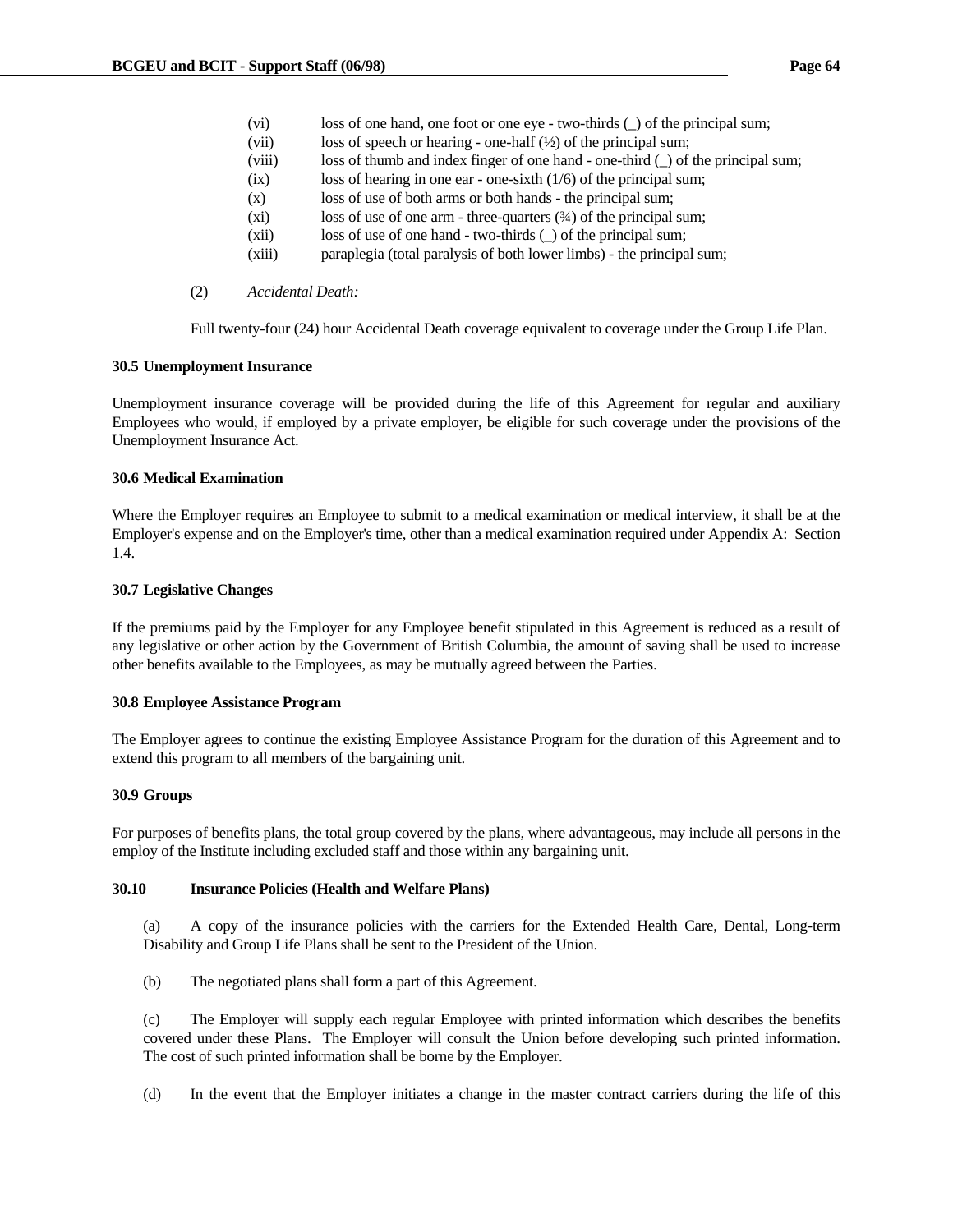Agreement, it shall so advise the Union. The Employer agrees that the benefit levels outlined in the master contracts will not be altered or reduced without consent of the Union.

 (e) Extended Health and Dental Plans are to be made available to a same sex partner of an Employee as long as the relationship between these two (2) individuals meets the same criteria of *"common law spouse"* as defined by the benefit plan carriers.

### **30.11 Joint Benefits Review Committee**

To facilitate the orderly review of benefit plans, a Joint Benefits Review Committee shall be established, consisting of:

- One (1) representative from the BCGEU Support Staff Unit
- One (1) representative from the BCGEU Instructional Unit
- One (1) representative from the Staff Society
- One (1) representative from the Management Group
- One (1) representative from the Institute (Manager, Compensation and Benefits)

The Committee shall monitor the following benefits plans:

 Medical Services Plan Extended Health Dental Group Life Accidental Death and Dismemberment Long-Term Disability Employee and Family Assistance And any other benefits plans agreed to by the principals

to ensure consistent coverage and provide optimum protection for all Employees and shall make joint recommendations regarding modifications to the bargaining principals for ratification.

The Committee shall meet at the request of any two (2) of the Parties but not less frequently than every six (6) months.

# **ARTICLE 31 - GENERAL CONDITIONS**

# **31.1 Child Care Facilities**

 (a) The Employer and the Union agree that there shall be established a Child Care Committee, which will study the feasibility of establishing Child Care Facilities or alternate facilities for children of Employees and students at BCIT.

- (b) The Committee shall be composed of a representative group of the BCIT Community.
- (c) Time off with pay for Employees shall be allowed for serving on this committee.

### **31.2 Parking**

A joint Employer-Union parking committee shall be established to study the matter of Employee parking and make recommendations to the Employer.

The Employer confirms that parking fees will not exceed five dollars (\$5.00) per Employee per month during the term of this Agreement and that all Employees will have a parking space within a reasonable distance of his/her work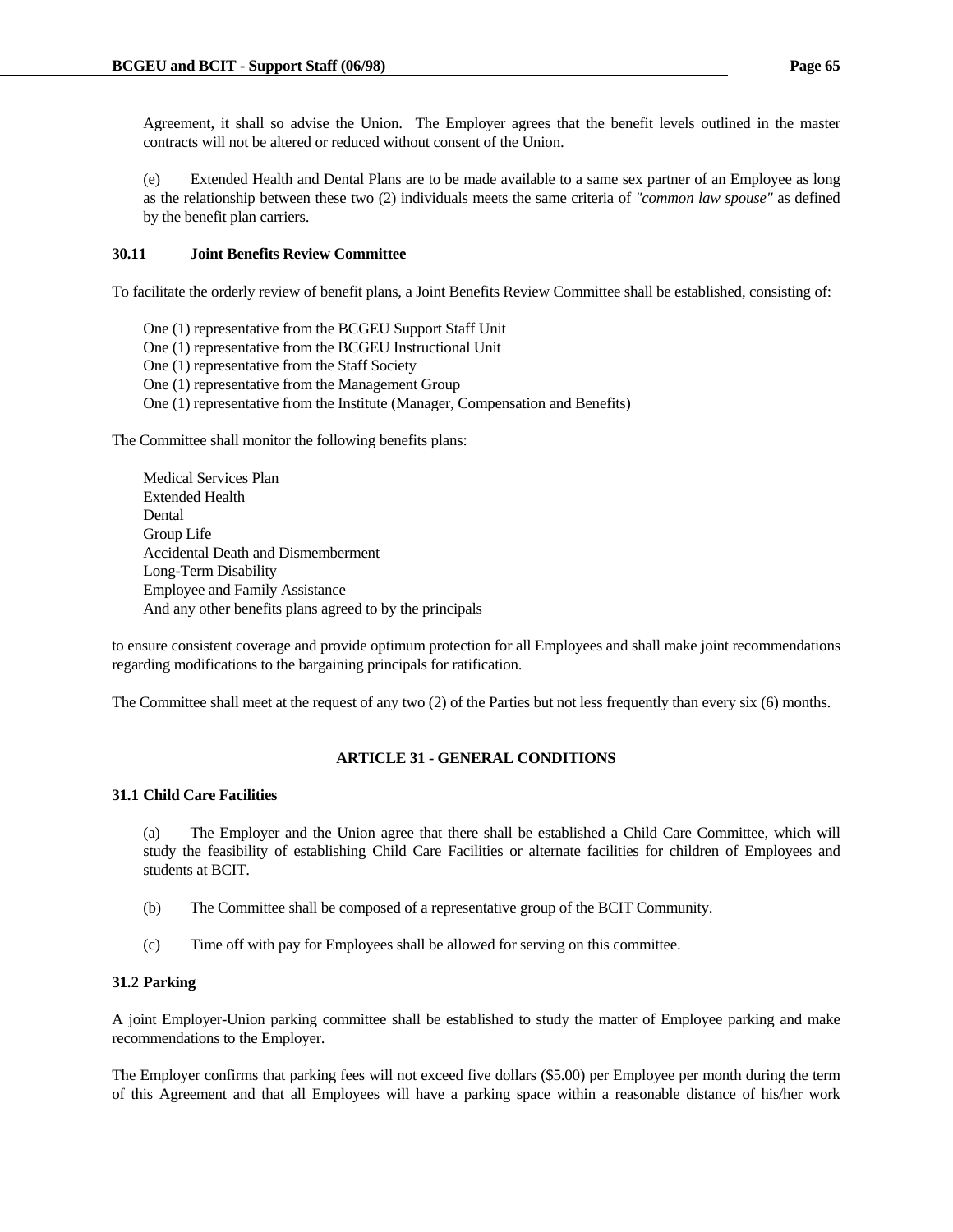assignment for his/her shift.

It is further agreed that parking rates for those Employees who are currently paying less than five dollars (\$5.00) per month will be increased by one dollar (\$1.00) per month 87 Apr 01 and the balance, to a maximum of five dollars (\$5.00) per month, on 88 Apr 01.

# **31.3 Supply and Maintenance of Equipment**

It is the responsibility of the Employer to furnish and maintain all equipment, machinery and supplies required by Employees in the performance of their duties. Regular Employees shall not suffer any loss in salary in the event that they cannot carry out their normal duties by reason of the Employer failing to furnish or properly maintain equipment, machinery or supplies or by reason of power failures or other circumstances not attributable to the Employees.

### **31.4 Indemnity**

 (a) *Civil Actions* - Except where a joint Union-Employer committee considers that there has been flagrant or wilful negligence on the part of an Employee, the Employer agrees not to seek indemnity against an Employee whose actions result in a judgment against the Employer. The Employer agrees to pay any judgment against an Employee arising out of the performance of his/her duties. The Employer also agrees to pay any legal costs incurred in the proceedings including those of the Employee.

 (b) *Criminal Actions* - Where an Employee is charged with an offence resulting directly from the proper performance of his/her duties and is subsequently found not guilty, the Employer shall pay for reasonable legal fees and costs.

 (c) *Canada Shipping Act* - Where an Employee is called before a hearing held under the Canada Shipping Act resulting directly from the proper performance of his/her duties, the Employer shall pay for reasonable legal fees and costs.

 (d) At the option of the Employer, the Employer may provide legal services in the defence of any legal proceedings involving the Employee (so long as no conflict of interest arises between the Employer and the Employee) or pay the legal fees of counsel chosen by the Employee.

 (e) In order that the above provisions shall be binding upon the Employer, the Employee shall notify the Employer immediately, in writing, of any incident or course of events which may lead to legal action against him/her, and intention or knowledge of such possible legal action is evidenced by any of the following circumstances:

 (1) When the Employee is first approached by any persons or organization notifying him/her of intended legal action against him/her; or

 (2) When the Employee himself/herself requires or retains legal counsel in regard to the incident or course of events; or

 (3) Where any investigative body or authority first notifies the Employee of any investigation or other proceedings which might lead to legal action against the Employee; or

 (4) When information first becomes known to the Employee in the light of which it is a reasonable assumption that the Employee would conclude that s/he might be the object of legal action; or

(5) When the Employee receives notice of any legal proceeding of any nature or kind.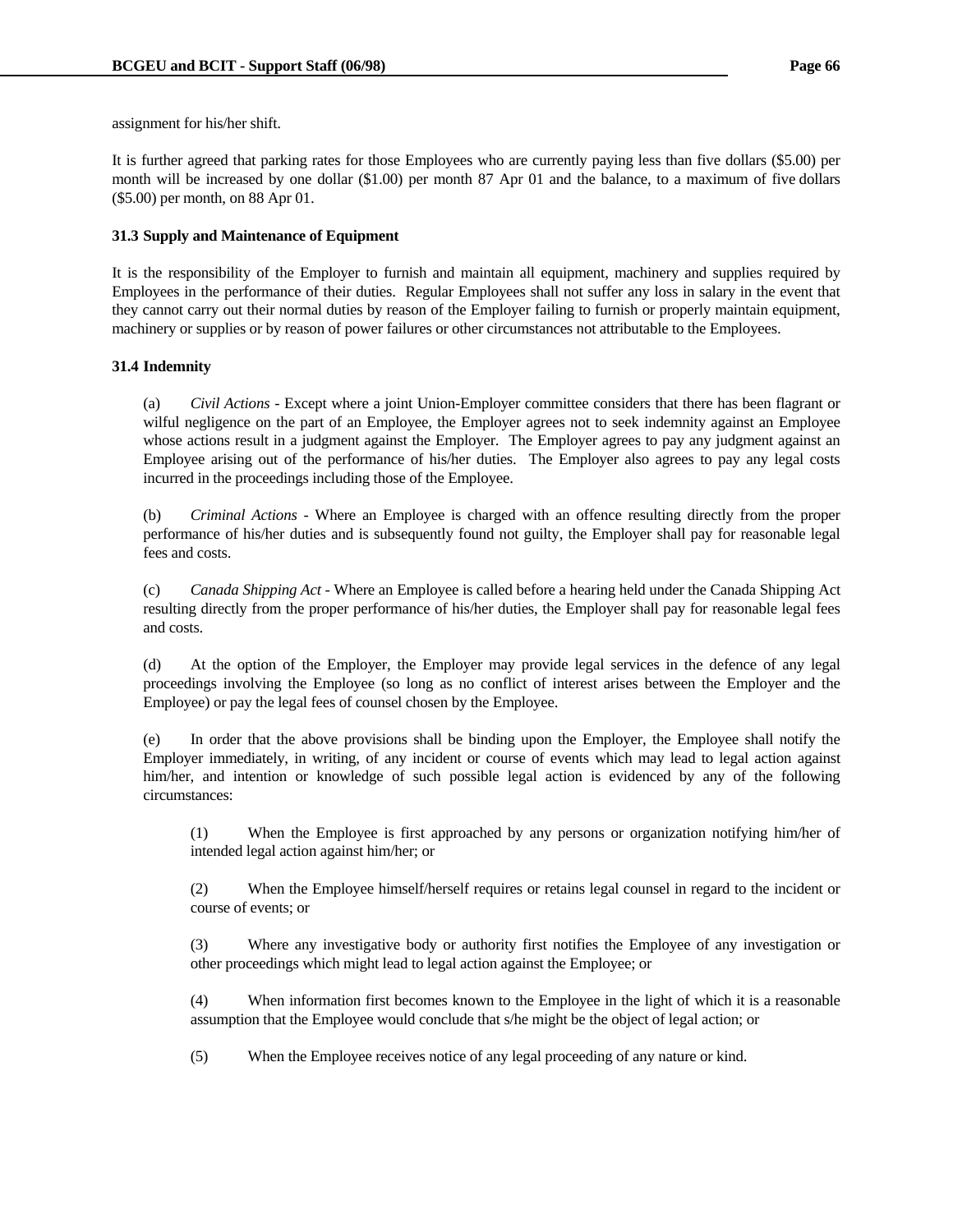### **31.5 Political Activity**

(a) *Municipal and School Board Offices:*

Employees may seek election to municipal and school board offices.

(b) *Federal and Provincial Offices:*

 There are no restrictions on Employees engaged in political activities on their own time as campaign workers. If an Employee is nominated as a candidate for election, the Employee shall, upon request, be granted leave without pay in accordance with Article 20.5 to engage in the election campaign. If elected, the Employee shall be granted leave of absence. If not elected, the Employee shall be allowed to return to his/her former position.

### **31.6 Copies of Agreement**

 (a) The Union and the Employer desire every Employee to be familiar with the provisions of this Agreement, and his/her rights and obligation under it. For this reason, the Employer shall print sufficient copies of the Agreement for distribution to Employees.

(b) All Agreements shall be printed in a union shop and shall bear a recognized union label.

 (c) The Agreements shall be submitted to the Union for distribution within sixty (60) days of signing of the Agreement.

### **31.7 Contracting Out**

The Employer agrees not to contract out any work normally performed by Employees covered by this Agreement which would result in:

- (a) the laying off of such Employees
- (b) the failure to recall qualified Employees on layoff.

The Employer also agrees not to contract out any bargaining unit work without prior consultation with the Union.

### **31.8 Student Career Training**

 (a) It is not the intent of the Employer to reduce the size of the bargaining unit as a result of work functions performed by students which are contemplated by the curriculum of a course in which they are enrolled.

 In addition, it is not the intent of the Union to limit the introduction of student career training into the Institute's curriculum.

 (b) The Employer agrees to advise the Union and the Labour/Management Committee forty-five (45) days in advance of the introduction of new curriculum, where such curriculum requires students to perform bargaining unit work.

 The Employer agrees to provide to the Union and the Labour/Management Committee the relevant curriculum documentation which supports the requirement for such student career training. The Parties shall discuss the impact on Employees in the area(s)/department(s) affected.

Such impact shall not result in: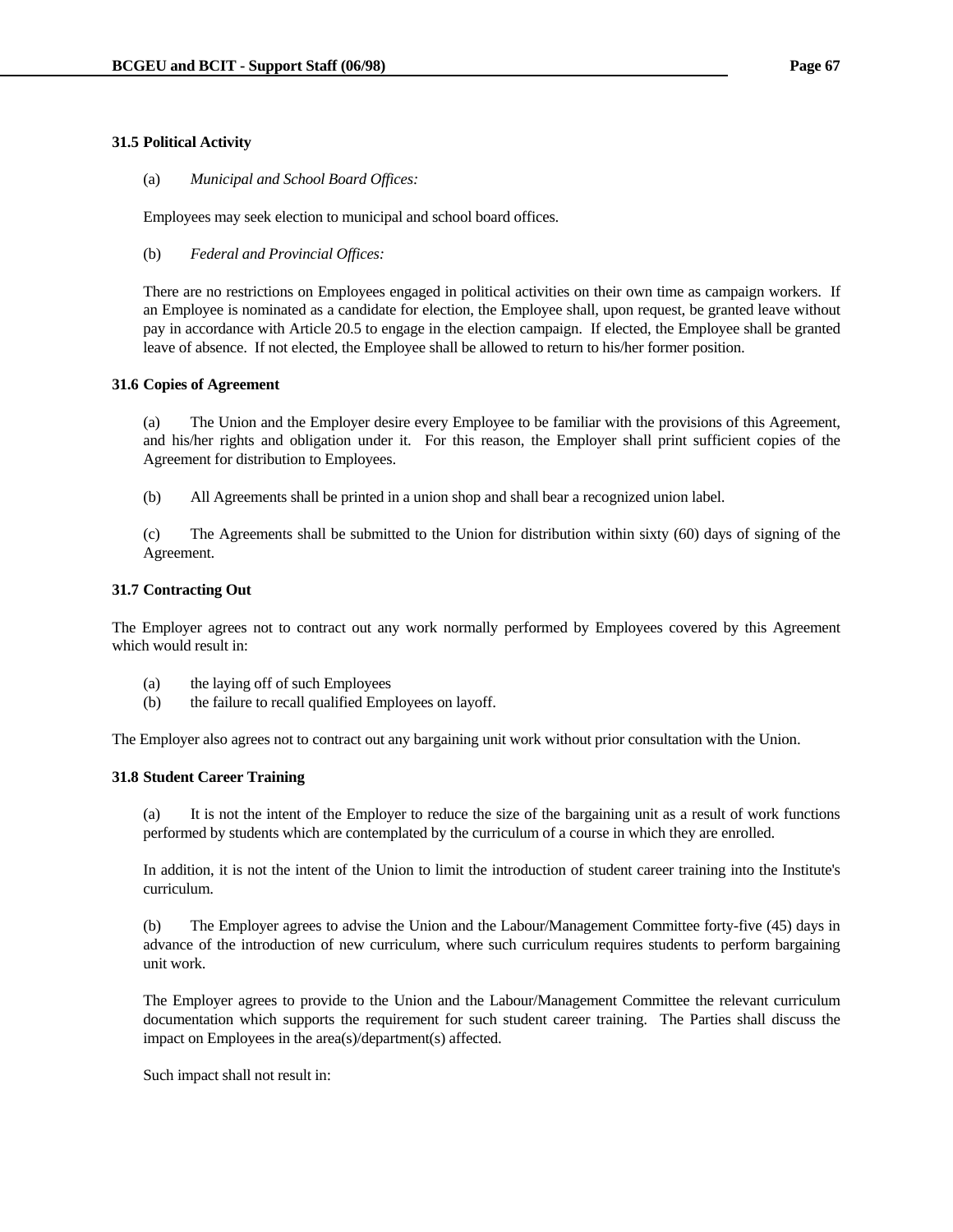- (1) the laying off of a regular Employee; or
- (2) a reduction in the salary earned by a regular Employee.

 (c) Where the job of a regular Employee is made redundant by the introduction of student career training into the area(s)/department(s) affected the following shall apply in sequential order:

 (1) An affected Employee shall displace the least senior Employee in his/her job family, within his/her pay grade. *"Job family"* shall be defined as a group of positions that require the same principle functions/duties and that have been designated the same (or a similar) title. If the affected Employee is the least senior Employee in his/her job family, within his/her pay grade, s/he shall:

 (2) displace the least senior Employee within his/her pay grade provided s/he possesses the skills and abilities to perform the job after a period of up to one (1) month retraining/orientation; or

- (3) be placed into an available vacancy for which s/he is qualified; or
- (4) be assigned a regular position by the Employer where no regular vacancy occurs.

 It is the intent that a regular Employee who is displaced by another Employee who exercises rights under  $31.8(c)(1)$  or (2) would be eligible for placement/assignment pursuant to  $31.8(c)(2)$ , (3) or (4). It is agreed that a displaced regular Employee will receive salary protection pursuant to Article 28.9.

### **31.9 Reorganization**

The Parties agree that where there is a reorganization/restructuring, it shall be implemented in accordance with the following principles:

 (a) The Employer agrees to give the President of the Union advance notice of a reorganization within the Institute which will affect Employees within the bargaining unit.

 (b) The Employer agrees to consult first with the Union and then with the Employees involved for the purpose of discussing the implications of such changes prior to the implementation of same.

 (c) Where a position has been identified by the Employer as one which will be affected by the reorganization, the incumbent will be advised in writing by the Employer.

 (d) When any reorganization is planned, all positions covered by the Collective Agreement affected by the reorganization will be reviewed and graded by the **Human Resources** Department before reorganization is implemented.

 (e) Where there is a dispute regarding the classification determined by the **Human Resources** Department, it may be appealed pursuant to the provisions of Article 27.3(b). If the appeal is successful, any salary increase will be retroactive to the implementation date of the reorganization.

 (f) Any Employee affected by the reorganization will not be subject to the provisions of Article 25.6 - Trial Period.

 (g) An Employee who, through reorganization, accepts a position with a reduced salary, shall receive salary protection in accordance with Article 28.9(b). However, the Employee must accept subsequent job offers to higher rated positions for which s/he is qualified or forfeit the protection of Article 28.9(b).

## **31.10 Employee Fitness**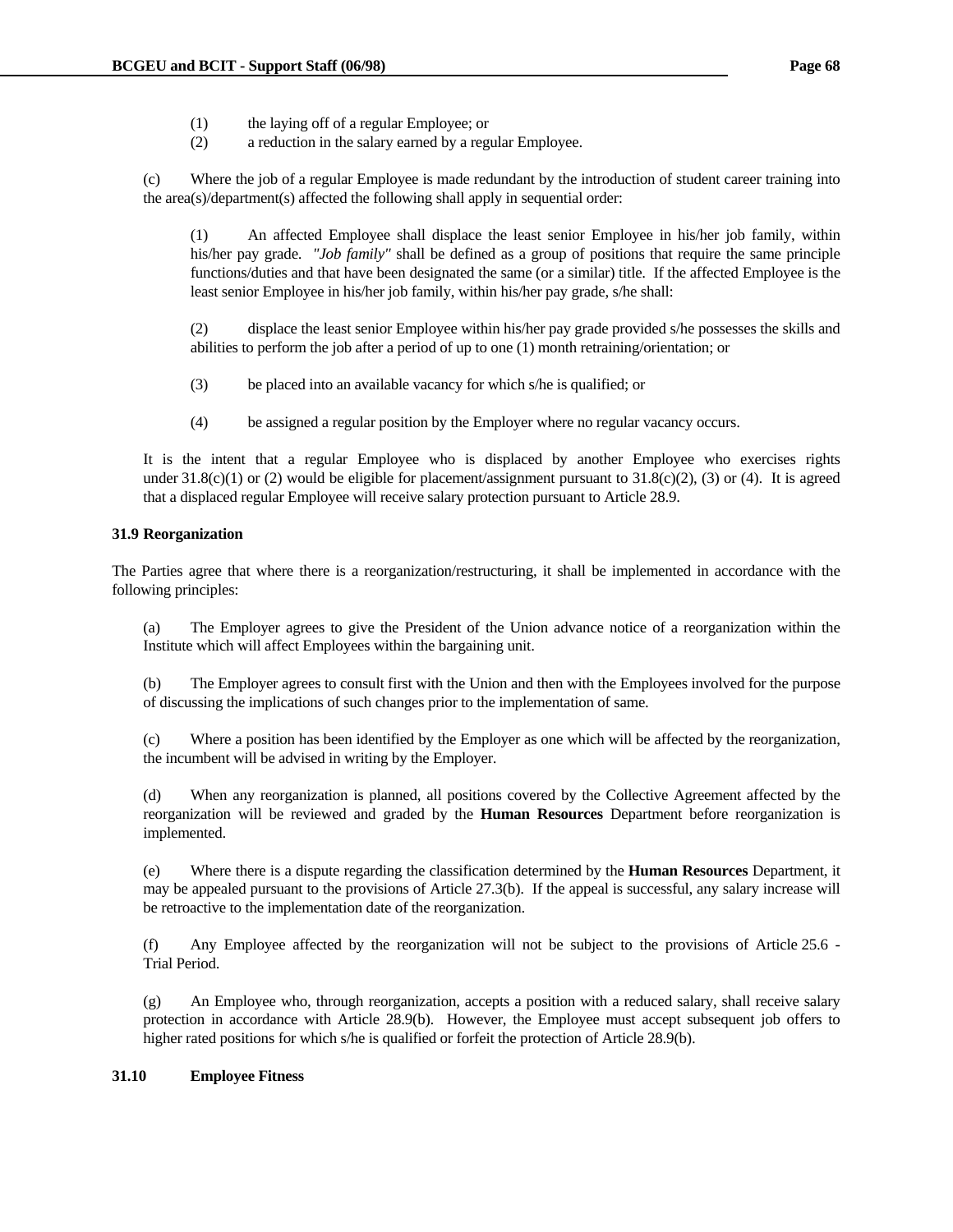(a) The Employer and the Union recognize in principle that physically fit Employees are able to work more efficiently, can better tolerate stress and demonstrate better attendance.

 (b) To encourage physical fitness, the Employer shall pay seventy-five percent (75%) of the fees for Fitness Classes offered by BCIT.

# **31.11 Comprehensive Insurance**

The Employer agrees to provide comprehensive insurance covering tools, reference texts, and instruments owned by the Employees and required to be used in the performance of their duties at the request of the Employer.

# **31.12 Payroll Deductions**

An Employee shall be entitled to have deductions from his/her salary assigned for the purchase of Canada Savings Bonds.

# **31.13 Travel Advance**

Regular Employees not covered by a work party advance, and who are required to proceed on travel status, shall be provided with an adequate travel advance. The amount of advance will be determined by such factors as time away from headquarters and the frequency of reimbursement.

# **31.14 Transfer of Employees Out of the Bargaining Unit**

When the Parties are made aware that Employees will be transferred out of the Bargaining Unit to a corporation, board, agency, Government or commission, a joint Employer-Union Committee shall immediately be established. The Committee shall be established to facilitate the orderly transfer of Employees. This Article does not cover secondment of Employees.

# **\*31.15 Positions Temporarily Vacant**

 (a) The Employer agrees that except in the case of emergency, an Employee's workload will not be increased as a result of positions being temporarily vacant due to illness, vacation, leave of absence, or any other reason. **Disputes arising out of this Article shall first be referred to the Employee's supervisor. Failing resolution within three (3) work days, the matter shall be referred to the Labour/Management Committee.**

 (b) In such instances, the Employer shall give qualified regular Employees the opportunity to substitute in higher paying positions and arrange for staff replacements at the lowest paying category. Such substitution shall be on a seniority basis within the next lowest classification in which a qualified Employee can be found.

# **31.16 Vehicles**

If an Employee is required to use his/her own automobile in the performance of his/her duties, the Employer shall ensure that the position posting or advertisement shall include this requirement. (See Article 25.2--Information in Postings.)

# **31.17 Job Training/Orientation**

The local supervisor shall be responsible for providing job training/orientation to Employees filling vacant or new positions.

# **31.18 Trades Workers**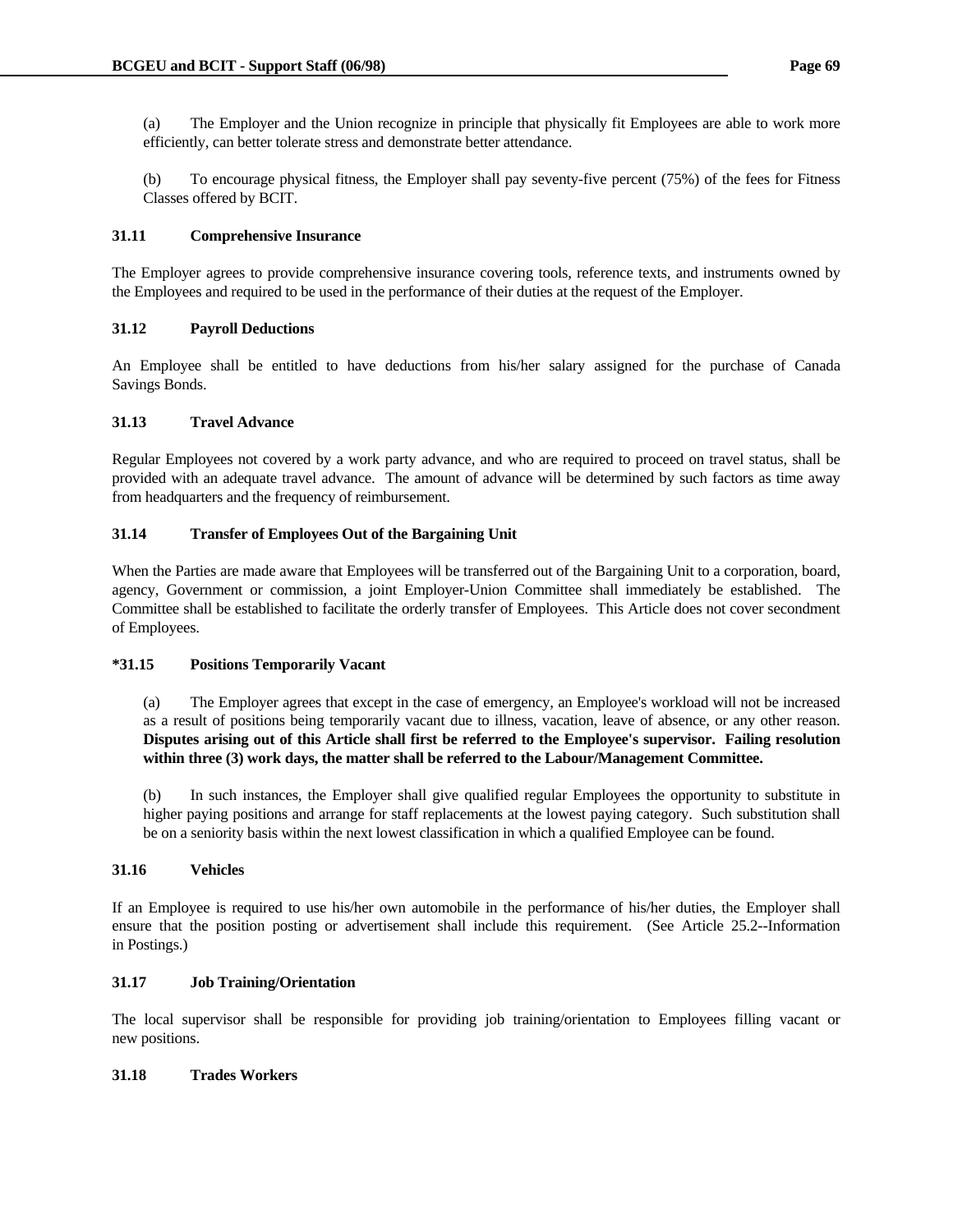(a) Pursuant to Article 22.4, Trades Workers shall not be required to carry out technical orders which violate standards established under current Provincial Safety Branch Regulations and the Workers' Compensation Act.

 (b) It is not the Employer's policy to require certified trades workers to work as trades helpers on a full-time basis, except as indicated in job specification.

### **ARTICLE 32 - AUXILIARY EMPLOYEES**

### **32.1 Appointment**

 (a) An auxiliary Employee shall receive an appointment form stating his/her employment status and the expected duration of his/her employment; such term shall not exceed four (4) months other than for short term sick leave relief assignment; auxiliary assignments pursuant to Article 25.1(b); and the exceptions listed in Definition #6.

 (b) Auxiliary Employees in the Campus Food Services or other service areas as mutually agreed between the Parties shall not receive a term appointment but shall be scheduled on an on-going basis.

### **32.2 Seniority**

 (a) The Employer shall maintain a monthly updated seniority list showing the total seniority of each auxiliary Employee. This list shall be provided to the Union on a monthly basis.

 (b) An auxiliary Employee who has accumulated ninety (90) workdays (630 hours) of service seniority will be considered as an internal applicant when applying for regular vacancies.

- (c) An auxiliary Employee shall accumulate seniority equal to the number of hours worked on the basis of:
	- (1) all hours worked at the straight time rate;
	- (2) designated paid holidays or days off in lieu.

 (d) An auxiliary Employee shall be credited with the seniority accrued by (c) above upon completion of thirty (30) workdays (210 hours) of employment at straight-time rates.

### **32.3 Loss of Seniority**

An auxiliary Employee shall lose his/her seniority in the event that:

- (a) s/he is discharged for just cause;
- (b) s/he voluntarily terminates or abandons his/her position;
- (c) s/he is on layoff for more than ten (10) months;

 (d) s/he declines three (3) offers of employment during a period of six (6) calendar months; except for illness of the Employee or of a dependent child. In such cases, the Employer may require the Employee to provide proof of illness. The cost of a required medical report will be borne by the Employer.

 Once an Employee has declined two (2) offers of employment, except for the above, the Employer shall issue a warning letter which identifies the dates and nature of the two declines, and which clearly defines the consequences of a third decline.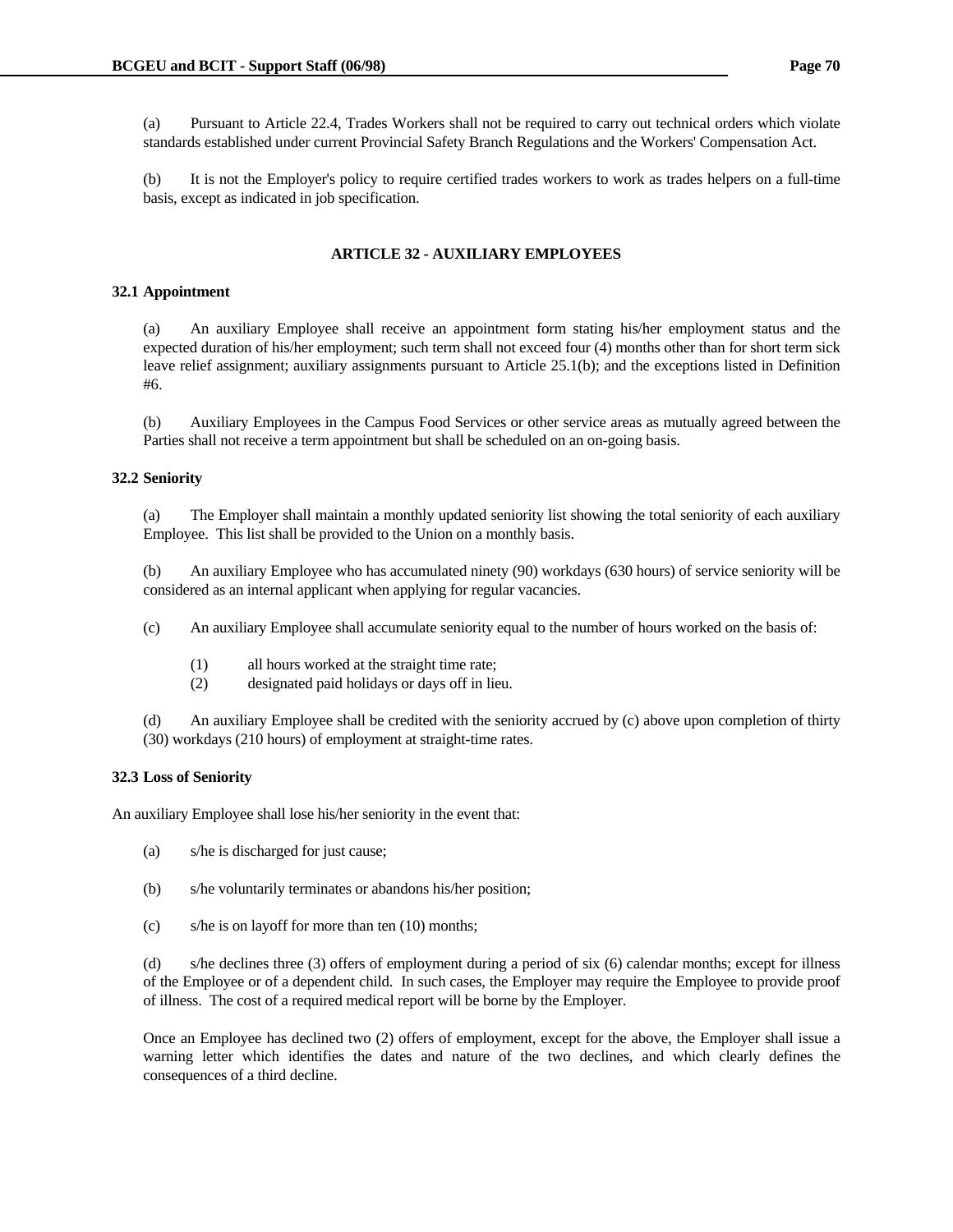### **32.4 Layoff and Recall**

 (a) Auxiliary Employees who are appointed in accordance with Article 32.1(a), and regular Employees appointed in accordance with Article 12.4(b), shall be considered laid off upon completion of the appointment.

 (b) Layoff of auxiliary Employees in on-call service areas as defined in Article 32.1(b) shall be by classification in reverse order of service seniority.

 (c) (1) Regular Employees who are on layoff pursuant to Article 12.7(b) shall be given priority in order of their service seniority in recall to auxiliary positions providing the regular Employee is qualified to carry out the work which is available.

 (2) Auxiliary Employees on layoff in accordance with (a) and (b) above shall be recalled in order of seniority, providing the auxiliary Employee is qualified to carry out the work which is available.

 (d) It is the responsibility of the laid off Employee to ensure that the Employer is kept notified of their current mailing address, telephone number and availability.

 (e) Where an Employee indicates to the Employer in advance of a recall that s/he is unavailable for work, s/he shall be removed from the list for the specified period of time.

(f) An Employee shall not accumulate seniority while on layoff.

### **\*32.5 Annual Vacation**

Auxiliary Employee**s** will be entitled to receive annual vacation pay at the rate of six percent (6%) of **their** regular earnings. Auxiliary Employees shall **have the option of either:**

 (a) **being paid for all** outstanding vacation credits **on** December 31 of the year in which the vacation was earned, **or**

 (b) **having the vacation pay they have earned during any given pay period attached to their paycheque for that pay period.**

**Auxiliary Employees shall be deemed to have selected Option (b) for the next calendar year unless they advise the Payroll Department by December 15 of the preceding year that they wish to be paid in accordance with Option (a).** 

**Auxiliary Employees shall receive any outstanding vacation credits upon termination of employment.**

### **\*32.6 Paid Holidays**

 **(a)** An auxiliary Employee shall be paid in accordance with Article 16.1 for the holiday where:

 **(1)** the Employee works the day before and the day after the holiday or has worked fifteen (15) of the previous thirty (30) days; or

 **(2)** a paid holiday falls on a regularly scheduled day of work and providing the schedule has been in place a minimum of one (1) month.

This section will not apply to Employees who have been terminated and are not on layoff status.

 **(b) An auxiliary Employee who is qualified in Article 32.6(a) to receive compensation for the holiday**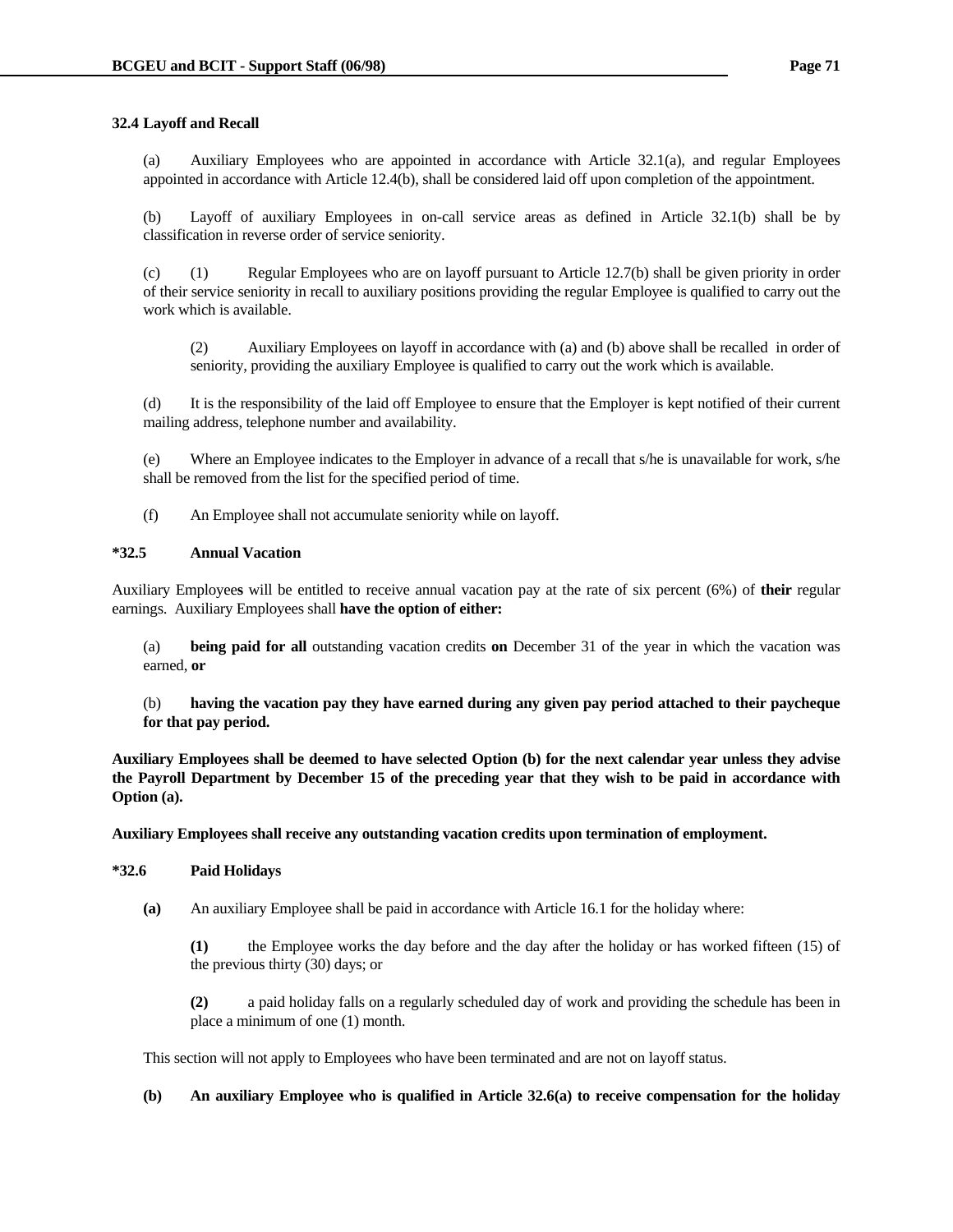**and who is required to work on that day shall be compensated at the same rate as regular Employees in the same situation, as outlined in Article 16.1 of the Collective Agreement.**

### **32.7 Health and Welfare**

(a) Auxiliary Employees shall receive compensation of fifty cents  $(50¢)$  per hour, up to a maximum of eightyfive dollars (\$85) per month, in lieu of health and welfare benefits.

 (b) An auxiliary Employee may, twelve (12) months from the commencement of auxiliary employment, apply to the Employer to enrol in the Basic Medical and Extended Health Care Plans.

Auxiliary Employees shall be required to pay all monthly premiums for coverage under these plans.

 An auxiliary Employee who decides to opt out of plan coverage will not be eligible to re-enrol in the plans for a period of two (2) years.

### **32.8 Court Actions**

Court actions arising from employment which requires a temporary Employee's attendance at court shall be with pay.

### **32.9 Elections**

A temporary Employee who is eligible to vote in a Federal, Provincial or Municipal election or a referendum shall have four (4) consecutive clear hours during the hours in which the polls are open in which to cast his/her ballot.

### **32.10 Exceptions**

Except as otherwise noted in this Article, the provisions of Articles 11, 12, 16, 17, 18, 20, 21 and 30 of this Agreement do not apply to auxiliary Employees, except as otherwise indicated.

# **ARTICLE 33 - POWER ENGINEERS**

- (a) The term *"Power Engineer"* used in this Agreement shall include Power Engineers of all classes.
- (b) Power Engineers on shift work shall eat their meals at their place of duty while on duty.

 (c) Shift schedules on a twenty-four (24) hours basis will be applied in accordance with negotiated shift schedules. Shifts may be altered by mutual agreement.

 Within the confines of the schedules and operational requirements, the placement of maintenance workdays, lieu days and the sequence of shift rotation may be agreed to at the local level provided no short change-over, as described in Article 14.5(a) occurs.

 (d) *Qualifications* - Those Employees required by the Employer to hold a valid Power Engineering Certificate which is not required in their position description shall receive monthly compensation of thirty dollars (\$30).

# **ARTICLE 34 - SECONDMENT**

### **34.1 Definition**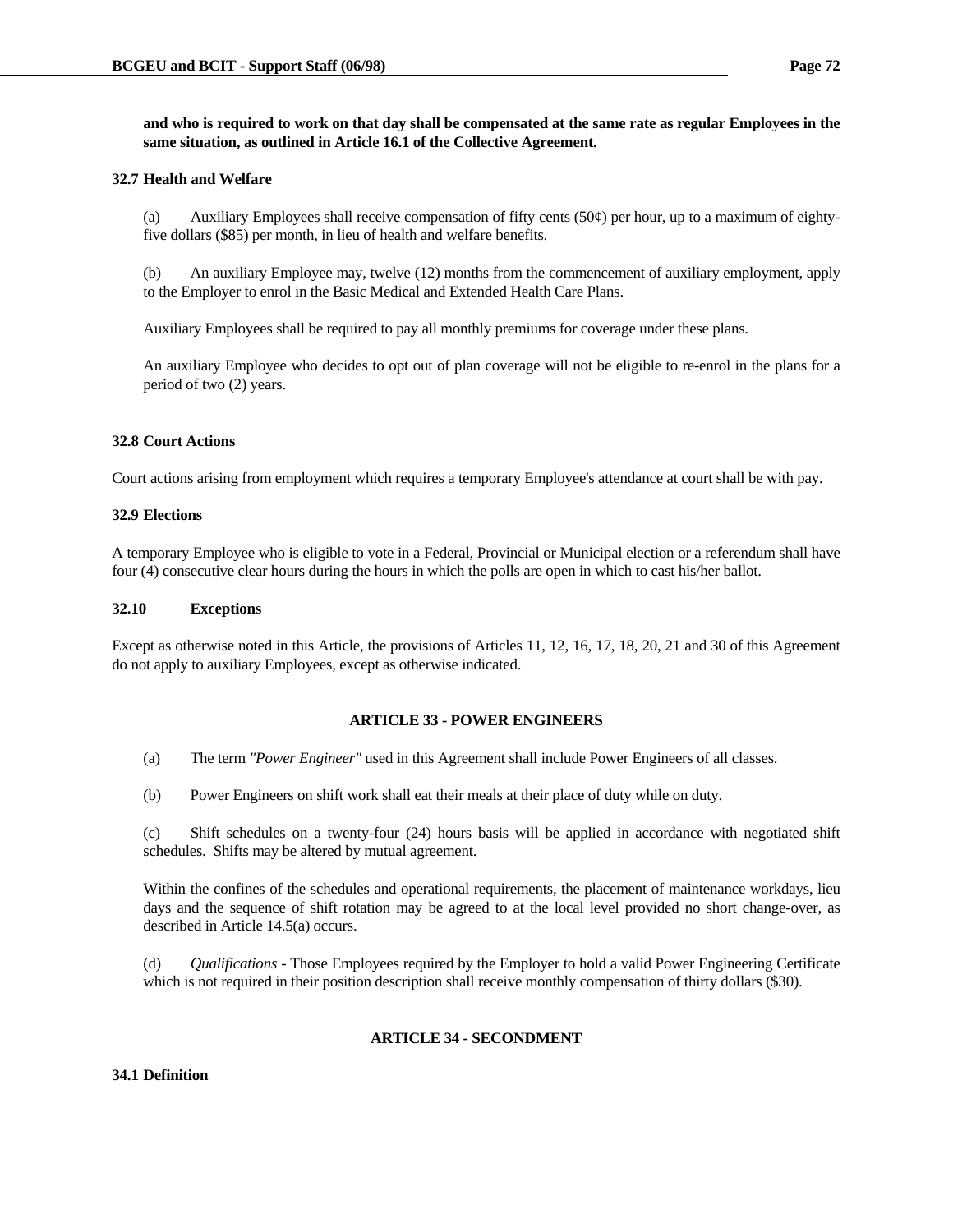A process by which the Employer may assign an Employee to another agency board, society, commission, or Employer not subject to this Agreement.

### **34.2 Notice of Secondment**

The Employer agrees to make every effort to provide an Employee with four (4) weeks' written notice of secondment. Where possible, the written notice of secondment shall indicate the terms of secondment.

### **34.3 Provisions of BCGEU Agreements to Apply**

The provisions of the applicable current Union/Employer Collective Agreement will apply to seconded Employees. The agency, board, society, commission, or Employer to which the Employee is seconded will receive written notice of this Article and will be provided with copies of the Agreement.

### **34.4 Employer's Representative Designated to Handle Grievances at the Second Step**

The Employer will inform the Employee of the Employer's representative designated to handle grievances at the second step. Where a seconded Employee has a grievance, the Employee will discuss the grievance with his/her supervisor. Failing resolution, the Employee may submit a written grievance, through a steward nominated by the Union, to the second step of the grievance procedure.

# **ARTICLE 35 - TERM OF AGREEMENT**

# **35.1 Duration of Agreement**

This Agreement shall be binding and remain in effect to midnight, **June 30, 1998**.

### **\*35.2 Notice to Bargain**

 (a) This Agreement may be opened for collective bargaining by either Party giving written notice to the other Party on or after **April 1, 1998** but in any event not later than midnight, **April 30, 1998**.

 (b) Where no notice is given by either Party prior to **April 30, 1998**, both Parties shall be deemed to have been given notice under this section on **April 30, 1998**, and thereupon Article 35.3 applies.

 (c) All notices on behalf of the Union shall be given by the President of the Union and similar notices on behalf of the Employer shall be given by the President of the British Columbia Institute of Technology.

### **35.3 Commencement of Bargaining**

Where a Party to the Agreement has given notice under Article 35.2 of this Article, the Parties shall, within fourteen (14) days after the notice was given, commence collective bargaining.

### **35.4 Changes in Agreement**

Any change deemed necessary in this Agreement may be made by mutual agreement at any time during the life of this Agreement.

### **35.5 Agreement to Continue in Force**

Both Parties shall adhere fully to the terms of this Agreement during the period of bona fide collective bargaining.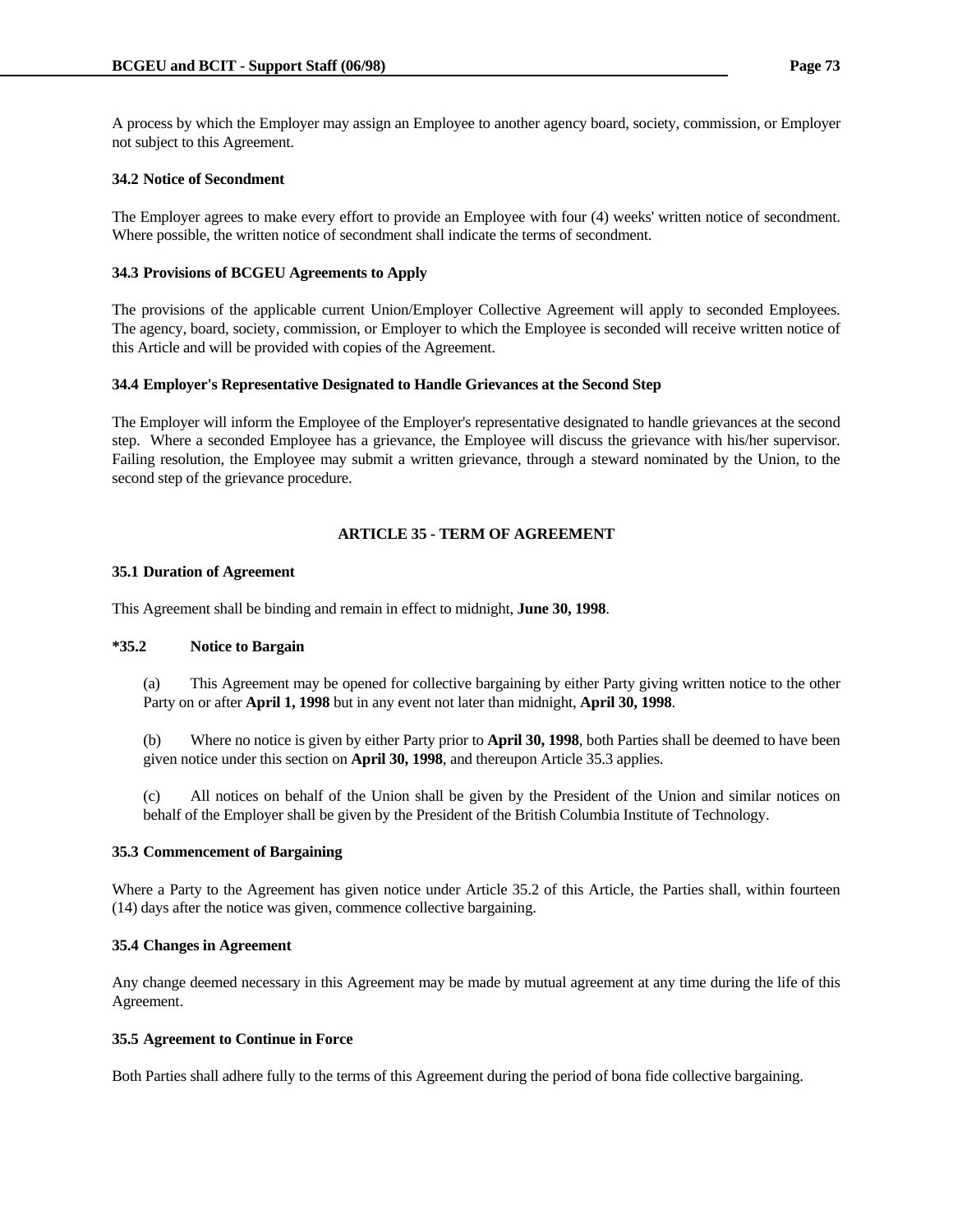# **THE UNION BY:** THE EMPLOYER BY:

# **SIGNED ON BEHALF OF SIGNED ON BEHALF OF**

John Shields, President, BCGEU Brian Gillespie, President

Bargaining Committee

\_\_\_\_\_\_\_\_\_\_\_\_\_\_\_\_\_\_\_\_\_\_\_\_\_\_\_\_\_\_\_\_\_\_\_\_\_\_ \_\_\_\_\_\_\_\_\_\_\_\_\_\_\_\_\_\_\_\_\_\_\_\_\_\_\_\_\_\_\_\_\_\_\_\_\_\_

\_\_\_\_\_\_\_\_\_\_\_\_\_\_\_\_\_\_\_\_\_\_\_\_\_\_\_\_\_\_\_\_\_\_\_\_\_\_ \_\_\_\_\_\_\_\_\_\_\_\_\_\_\_\_\_\_\_\_\_\_\_\_\_\_\_\_\_\_\_\_\_\_\_\_\_\_

\_\_\_\_\_\_\_\_\_\_\_\_\_\_\_\_\_\_\_\_\_\_\_\_\_\_\_\_\_\_\_\_\_\_\_\_\_\_ \_\_\_\_\_\_\_\_\_\_\_\_\_\_\_\_\_\_\_\_\_\_\_\_\_\_\_\_\_\_\_\_\_\_\_\_\_\_

\_\_\_\_\_\_\_\_\_\_\_\_\_\_\_\_\_\_\_\_\_\_\_\_\_\_\_\_\_\_\_\_\_\_\_\_\_\_ \_\_\_\_\_\_\_\_\_\_\_\_\_\_\_\_\_\_\_\_\_\_\_\_\_\_\_\_\_\_\_\_\_\_\_\_\_\_

\_\_\_\_\_\_\_\_\_\_\_\_\_\_\_\_\_\_\_\_\_\_\_\_\_\_\_\_\_\_\_\_\_\_\_\_\_\_ \_\_\_\_\_\_\_\_\_\_\_\_\_\_\_\_\_\_\_\_\_\_\_\_\_\_\_\_\_\_\_\_\_\_\_\_\_\_

Richard Schaeffer, Co-Chairperson Bob McKenzie, Director, Ancillary Services

Barbara Offen, Clodine Sartori Coordinated Bargaining Representative Labour Relations Officer

Joyce Glover, Bargaining Committee Jim Mitchell, Director, Student Services

Lorna Ziegler, Bargaining Committee Gerry Dokimenko, Director, Finance

\_\_\_\_\_\_\_\_\_\_\_\_\_\_\_\_\_\_\_\_\_\_\_\_\_\_\_\_\_\_\_\_\_\_\_\_\_\_ \_\_\_\_\_\_\_\_\_\_\_\_\_\_\_\_\_\_\_\_\_\_\_\_\_\_\_\_\_\_\_\_\_\_\_\_\_\_ Peter Brunning, Bargaining Committee Holly Stanley, School Operations Manager School of Electrical & Electronic Technology

 $\frac{1}{\sqrt{2}}$  , and the contract of the contract of the contract of the contract of the contract of the contract of the contract of the contract of the contract of the contract of the contract of the contract of the contra Tomi Eeckhout Director, Labour Relations

Signed this \_\_\_\_\_\_\_\_\_\_\_\_\_\_\_\_\_\_ day of \_\_\_\_\_\_\_\_\_\_\_\_\_\_\_\_\_\_\_\_\_\_\_\_\_\_\_\_, 1997.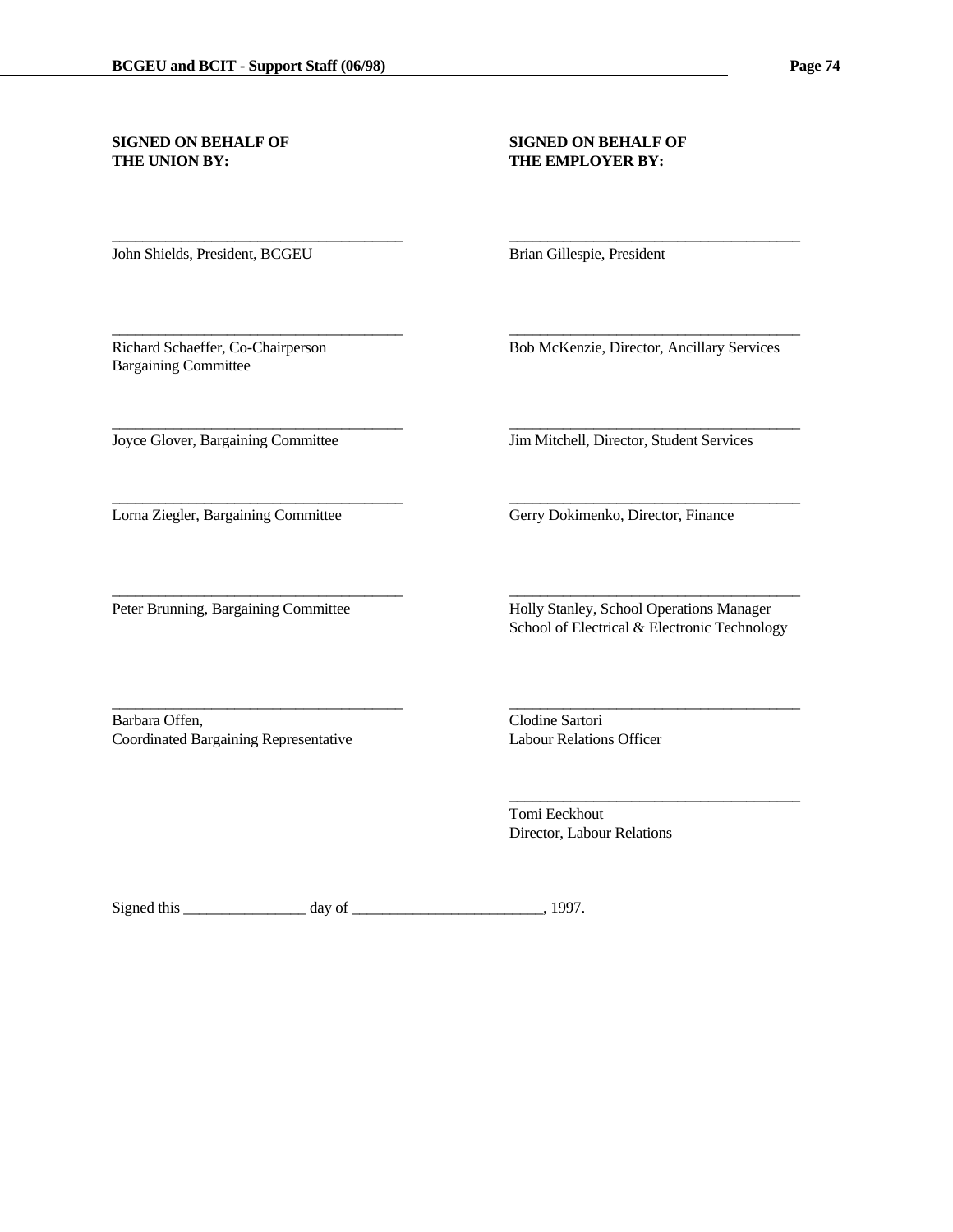|                  | 1992 - 1994<br><b>Collective</b><br><b>Agreement</b> |               | January 1, 1995 (1.1%) |                 |               |
|------------------|------------------------------------------------------|---------------|------------------------|-----------------|---------------|
| <b>Grade</b>     | <b>Annual</b>                                        | <b>Annual</b> | <b>Monthly</b>         | <b>Biweekly</b> | <b>Hourly</b> |
| $1 - 1$          | 24,627                                               | 24,898        | 2,078.83               | 954.34          | 13.63         |
| $\mathfrak{2}$   | 25,165                                               | 25,442        | 2,120.17               | 975.19          | 13.93         |
| 3                | 25,660                                               | 25,942        | 2,161.83               | 994.35          | 14.21         |
| 4                | 26,239                                               | 26,528        | 2,210.67               | 1,016.82        | 14.53         |
| $2 - 1$          | 25,660                                               | 25,942        | 2,161.83               | 994.35          | 14.21         |
| $\overline{c}$   | 26,239                                               | 26,528        | 2,210.67               | 1,016.82        | 14.53         |
| 3                | 27,420                                               | 27,722        | 2,310.17               | 1,062.58        | 15.18         |
| $\overline{4}$   | 28,603                                               | 28,918        | 2,409.83               | 1,108.42        | 15.83         |
| $3 - 1$          | 27,840                                               | 28,146        | 2,345.50               | 1,078.83        | 15.41         |
| $\boldsymbol{2}$ | 28,603                                               | 28,918        | 2,409.83               | 1,108.42        | 15.83         |
| 3                | 29,784                                               | 30,112        | 2,509.33               | 1,154.19        | 16.49         |
| 4                | 30,965                                               | 31,306        | 2,608.83               | 1,199.96        | 17.14         |
| $4 - 1$          | 30,163                                               | 30,495        | 2,541.25               | 1,168.87        | 16.70         |
| $\sqrt{2}$       | 30,965                                               | 31,306        | 2,608.83               | 1,199.96        | 17.14         |
| 3                | 31,784                                               | 32,134        | 2,677.83               | 1,231.69        | 17.60         |
| 4                | 32,489                                               | 32,846        | 2,737.17               | 1,258.98        | 17.99         |
| $5 - 1$          | 31,784                                               | 32,134        | 2,677.83               | 1,231.69        | 17.60         |
| $\boldsymbol{2}$ | 32,489                                               | 32,846        | 2,737.17               | 1,258.98        | 17.99         |
| 3                | 33,369                                               | 33,736        | 2,811.33               | 1,293.10        | 18.47         |
| 4                | 34,349                                               | 34,727        | 2,893.92               | 1,331.08        | 19.02         |
| $6 - 1$          | 33,369                                               | 33,736        | 2,811.33               | 1,293.10        | 18.47         |
| $\boldsymbol{2}$ | 34,349                                               | 34,727        | 2,893.92               | 1,331.08        | 19.02         |
| 3                | 35,213                                               | 35,600        | 2,966.67               | 1,364.54        | 19.49         |
| $\overline{4}$   | 36,238                                               | 36,637        | 3,053.08               | 1,404.29        | 20.06         |

# **SCHEDULE 1 - SUPPORT STAFF SALARY RATES**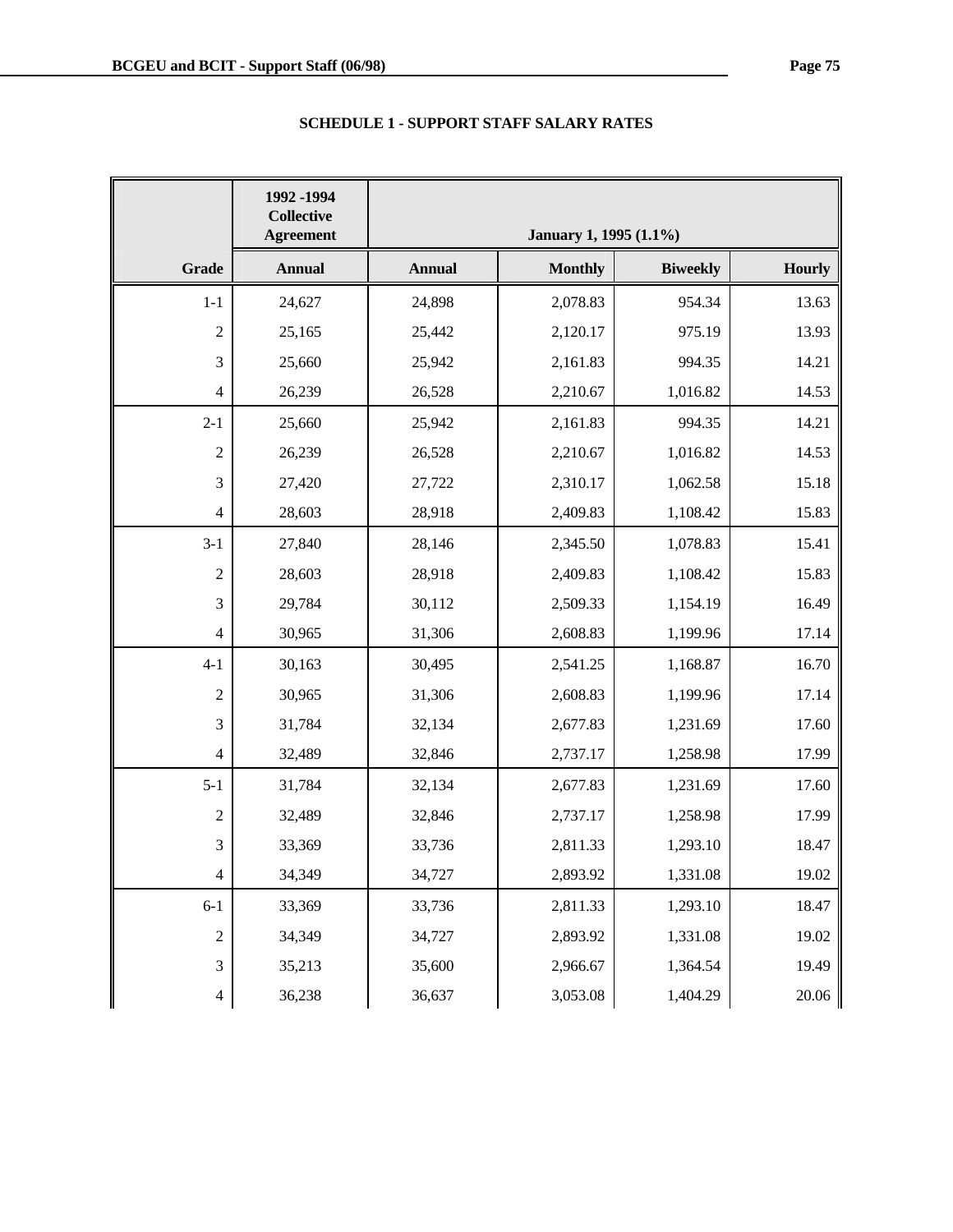| $7-1$          | 35,213 | 35,600 | 2,966.67 | 1,364.54 | 19.49 |
|----------------|--------|--------|----------|----------|-------|
| $\overline{c}$ | 36,238 | 36,637 | 3,053.08 | 1,404.29 | 20.06 |
| 3              | 37,353 | 37,764 | 3,147.00 | 1,447.49 | 20.68 |
| 4              | 38,467 | 38,890 | 3,240.83 | 1,490.65 | 21.30 |
| $8 - 1$        | 37,353 | 37,764 | 3,147.00 | 1,447.49 | 20.68 |
| 2              | 38,467 | 38,890 | 3,240.83 | 1,490.65 | 21.30 |
| 3              | 39,581 | 40,016 | 3,334.67 | 1,533.81 | 21.91 |
| 4              | 40,694 | 41,142 | 3,428.50 | 1,576.97 | 22.53 |
| $9-1$          | 39,581 | 40,016 | 3,334.67 | 1,533.81 | 21.91 |
| 2              | 40,694 | 41,142 | 3,428.50 | 1,576.97 | 22.53 |
| 3              | 41,896 | 42,357 | 3,529.75 | 1,623.54 | 23.19 |
| 4              | 43,099 | 43,573 | 3,631.08 | 1,670.15 | 23.86 |
| $10-1$         | 41,896 | 42,357 | 3,529.75 | 1,623.54 | 23.19 |
| $\overline{c}$ | 43,099 | 43,573 | 3,631.08 | 1,670.15 | 23.86 |
| 3              | 44,331 | 44,819 | 3,734.92 | 1,717.91 | 24.54 |
| 4              | 45,567 | 46,068 | 3,839.00 | 1,765.78 | 25.23 |
| $11 - 1$       | 44,331 | 44,819 | 3,734.92 | 1,717.91 | 24.54 |
| 2              | 45,567 | 46,068 | 3,839.00 | 1,765.78 | 25.23 |
| 3              | 46,804 | 47,319 | 3,943.25 | 1,813.73 | 25.91 |
| 4              | 48,040 | 48,568 | 4,047.33 | 1,861.61 | 26.59 |
| $12-1$         | 46,804 | 47,319 | 3,943.25 | 1,813.73 | 25.91 |
| 2              | 48,040 | 48,568 | 4,047.33 | 1,861.61 | 26.59 |
| 3              | 49,275 | 49,817 | 4,151.42 | 1,909.48 | 27.58 |
| 4              | 50,512 | 51,068 | 4,255.67 | 1,957.43 | 27.96 |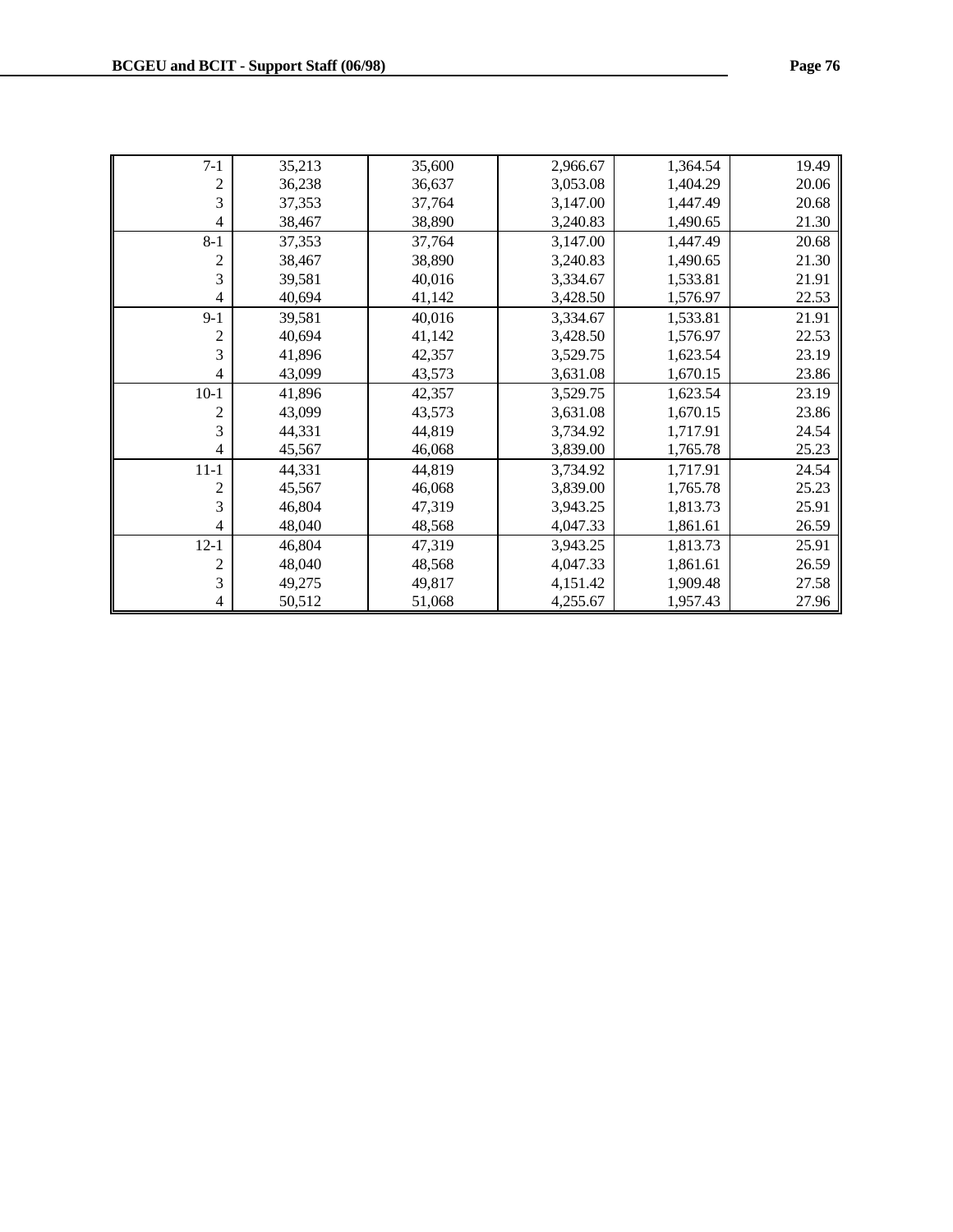|                | June 1, 1995 (0.35%) |                |                 |        |  |  |
|----------------|----------------------|----------------|-----------------|--------|--|--|
| <b>Grade</b>   | <b>Annual</b>        | <b>Monthly</b> | <b>Biweekly</b> | Hourly |  |  |
| $1 - 1$        | 24,985               | 2,082.08       | 957.67          | 13.68  |  |  |
| $\overline{2}$ | 25,531               | 2,127.58       | 978.60          | 13.98  |  |  |
| 3              | 26,033               | 2,169.42       | 997.84          | 14.25  |  |  |
| 4              | 26,621               | 2,218.42       | 1,020.38        | 14.58  |  |  |
| $2 - 1$        | 26,033               | 2,169.42       | 997.84          | 14.25  |  |  |
| $\overline{2}$ | 26,621               | 2,218.42       | 1,020.38        | 14.58  |  |  |
| 3              | 27,819               | 2,318.25       | 1,066.30        | 15.23  |  |  |
| $\overline{4}$ | 29,019               | 2,418.25       | 1,112.30        | 15.89  |  |  |
| $3 - 1$        | 28,245               | 2,353.75       | 1,082.63        | 15.47  |  |  |
| $\overline{2}$ | 29,019               | 2,418.25       | 1,112.30        | 15.89  |  |  |
| 3              | 30,217               | 2,518.08       | 1,158.21        | 16.55  |  |  |
| 4              | 31,416               | 2,618.00       | 1,204.17        | 17.20  |  |  |
| $4 - 1$        | 30,602               | 2,550.17       | 1,172.97        | 16.76  |  |  |
| $\overline{2}$ | 31,416               | 2,618.00       | 1,204.17        | 17.20  |  |  |
| 3              | 32,246               | 2,687.17       | 1,235.99        | 17.66  |  |  |
| $\overline{4}$ | 32,961               | 2,746.75       | 1,263.39        | 18.05  |  |  |
| $5 - 1$        | 32,246               | 2,687.17       | 1,235.99        | 17.66  |  |  |
| $\overline{c}$ | 32,961               | 2,746.75       | 1,263.39        | 18.05  |  |  |
| 3              | 33,854               | 2,821.17       | 1,297.62        | 18.54  |  |  |
| $\overline{4}$ | 34,849               | 2,904.08       | 1,335.76        | 19.08  |  |  |
| $6 - 1$        | 33,854               | 2,821.17       | 1,297.62        | 18.54  |  |  |
| $\overline{2}$ | 34,849               | 2,904.08       | 1,335.76        | 19.08  |  |  |
| $\mathfrak{Z}$ | 35,725               | 2,977.08       | 1,369.34        | 19.56  |  |  |
| 4              | 36,765               | 3,063.75       | 1,409.20        | 20.13  |  |  |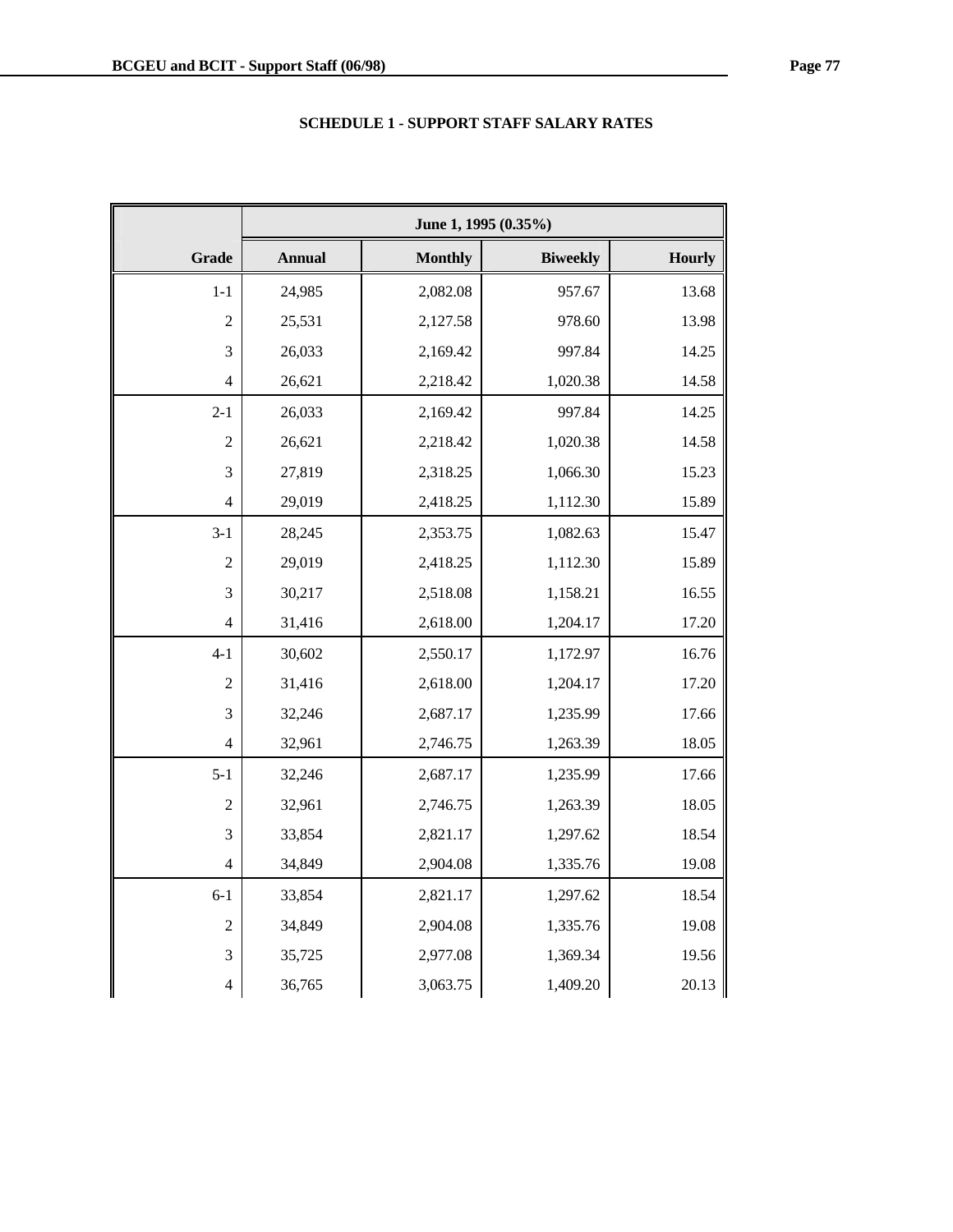| $7 - 1$        | 35,725 | 2,977.08 | 1,369.34 | 19.56 |
|----------------|--------|----------|----------|-------|
| $\overline{c}$ | 36,765 | 3,063.75 | 1,409.20 | 20.13 |
| 3              | 37,896 | 3,158.00 | 1,452.55 | 20.75 |
| $\overline{4}$ | 39,026 | 3,252.17 | 1,495.86 | 21.37 |
| $8 - 1$        | 37,896 | 3,158.00 | 1,452.55 | 20.75 |
| 2              | 39,026 | 3,252.17 | 1,495.86 | 21.37 |
| 3              | 40,156 | 3,346.33 | 1,539.18 | 21.99 |
| 4              | 41,286 | 3,440.50 | 1,582.49 | 22.61 |
| $9 - 1$        | 40,156 | 3,346.33 | 1,539.18 | 21.99 |
| $\overline{c}$ | 41,286 | 3,440.50 | 1,582.49 | 22.61 |
| 3              | 42,505 | 3,542.08 | 1,629.21 | 23.27 |
| $\overline{4}$ | 43,726 | 3,643.83 | 1,676.01 | 23.94 |
| $10-1$         | 42,505 | 3,542.08 | 1,629.21 | 23.27 |
| 2              | 43,726 | 3,643.83 | 1,676.01 | 23.94 |
| 3              | 44,976 | 3,748.00 | 1,723.93 | 24.63 |
| 4              | 46,229 | 3,852.42 | 1,771.95 | 25.31 |
| $11 - 1$       | 44,976 | 3,748.00 | 1,723.93 | 24.63 |
| 2              | 46,229 | 3,852.42 | 1,771.95 | 25.31 |
| 3              | 47,485 | 3,957.08 | 1,820.10 | 26.00 |
| $\overline{4}$ | 48,738 | 4,061.50 | 1,868.12 | 26.69 |
| $12 - 1$       | 47,485 | 3,957.08 | 1,820.10 | 26.00 |
| 2              | 48,738 | 4,061.50 | 1,868.12 | 26.69 |
| 3              | 49,991 | 4,165.92 | 1,916.15 | 27.37 |
| 4              | 51,247 | 4,270.58 | 1,964.29 | 28.06 |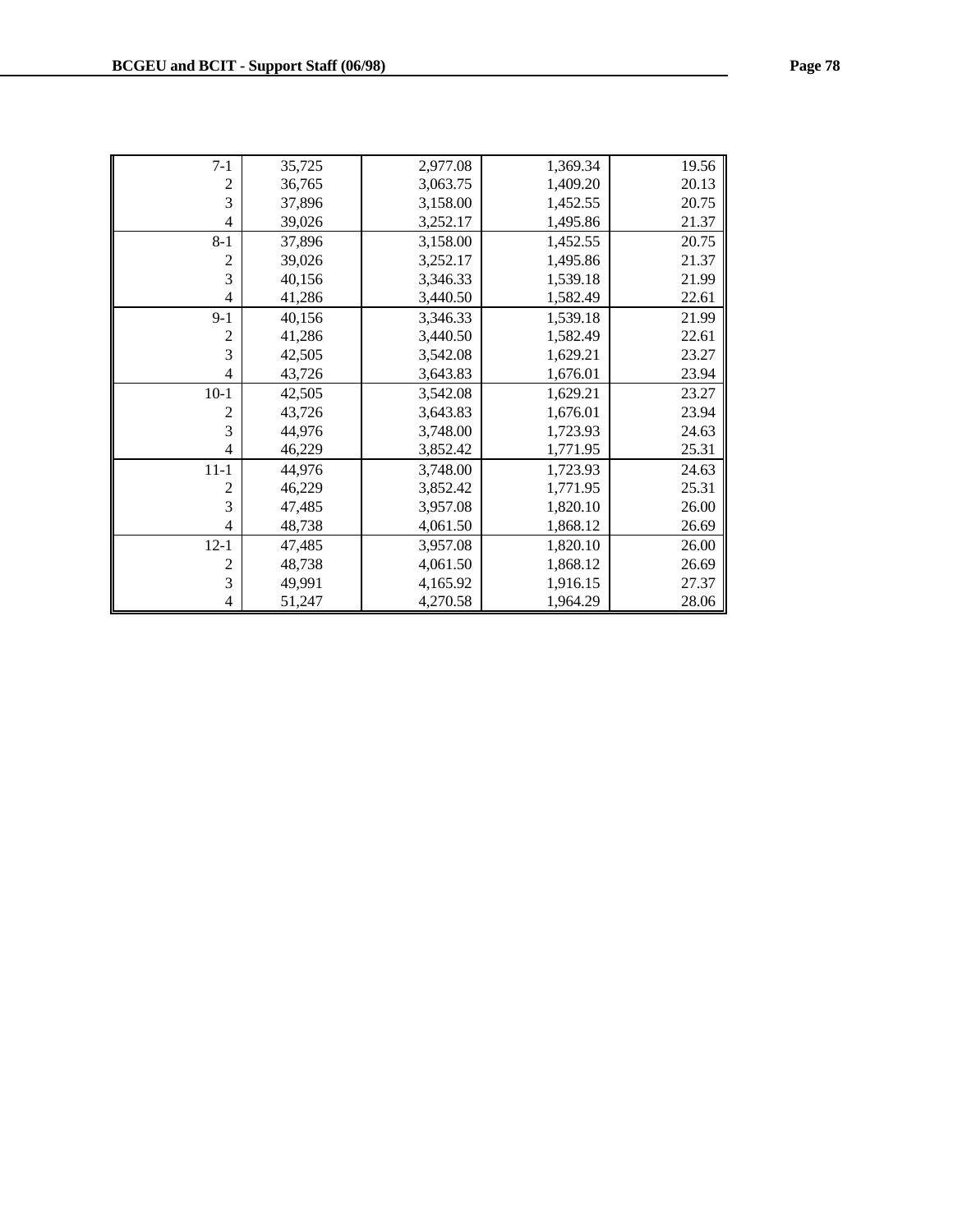|                          | November 30, 1997 (1.0%) |                |                 |        |  |  |
|--------------------------|--------------------------|----------------|-----------------|--------|--|--|
| <b>Grade</b>             | <b>Annual</b>            | <b>Monthly</b> | <b>Biweekly</b> | Hourly |  |  |
| $1-1$                    | 25,235                   | 2,102.92       | 967.26          | 13.82  |  |  |
| $\overline{2}$           | 25,786                   | 2,148.83       | 988.38          | 14.12  |  |  |
| 3                        | 26,293                   | 2,191.08       | 1,007.81        | 14.40  |  |  |
| $\overline{4}$           | 26,887                   | 2,240.58       | 1,030.58        | 14.72  |  |  |
| $2 - 1$                  | 26,293                   | 2,191.08       | 1,007.81        | 14.40  |  |  |
| $\overline{2}$           | 26,887                   | 2,240.58       | 1,030.58        | 14.72  |  |  |
| 3                        | 28,097                   | 2,341.42       | 1,076.96        | 15.39  |  |  |
| $\overline{4}$           | 29,309                   | 2,442.42       | 1,123.41        | 16.05  |  |  |
| $3 - 1$                  | 28,527                   | 2,377.25       | 1,093.44        | 15.62  |  |  |
| $\overline{2}$           | 29,309                   | 2,442.42       | 1,123.41        | 16.05  |  |  |
| 3                        | 30,519                   | 2,543.25       | 1,169.79        | 16.71  |  |  |
| $\overline{4}$           | 31,730                   | 2,644.17       | 1,216.21        | 17.37  |  |  |
| $4 - 1$                  | 30,908                   | 2,575.67       | 1,184.70        | 16.92  |  |  |
| $\overline{c}$           | 31,730                   | 2,644.17       | 1,216.21        | 17.37  |  |  |
| 3                        | 32,568                   | 2,714.00       | 1,248.33        | 17.83  |  |  |
| $\overline{4}$           | 33,291                   | 2,774.25       | 1,276.04        | 18.23  |  |  |
| $5 - 1$                  | 32,568                   | 2,714.00       | 1,248.33        | 17.83  |  |  |
| $\overline{2}$           | 33,291                   | 2,774.25       | 1,276.04        | 18.23  |  |  |
| 3                        | 34,193                   | 2,849.42       | 1,310.61        | 18.72  |  |  |
| $\overline{4}$           | 35,197                   | 2,933.08       | 1,349.10        | 19.27  |  |  |
| $6 - 1$                  | 34,193                   | 2,849.42       | 1,310.61        | 18.72  |  |  |
| $\overline{2}$           | 35,197                   | 2,933.08       | 1,349.10        | 19.27  |  |  |
| 3                        | 36,082                   | 3,006.83       | 1,383.02        | 19.76  |  |  |
| $\overline{\mathcal{L}}$ | 37,133                   | 3,094.42       | 1,423.30        | 20.33  |  |  |

# **SCHEDULE 1 - SUPPORT STAFF SALARY RATES**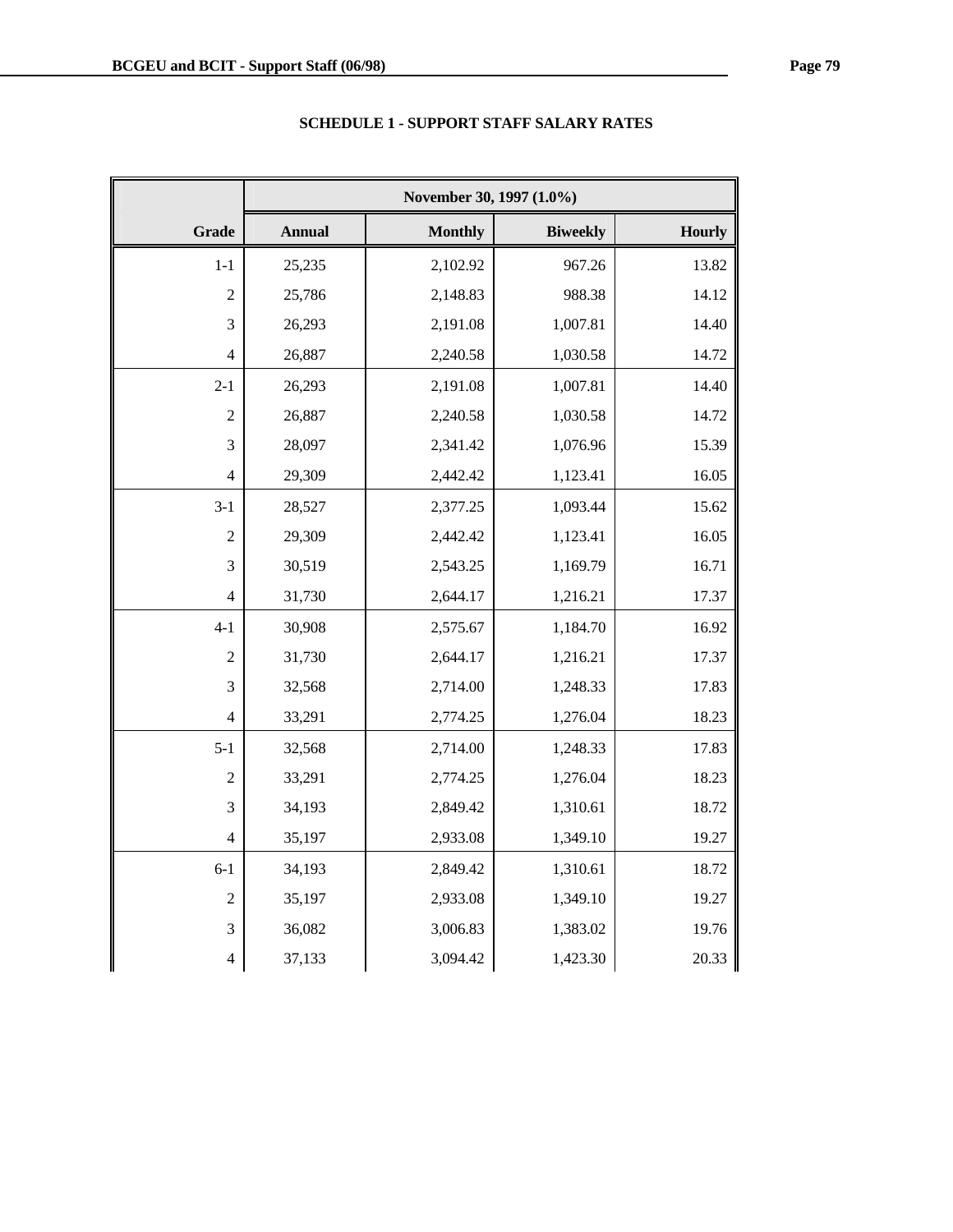| $7 - 1$        | 36,082 | 3,006.83 | 1,383.02 | 19.76 |
|----------------|--------|----------|----------|-------|
| $\overline{c}$ | 37,133 | 3,094.42 | 1,423.30 | 20.33 |
| 3              | 38,275 | 3,189.58 | 1,467.08 | 20.96 |
| 4              | 39,416 | 3,284.67 | 1,510.81 | 21.58 |
| $8 - 1$        | 38,275 | 3,189.58 | 1,467.08 | 20.96 |
| $\overline{c}$ | 39,416 | 3,284.67 | 1,510.81 | 21.58 |
| 3              | 40,558 | 3,379.83 | 1,554.58 | 22.21 |
| 4              | 41,699 | 3,474.92 | 1,598.32 | 22.83 |
| $9-1$          | 40,558 | 3,379.83 | 1,554.58 | 22.21 |
| 2              | 41,699 | 3,474.92 | 1,598.32 | 22.83 |
| 3              | 42,930 | 3,577.50 | 1,645.50 | 23.51 |
| 4              | 44,163 | 3,680.25 | 1,692.76 | 24.18 |
| $10-1$         | 42,930 | 3,577.50 | 1,645.50 | 23.51 |
| 2              | 44,163 | 3,680.25 | 1,692.76 | 24.18 |
| 3              | 45,236 | 3,785.50 | 1,741.17 | 24.87 |
| 4              | 46,691 | 3,890.92 | 1,789.66 | 25.57 |
| $11 - 1$       | 45,426 | 3,785.50 | 1,741.17 | 24.87 |
| 2              | 46,691 | 3,890.92 | 1,789.66 | 25.57 |
| 3              | 47,960 | 3,996.67 | 1,838.30 | 26.26 |
| 4              | 49,225 | 4,102.08 | 1,886.79 | 26.95 |
| $12 - 1$       | 47,960 | 3,996.67 | 1,838.30 | 26.26 |
| 2              | 49,225 | 4,102.08 | 1,886.79 | 26.95 |
| 3              | 50,491 | 4,207.58 | 1,935.32 | 27.65 |
| 4              | 51,759 | 4,313.25 | 1,983.92 | 28.34 |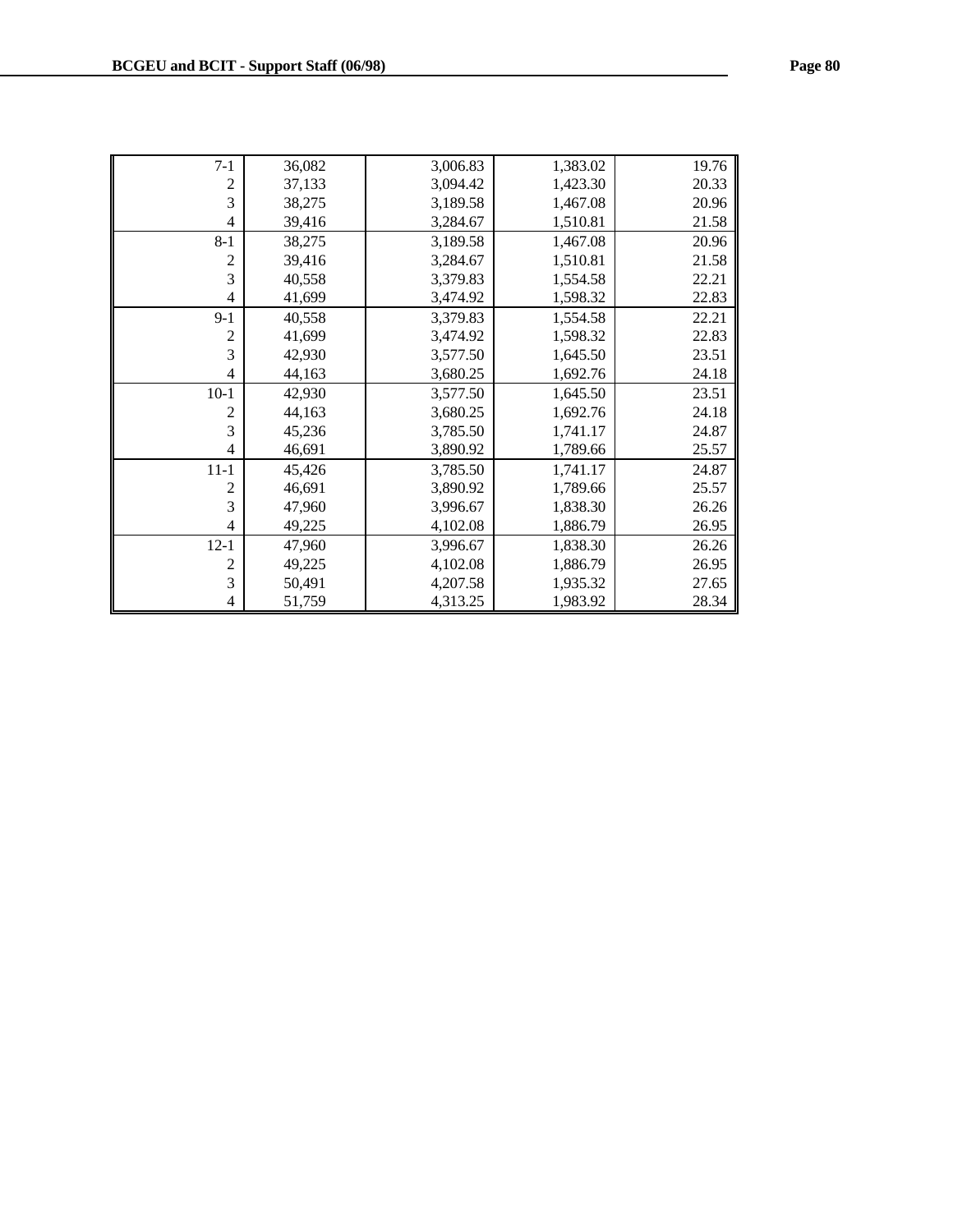|                           | 1992-1994<br><b>Collective</b><br><b>Agreement</b> | January 1, 1995 (1.1%) |                |                 |               |  |
|---------------------------|----------------------------------------------------|------------------------|----------------|-----------------|---------------|--|
| <b>Grade</b>              | <b>Annual</b>                                      | <b>Annual</b>          | <b>Monthly</b> | <b>Biweekly</b> | <b>Hourly</b> |  |
| Foreman, System - Trades  | 46,747                                             | 47,261                 | 3,938.42       | 1,811.51        | 25.88         |  |
| Foreman, General-Trades   | 47,747                                             | 47,261                 | 3,938.42       | 1,811.51        | 25.88         |  |
| Electrician               | 43,337                                             | 43,814                 | 3,651.17       | 1,679.39        | 23.99         |  |
| Plumber                   | 41,239                                             | 41,693                 | 3,474.42       | 1,598.49        | 22.83         |  |
| Carpenter                 | 39,959                                             | 40,399                 | 3,366.58       | 1,548.49        | 22.12         |  |
| Maintenance Mechanic      | 42,921                                             | 43,393                 | 3,616.08       | 1,663.25        | 23.76         |  |
| <b>HVAC</b> Mechanic      | 40,517                                             | 40,963                 | 3,413.58       | 1,570.11        | 22.43         |  |
| Industrial Inst. Mechanic | 39,959                                             | 40,399                 | 3,366.58       | 1,548.49        | 22.12         |  |
| Mechanic                  | 39,959                                             | 40,399                 | 3,366.58       | 1,548.49        | 22.12         |  |
| Machinist                 | 39,959                                             | 40,399                 | 3,366.58       | 1,548.49        | 22.12         |  |

# **TRADE SINGLE RATES**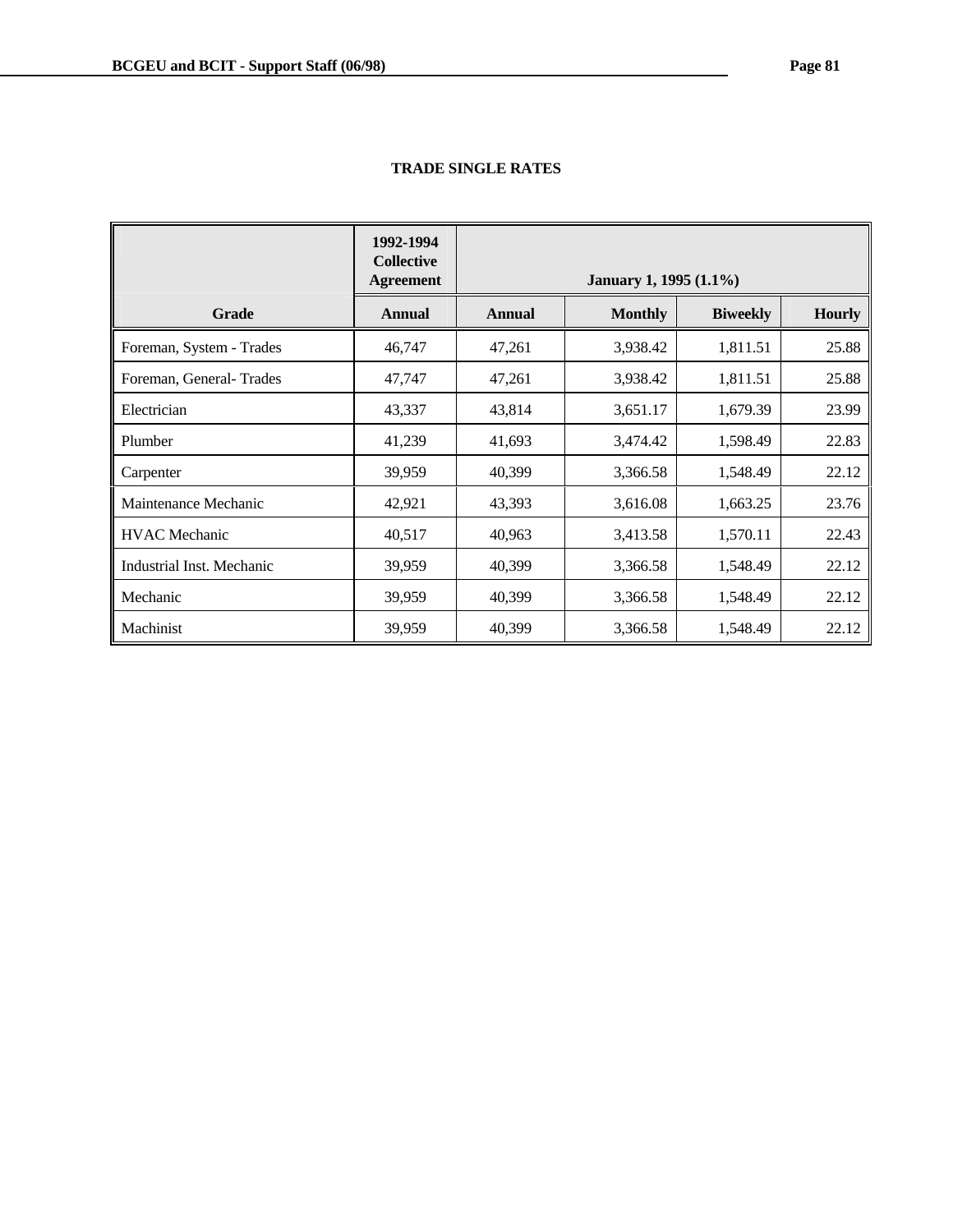|                            | June 1, 1995 (0.35%) |                |                 |               |
|----------------------------|----------------------|----------------|-----------------|---------------|
| Grade                      | <b>Annual</b>        | <b>Monthly</b> | <b>Biweekly</b> | <b>Hourly</b> |
| Foreman, System - Trades   | 47,426               | 3,952.17       | 1,817.83        | 25.97         |
| Foreman, General - Trades  | 47,426               | 3,952.17       | 1,817.83        | 25.97         |
| Electrician                | 43,967               | 3,663.92       | 1,685.25        | 24.08         |
| Plumber                    | 41,839               | 3,486.58       | 1,603.69        | 22.91         |
| Carpenter                  | 40,540               | 3,378.33       | 1,553.89        | 22.20         |
| Maintenance Mechanic       | 43,545               | 3,628.75       | 1,669.08        | 23.84         |
| <b>HVAC</b> Mechanic       | 41,106               | 3,425.50       | 1,575.59        | 22.51         |
| Industrial Instr. Mechanic | 40,540               | 3,378.33       | 1,553.89        | 22.20         |
| Mechanic                   | 40.540               | 3,378.33       | 1,553.89        | 22.20         |
| Machinist                  | 40,540               | 3,378.33       | 1,553.89        | 22.20         |

# **TRADE SINGLE RATES**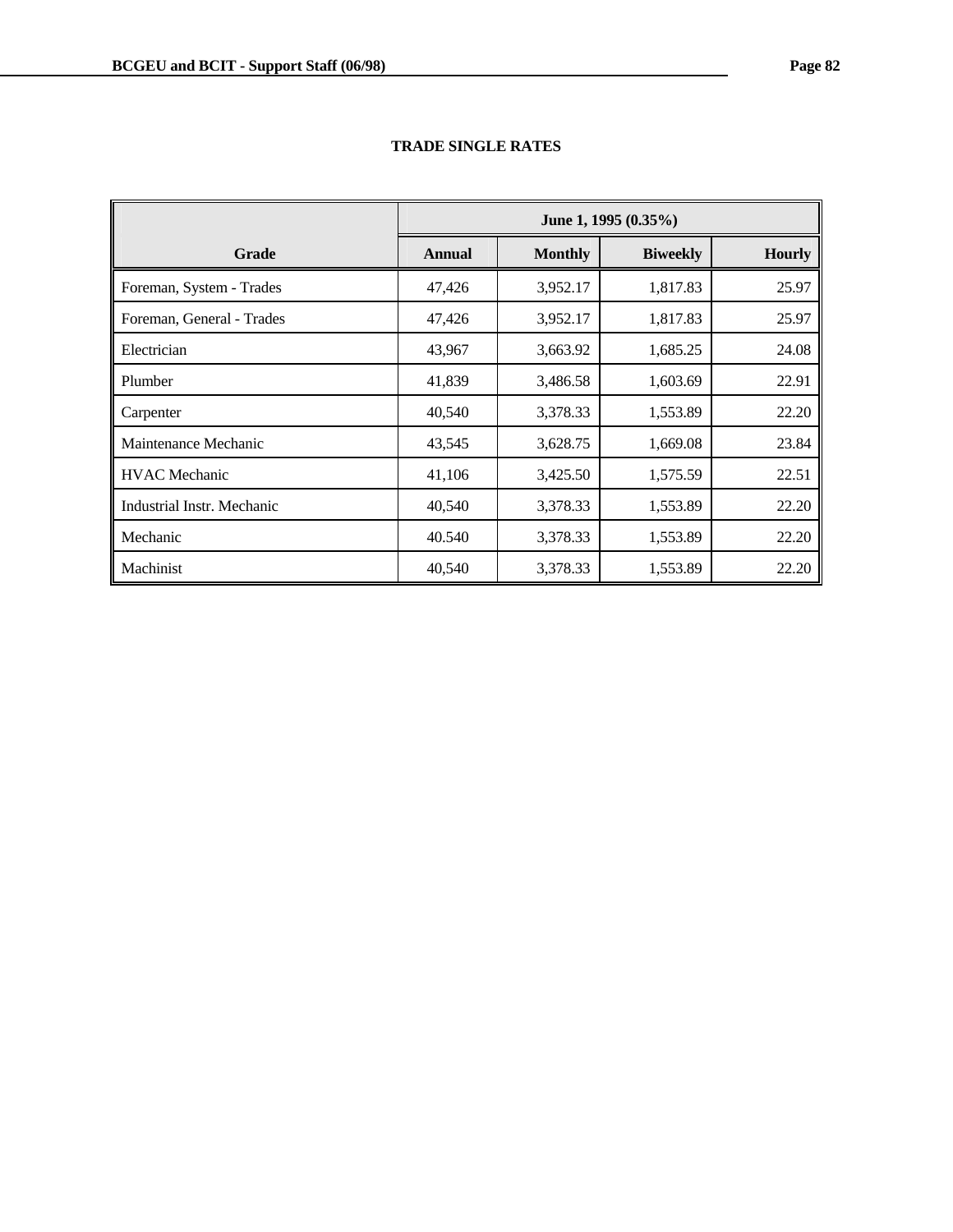|                            | November 30, 1997 (1.0%) |                |                 |               |  |
|----------------------------|--------------------------|----------------|-----------------|---------------|--|
| Grade                      | <b>Annual</b>            | <b>Monthly</b> | <b>Biweekly</b> | <b>Hourly</b> |  |
| Foreman, System - Trades   | 47,900                   | 3,991.67       | 1,836.00        | 26.23         |  |
| Foreman, General-Trades    | 47,900                   | 3,991.67       | 1,836.00        | 26.23         |  |
| Electrician                | 44,407                   | 3,700.58       | 1,702.12        | 24.32         |  |
| Plumber                    | 42,257                   | 3,521.42       | 1,619.71        | 23.14         |  |
| Carpenter                  | 40,945                   | 3,412.08       | 1,569.42        | 22.42         |  |
| Maintenance Mechanic       | 43,980                   | 3,665.00       | 1,685.75        | 24.08         |  |
| <b>HVAC</b> Mechanic       | 41,517                   | 3,459.75       | 1,591.34        | 22.73         |  |
| Industrial Instr. Mechanic | 40,945                   | 3,412.08       | 1,569.42        | 22.42         |  |
| Mechanic                   | 40,945                   | 3,412.08       | 1,569.42        | 22.42         |  |
| Machinist                  | 40,945                   | 3,412.08       | 1,569.42        | 22.42         |  |

# **TRADE SINGLE RATES**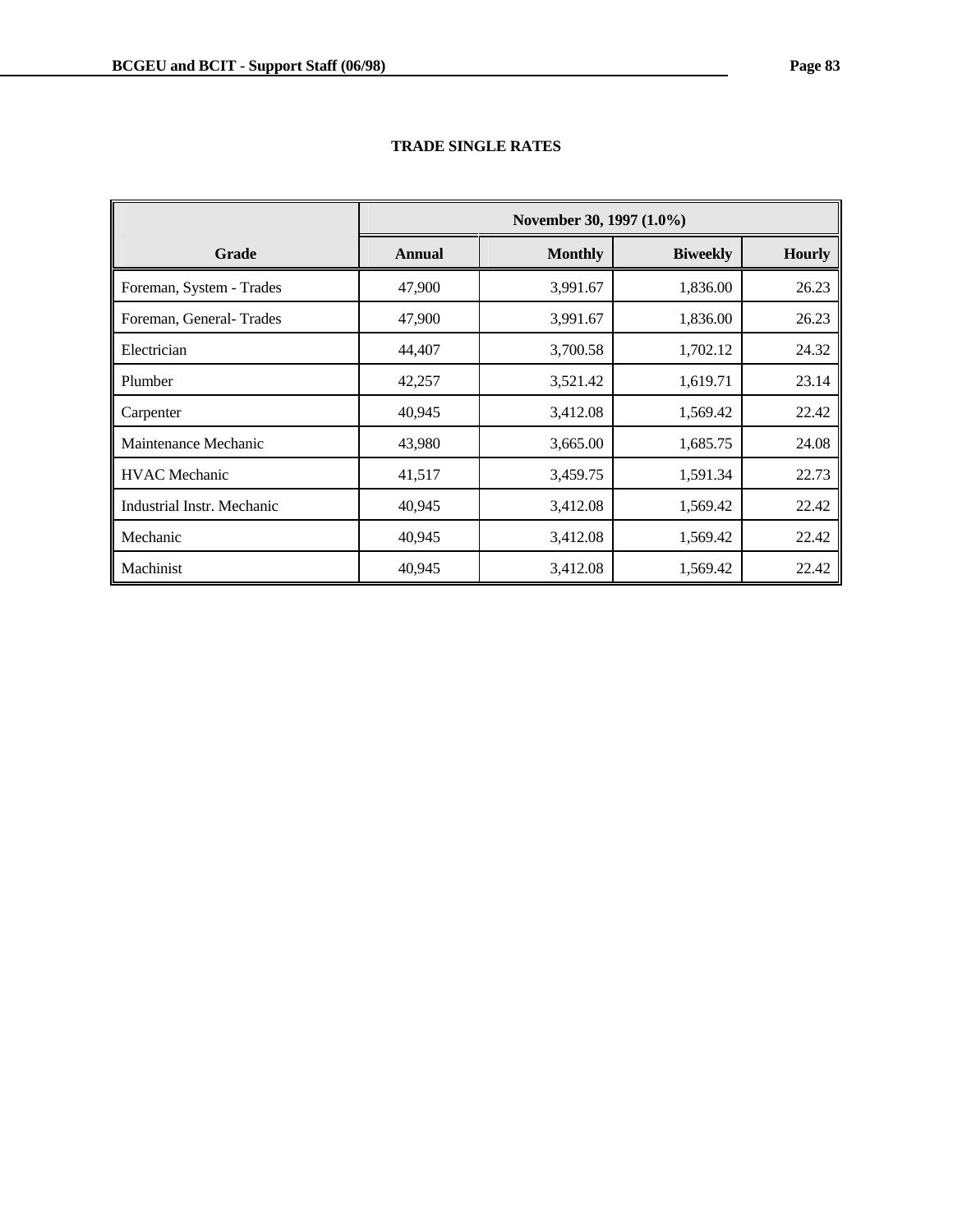## **APPENDIX "A" SHORT AND LONG TERM DISABILITY**

### **Part I - Short Term Illness and Injury Plan**

## **1.1 Eligibility**

 (a) Regular Employees shall be covered by the Short Term Illness and Injury Plan upon completion of six (6) months of active service with the Employer.

 (b) Regular Employees with less than six (6) months of service who are unable to work because of illness or injury are entitled to six (6) days' coverage at full pay in any one (1) calendar year.

 (c) Regular Employees with three (3) months but less than six (6) months of service will be entitled to fifteen (15) weeks (seventy-five (75) working days) of coverage, consisting of the above six (6) days, or what remains of the six (6) days' entitlement, at full pay, and the remainder of the fifteen (15) weeks at two-thirds (\_) of pay, not to exceed a maximum weekly benefit of two hundred and ten dollars (\$210) or the U.I.C. maximum weekly sickness benefit, whichever is higher.

 (d) Not withstanding (a), (b) and (c) above, where a regular Employee is on a claim recognized by the Workers' Compensation Board while the Employee was on the Employer's business, s/he shall be entitled to leave at his/her regular rate of pay up to a maximum of one hundred thirty (130) days for any one claim in lieu of benefits as outlined in Section 1.2. In such cases the compensation payable by the Workers' Compensation Board shall be remitted to the Employer.

 (e) Pay for a regular part-time Employee under this plan shall be based on his/her part-time percentage of fulltime employment at date of present appointment.

# **1.2 Short Term Plan Benefit**

 (a) In the event an Employee is unable to work because of illness or injury, s/he will be entitled to a benefit of seventy-five percent (75%) of pay for a period not to exceed six (6) months from date of absence (Short Term Plan period). In any one (1) calendar year, the first six (6) working days of absence from work due to illness or injury will be paid at one hundred percent (100%) of pay.

Upon request, an Employee shall be advised of the balance of his/her sick leave credits.

 Employees who exhaust all or part of their six (6) working days' entitlement at one hundred percent (100%) of pay in a calendar year will have it reinstated in the following calendar year upon return to work.

 (b) Employees who have accumulated sick leave credit under the old sick leave plan will have their accumulated sick leave credits frozen but will supplement their seventy-five percent (75%) of pay benefit under the new plan by using twenty-five percent (25%) of a day's accumulation under the old sick leave plan for each day of absence under the new plan. The seventy-five percent (75%) benefit shall not be supplemented by the use of any other leave entitlements.

# **1.3 Recurring Disabilities**

 (a) Employees who return to work after being absent because of illness or injury and within five (5) consecutive scheduled days of work again become unable to work because of the same illness or injury are considered to still be within the original Short Term Plan period as defined in Section 1.2(a).

(b) Employees who return to work after being absent because of illness or injury and within five (5)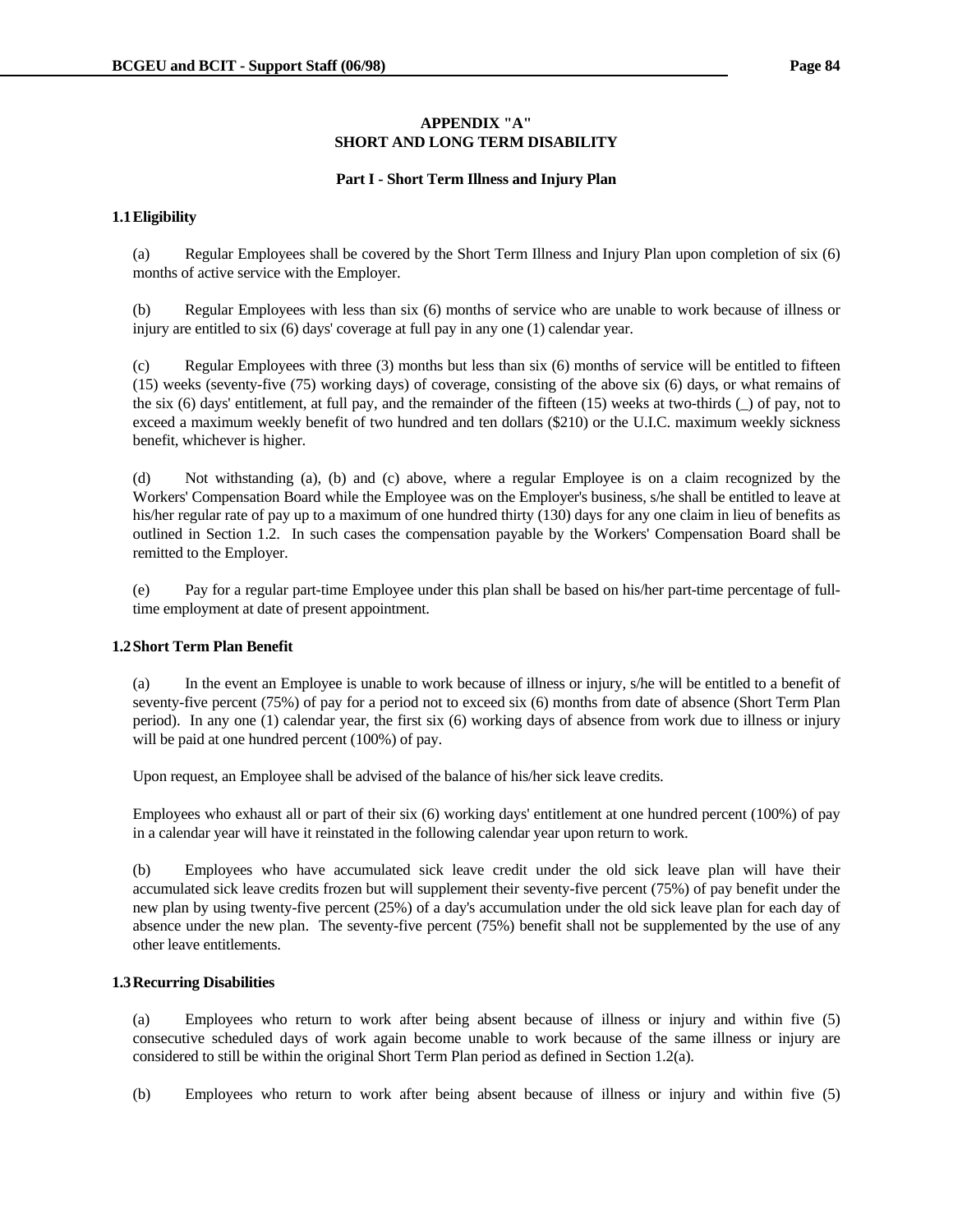consecutive scheduled days of work again become unable to work because of a new illness or injury unrelated to the illness or injury that caused the previous absence shall be entitled to further six (6) months of benefits under this plan.

 (c) Employees who return to work after being absent because of illness or injury, and after working five (5) or more consecutive scheduled days of work, again become unable to work because of the same illness or injury will be entitled to a further six (6) month period of benefits under this plan, except as provided in (d) below, where the Short Term Plan period shall continue to be as defined in Section 1.2(a).

 (d) Where an Employee is returning to work after a period of illness or injury and where the Screening Committee has approved such return on a trial basis for assessment and/or rehabilitation purposes, the Short Term Plan period shall continue to be as defined in Section 1.2(a). Such trial period must be approved during the period the Employee is receiving short term benefits, however, the end of the trial period can go beyond the Short Term Plan benefit period.

 (e) Employees who return to work after a period of illness or injury and who do not work the same number of hours that were scheduled prior to the illness or injury shall receive prorated benefits under this plan, however, not beyond seven (7) calendar months from the initial date of absence as defined in Section 1.02(a), if absence is due to the same illness or injury.

# **1.4 Doctor's Certificate of Inability to Work**

The Employer may require an Employee who is unable to work because of illness or injury to provide a statement from:

(a) a medical practitioner qualified to practise in the province of British Columbia, or

 (b) where necessary, from a medical practitioner licensed to practise in the province of Alberta or the Yukon; or

 (c) the consulting physician to whom the Employee is referred by the medical practitioner in (a) or (b) above, providing medical evidence of the Employee's inability to work in any of the following circumstances:

- (1) where it appears that a pattern of consistent or frequent absence from work is developing;
- (2) where the Employee has been absent for six (6) consecutive scheduled days of work;

 (3) where at least thirty (30) days have elapsed since the last statement was obtained and the Employee has been in receipt of plan benefits throughout that period.

Benefits will cease to be paid when an Employee fails to provide satisfactory evidence of medical disability during the benefit period.

# **1.5 Integration with Other Disability Income**

Short term benefits will be reduced by all other disability income benefits to which the absent Employee is entitled except disability income which was being received prior to the illness or injury resulting in the Employee being absent from work and which is unrelated to the illness or injury causing the current absence and the one-quarter  $(½)$  day accumulation from the old sick leave plan that is being used to supplement the new plan. Other disability income benefits will include:

 (a) Any amount the absent Employee receives from any group insurance, wage continuation or pension plan of the Employer.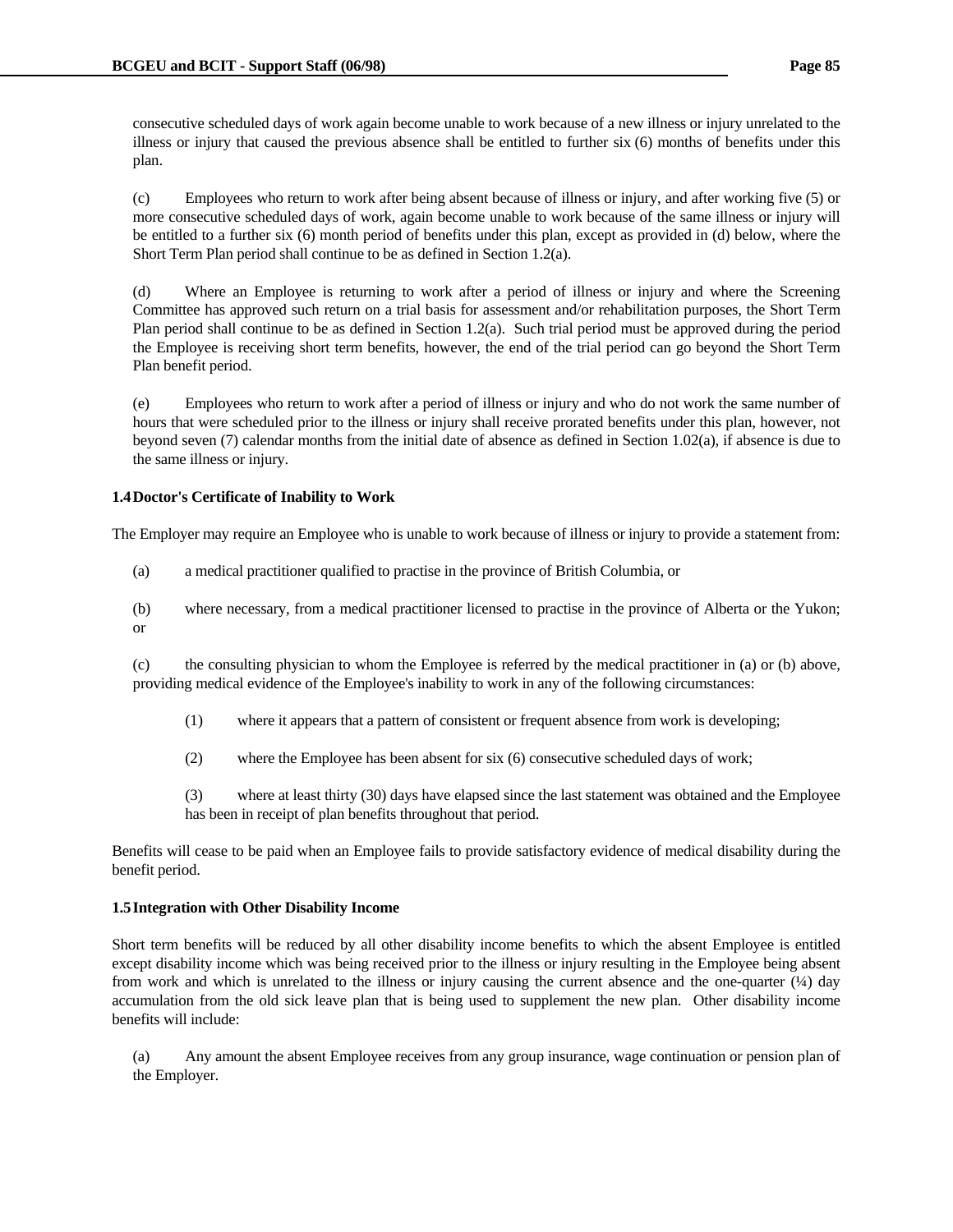(b) Any amount of disability income provided by any compulsory act or law, except Unemployment Insurance sickness benefits and WCB benefits payable in accordance with Section 1.1(d).

 (c) Any periodic benefit payment from the Canada or Quebec Pension Plan or other social security plan of any country.

 Notwithstanding the above, in the case of ICBC Weekly Indemnity payments or, in the case of personal insurance coverage integration will apply to the extent that the combination of Plan benefits and ICBC Weekly Indemnity payments, or personal insurance disability income benefits exceed either:

(1) one hundred percent (100%) of pay, or

 (2) the applicable benefit percentage of the individual's average total monthly income in the twelve (12) month period immediately preceding commencement of the disability, whichever is the greater. Where this provision is to apply, the Employee will be required to provide satisfactory evidence of his/her total monthly income.

 This section does not apply to a war disability pension paid under an Act of the Governments of Canada or other Commonwealth countries.

### **1.6 Benefits Not Paid During Certain Periods**

Benefits will not be paid when an Employee is:

- (a) receiving designated paid holiday pay;
- (b) engaged in an occupation for wage or profit;

 (c) on strike or is locked out unless the strike or lockout occurred after the illness or injury resulting in the Employee being absent from work;

- (d) serving a prison sentence;
- (e) on suspension without pay;
- (f) on paid absence in the period immediately preceding retirement;
- (g) on any leave of absence without pay;
- (h) Notwithstanding (c) above, where an illness or injury occurs during a period of approved:
	- (1) educational leave,
	- (2) general leave of absence not exceeding thirty (30) days,
	- (3) maternity/adoption/parental leave,

 which prevents the Employee from returning to work on the scheduled date of return, the Short Term Plan will be effective from the date of disability due to illness or injury and benefits will be paid for the balance of the six (6) month period remaining from the scheduled date of return to work.

#### **1.7 Employee to Inform Employer**

The Employee shall inform the Employer as soon as possible of his/her inability to report to work because of illness or injury. The Employee shall inform the Employer of the date of return to duty, in advance of that date, in order that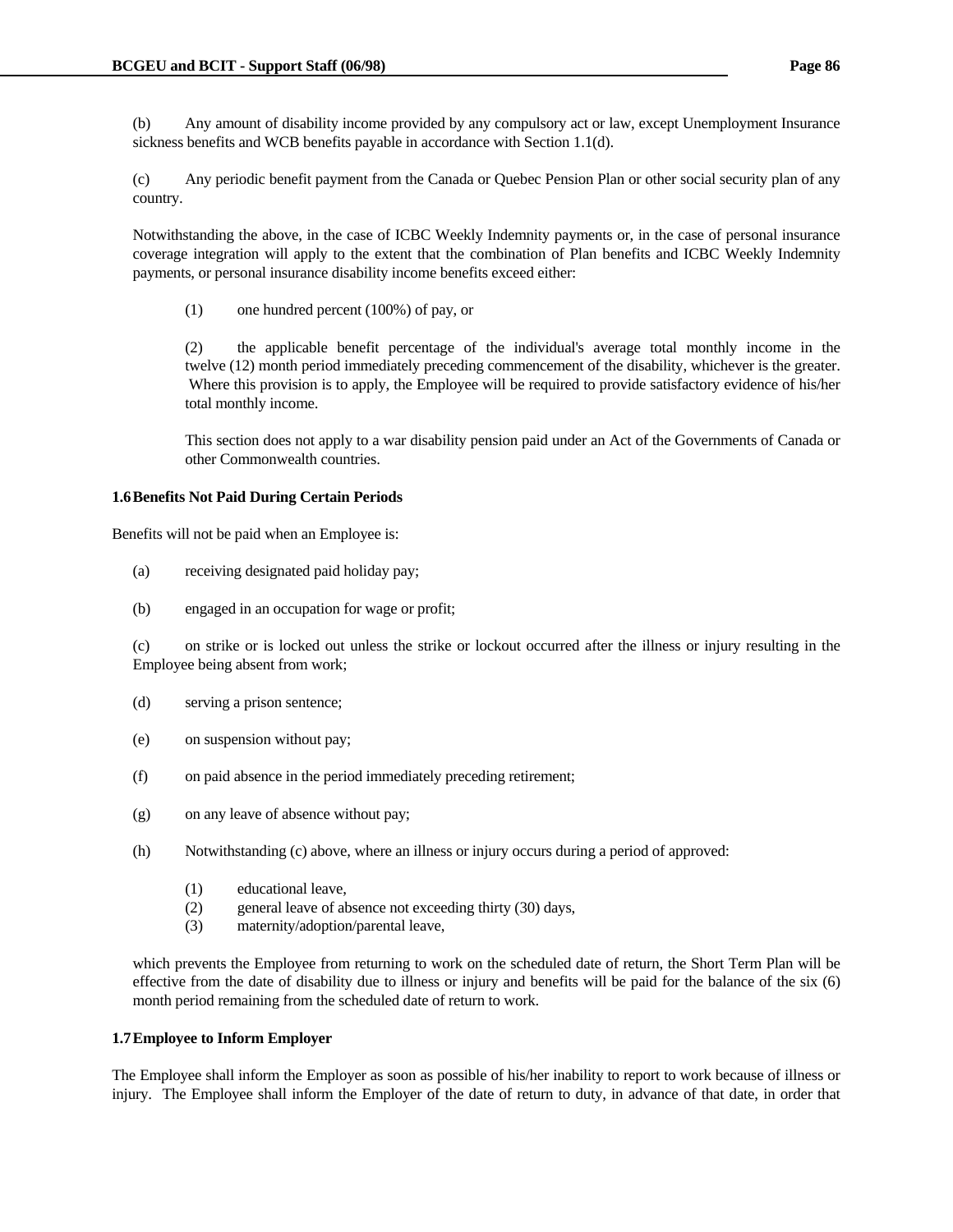relief scheduled for that Employee can be notified.

#### **1.8 Entitlement**

For the purpose of calculating six (6) days per calendar year, one (1) day shall be considered to be one (1) day regardless of the regularly scheduled workday. Calculation for part-time Employees and partial days will be on a prorated basis.

### **1.9 UIC Premium**

The Parties agree that the complete premium reduction from the Unemployment Insurance Commission accruing through the improved illness and injury plan will be returned to the Employer.

#### **1.10 Benefits Upon Layoff or Separation**

 (a) Subject to (b) and (c) below, regular Employees who have completed three (3) months of service and who are receiving benefits pursuant to  $1.1(c)$ ,  $1.1(d)$  or 1.2 shall continue to receive such benefits upon layoff  $\sigma$ separation until the termination of the illness or until the maximum benefit entitlement has been granted, whichever comes first, if the notice of lay-off or separation is given after the commencement of the illness for which benefits are being paid.

 (b) In the event that lay-off or separation notice was given prior to the commencement of the illness, benefits will cease on the effective date of the lay-off or separation only if the illness commenced within two (2) months of the effective date of the lay-off or separation.

(c) Benefits will continue to be paid in accordance with  $1.10(a)$ , for which notice of lay-off or separation was given prior to the commencement of the illness and if the illness commenced more than two (2) months before the effective date of the lay-off or separation.

### **Part II - Long Term Disability Plan**

### **2.1 Eligibility**

 (a) Regular full-time Employees shall be covered by the Long Term Disability Plan upon completion of six (6) months' active employment with the Employer. To be covered by the Plan, a regular part-time Employee must be working a position that requires at least half-time work on a regularly scheduled basis, and must have completed six (6) months active service in such a position.

 (b) An Employee who is not actively at work because of illness or injury on the workday coincident with, or immediately proceeding, the date s/he would otherwise have become eligible for coverage under the Plan will not be eligible for coverage until the date the Employee returns to active employment.

(c) Coverage in the plan is a condition of employment.

### **2.2 Long Term Disability Benefit**

In the event an Employee, while covered under this Plan, becomes totally disabled as a result of an accident or a sickness, then, after the Employee has been totally disabled for six (6) months, including periods approved in Section 1.3(a) and (c), s/he shall be eligible to receive a monthly benefit as follows:

 (a) While the Employee has a sick bank balance to be used on a day-for-day basis, full monthly earnings will continue until the sick bank is exhausted, and Section 2.6 will not apply.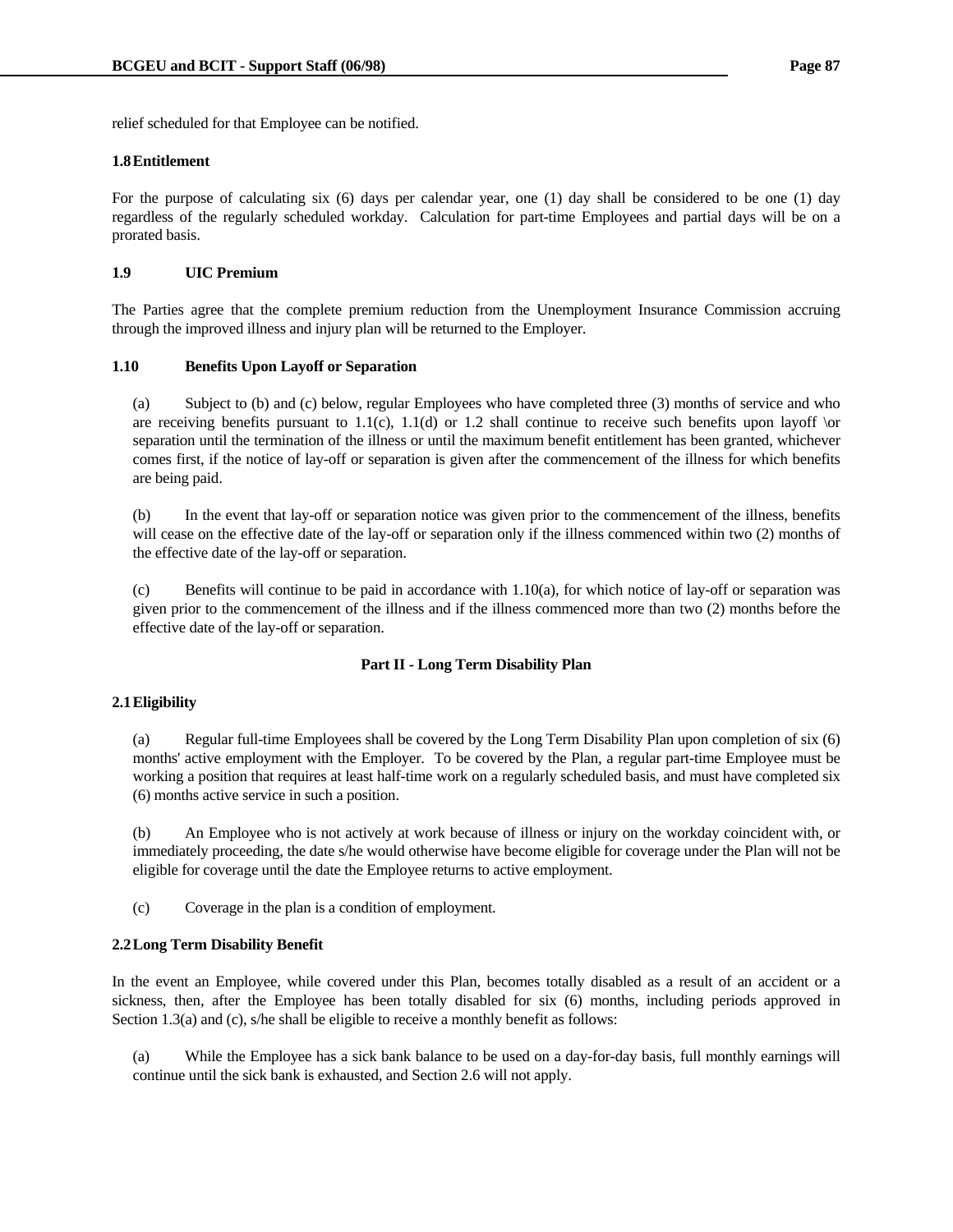(b) When an Employee has no sick bank, or after it is exhausted, the Employee shall receive a monthly benefit equal to the sum of:

 (1) Sixty-six and two-thirds percent (66\_%) of the first twenty-five hundred dollars (\$2,500) of monthly earnings; and

(2) Fifty percent (50%) of the monthly earnings above twenty-five hundred dollars (\$2,500).

 (3) An Employee who becomes eligible for Long Term Disability benefits on or after August 1, 1994 shall receive a monthly benefit of sixty-six and two-thirds percent (66\_) of monthly earnings.

 For the purposes of the above, earnings shall mean basic monthly earnings as at the date of disability as determined by the Employer.

 The basic monthly earnings as at the date of disability shall be the salary in effect for the last month of the Short Term Plan period, or equivalent six (6) month period, taking into consideration any retroactive adjustments. The date of disability for determining the commencement of the first two (2) years of disability shall be the day following the last month of the Short Term Plan period, or an equivalent six (6) month period.

 (c) The Long Term Disability benefit payment will be made so long as an Employee remains totally disabled in accordance with Section 2.3, and will cease on the date the Employee recovers, or at the end of the month in which the Employee reaches age sixty-five (65), or resigns, or dies, whichever occurs first.

 (d) An Employee in receipt of long term disability will be considered an Employee for purposes of superannuation and will continue to be covered by group life, extended health, dental and medical plans. Employee will not be covered by any other portion of the collective agreement but will retain the right of access to a Screening Committee established thereunder and will retain seniority rights should they return to employment within six (6) months following cessation of benefits.

 (e) When an Employee is in receipt of the benefit described in (b) above, contributions required for benefit plans in (d) above and contributions for Superannuation will be waived by the Employer.

 (f) An Employee engaged in rehabilitative employment with the Employer and who is receiving partial Long Term Disability benefit payments will have contributions required for benefit plans in (d) above and contributions for Superannuation waived by the Employer, except that Superannuation contributions shall be deducted from any salary received from the Employer to cover the period of rehabilitative employment.

# **2.3 Total Disability**

 (a) Total disability, as used in the Plan, means the complete inability because of an accident or sickness of a covered Employee to perform all the duties of his/her own occupation for the first two (2) years of disability. Thereafter, Employees able by reason of education, training or experience to perform the duties of a gainful occupation for which the rate of pay is not less than seventy-five percent (75%) of the current rate of pay of their regular occupation at date of disability will not be considered totally disabled and will therefore not be eligible for benefits under this Long Term Disability Plan.

 (b) Total disabilities resulting from mental or nervous disorders are covered by the plan in the same manner as total disabilities resulting from accidents or other sicknesses, except that an Employee who is totally disabled as a result of a mental or nervous disorder and who has received twenty-four (24) months of Long Term Disability Plan benefit payments must be confined to a hospital or mental institution or where they are at home, under the direct care and supervision of a medical doctor, in order to continue to be eligible for benefit payments.

During a period of total disability an Employee must be under the regular and personal care of a legally qualified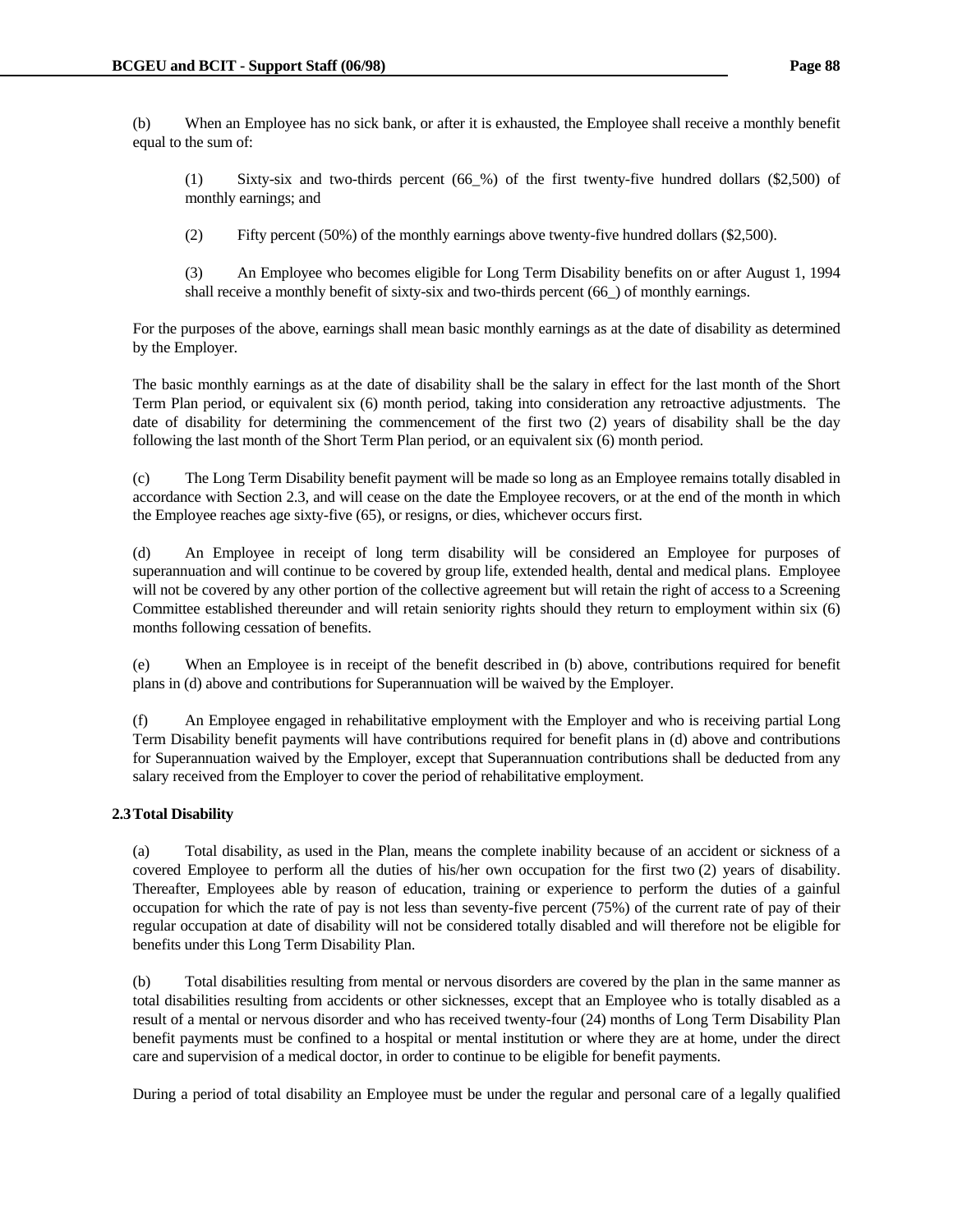doctor of medicine.

 (c) (1) If an Employee becomes totally disabled and during this period of total disability engages in rehabilitative employment, the regular monthly benefit from this plan will be reduced by twenty-five percent (25%) of the Employee's earnings from such rehabilitative employment. In the event that income from rehabilitative employment and the benefit paid under this Plan exceed eighty-five percent (85%) of the Employee's earnings at date of disability, the benefit from this plan will be further reduced by the excess amount. *"Rehabilitative employment"* shall mean any occupation or employment for wage or profit or any course or training that entitles the disabled Employee to an allowance, provided such rehabilitative employment has the approval of the Employee's doctor and the Employer.

 The rehabilitative employment of a disabled Employee will continue until such time as the Employee's earnings from rehabilitative employment exceed eighty-five percent (85%) of the Employee's earnings at the date of disability but in no event for more than twenty-four (24) months from the date benefit payments commence.

 If earnings are received by an Employee during a period of total disability and if such earnings are derived from employment which has not been approved as rehabilitative employment by his/her doctor and the Employer, then the regular monthly benefit from the Plan will be reduced by one hundred percent (100%) of such earnings.

 (2) In the event that an Employee has been classified as totally disabled for all occupations and engages in approved rehabilitative employment, the provisions of (1) above apply except that the rehabilitative employment may continue for twenty-four (24) months from the date rehabilitative employment commenced.

 (3) In the case where rehabilitative employment has been approved while an Employee is receiving a benefit under the provisions of Article 2.2(a), the provision of Article 2.3(c)(1) shall not apply until the Employee is receiving a benefit under Article 2.2(b).

### **2.4 Exclusions from Coverage**

The Long Term Disability Plan does not cover total disabilities resulting from:

 (a) war, insurrection, rebellion, or service in the armed forces of any country after the commencement of this plan;

 (b) voluntary participation in a riot or civil commotion except while an Employee is in the course of performing the duties of his/her regular occupation;

(c) intentionally self-inflicted injuries or illness;

 (d) a disability known to the Employer which was specifically taken into account by the Employer at the time of hiring.

# **2.5 Pre-existing Conditions**

An Employee shall not be entitled to Long Term Disability benefits from this Plan if his/her total disability resulted from an accident, sickness or mental or nervous disorder with respect to which medical treatment, services or supplies were received in the ninety (90) day period prior to the date of hire unless s/he has completed twelve (12) consecutive months of service after the date of hire during which time s/he has not been absent from work due to the aforementioned accident, sickness or mental or nervous disorder with respect to which medical treatment, services or supplies were received. This clause does not apply to present Employees who have been continuously employed since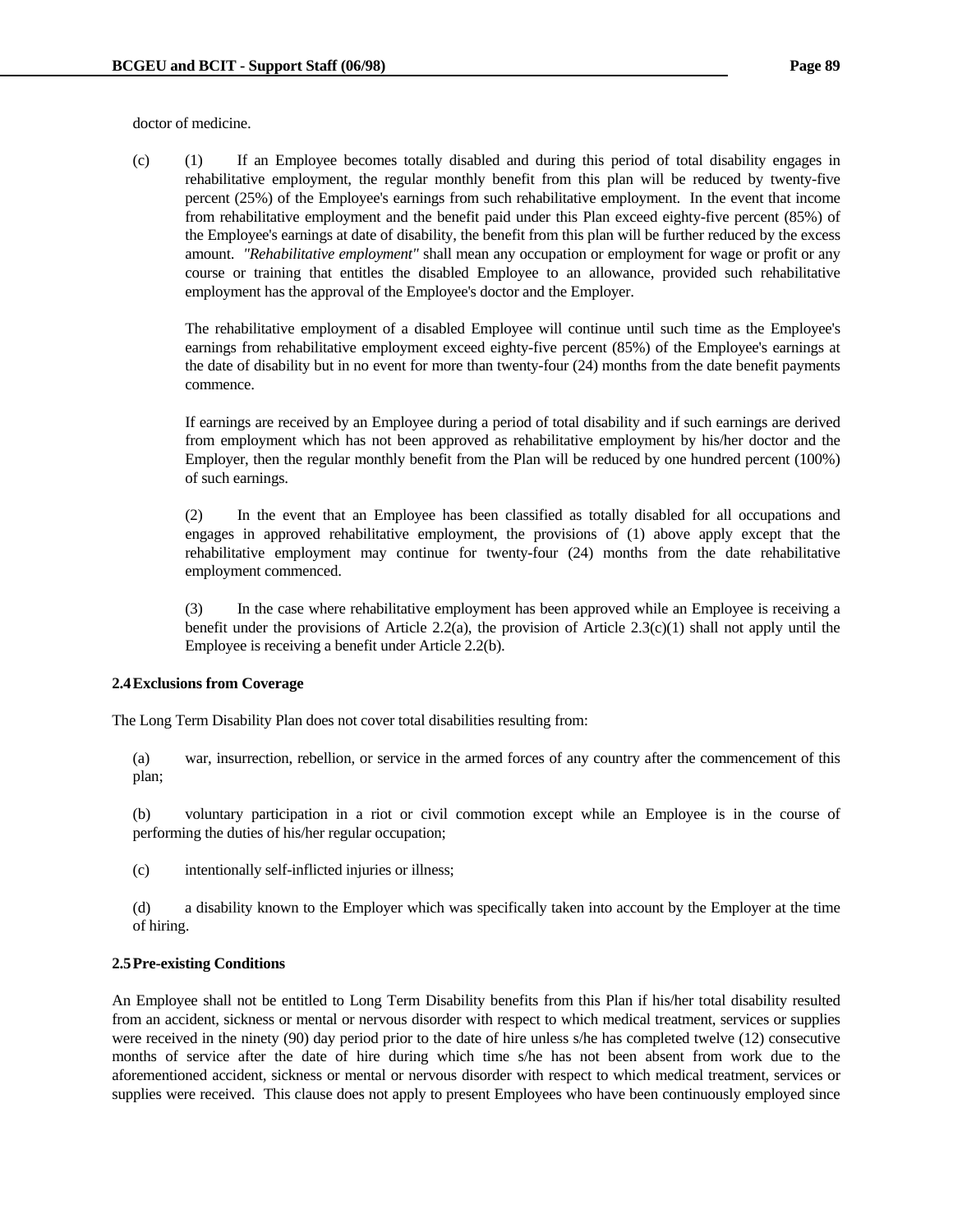April 1, 1977.

### **2.6 Integration with other Disability Income**

In the event a totally disabled Employee is entitled to any other income as a result of the same accident, sickness, mental or nervous disorder that caused him/her to be eligible to receive benefits from this Plan, the benefits from this Plan will be reduced by one hundred percent (100%) of such other disability income.

Other disability income shall include, but not necessarily be limited to:

 (a) any amount payable under the Workers' Compensation Act or Law or an other legislation of similar purpose; and

 (b) any amount the disabled Employee receives from any group insurance, wage continuation or pension plan of the Employer that provides disability or retirement income; and

(c) any amount of disability income provided by any compulsory act or law; and

 (d) any periodic primary benefit payment from the Canada or Quebec Pension Plans or other similar social security plan of any country to which the disabled Employee is entitled or which s/he would be entitled if his/her application for such a benefit were approved; and

 (e) any amount of disability income provided by any group or association disability plan to which the disabled Employee might belong or subscribe.

 The amount by which the disability benefit from this Plan is reduced by other disability income will normally be the amount to which the disabled Employee is entitled upon becoming first eligible for such other disability income. Future increases in such other disability income resulting from increases in the Canadian Consumer Price Index or similar indexing arrangements will not further reduce the benefit from this Plan.

 Notwithstanding the above, in the case of ICBC Weekly Indemnity payments or, in the case of personal insurance coverage, integration will apply to the extent that the combination of Plan benefits and ICBC Weekly Indemnity payments, or personal insurance disability income benefits exceed either:

(1) one hundred percent (100%) of basic pay, or

 (2) the applicable benefit percentage of the individual average total monthly income in the twelve (12) month period immediately preceding commencement of the disability, whichever is the greater. Where this provision is to apply the Employee will be required to provide satisfactory evidence of his/her total monthly income.

This section does not apply to a war disability pension paid under an Act of the Governments of Canada or other Commonwealth countries.

### **2.7 Successive Disabilities**

If, following a period of total disability with respect to which benefits are paid from this Plan, an Employee returns to work on a full-time basis for a continuous period of six (6) months or more, any subsequent total disability suffered by that Employee, whether related to the preceding disability or not, shall be considered a new disability and the disabled Employee shall be entitled to benefit payments in accordance with the provisions of this Plan.

In the event the period during which such an Employee has returned to work is less than six (6) months and the Employee again suffers a total disability, the subsequent disability shall be deemed a continuation of the preceding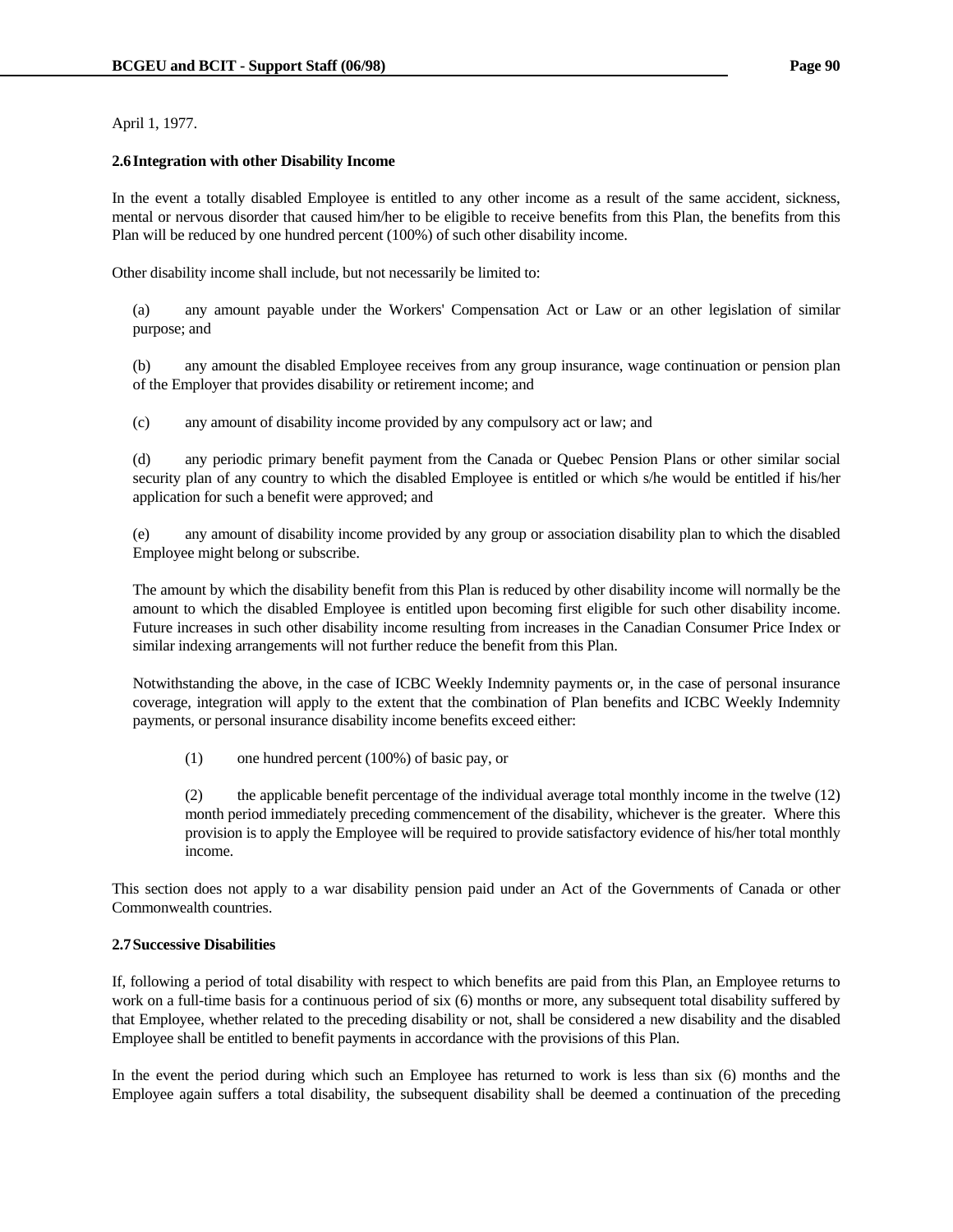disability, and the disabled Employee shall be entitled to benefit payments in accordance with the provisions of this Plan as though s/he had not returned to work.

Should such an Employee suffer a subsequent disability that is unrelated to the previous disability and, provided the period during which the Employee returned to work is longer than one (1) month, the subsequent disability shall be considered a new disability and the Employee shall be entitled to benefit payments in accordance with the provisions of the Plan. If the period during which the Employee returned to work is one (1) month or less, the subsequent disability shall be deemed a continuation of the preceding disability and the disabled Employee shall be entitled to benefit payments in accordance with the provisions of this Plan.

# **2.8 Cessation of Plan Coverage**

An Employee shall cease to be covered by this Plan at the earliest of the following dates:

- (a) on the date of six (6) months prior to his/her 65th birthday;
- (b) on the date of commencement of paid absence prior to retirement;
- (c) on the date of termination of employment with the Employer;

Cessation of active employment as a regular Employee shall be considered termination of employment except when an Employee is on authorized leave of absence with or without pay.

# **2.9 Leave of Absence**

Employees on leave of absence without pay may opt to retain coverage under the plan and shall pay the full premium, except when on approved Maternity/Parental Leave, when the Employer shall pay the premium to a maximum period of twelve (12) weeks for parental leave, eighteen (18) weeks for maternity leave and to a maximum period of thirty (30) weeks for maternity/parental leave combination. Coverage will be permitted for a period of eighteen (18) months of absence without pay except that if the leave is for educational purposes the maximum period will be extended to two (2) years. If an Employee on leave of absence without pay or with partial pay, who has elected coverage under this Plan becomes disabled, benefits under this plan will be based upon monthly earnings immediately prior to the current leave of absence.

# **2.10 Benefits Upon Plan Termination**

In the event this Long Term Disability Plan is terminated, the benefit payments shall continue to be paid in accordance with the provisions of this Plan to disabled Employees who become disabled while covered by this Plan prior to its termination.

# **2.11 Contributions**

The cost of this Plan will be borne by the Employer.

# **2.12 Waiver of Contributions**

Employee contributions to this Plan shall be waived with respect to disabled Employees during the time such an Employee is in receipt of disability benefit payments from this Plan.

# **2.13 Claims**

Long Term Disability claims will be adjudicated and paid by the claims-paying agent to be appointed by the Employer. In the event a covered Employee disputes the decision of the claims-paying agent regarding a claim for benefits under this Plan, the Employee may arrange to have his/her claim reviewed by a Claims Review Committee composed of three (3) medical doctors; one (1) designated by the claimant, one (1) by the Employer, and a third agreed to by the first two.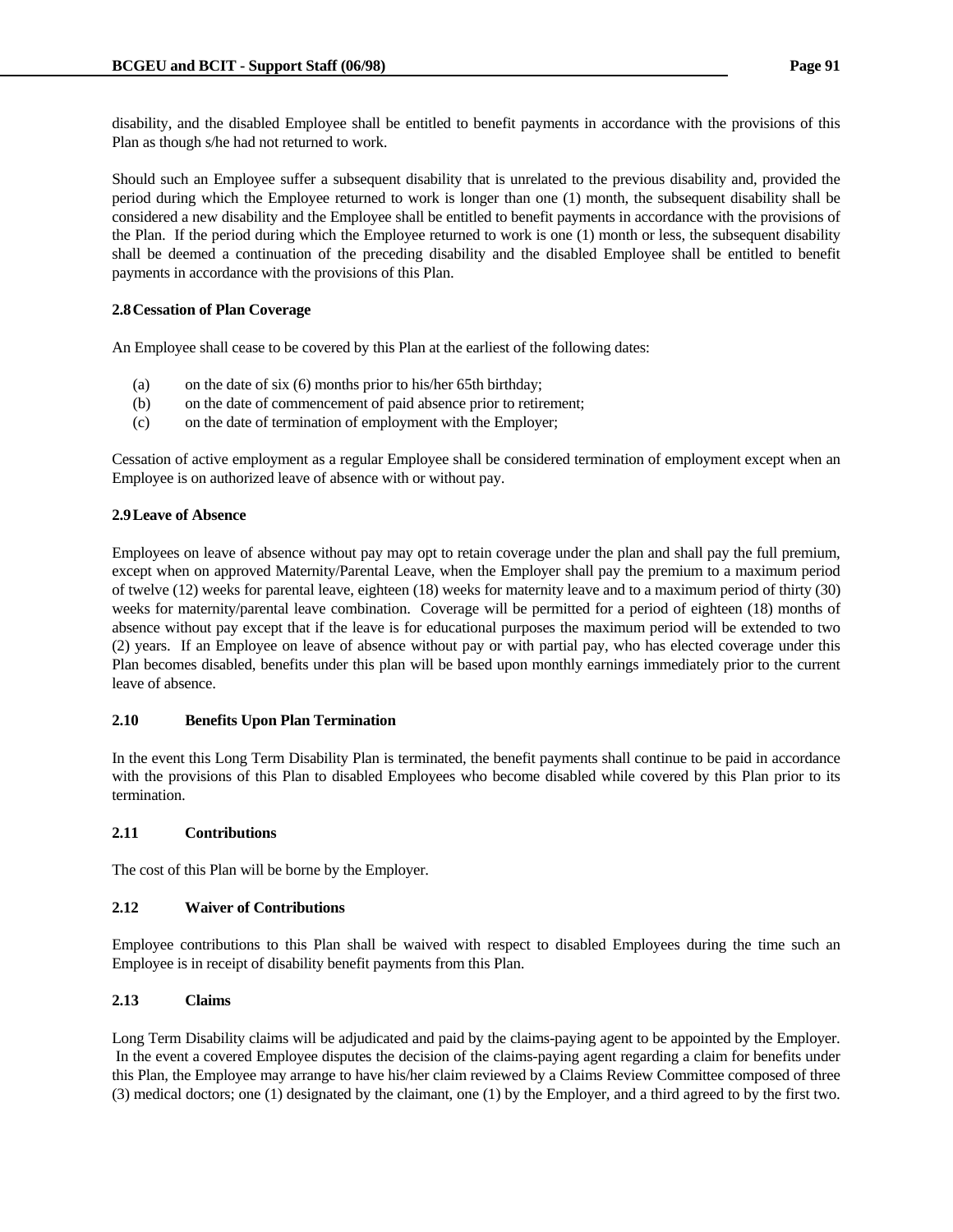Written notice of a disputed claim or an appeal under this Plan shall be sent to the Plan Administrator.

Written notice of an appeal must be submitted within six (6) months from the date the claims-paying agent rejected the claim. The expenses incurred by a Claims Review Committee will be paid by the Plan.

Where an Employee has disputed the decision of the claims-paying agent and is awaiting the outcome of a review or an appeal, the Employee will be considered to be on a leave of absence without pay during the portion of the waiting period when s/he is not receiving pay or benefit allowance. During the waiting period, an Employee will continue to be covered by group life, extended health, dental and medical plans.

# **2.14 Physical Examination**

The Employer, at its own expense, shall have the right and be given the opportunity to have a medical doctor appointed by the Employer examine, as often as it may reasonably require any Employee whose injury, sickness, mental or nervous disorder is the basis of claim upon this Plan.

## **2.15 Canadian Currency**

All monies payable to or from this Plan shall be payable in Canada in Canadian currency.

### **2.16 Administration**

The Employer will be the administrator of the Plan. All questions arising as to the interpretation of this Plan shall be subject to the grievance and arbitration procedures in Articles 7 and 8 of this Agreement.

### **2.17 Implementation by Regulation**

The provisions of this Plan shall become part of a memorandum of agreement between the Parties and will be implemented by regulation.

### **2.18 Benefit Level**

The benefit level for existing LTD recipients shall be increased by the same amount as the negotiated salary increase for other Employees in the bargaining unit.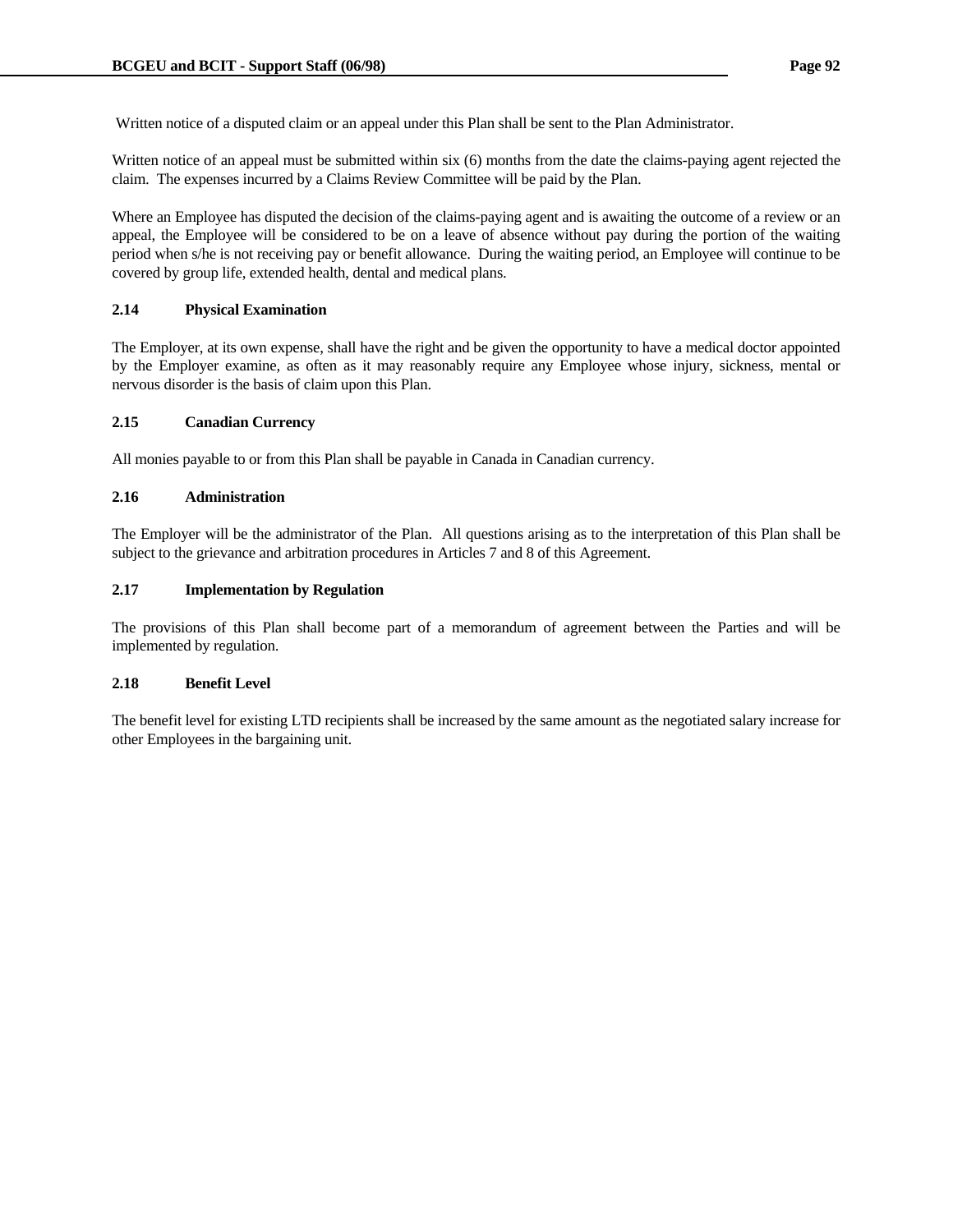# **APPENDIX "B" BOARD & LODGING AND RELOCATION REGULATIONS**

### **Part I - Board and Lodging Regulations**

### **1.1 Definitions**

For the purpose of these regulations,

*"stationary Employees"* are Employees who occupy positions that require them to:

- (a) carry out their duties on a day-to-day basis at their headquarters, and/or
- (b) travel from their headquarters for short periods of time, and/or

 (c) travel from their headquarters more or less on a continuous basis, but whose assignments are of sufficiently short duration so that temporary headquarters cannot be practically assigned;

*"mobile Employees"* are those that occupy positions requiring assignment to a *"temporary"* headquarters for a significant period of time for each specific project and who are required to carry out their duties on a day-to-day basis from their assigned temporary headquarters, these Employees are usually required to change their temporary headquarters on a continual basis and would not be domiciled to a permanent headquarter;

*"field status Employees"* who are normally required to work away from their point of assembly and who, on a day-today work basis, do not work in an office, institution, plant, or other similar fixed location which is their normal point of assembly;

*"permanent camp"* is a camp which will be established and occupied continuously for more than one (1) year;

*"semi-permanent camp"* is a camp which will be established continuously for less than one (1) year, but more than five (5) months;

*"fly or sub-base camp"* is a camp that will be established and occupied on a very temporary basis, is mobile in nature, and is generally isolated with very restricted access;

*"local hire"* is a person who is hired or is domiciled within eighty (80) kilometres of the job site by means of the shortest road route;

*"travel status"* with respect to an Employee means absence of the Employee from his/her headquarters or geographic location on Employer business with the approval of the Employer, but travel status does not apply to Employees temporarily assigned to a position outside of his/her headquarters or to field status Employees;

*"headquarters or geographic location"* is that area within a radius of thirty-two (32) kilometres of where an Employee ordinarily performs his/her duties. Within the Greater Vancouver Regional District, geographic location for relocation purposes is that area within a radius of sixteen (16) kilometres of where an Employee ordinarily performs his/her duties. When Employees are relocated, the headquarters area may be redefined where exceptional circumstances such as unusual road conditions exist.

# **1.2 Board and Lodging Allowances**

(a) *Local Hire:*

No board and lodging will be supplied or no living allowance will be paid to persons hired locally for a project.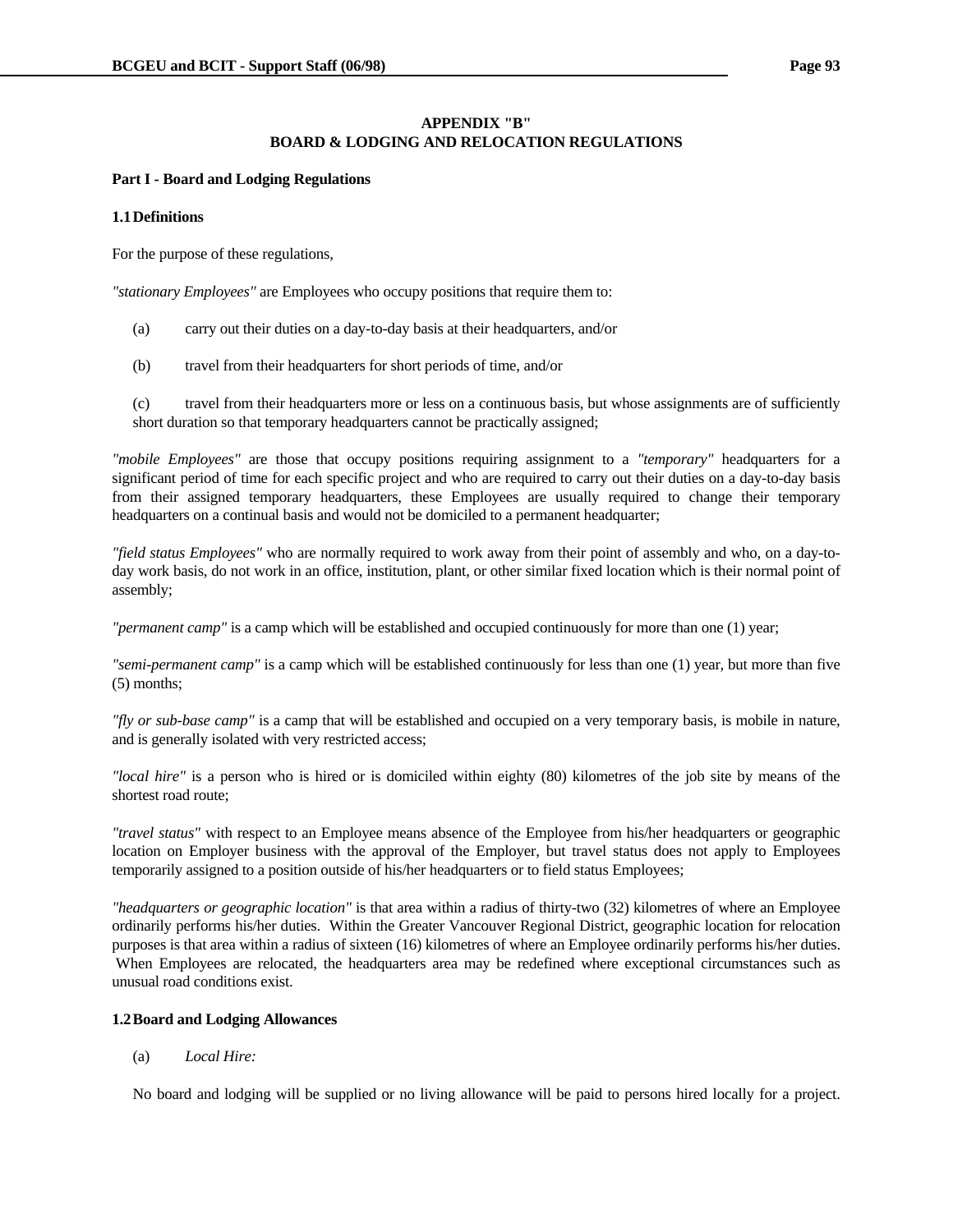Should such persons be transferred to another project where the distance involved requires the person to reside away from his/her original point of domicile, then board and lodging allowances will apply.

### (b) *Employees at Their Headquarters:*

 No board and lodging will be supplied, or living allowance or meals and/or accommodation paid to Employees while at their permanent place of residence or to *"stationary"* or *"seasonal field"* Employees while at their permanent headquarters, except as specifically authorized by the Agreement.

(c) *Travel Status:*

 The following conditions and class of Employees shall be entitled to the current meal allowance and accommodation reimbursement, or the current private accommodation allowance in lieu of accommodation reimbursement:

 (1) *"Stationary"* Employees who are required to travel away from their permanent headquarters up to a maximum of sixty (60) days at one location on a continuous basis:

 (2) *"Mobile"* Employees who are required to travel away from their temporary headquarters, or, who are moving from one assigned temporary headquarter to another, and for a period up to thirty (30) days at the beginning of each assignment to enable them to arrange suitable longer term accommodation;

 (3) *"Seasonal field"* Employees who are required to travel away from their permanent headquarters up to a maximum of sixty (60) days at one location on a continuous basis, or, who are required to travel away from their assigned temporary headquarters for short periods up to a maximum of thirty (30) days at one location on a continuous basis, or, who are moving from one assigned temporary headquarter to another, and for a period up to thirty (30) days at the beginning of each assignment to enable them to arrange suitable longer term accommodation or until the Employer makes other arrangements such as providing board and lodging using community services or camp facilities;

 (4) Notwithstanding any provisions contained in subsection 3(a),(b) or (c), travel status will not apply where the Employer decides to provide for or supplies free board and lodging.

# (d) *Board and Lodging:*

 The following conditions and class of Employees, when not on travel status, shall be entitled to board and lodging supplied by the Employer in either Employer operated camps or by means of local community services:

- (1) *"Stationary"* Employees assigned to a temporary headquarter;
- (2) *"Mobile"* Employees assigned to a temporary headquarter;
- (3) *"Seasonal field"* Employees assigned to a temporary headquarter.

### (e) *Per Diem Living Allowance:*

 The per diem living allowance is intended to cover only those living costs which are considered over and above normal for those Employees whose positions require mobility or require that the Employee live in the field thereby making it impractical to establish a relatively permanent residence or reside at their permanent residence.

 (1) Where the Employee would otherwise be entitled to travel status under subsection (c) or board and lodging supplied under subsection (d), the Employee may elect a per diem living allowance supplied, in which case the Employee shall be responsible to find and pay for his/her own accommodation and make and pay for his/her own board arrangements; however, where the Employer establishes a camp, the Employee will be obligated to receive board and lodging using camp facilities at the Employer's option.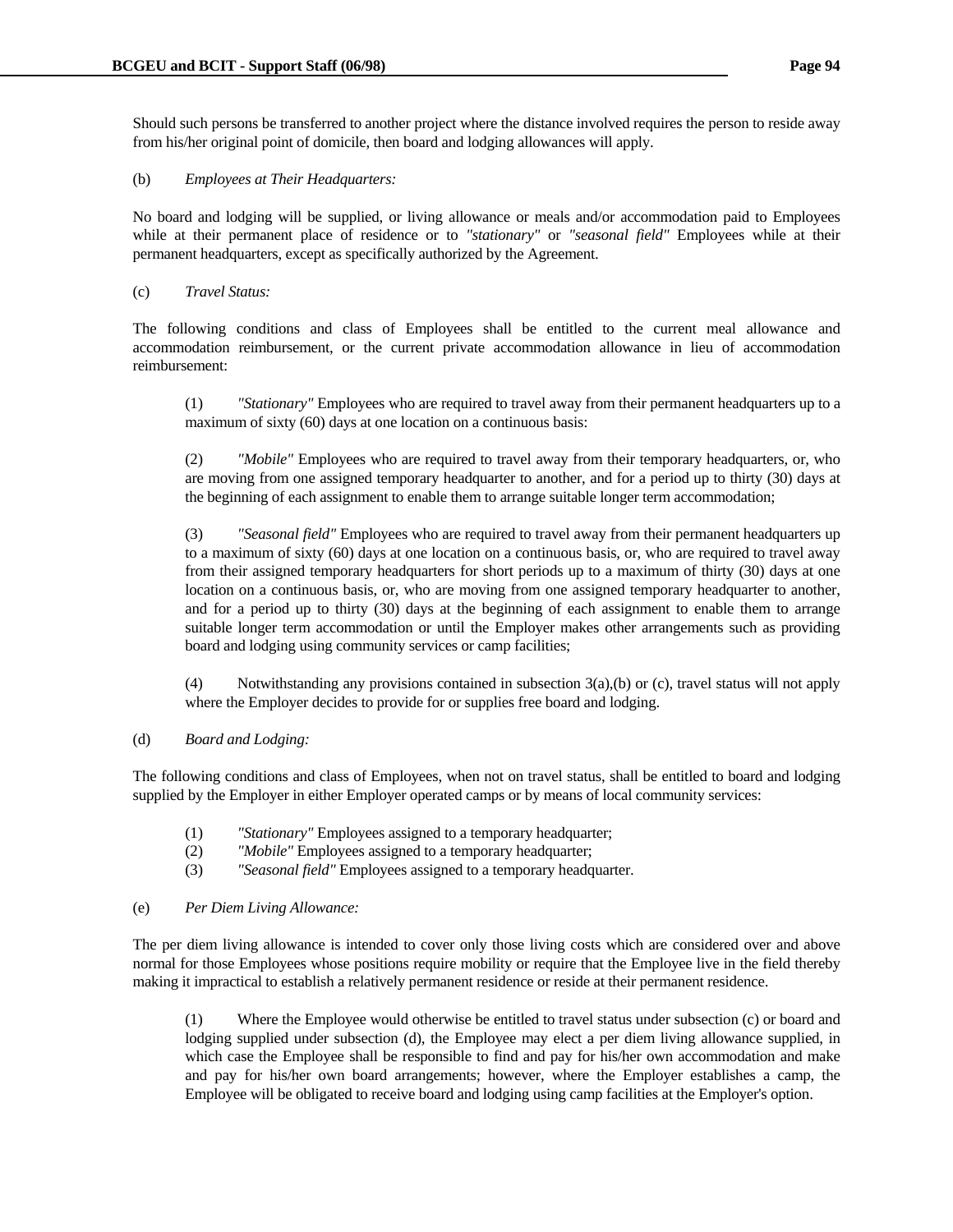(2) The election of the per diem allowance by the Employee shall not result in greater transportation costs to the Employer than would have resulted if board and lodging was supplied by the Employer.

 (3) Where the Employee is entitled, the per diem living allowance will be sixteen dollars and twentyfive cents (\$16.25), effective October 1, 1979, per day for each calendar day in the month which will be paid via the payroll (subject to income tax) one (1) month in arrears to enable the pay offices to calculate the correct entitlement. This allowance will be paid for the periods employed on the job and including days of rest, statutory and declared holidays, Short Term Disability leave, approved WCB leave with pay, other approved leave of absence with or without pay for periods up to five (5) days. Without limiting or extending the provisions of this section, the per diem allowances will not be payable during the following periods:

(i) Non-approved unpaid absence from the job including abutting week-ends;

 (ii) Unpaid WCB leave and unpaid sick leave in excess of five (5) days, except that where such conditions occur and the Employee remains at the job area, then board and lodgings will be supplied by the Employer, but not beyond the periods of hire or twenty (20) days, whichever is the lesser;

- (iii) While on educational leave with or without pay;
- (iv) Termination pay for holidays and sick leave upon retirement;

 (4) Where an Employee has elected free board and lodging it is understood and agreed that fifty percent (50%) of the per diem living allowance will be payable where the Employer is unable to supply board but lodging is supplied.

 (5) Where an Employee has elected the per diem allowance, it is understood and agreed that, in the following situations fifty percent (50%) of the per diem allowance will be payable where the Employee and Employer mutually agree that it is necessary to retain the Employee's accommodation at his/her headquarters, and in such cases the Employer's agreement shall not be unreasonably withheld:

 (i) where the Employee is temporarily assigned away from his/her headquarters and is on travel status or supplied with free board and lodging;

 (ii) where the Employee is on annual holidays, banked holidays, or compensatory time off with pay; for the purpose of compensatory time off will be considered to commence on the first day off the job and will end the day before the Employee's return to work;

(iii) where the Employee is on leave with pay for Union business.

 Where the Employee and Employer do not find it necessary to retain accommodation at the Employee's headquarters under the circumstances outlined in this section, then no per diem allowance is payable.

 (6) It is understood that the Employer will advise the Employee in advance as to what type of board and lodging facilities are or will be made available, and the Employee will advise in writing if requested, prior to final arrangements being made, whether or not s/he wishes to accept board and lodging supplied or elect the per diem living allowance. The decision reached will remain in effect for the duration of the project, except that changes may be made by mutual agreement.

 (7) Where Employees have elected the per diem living allowance, it is understood and agreed that the Employer will be required to provide sufficient notice in writing of the termination date of the project to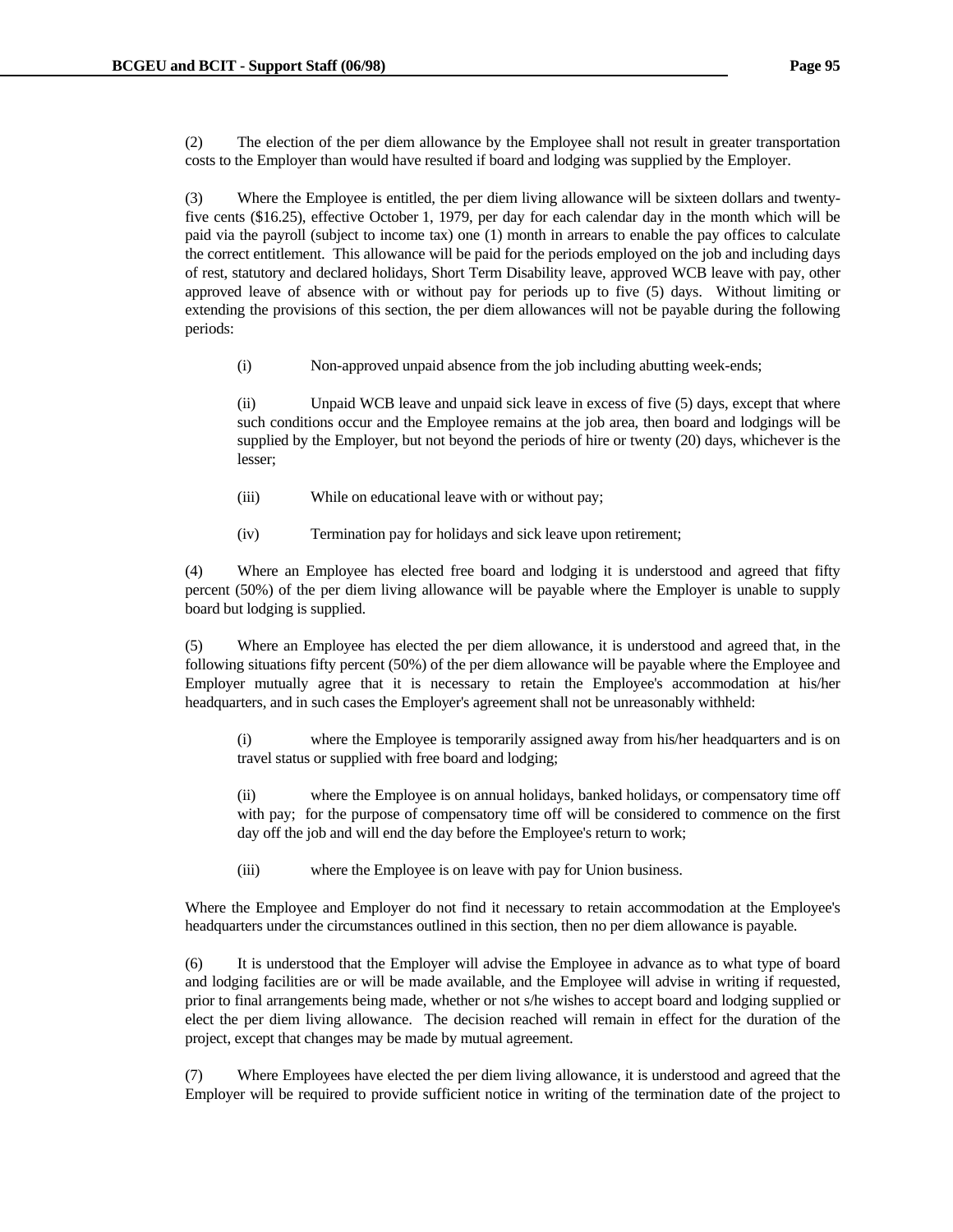enable the Employee to avoid possible duplication of accommodation payments. In the event the project terminates later than the notice date given, the Employee shall be entitled upon production of receipts, to any duplication accommodation costs incurred directly resulting from the insufficient notice. Where the project terminates later than the notice date given, the Employee shall be entitled, upon production of receipts, to any abnormal increase of costs in accommodation, or any duplication accommodation costs incurred directly resulting from extending the termination date of the project. This would not include normal increases in rent that may be experienced during the extended period.

### **1.3 Moving of Trailers and Household Effects**

It is understood and agreed that it is necessary for some *"mobile"*, *"seasonal field"*, and *"stationary"* Employees to move from one assignment to another to carry out their normal duties. In these cases, the regular relocation expenses will not apply, instead, the Employer shall be responsible for arranging and paying for the moving of the Employee's single-wide mobile trailer or home up to a maximum width allowed on highways with a permit, one vehicle, and/or household effects.

#### **1.4 Type of Accommodation**

It is agreed and understood that where the Employer supplies lodging using community services that, whenever possible, the Employee will be entitled to single accommodation and that the sharing of the room with other Employees will not be required except under unusual circumstances, such as where sufficient accommodation is not available. Where the Employee is sharing his/her accommodation with persons other than Employees entitled to lodging, or where the Employee is using accommodation in excess of single accommodation, the Employee will be responsible for all lodging costs in excess of single accommodation.

#### **1.5 Permanent Camp**

Where a *"stationary"* Employee's permanent headquarters is a permanent camp, the Employee will be required to pay for board and lodging supplied. The rate will be one hundred and ninety-five dollars (\$195) per month or proportion thereof for a partial month. Where lodging only is supplied, the rate will be sixty dollars (\$60) per month or two dollars (\$2.00) per day. Where board only is supplied, the rate will be one hundred and thirty-five dollars (\$135) per month, or four dollars and fifty cents (\$4.50) per day or one dollar and fifty cents (\$1.50) per meal. This regulation, however, will not alter any existing arrangements whereby the Employee bid on a posted competition with the provision that free board and lodging would be supplied at the permanent headquarters.

#### **Part II - Relocation Regulations**

### **2.1 Policy**

(a) Relocation expenses will apply:

 (1) to Employees who have to move from one headquarter to geographic location to another after completing their probation period and after winning an in-service competition where the position is permanently located at another headquarter or geographic location;

 (2) to Employees who have to move from one headquarter or geographic location to another at the Employer's request to fill a position which is permanently located at another headquarter or geographic location.

 (b) Relocation expenses will not apply, but instead the applicable travelling, living, and moving expenses provided under the Board and Lodging Regulations will apply to the following groups of Employees who will not be considered to be on relocation;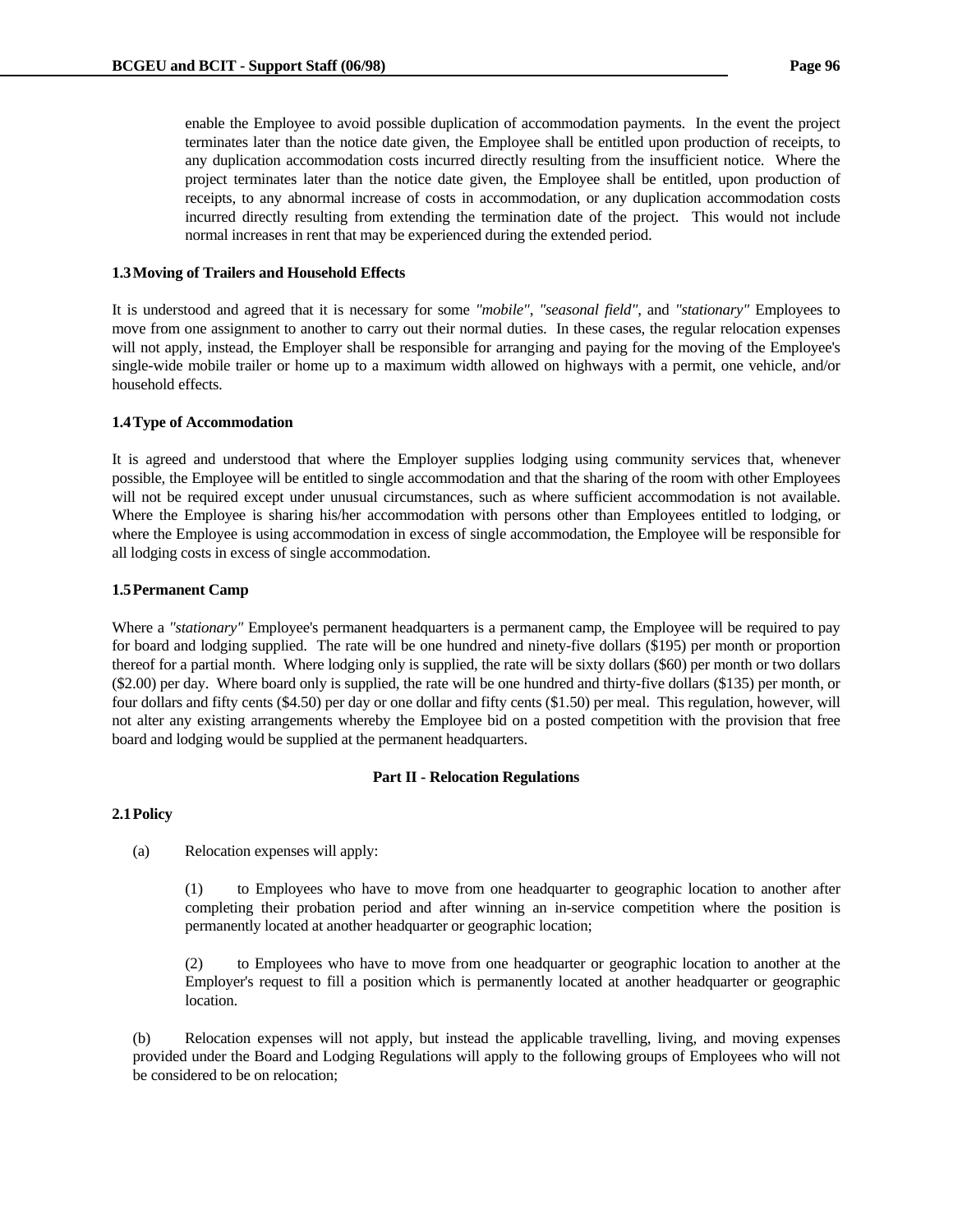(1) To field status, and other Employees whose normal duties require moves from one temporary headquarter to another or from one assignment to another.

 (2) To field status, and other Employees who are the successful applicant for posted positions, where such positions are not permanently located at one headquarter or geographic location, such as is the usual case with field crew positions.

 (3) To apprentice Employees when there is a pre-programmed change in their headquarters or geographic location.

 (c) To Employees entitled to relocation expenses, the Employer will pay travelling, living and moving expenses on relocation in accordance with the following regulations.

### **2.2 Travel Expenses on Relocation**

(a) *Initial Trip to Seek New Accommodation:*

 The Employer shall grant, with no loss of basic pay, prior to relocation, at a time mutually agreeable to Employer and Employee, up to five (5) days plus reasonable travel time, to an Employee being relocated and shall reimburse the Employee for travel expenses for the Employee and spouse in accordance with the current regulations. Any time beyond specified time may be charged against the Employee's annual vacation credits; however, expenses will not be payable. This leave must be for specific purpose of locating accommodation, with the intent, in as many instances as possible, that furniture and household effects may be delivered directly to the new residence.

### (b) *Travelling Expenses Moving to New Location:*

 For the purpose of definition, dependents are: spouse, dependent children, and anyone for whom the Employee claims exemption on his/her Federal Income Tax Return.

 The Employer shall reimburse the Employee for travel expenses incurred during the relocation for Employees and dependents, for the actual travel days at the new location, when Employees are unable to move into the new accommodation. Such expense allowances will be in accordance with current regulations.

```
 Meals: Adults - full rate 
     Children 12 and under - one-half (1/2) rate
```
 Motel or Hotel - on production of receipts. Private lodging at old or new location at current rate.

 (c) Where dependents of an Employee relocate at a time different than the Employee, the Employer shall reimburse the Employee for his/her dependents' travel expenses, meals and accommodation incurred while travelling to the new headquarters area. In such cases where the Employee remains eligible for benefits pursuant to Section 2.3, the Employee will be reimbursed for his/her dependents' meals at the new location for a period of up to seven (7) days.

The above allowance will be in accordance with the current Travel Expense Regulations.

### **2.3 Living Expenses Upon Relocation at New Location**

After the first seven (7) days have expired at the new location and the Employee can establish to the satisfaction of the Employer that there is no suitable housing available, then:

(a) the Employer shall pay an Employee not accompanied by dependents at the new location, a living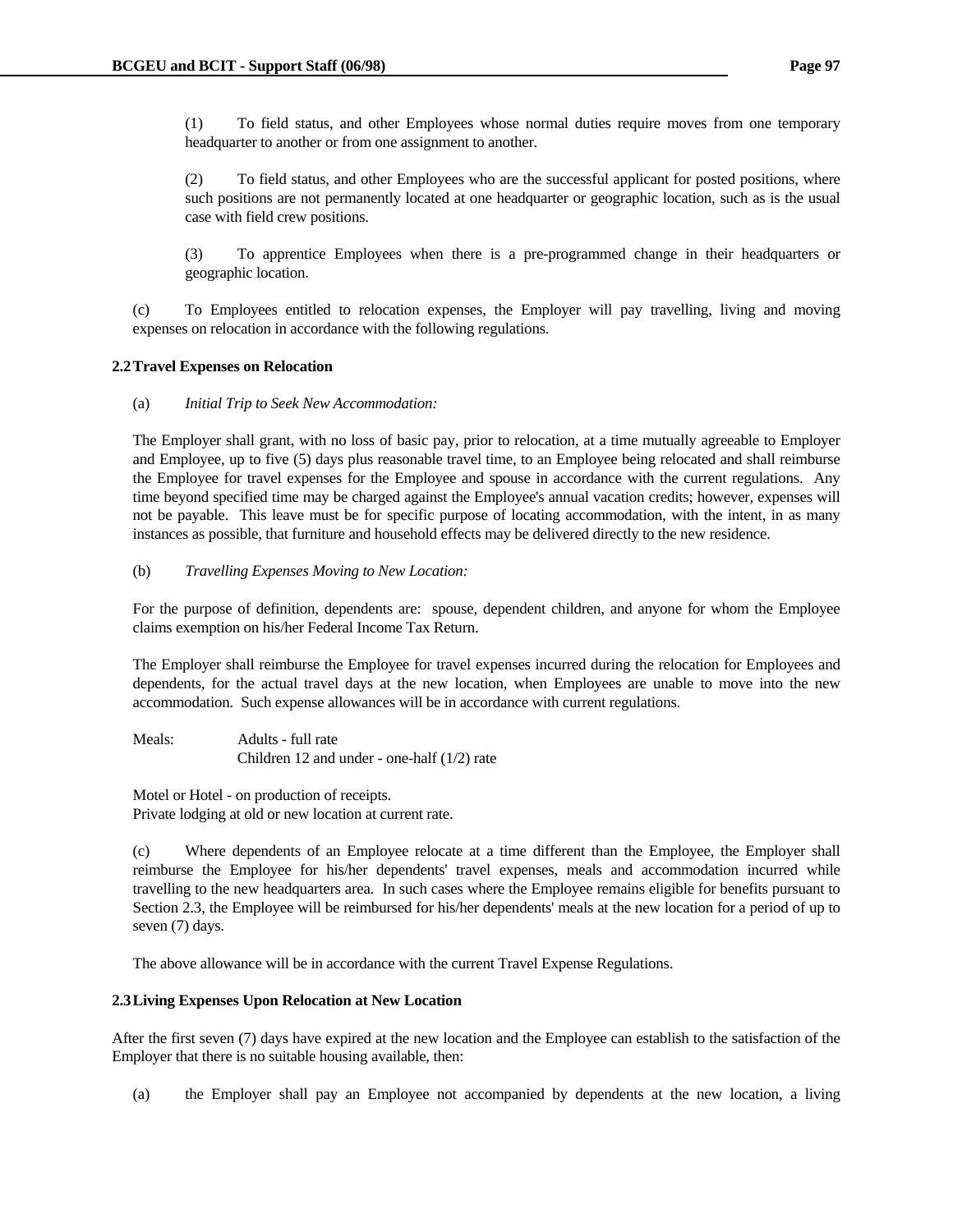allowance of ten dollars (\$10) per day up to maximum of thirty days; or

 (b) the Employer shall pay an Employee accompanied by dependents at the new location, a living allowance to thirteen dollars and fifty cents (\$13.50) per day up to a maximum of sixty (60) days.

 (c) where an Employee is receiving the payment in (a) above and is later joined by his/her dependents at the new location and the Employee is still eligible for payment under this section, the payment shall be as in (b) above. However, the maximum period of payment under (a) and (b) shall not exceed sixty (60) days.

#### **2.4 Moving of Household Effects and Chattels**

On relocation, the Employer shall arrange and pay for the following:

 (a) Moving of household effects and chattels up to 8,165 kg., including any item(s) which the contracted mover will accept as part of a load which includes household appliances and furniture, hobbies, boats, outboard motors and pianos;

 (b) Comprehensive insurance to adequately protect the Employee's household effects and chattels during the move up to a maximum of twenty-five thousand dollars (\$25,000).

(c) Where necessary, insured storage, up to two (2) months, upon production of receipts.

(d) The packing and unpacking of the Employee's household effects and chattels.

 (e) When an Employee is being relocated and opts to move his/her own household effects and chattels, the Employee shall receive one of the following allowances:

 (1) two hundred and fifty dollars (\$250) for a move not exceeding a distance of two hundred forty (240) kilometres;

 (2) five hundred dollars (\$500) for a move which exceeds a distance of two hundred forty (240) kilometres;

 (3) one hundred dollars (\$100) where the Employee is entitled to receive the amount pursuant to Section 2.7(d).

 (f) Where the Employee exercises an option pursuant to (e) above then the provisions of (a) and (d) above shall not apply.

#### **2.5 Moving of Mobile Homes**

 (a) On relocation, an Employee who owns a mobile home may opt to have his/her mobile home moved by the Employer in either of the following circumstances:

 (1) where the Employee's new headquarters area is on the list of isolate areas, providing no suitable accommodation is available, or

 (2) where an Employee is living in a mobile home which was moved to its present location by the Employer, and the Employees' headquarters prior to the impending relocation is named on the list of isolated locations.

 (b) Where an Employee's mobile home is moved by the Employer under this Section then the Employer shall also arrange and pay for the following: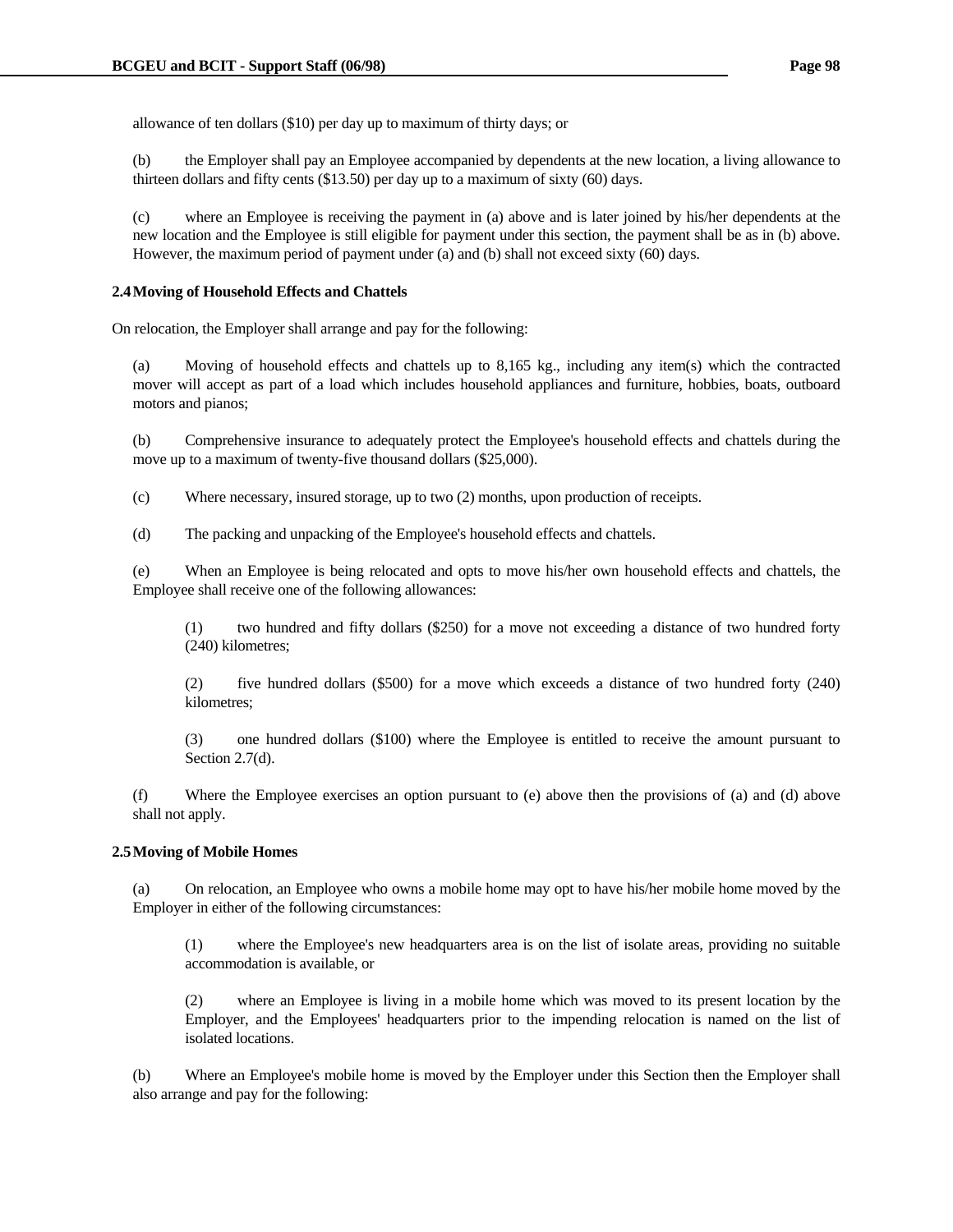(1) Moving of single wide mobile trailer or home up to the maximum width allowed on the highway with a permit including any skirting, cabanas or attachments. Where mobile homes in excess of the above are involved, the Employer will pay:

 --the equivalent cost of moving a single wide mobile trailer or home up to the maximum width allowed on highways with a permit, or

 --the real estate and legal fees involved in selling the extra-wide trailer up to a maximum of thirty-five hundred dollars (\$3,500).

 (2) Comprehensive insurance to adequately protect the Employee's household effects, chattels, and trailer during the move up to a maximum of twenty-five thousand dollars (\$25,000).

 (3) The setting up and levelling of a mobile home or double wide at the new location to a maximum of five hundred dollars (\$500) upon production of receipts.

(4) The packing and unpacking of the Employee's household effects and chattels, if required.

 (c) Where an Employee is living in a mobile home and is not included in (a) above, and chooses to move the mobile home to the new headquarters area, the Employee shall be entitled to reimbursement for costs covered in (b) above up to a maximum of two thousand dollars (\$2,000) upon production of receipts.

 (d) Where the Employee opts under this Section to have a mobile home moved, there shall be no entitlement to the provisions of Section 2.4 and 2.10.

## **2.6 Moving of Personal Vehicles Upon Relocation**

The Employer shall reimburse Employees for the costs of transporting one (1) personal vehicle and one (1) trailer towed by the personal vehicle. The vehicle and trailer, where applicable, may be driven, in which case current mileage rates for the vehicle only will apply, or vehicle and trailer, where applicable, may be shipped by rail or boat, in which case the cost of the least expensive method will be paid. In addition, the Employer will pay for any additional transportation charges, such as ferry rates, for the vehicle and trailer with or without load.

# **2.7 Incidental Expenses on Relocation**

The Employer shall pay to the Employee upon relocation only one (1) of the following amounts to cover incidental expenses on relocation, and once the Employee has claimed one (1) allowance, no alternative further claim may be made:

(a) when an Employee purchases a private dwelling house in the new location - four hundred dollars (\$400);

 (b) when the Employee is moving to rental accommodation in the new location - one hundred and fifty dollars (\$150);

- (c) when the Employee is moving with a mobile home one hundred dollars (\$100);
- (d) when the Employee is moving to room and board fifty dollars (\$50).

The application for incidental expenses on relocation must be made by the Employee on the appropriate form within sixty (60) days of the Employee's arrival at the new location, unless there is no available suitable housing, in which case application must be made within sixty (60) days of suitable housing becoming available.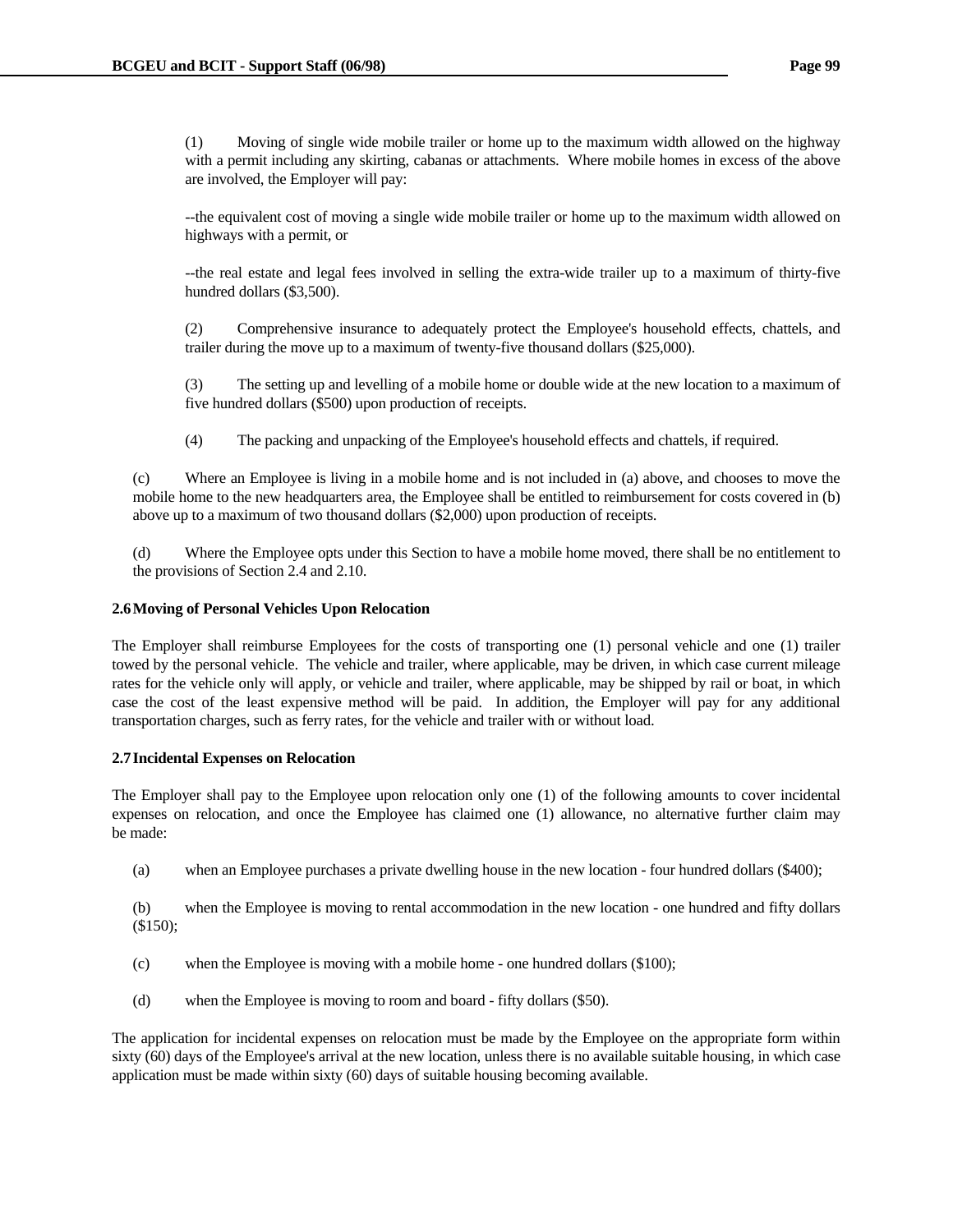## **2.8 Notice to Employee Upon Relocation**

It is understood and agreed that the Employer will provide Employees with reasonable notice of the relocation effective date, and where possible, at least one (1) month's notice shall be given. Where less than one (1) month's notice is given, or the relocation date is altered either earlier or later than the relocation effective date given which directly results in duplication of rent costs to the Employee, then the Employer agrees to reimburse the Employee, upon production of receipts, for the duplicate rent payments at the new location.

## **2.9 Requested Relocation by Employee**

Where an Employee requests a relocation from one headquarter or geographic location to another, all travelling and living expenses incurred in such a move are the responsibility of the Employee.

#### **2.10 Real Estate and Legal Fees**

On relocation, or within one (1) year of the effective date of relocation, an Employee who purchases and/or sells his/her private dwelling house will be entitled to claim for the following expenses upon production of receipts:

 (a) Reimbursement of fees to a maximum of four thousand dollars (\$4,000) charged by a real estate agency for the selling of the Employee's private dwelling house in which s/he resided immediately prior to relocation.

 (b) An Employee who has sold his/her own home without the aid of a realter shall be entitled to claim five hundred dollars (\$500).

 (c) Allowances for legal fees encumbered upon the Employee because of the purchase of his/her private dwelling house in which s/he lives after relocation will be paid in accordance with the following:

 $\triangleright$  one percent (1%) of the first forty thousand dollars (\$40,000) of the purchase price;

 $\triangleright$  one-half (½) of one percent (1%) of any amount of the purchase price above forty thousand dollars (\$40,000);

 $\triangleright$  the total cost to the Employer under part (c) shall not exceed eight hundred dollars (\$800).

 (d) Where an Employee purchases a reasonable amount of property, secures a joint mortgage (land and private dwelling) and begins construction within six (6) months of relocation (i.e., foundation poured), s/he shall be entitled to reimbursement of legal fees not to exceed the amount specified in (c) above. In these circumstances, the reimbursement shall be for one (1) transaction only.

(e) The Employee may only claim legal fee reimbursement in either (c) or (d) above, not both.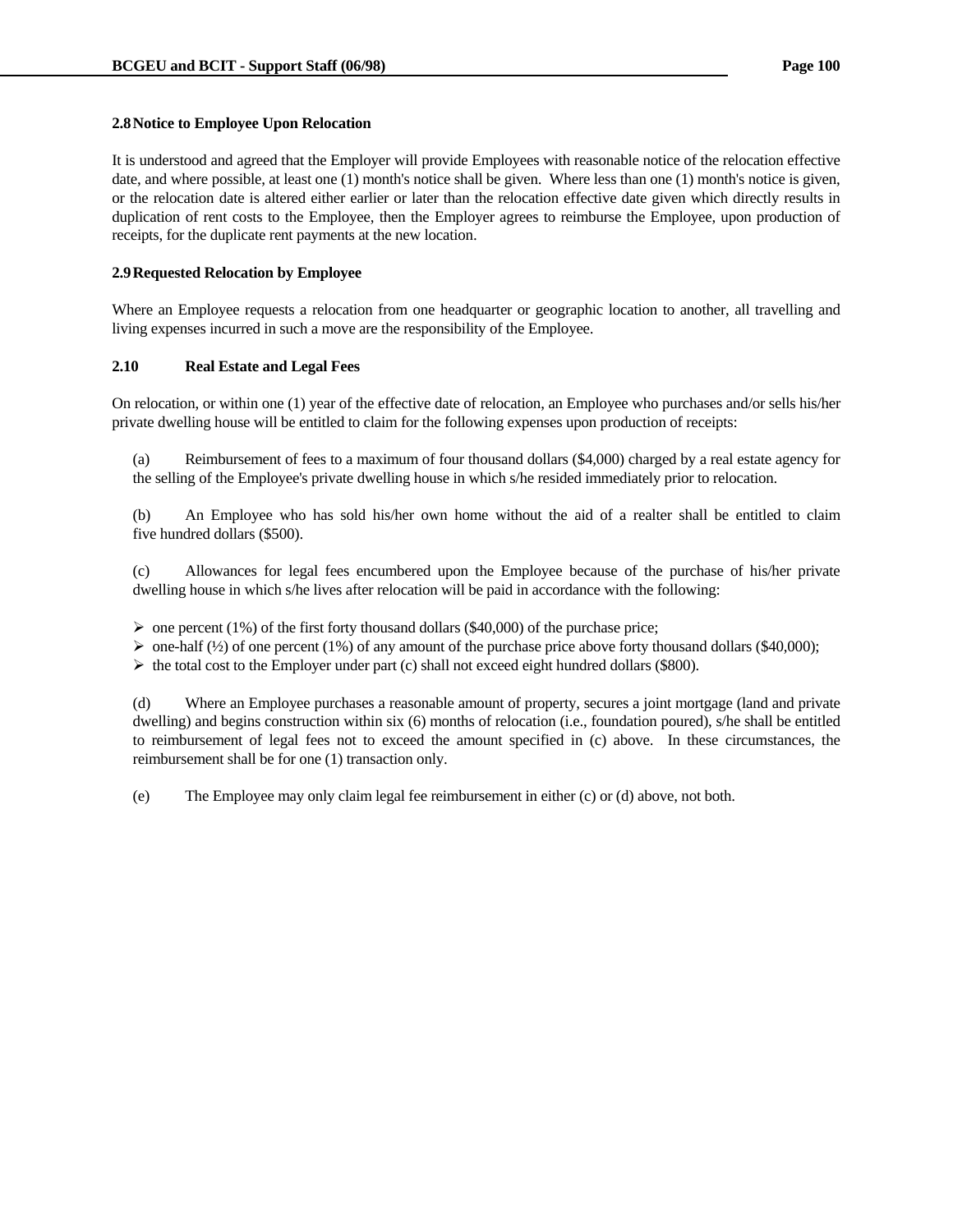## **APPENDIX "C" GRADE LEVEL AND JOB TITLE CHART**

# **GRADE LEVEL / JOB TITLE**

Single Rated Positions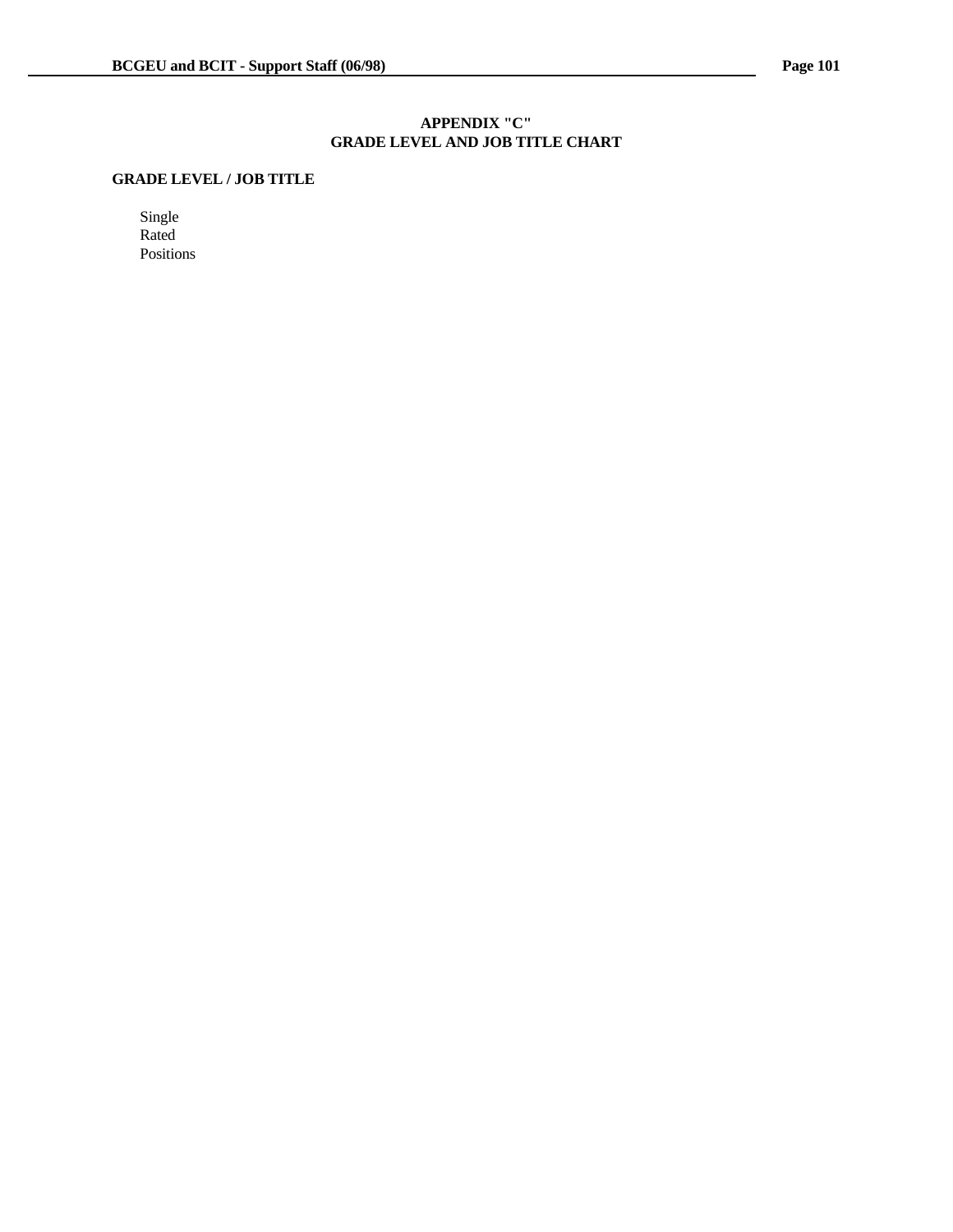Carpenter Electrician Foreman, Electrical Grades Foreman, General Trades HVAC Mechanic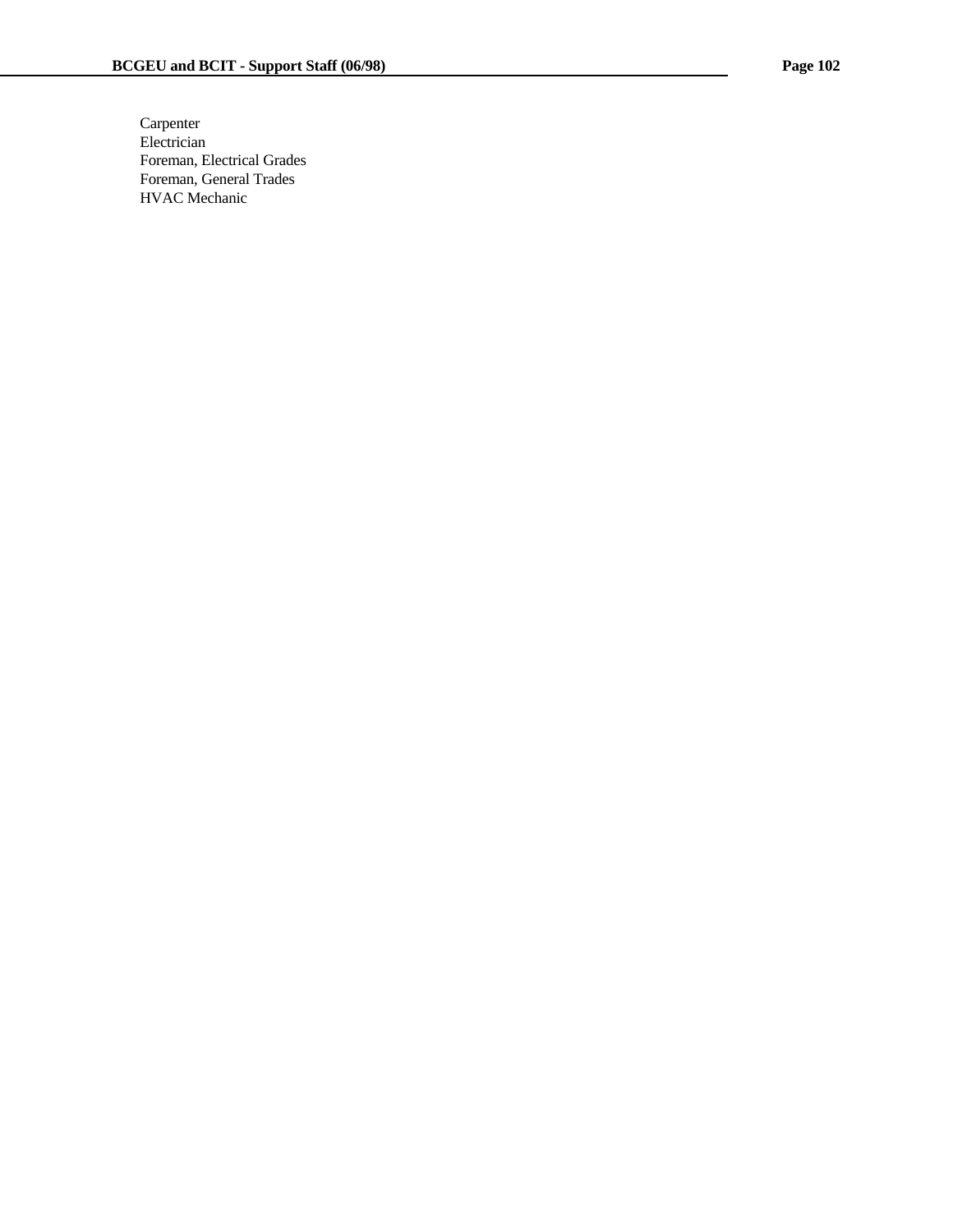Mechanic Maintenance Mechanic Machinist Industrial Instrumentation Mechanic Plumber

j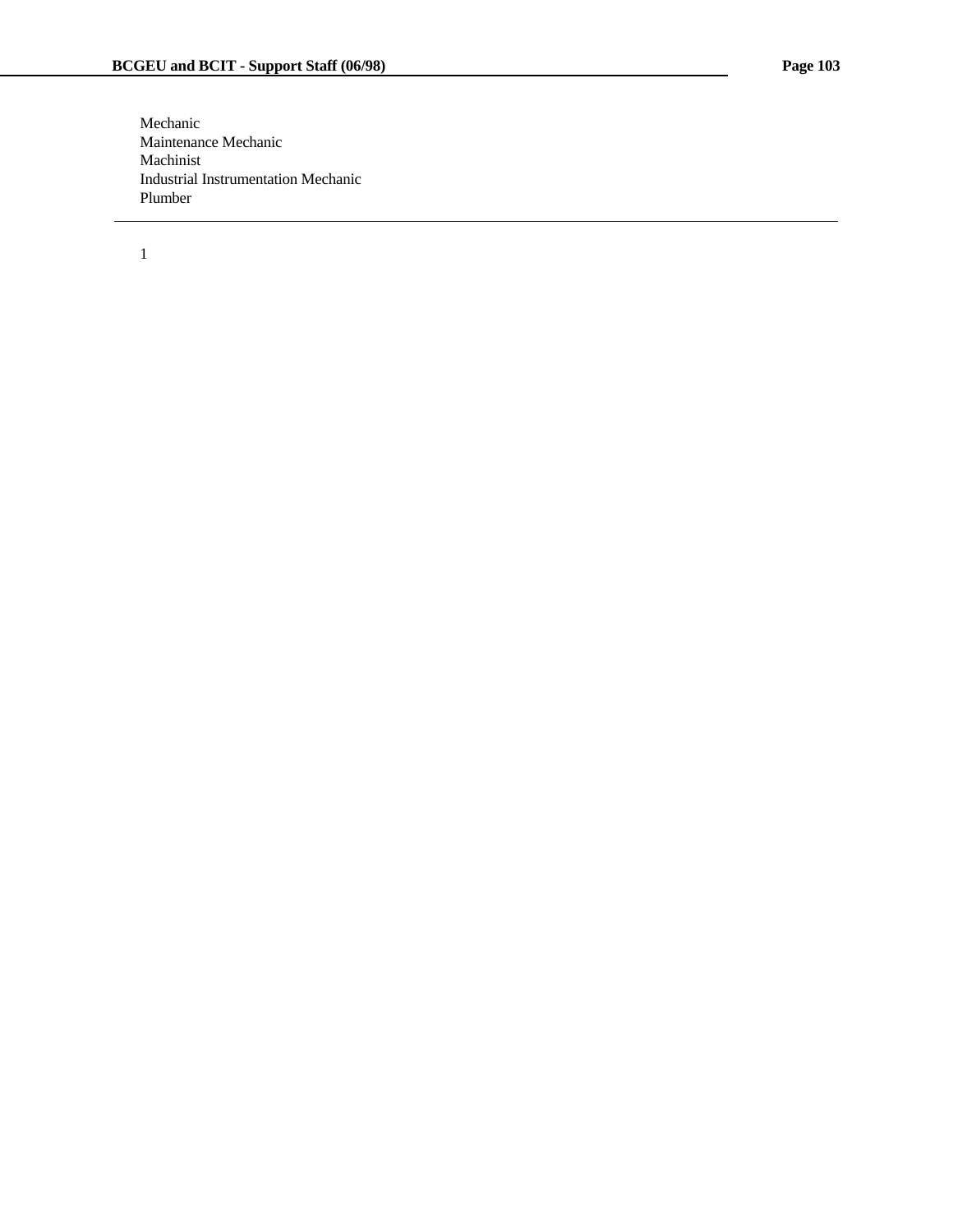Clerk Custodian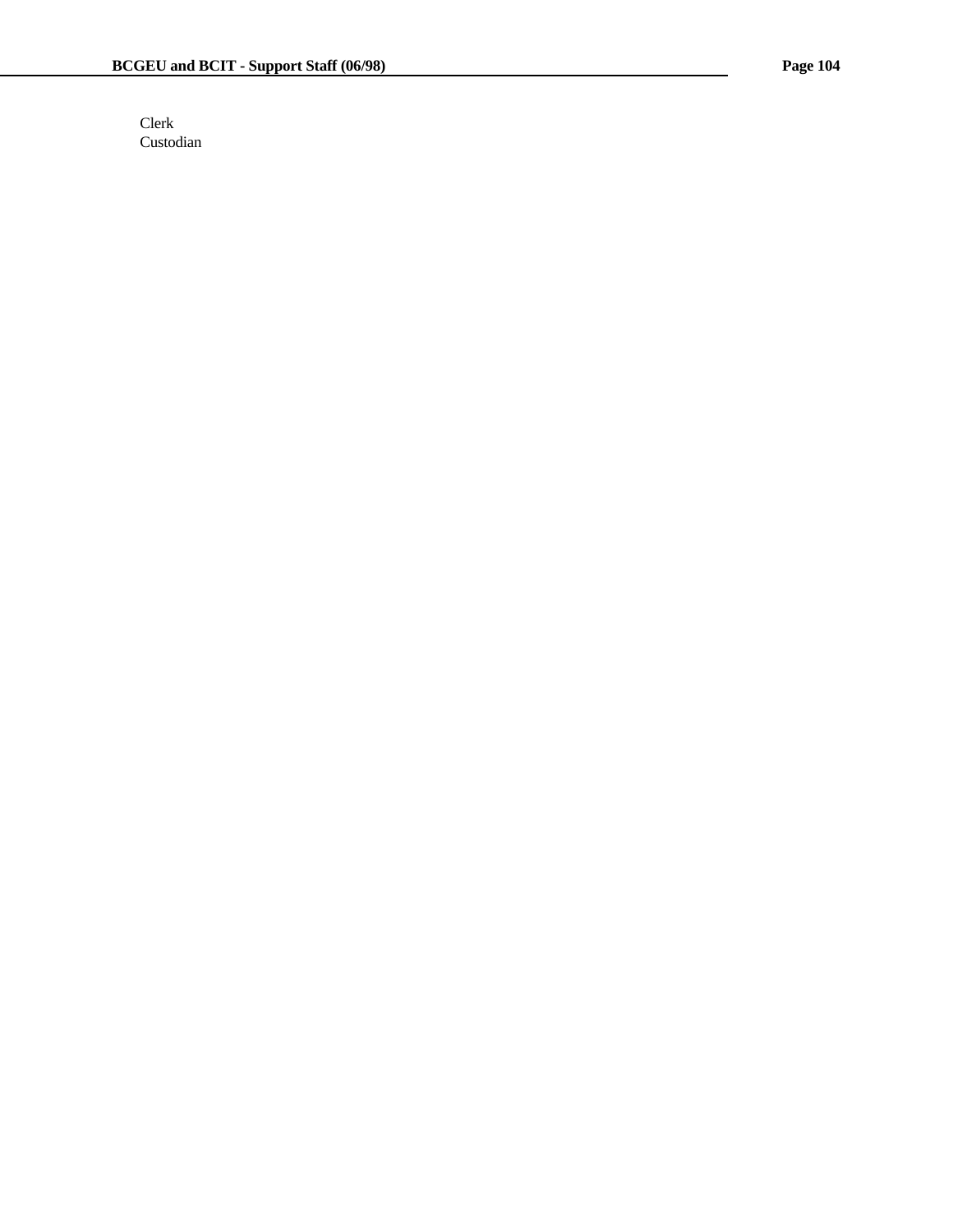Labourer

2

j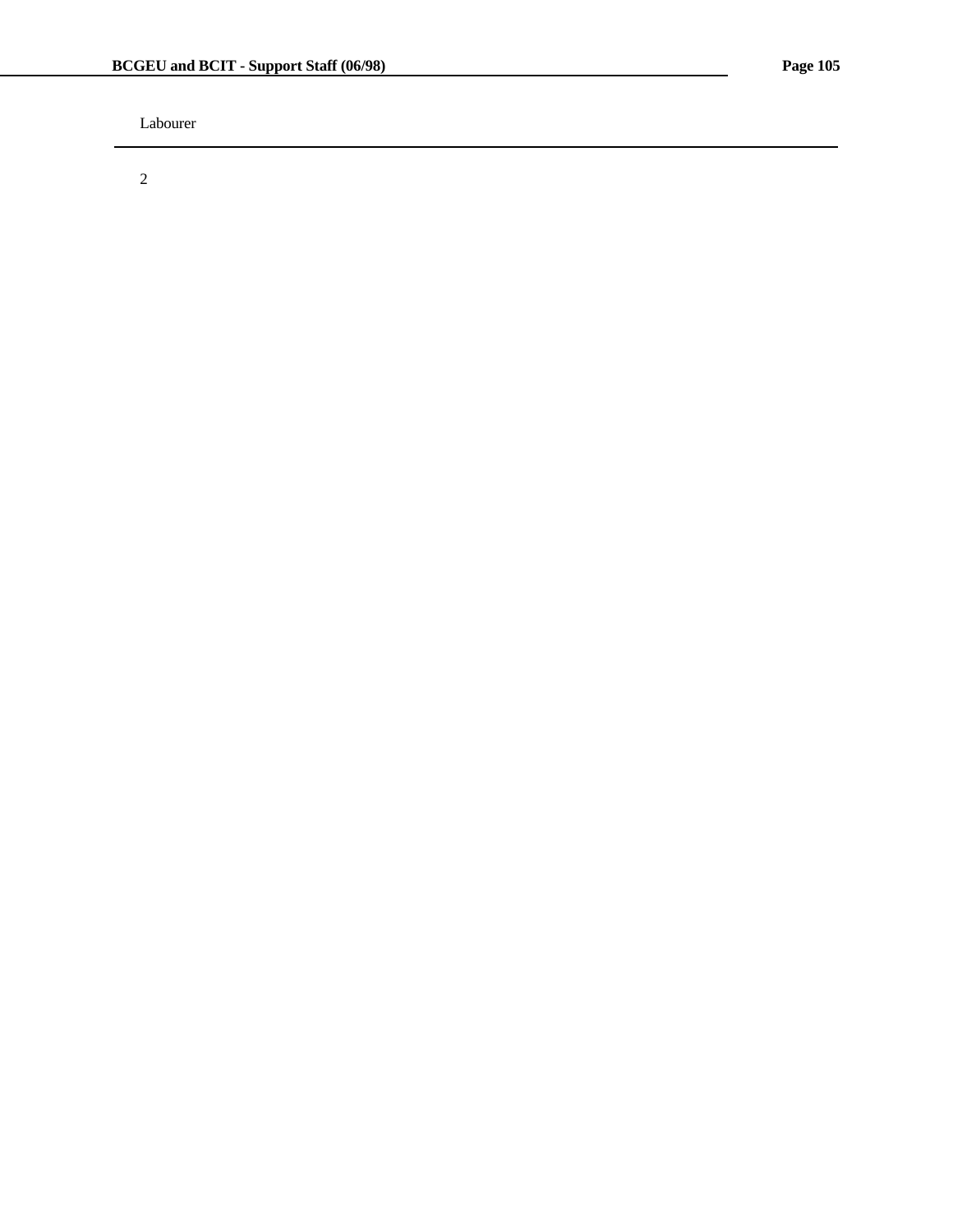Clerk Receptionist Food Service Worker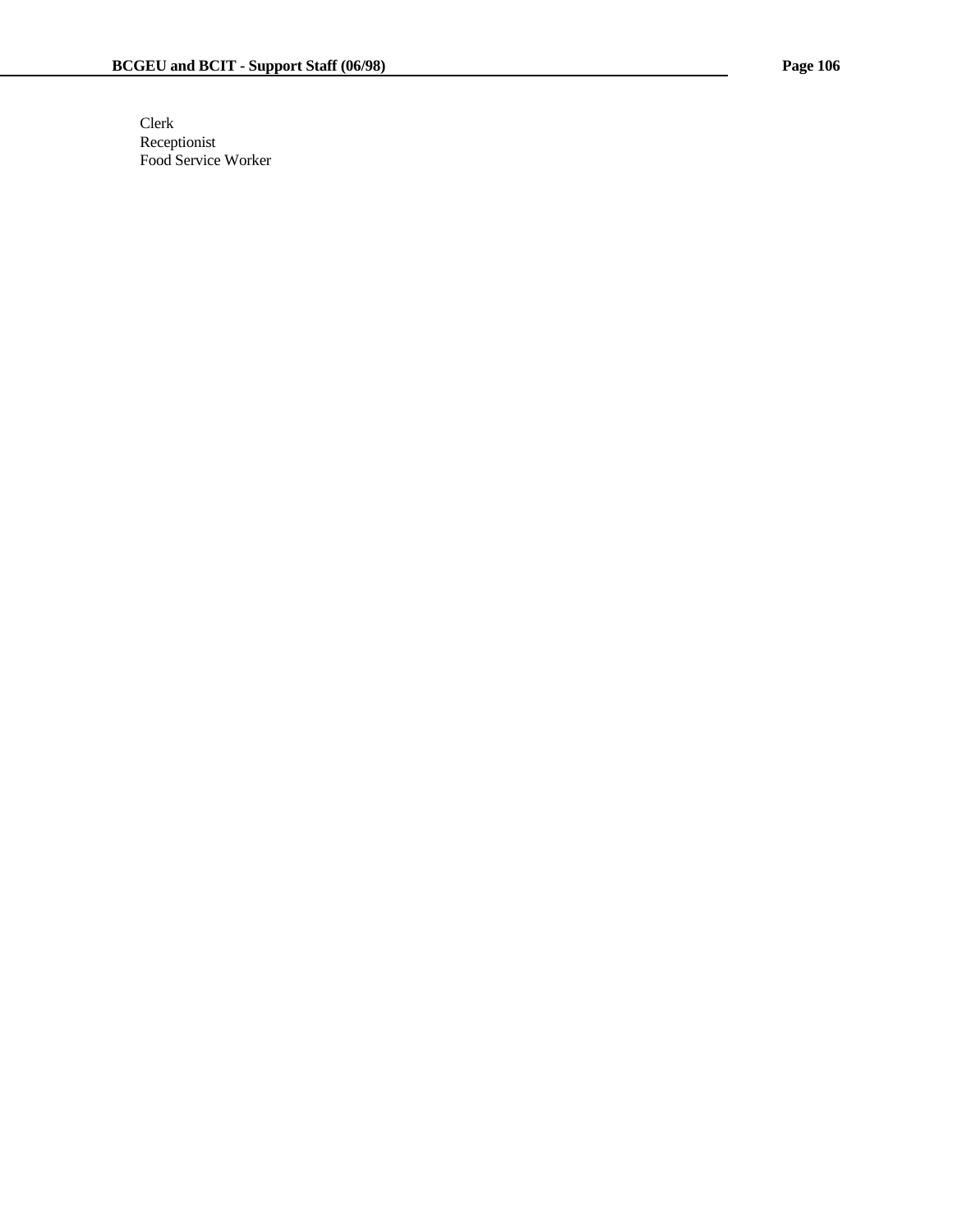Handler Labourer

3

j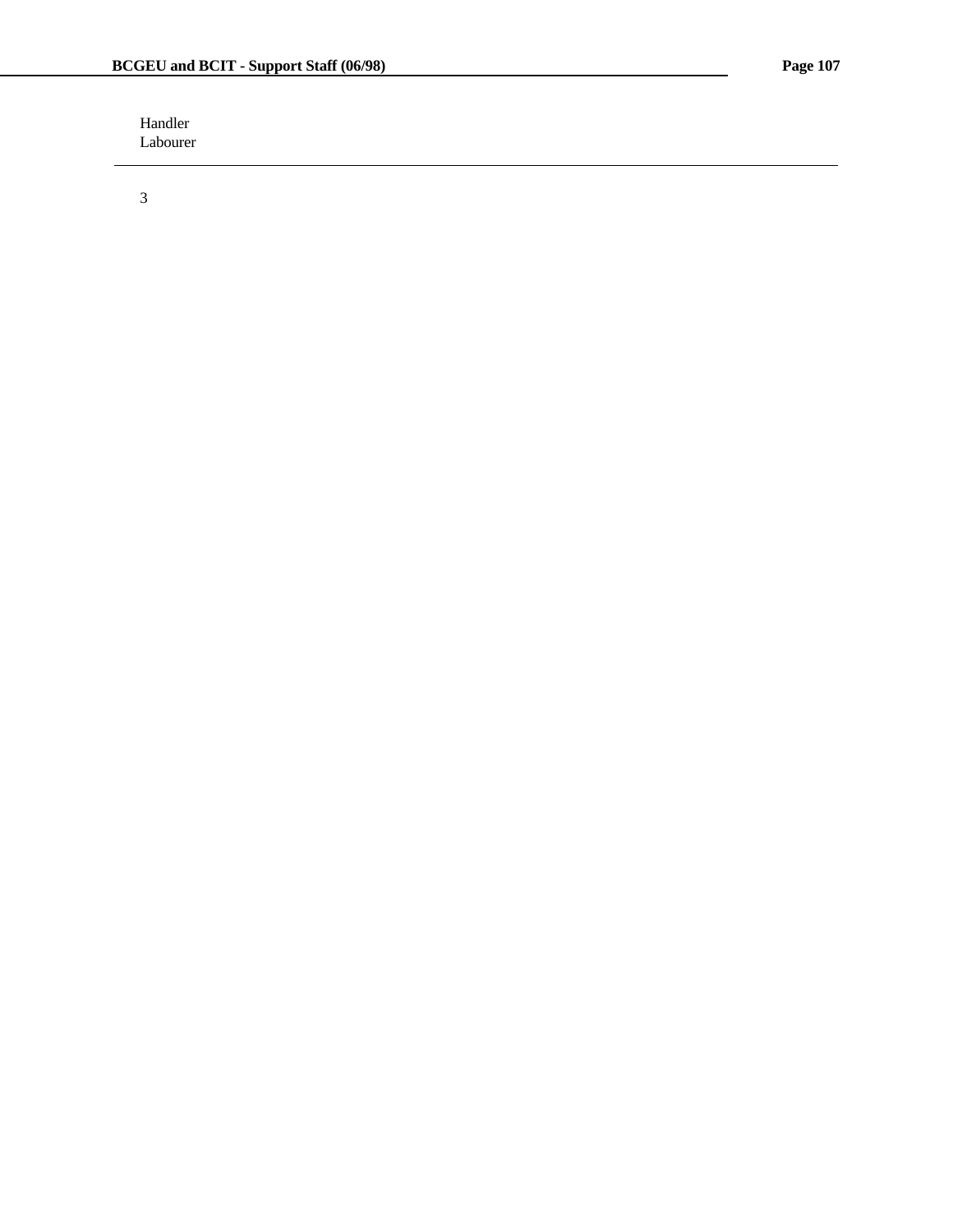Assistant Clerical Assistant Clerk Dispatch Clerk Office Assistant Print Services Worker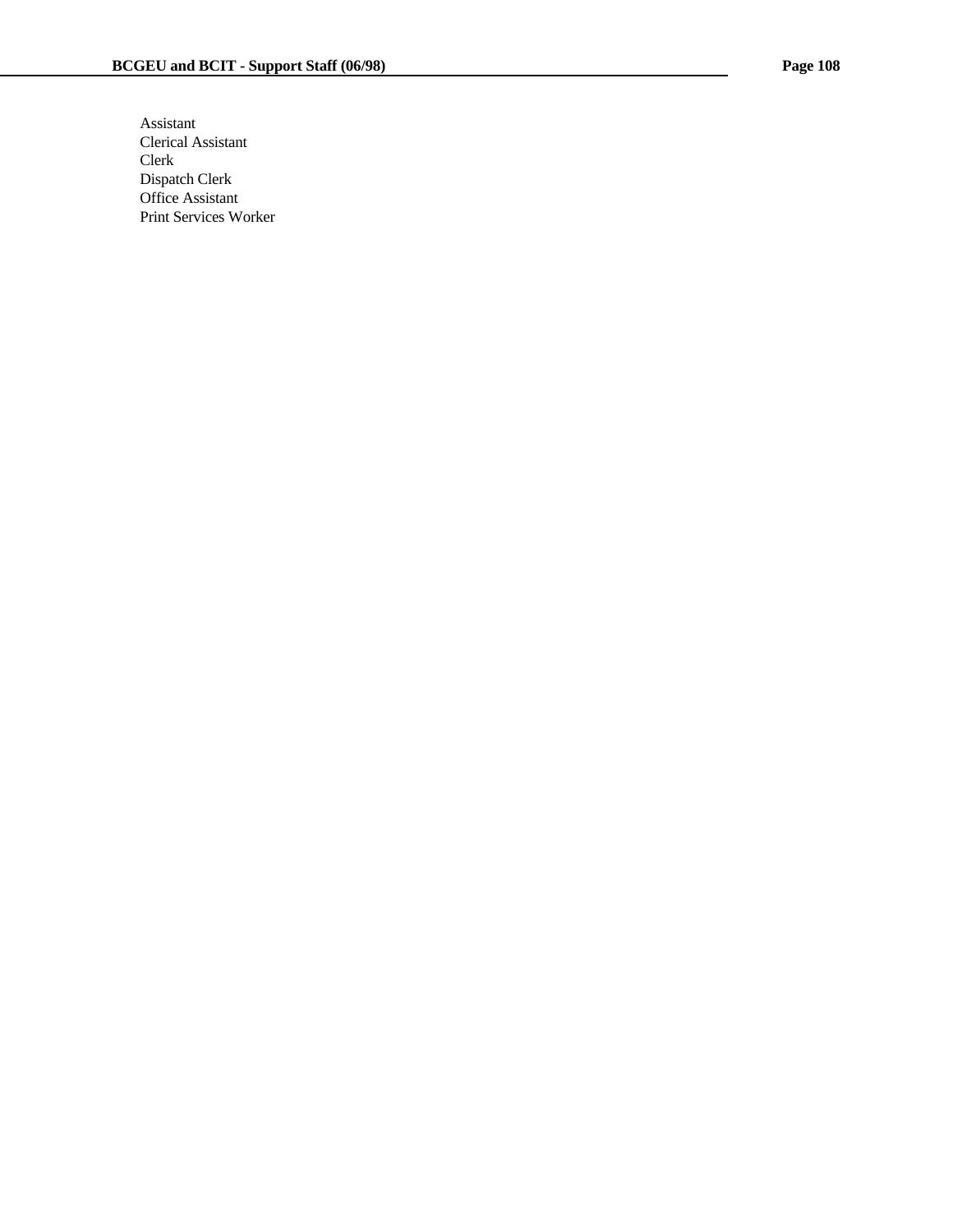Receptionist/Clerk Registration Assistant Receptionist Stockroom Attendant Switchboard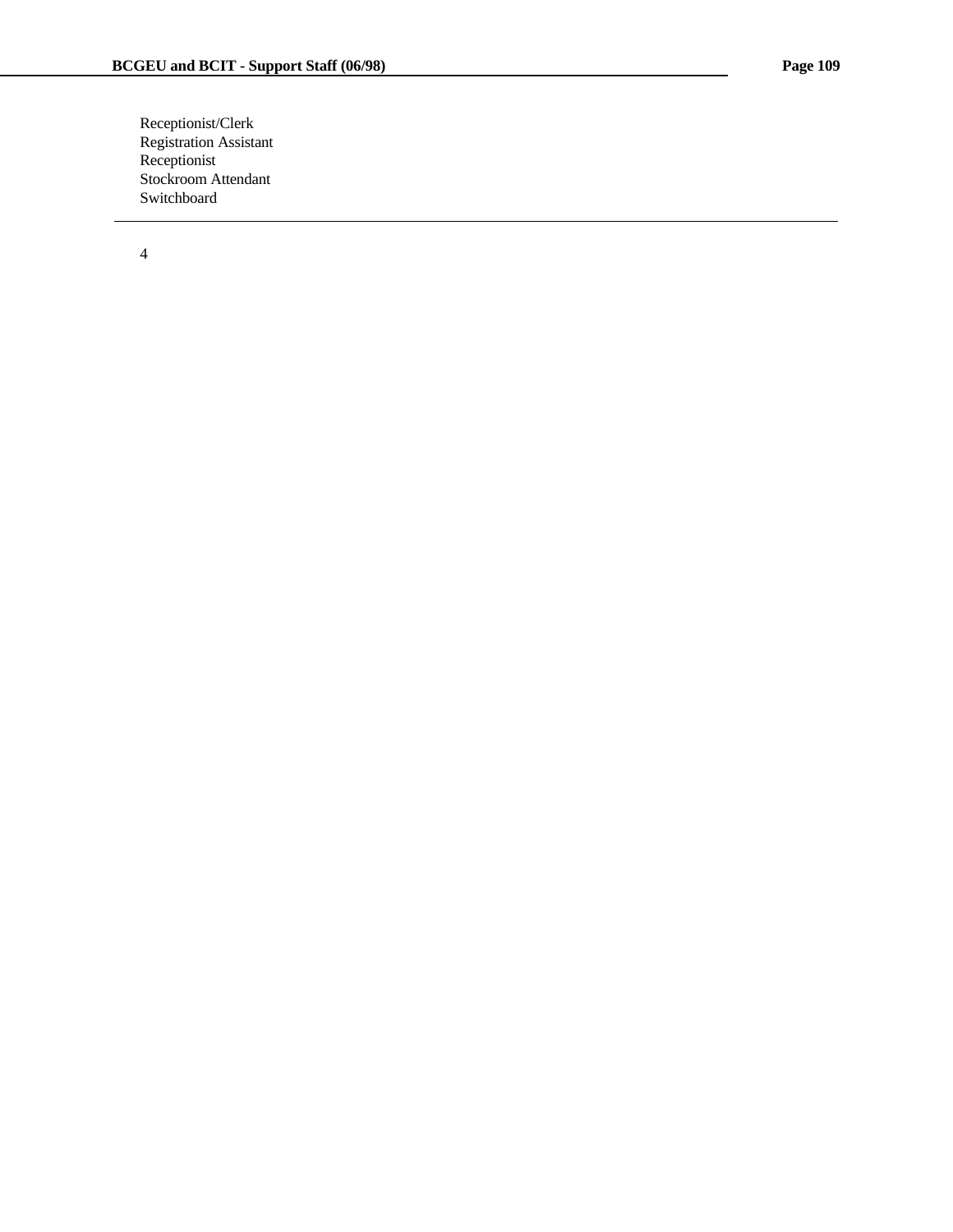Assistant Clerical Assistant Cashier Clerk Evening Security First Aid Attendant **Officer**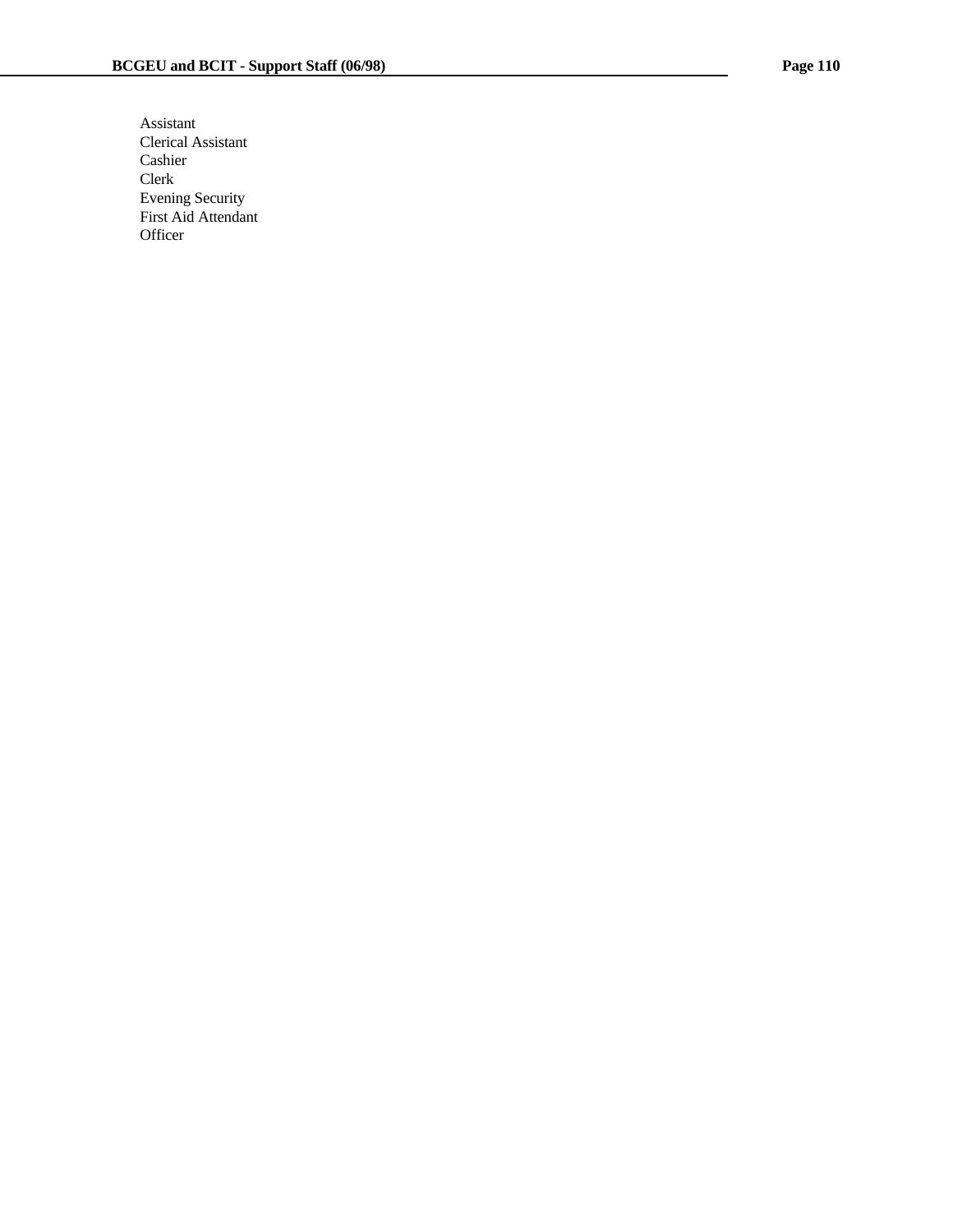Printing Press Operator Program Assistant Stockroom Attendant Secretary Supervisor Technician Operator

5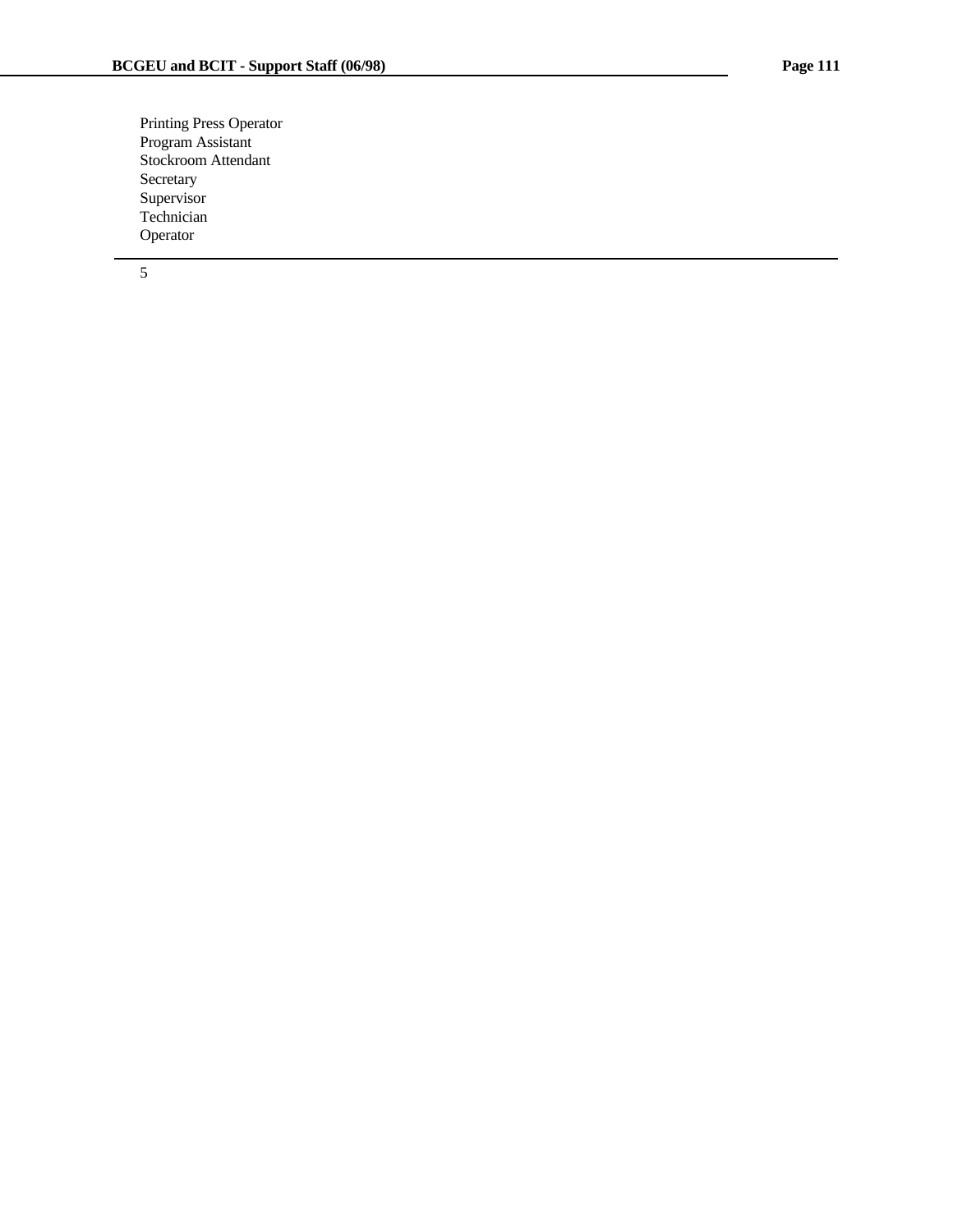Assistant Technician Clerk Coordinator Cook Equipment Operator Equipment Repair Assistant First Aid Attendant Communications Assistant **Officer**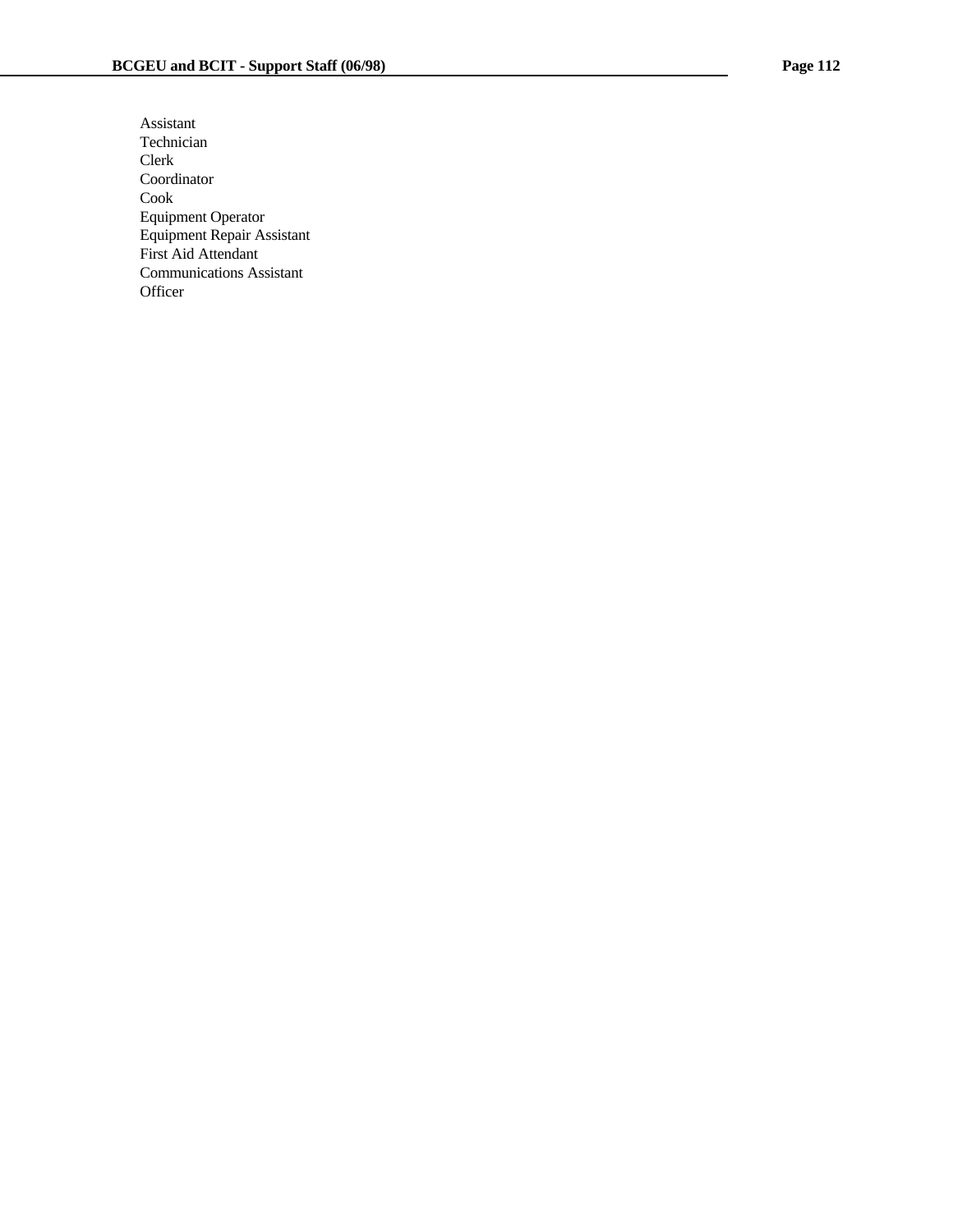Program Assistant Systems Coordinator Purchasing Assistant/Coordinator Senior Clerical Assistant Secretary Supervisor Senior Operator Technical Assistant Typesetter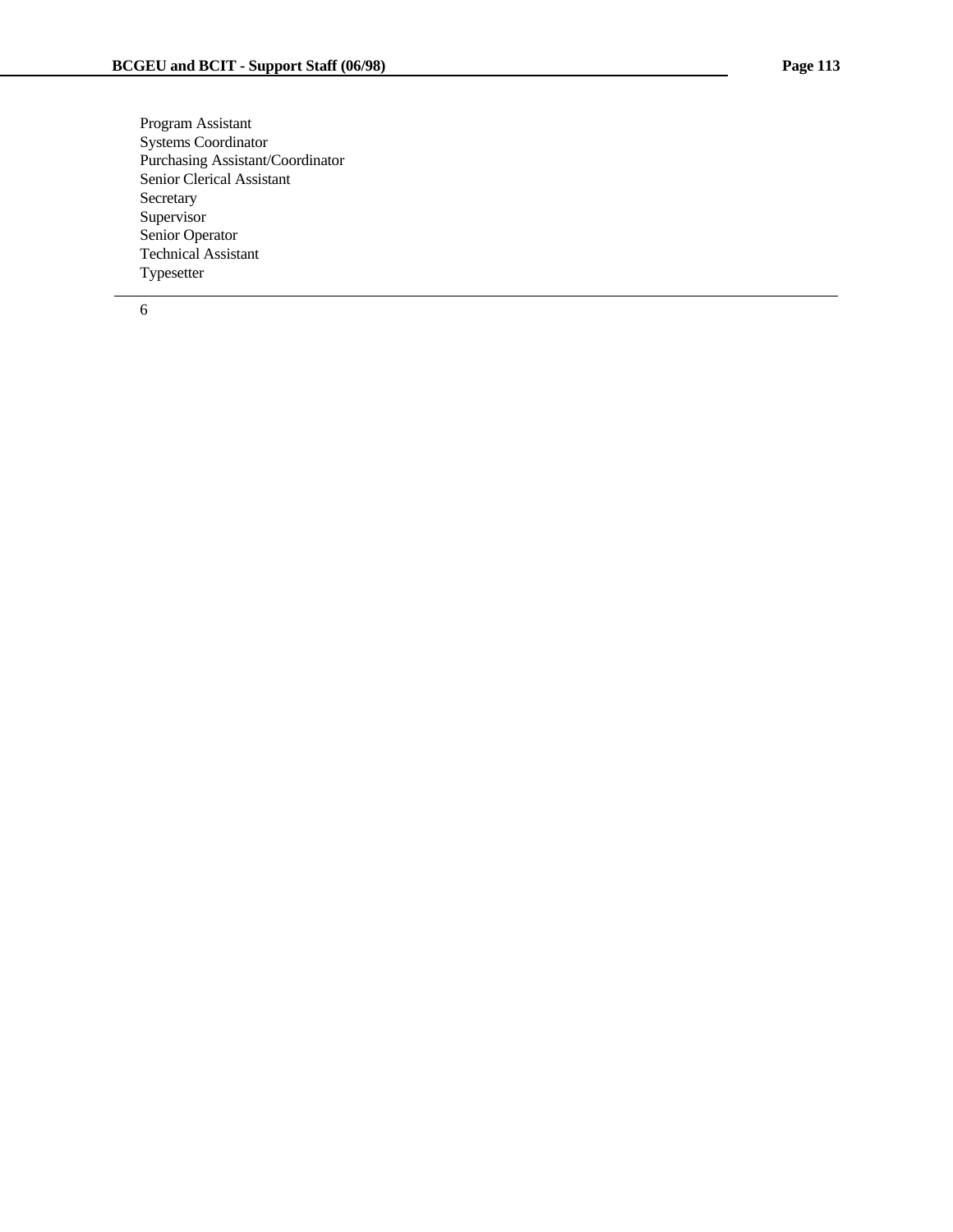Administrative Assistant Assistant Clerk Coordinator Catering Supervisor/Cook Junior Buyer Equipment Operator Building Maintenance Person **Officer**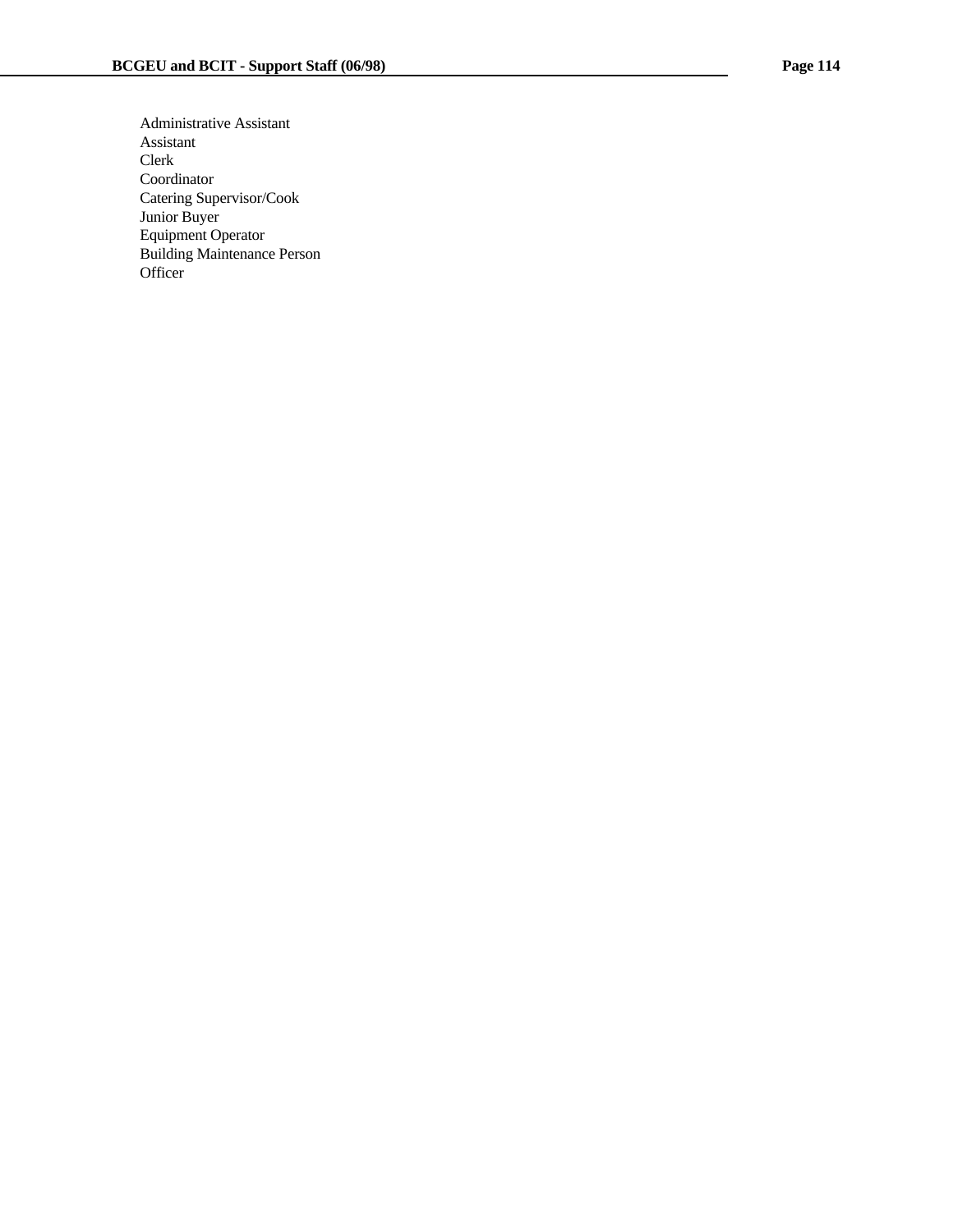Project Assistant Head Cashier Systems Coordinator Secretary Supervisor Senior Clerk Systems Assistant Technician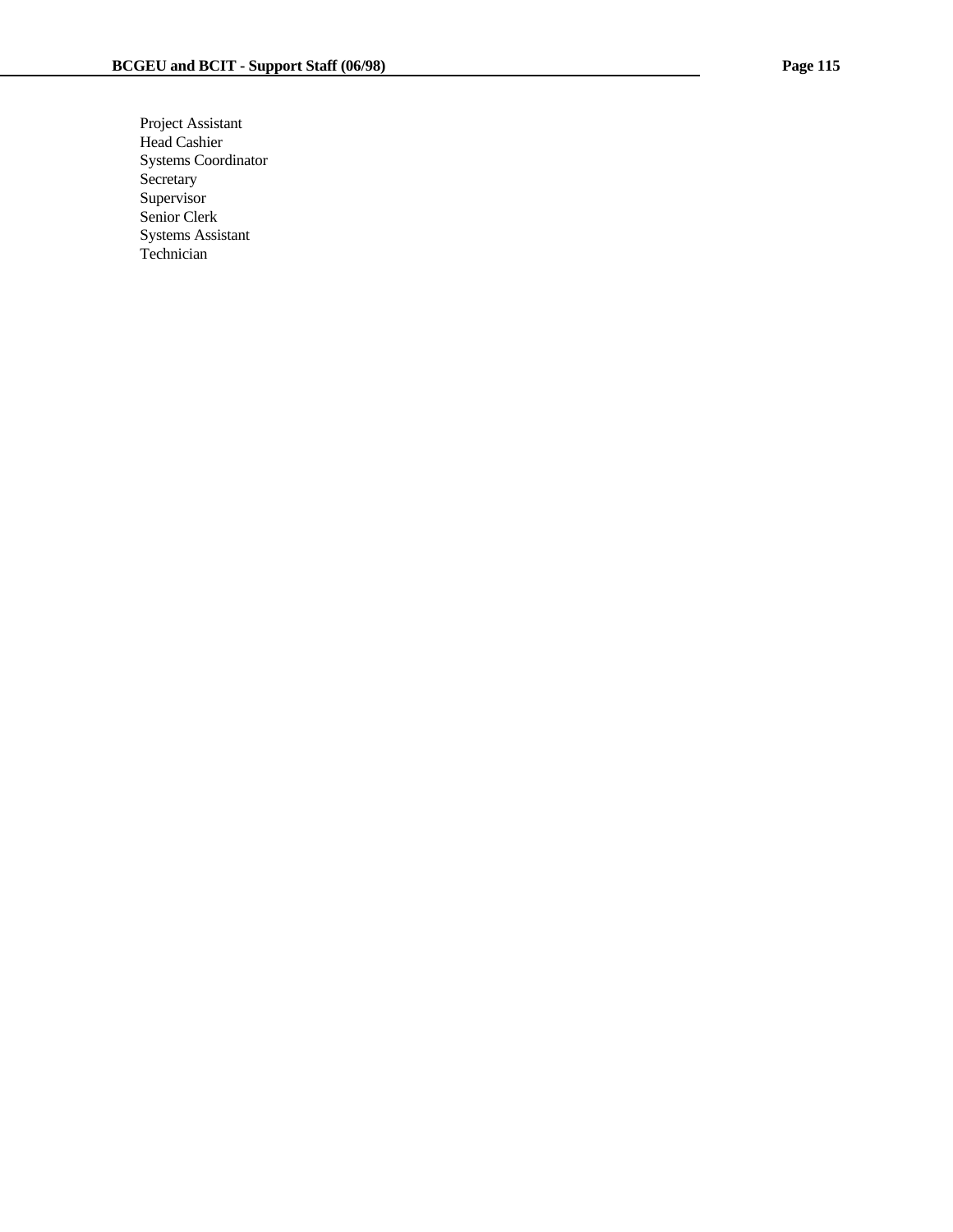7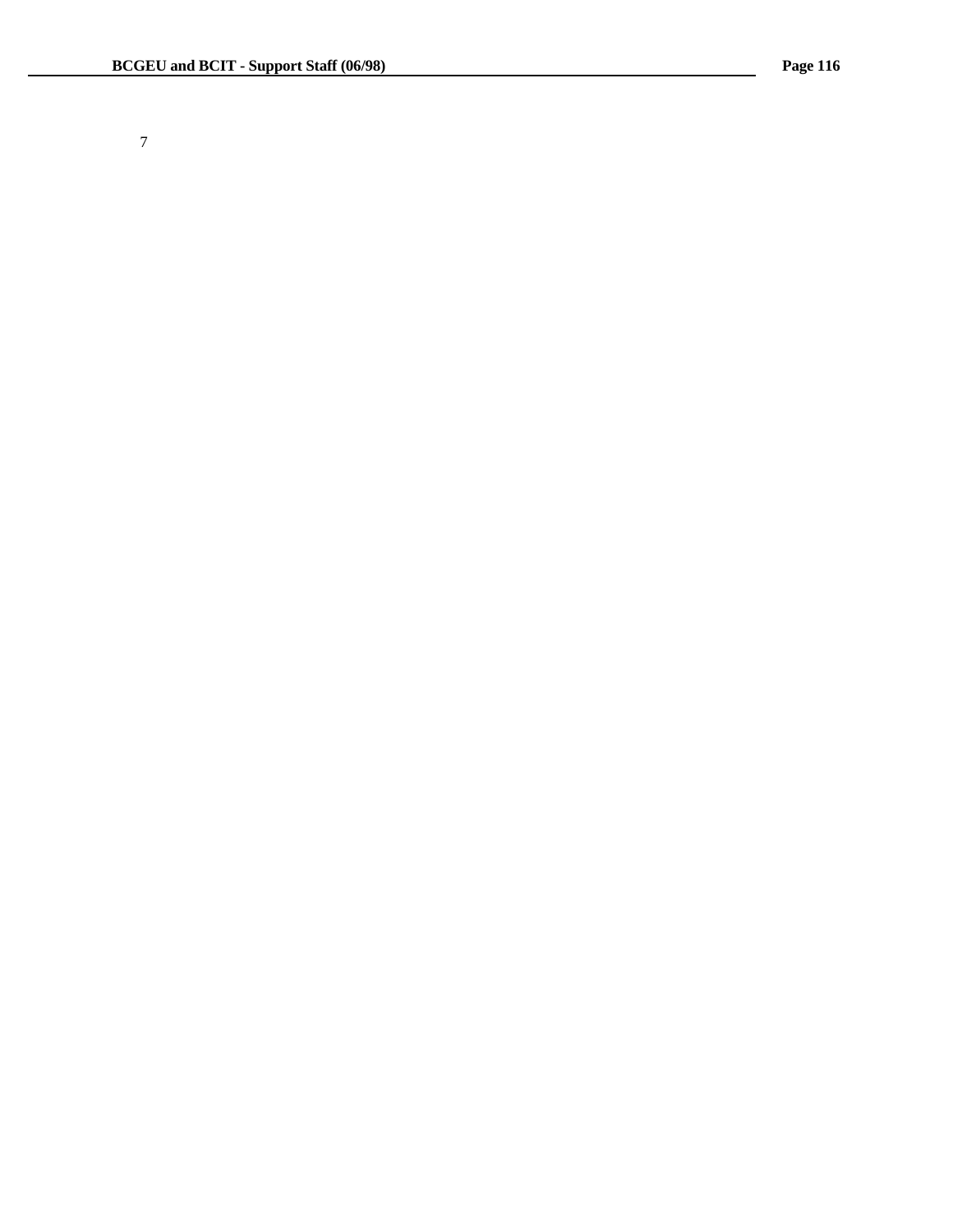Administrative Assistant Assistant Coordinator Catering/Satellite Supervisor Graphic Artist **Officer**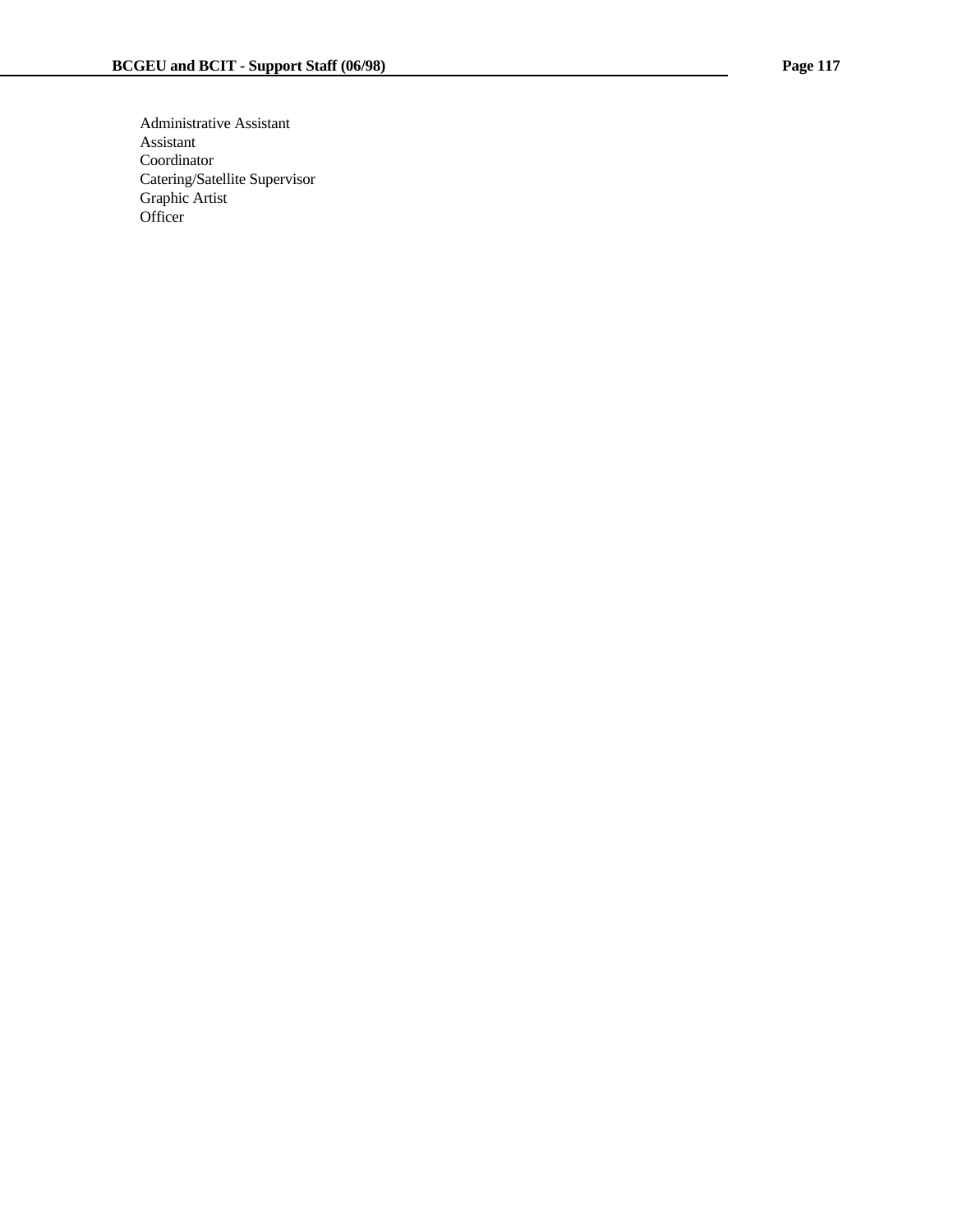Recreation Programmer Supervisor/Administrative Assistant Senior Clerical Assistant Supervisor Technical assistant Technical Writer

8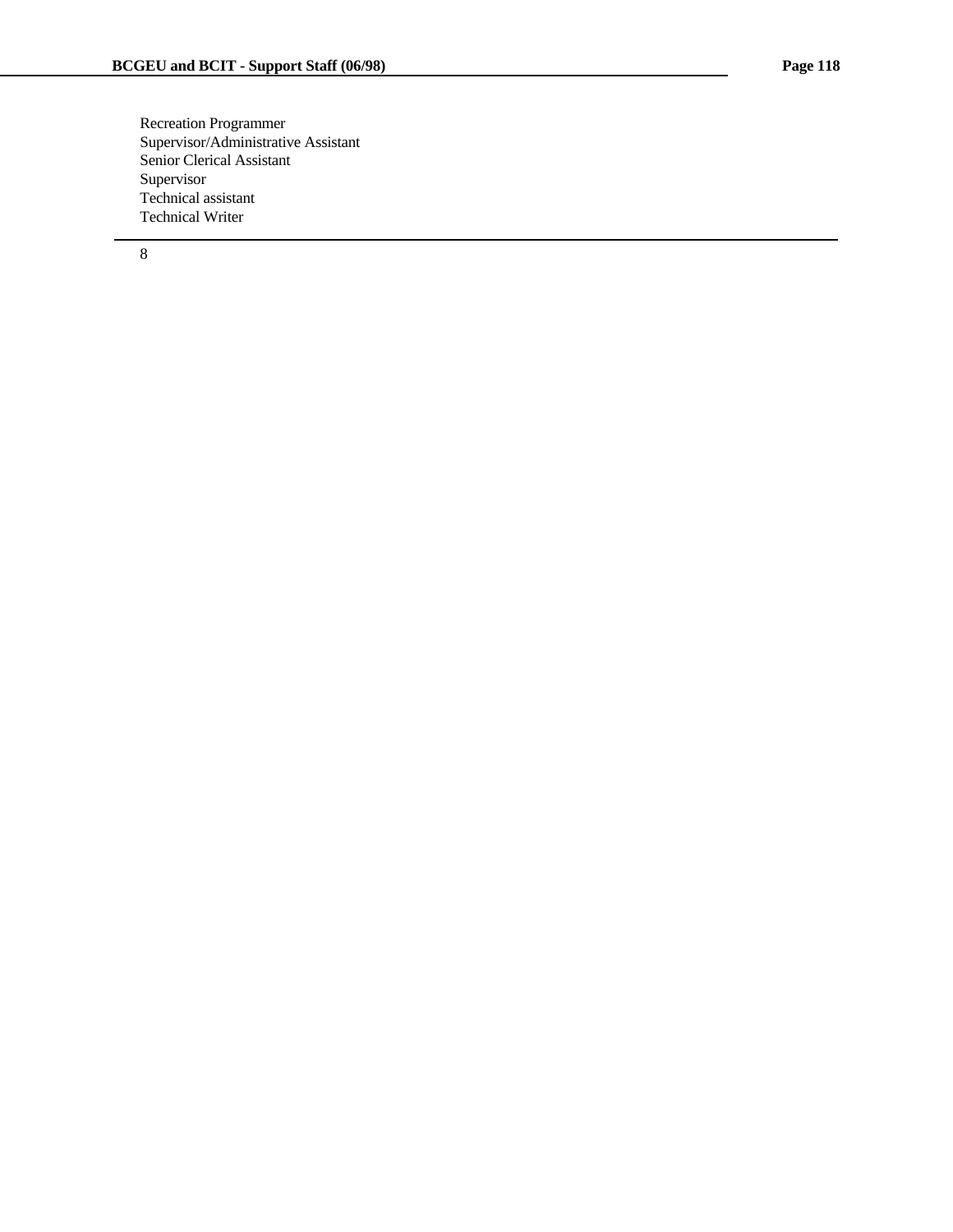Buyer Coordinator Graphic Artist/System Administrator **Officer** Photographer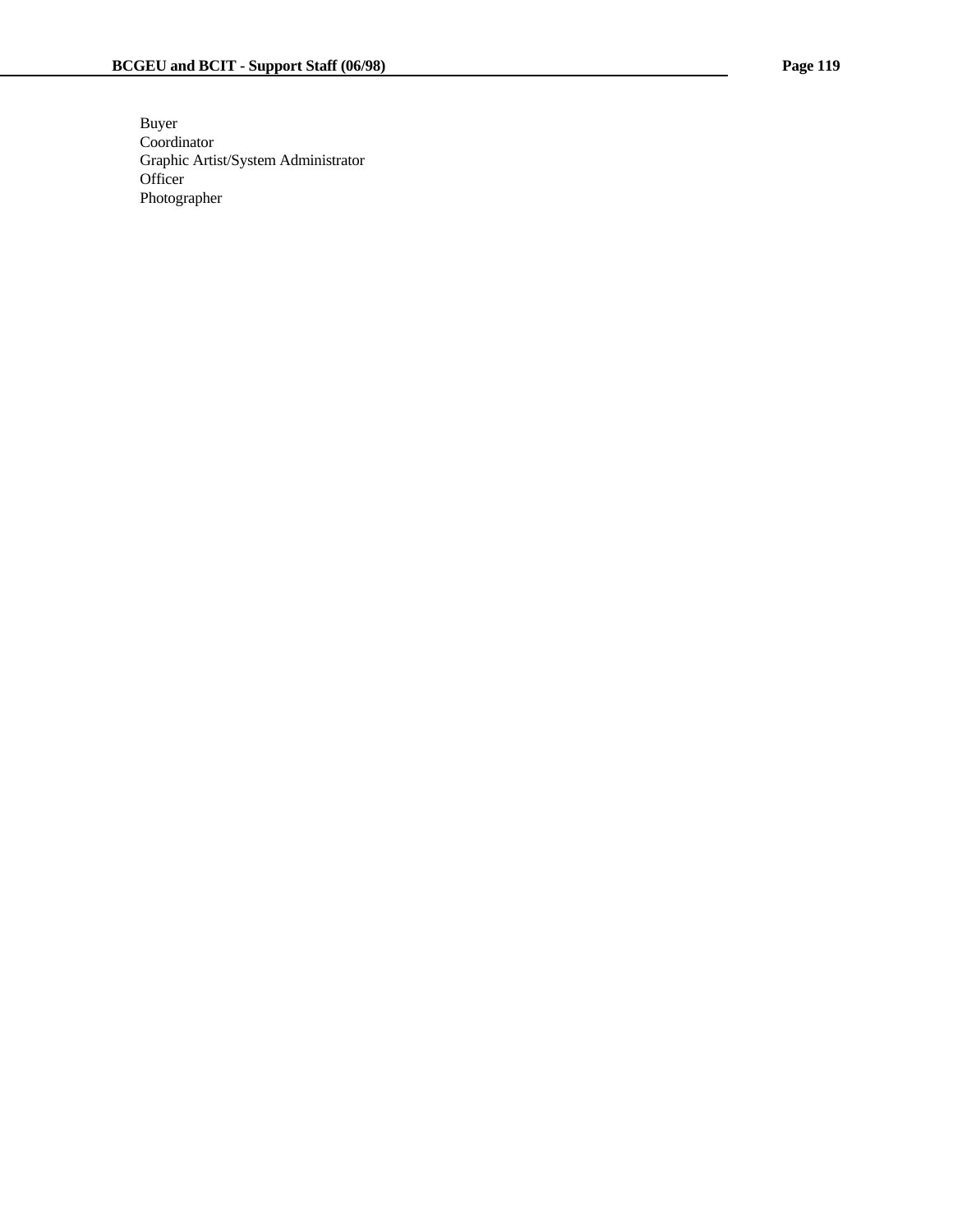Recreation Coordinator System Administrator Systems Assistant Supervisor Program Support Coordinator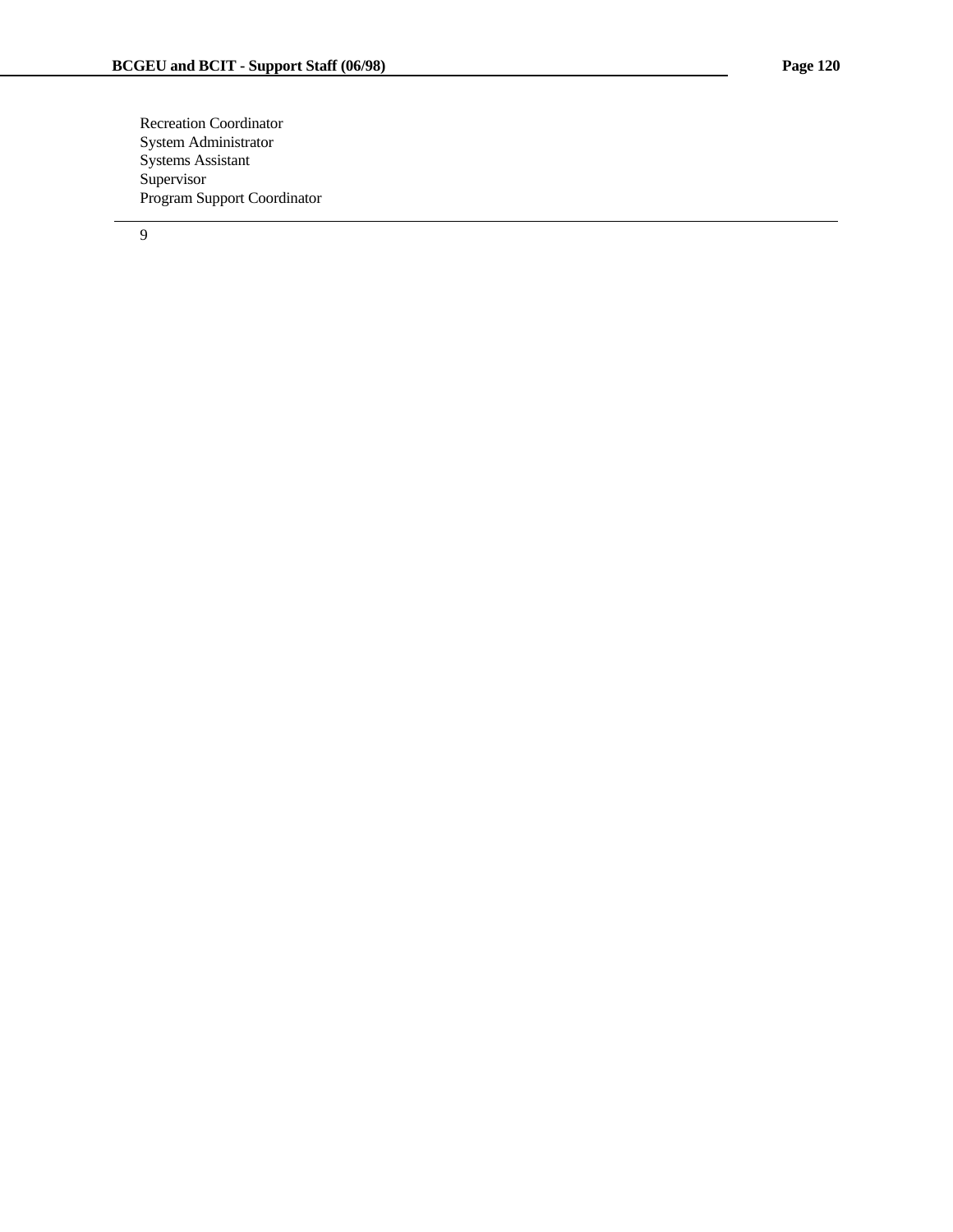Coordinator Industrial Hygienist Project Coordinator, Facilities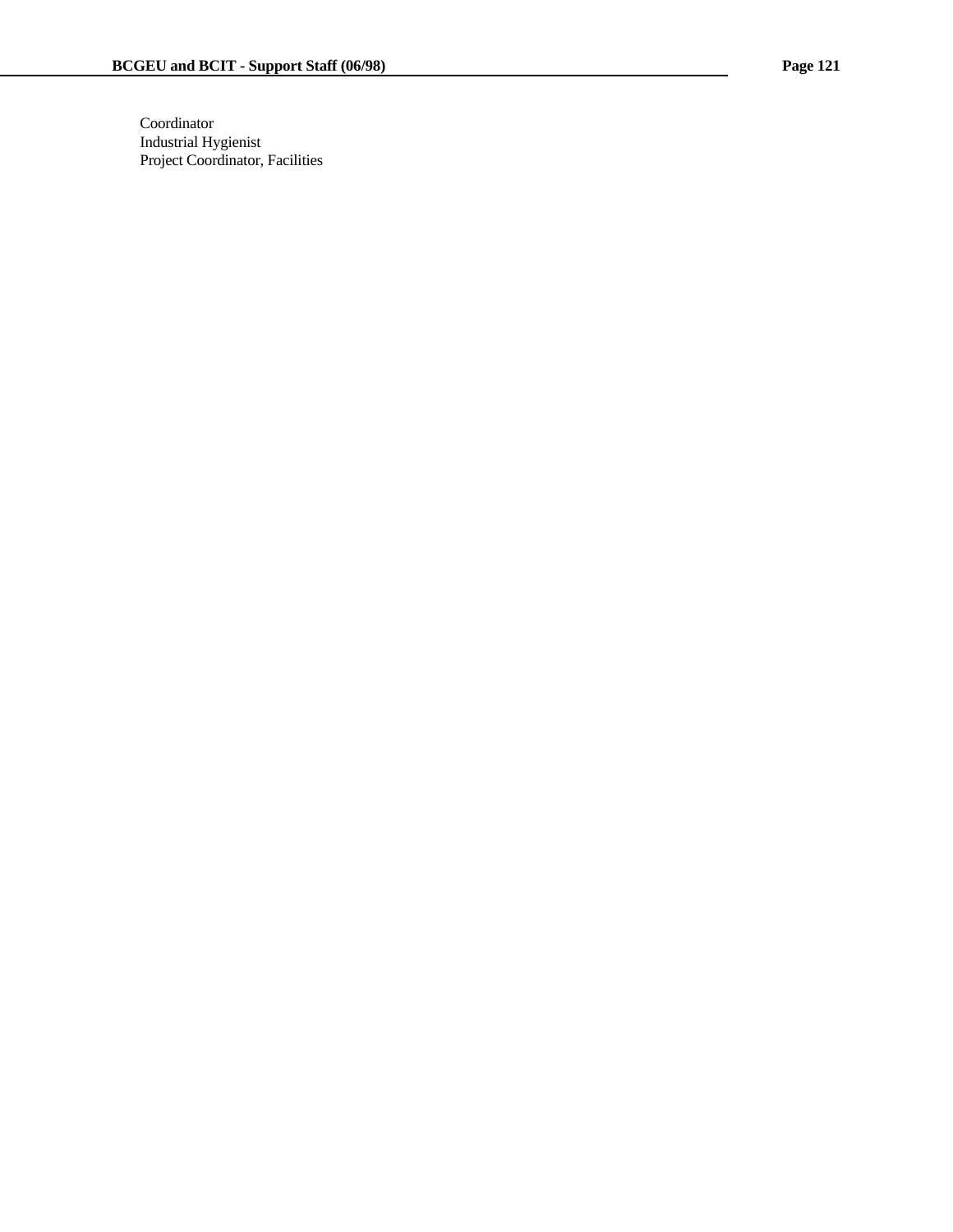Supervisor Systems Administrator

10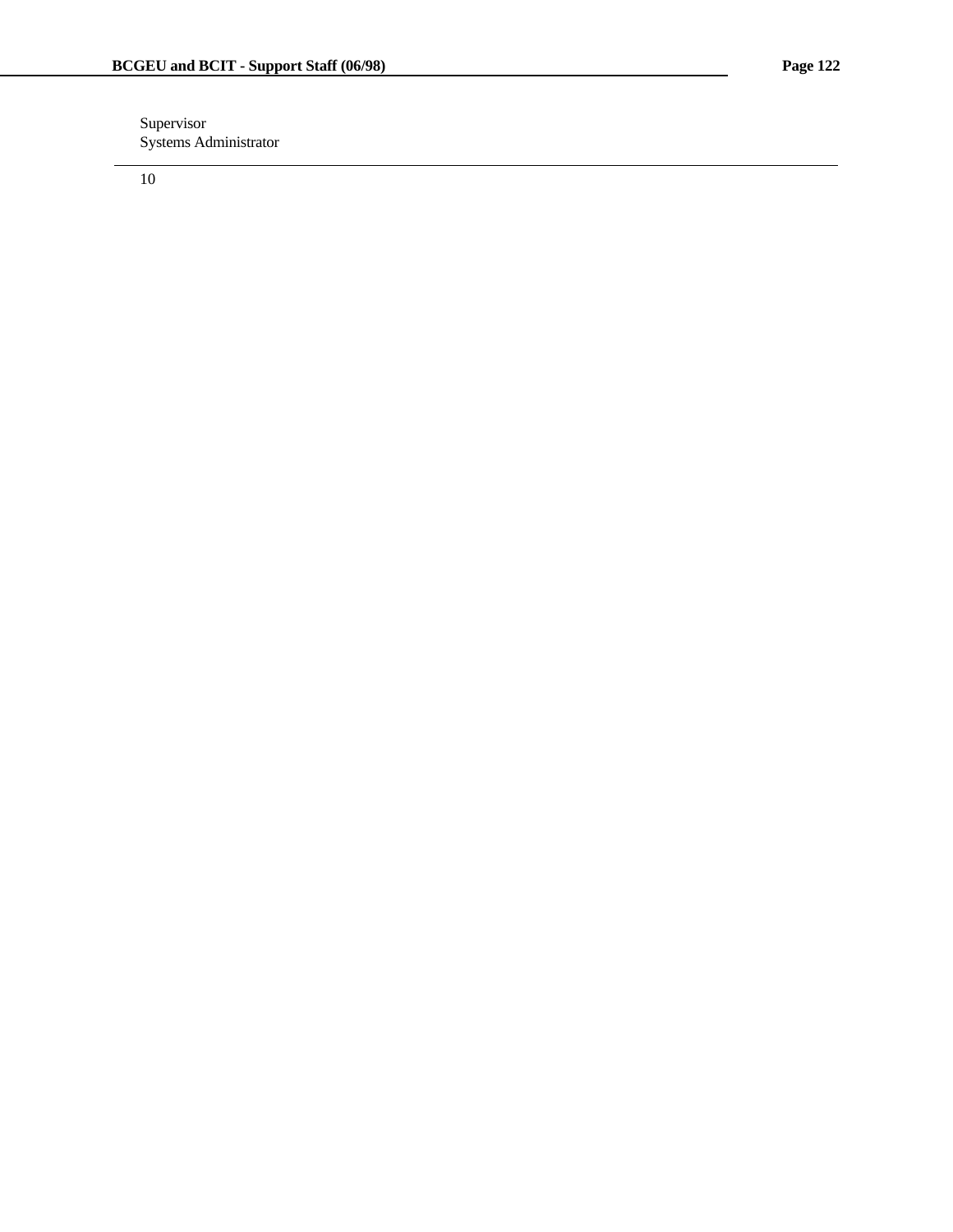Senior Buyer Coordinator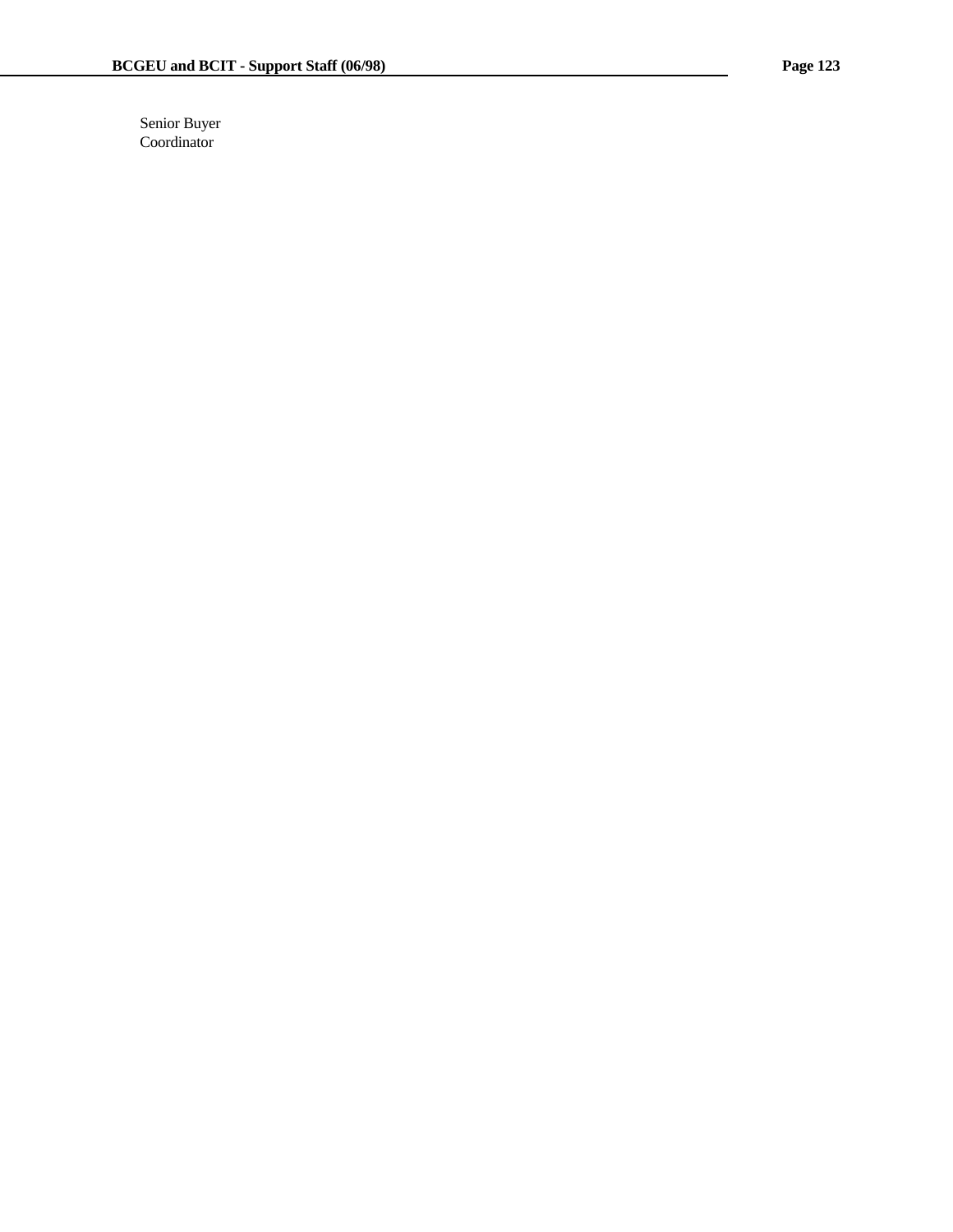Producer

11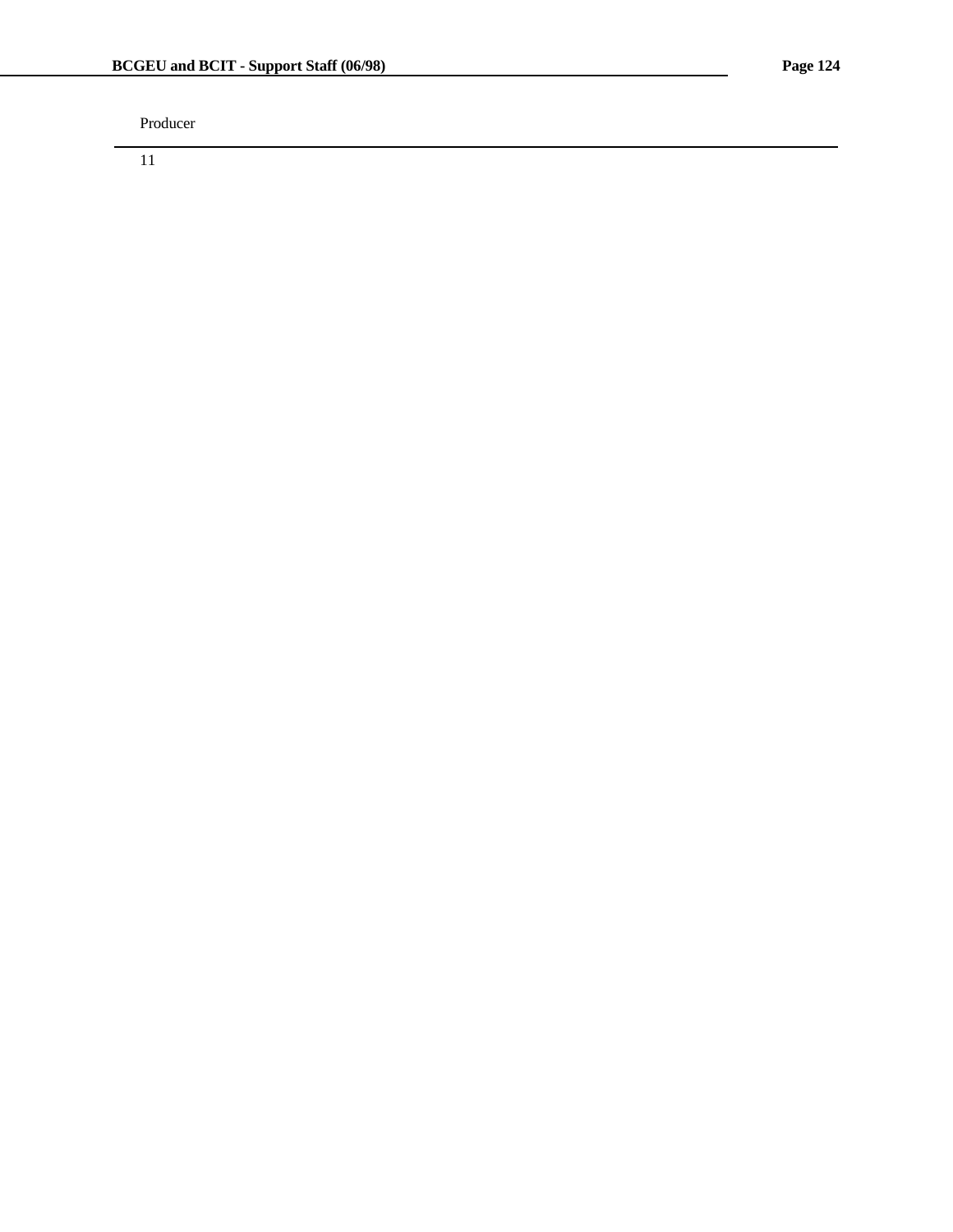Manager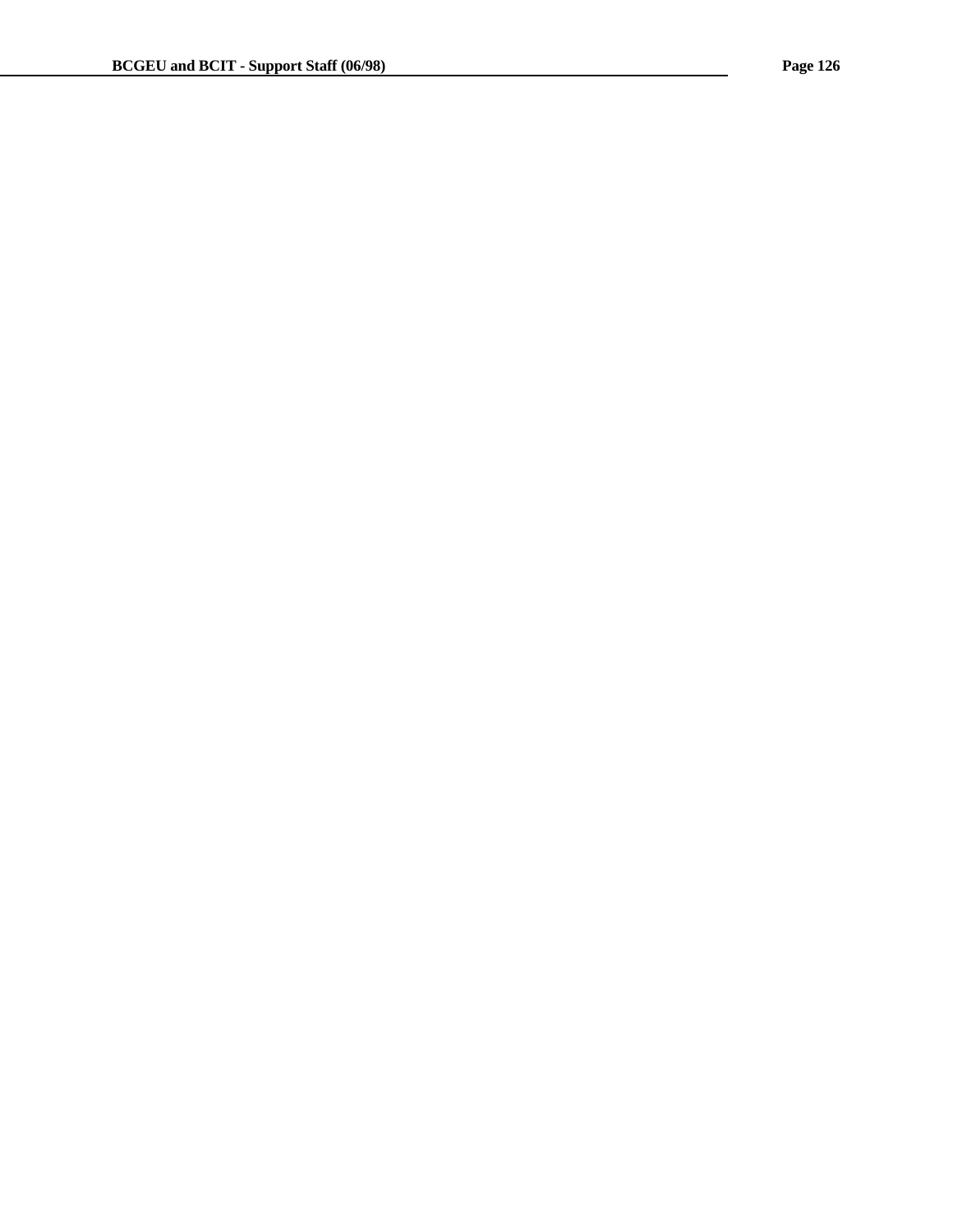## **\*LETTER OF UNDERSTANDING #1 TRIAL PERIOD - RECALL/SEVERANCE BENEFIT OPTION**

The Parties agree to the application of an alternate layoff option relevant to Article 12.7(a) and (d). Such option shall be extended for a trial period covering the life of the **January 1, 1995 to June 30, 1998** Collective Agreement.

This option shall permit an Employee who is laid off under Article 12, Layoff, to defer receiving severance pay pursuant to Article 12.7(d) and remain on recall in accordance with 12.7(a).

An Employee exercising this option shall notify the Employer within two (2) calendar weeks of his/her receipt of notice of layoff.

In the event that such laid off Employee is not recalled to a regular position and does not opt to perform auxiliary work during the twelve (12) month recall period, s/he shall then be eligible to receive a severance pay amount equal to that which s/he would have been eligible for had the option pursuant to Article 12.7(d) been elected at the time of his/her original layoff.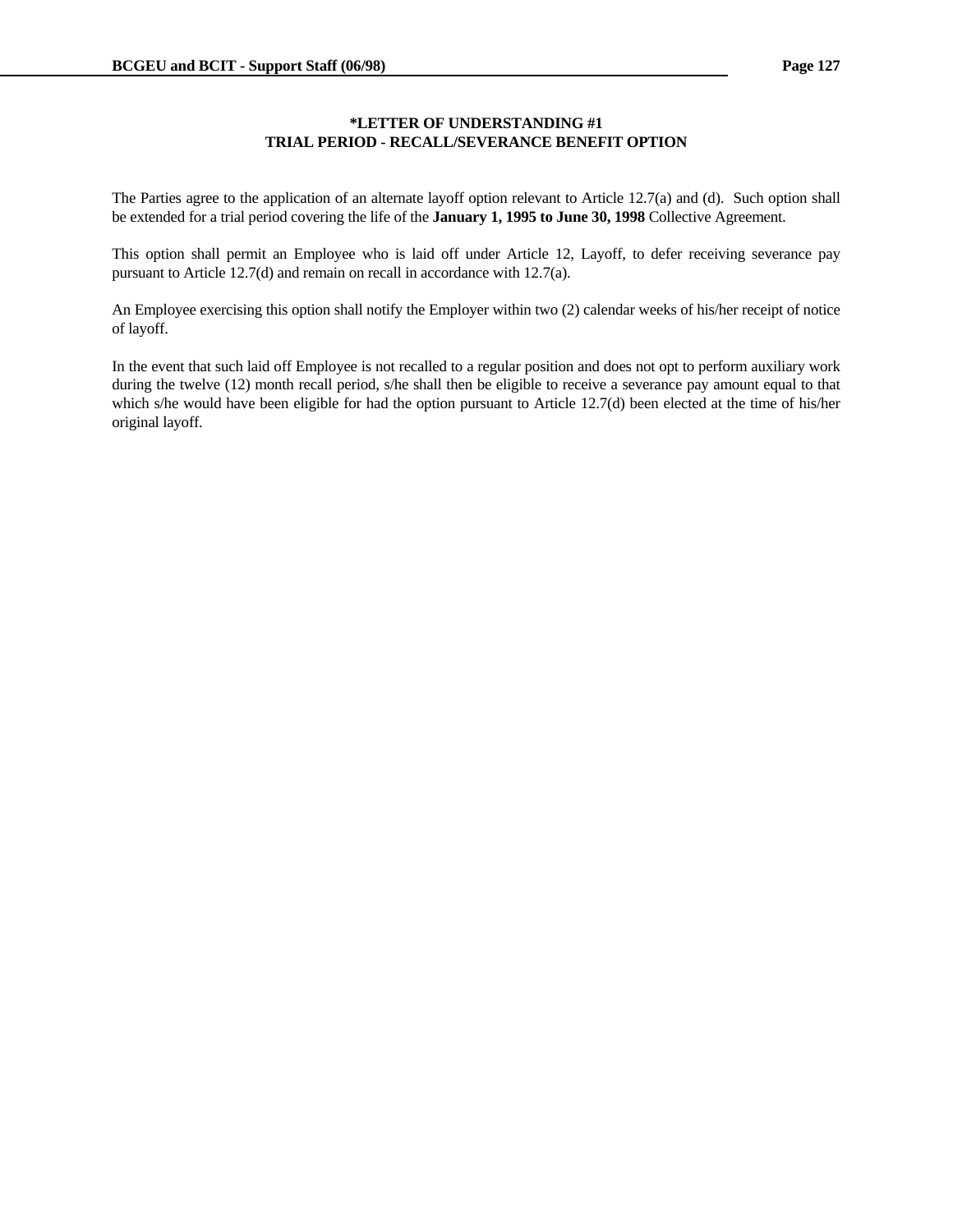### **LETTER OF UNDERSTANDING #2 SICK LEAVE**

The Parties agree that effective from February 20, 1987, staff members employed by the former BCIT shall convert to the Short Term Illness and Injury Plan (STIIP) as set out in Appendix A subject to the following terms and conditions:

 (a) Employees will be afforded an opportunity to make a one-time irrevocable selection between the two (2) following options:

 (1) Employees may choose immediate coverage under the STIIP Plan. Accumulated sick leave credits will be frozen as at the date of ratification of this agreement and no further accumulation will occur. Credits will be used to supplement the seventy-five percent (75%) of pay benefit portion of the STIIP Plan by using twenty-five percent (25%) of a day's accumulation under the old sick leave bank for each day of absence under such portion of the STIIP Plan. Employees who elect this option shall be entitled to preretirement leave as specified in Article 17.16. There will be no other payout of sick leave credits except during maternity leave as provided for in paragraph (b) below; or

 (2) Employees may choose to defer coverage under the STIIP Plan. Sick leave credits will be frozen as at the date of ratification of this Agreement and no further accumulation will occur. All sick leave will be paid at one hundred percent (100%) and the frozen sick leave will be accordingly reduced. Once the sick leave credits are exhausted, the Employee will qualify for STIIP as set out in Section 1.03 of Appendix A. Should the Employee exhaust accumulated sick leave credits part way through an illness, STIIP benefits will be provided at seventy-five percent (75%) of pay until the earlier of recovery or six (6) months from the initial date of disability.

 Employees appointed subsequent to 84 April 01 who elect this option shall be entitled to pre-retirement leave pursuant to Article 17.16. Employees appointed prior to 84 April 01 who elect this option shall be entitled to a special paid leave for a period equivalent to one hundred percent (100%) of his/her accumulated sick leave credit, to be taken immediately prior to retirement, or a special cash payment of an amount equivalent to the cash value of one hundred percent (100%) of his/her accumulated sick leave credit, to be paid immediately prior to retirement and based upon his/her current rate of pay. There will be no other payout of sick leave credits, except during maternity leave, as provided for in paragraph (b) below.

 (b) Employees on maternity leave may use any accumulated sick leave credit after all Unemployment Insurance benefits have been used.

 This benefit may be used in whole or in part at the Employee's option at any time or times, within a six (6) month period, after the expiration of maternity leave provided in the Maternity Protection Act.

 (c) In the case of (a) (1) and (2) above, deduction of sick leave shall be from the credit accrued by an Employee while in the employ of the Public Service Commission prior to any deduction being made from sick leave credits accrued since employment with the Board of Governors of the British Columbia Institute of Technology.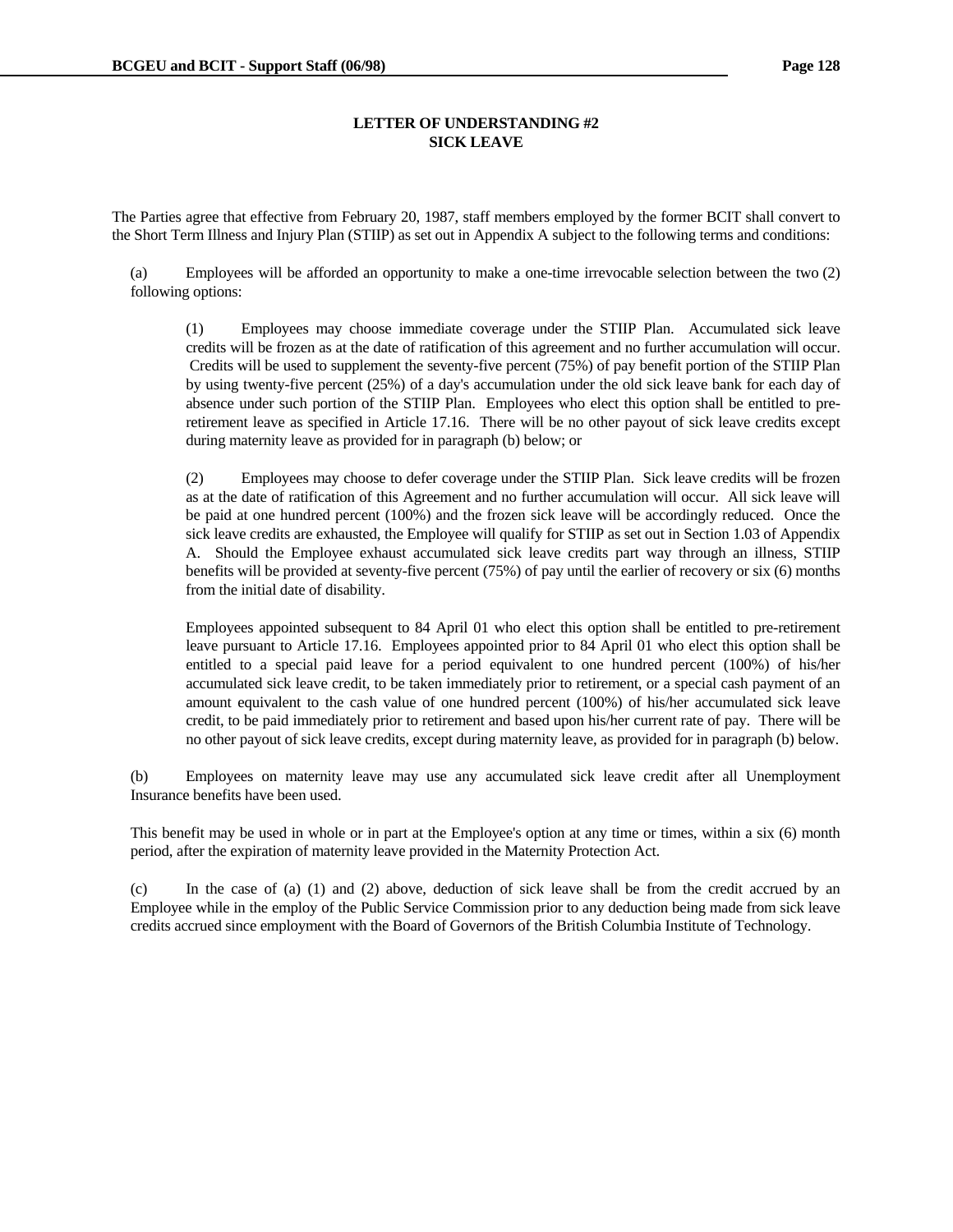#### **LETTER OF UNDERSTANDING #3 STUDENT ASSISTANTS**

The term *"student assistants"* shall mean any student who is employed to do special duties that would normally fall within the jurisdiction of the bargaining unit.

Such student assistants may be hired by BCIT pursuant to the following conditions:

(a) The Union must approve student work projects. Such agreement shall not be unreasonably withheld.

(b) The wages paid to student assistants shall be:

| Effective January 01, 1993 | \$7.77 per hour |
|----------------------------|-----------------|
| Effective January 01, 1994 | \$7.89 per hour |

 (c) Any student hired to carry out the principle duties of a job covered by an existing position description shall be paid the rate for that position.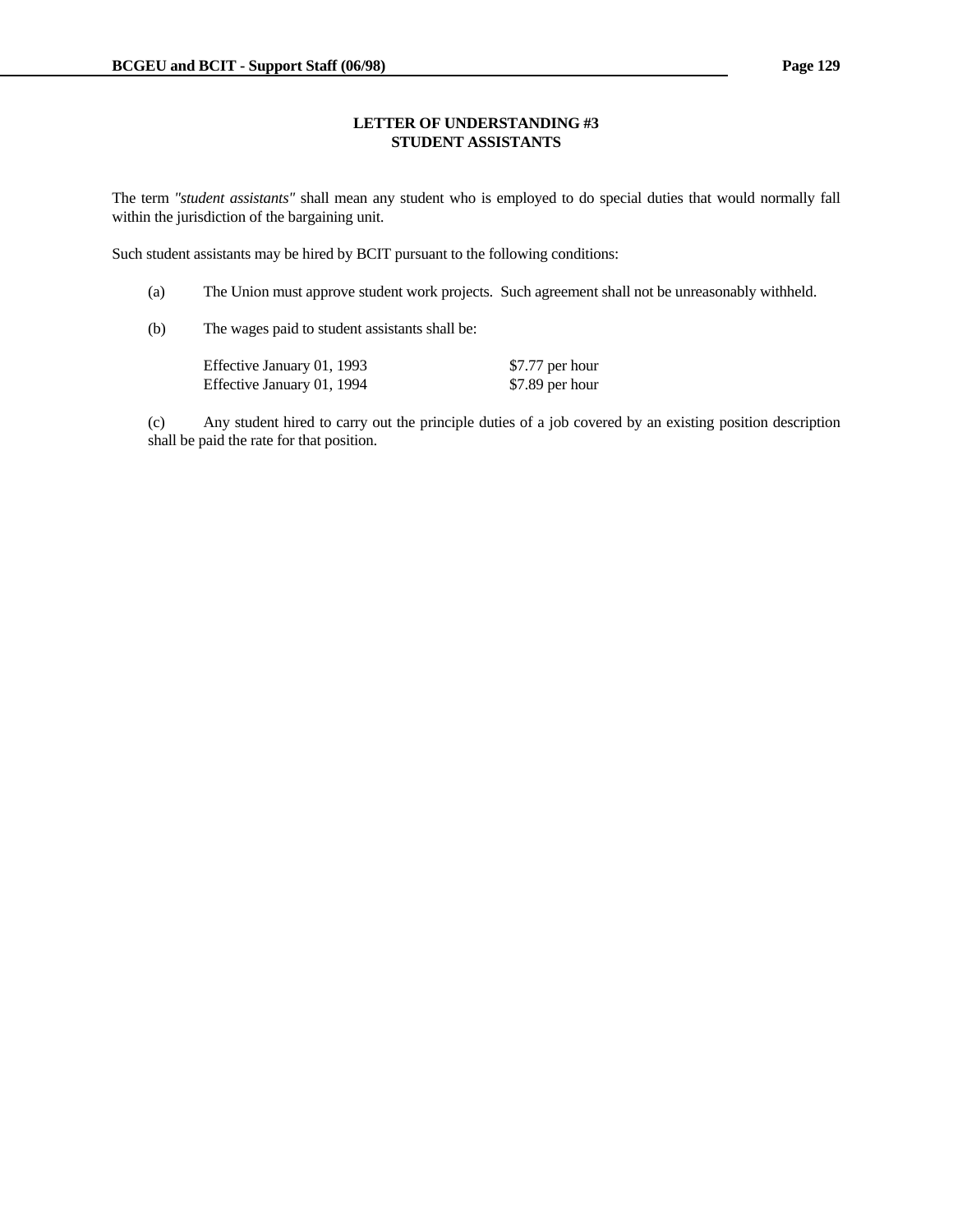## **\*LETTER OF UNDERSTANDING #4 APPRENTICES**

The Parties agree to establish a Joint Apprenticeship Committee which shall make recommendations to the Parties on the development and implementation of an apprenticeship employment program.

The Committee shall be comprised of three (3) Employees appointed by the Union and three (3) Employees appointed by the Institute.

The Employer shall release without loss of pay or seniority, the Employees named by the Union while engaged in work of the Committee.

Either Party may call upon consultants and/or advisors as resource persons to the Committee.

The Committee shall make recommendations concerning, but not limited to, the following:

- (a) recruitment
- (b) application of the provisions of the Support Staff Collective Agreement
- (c) terms and conditions of employment
- (d) the process of joint ongoing review of the Apprenticeship Employment Program after implementation.

The Committee shall make its recommendations to the **Labour/Management Committee**.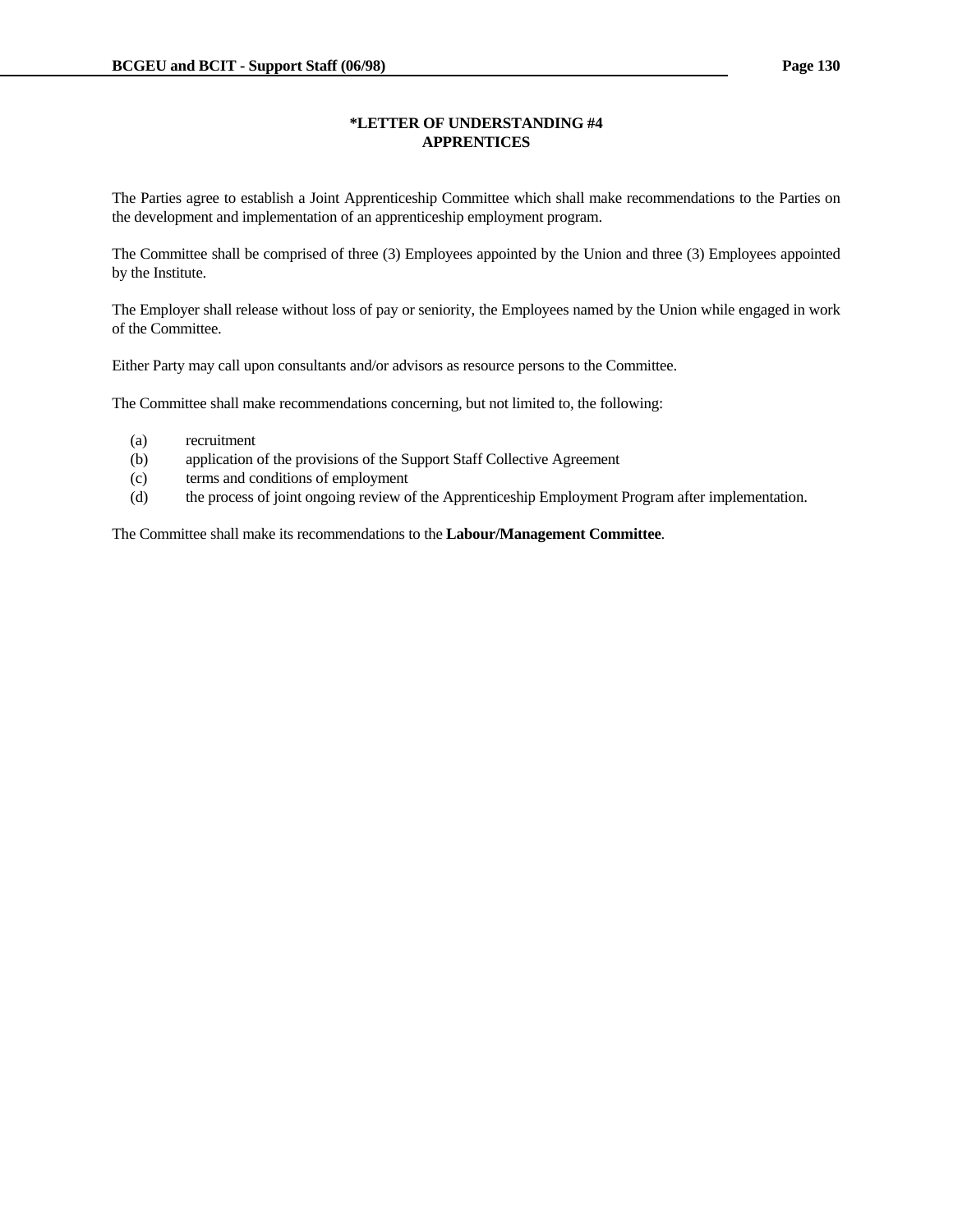## **\*LETTER OF UNDERSTANDING #5 ALPHABETICAL LISTING OF COLLECTIVE AGREEMENT ARTICLES**

**The Parties agree there will be an alphabetical listing of the table of contents located at the end of the Collective Agreement for all future printings.**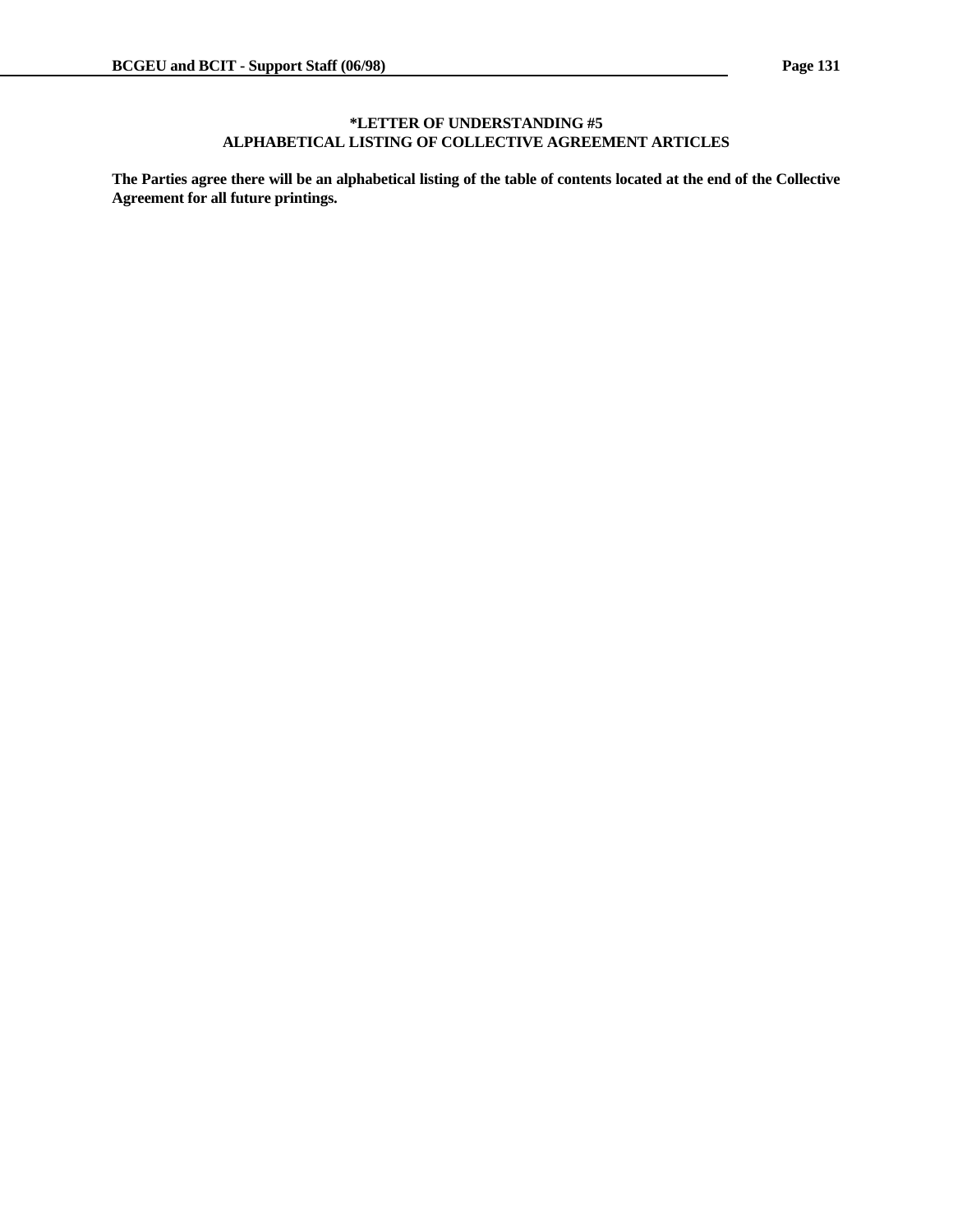## **MEMORANDUM OF AGREEMENT #1 BCIT SUPPORT STAFF between BRITISH COLUMBIA INSTITUTE OF TECHNOLOGY and and and B.C. GOVERNMENT AND SERVICE EMPLOYEES' UNION**

#### **Re: Jurisdictional Disputes Procedures**

- 1. The Parties to this Agreement are the British Columbia Institute of Technology, the B.C. Government and Service Employees' Union, and the British Columbia Institute of Technology Staff Society. The Parties agree that the process set out in this Agreement shall be the exclusive dispute resolution process for any dispute whatsoever over which bargaining unit a position is in. This Agreement covers the Staff Society bargaining unit, as well as the two B.C. Government and Service Employees' Union bargaining units.
- 2. The Parties shall use a process of mediation/arbitration. The process shall be expedited is all respects.
- 3. The powers of the arbitrator and the arbitration procedures shall be as attached in Appendix 1.
- 4. The process shall take place at the British Columbia Institute of Technology.
- 5. Formal hearings at the arbitration stage shall be dispensed with as far as is reasonable in the circumstances. The Parties shall attempt to agree to a Statement of Facts. Witnesses may be called and examined and crossexamined on areas of factual disagreement.
- 6. Each Party shall provide copies of all documents to be used, to the other Parties, one (1) week in advance of mediation/arbitration.
- 7. Each Party shall provide a brief outline of its position to the other Parties, one (1) week in advance of the mediation/arbitration.
- 8. Individual Employees directly affected by the decision shall be given notice of the hearing, and shall have the right to attend the hearing.
- 9. The onus shall be on the Party seeking the transfer of a new or altered position.
- 10. Hearings shall last no longer than one (1) day.
- 11. The arbitrator's decision shall be final and binding on the Parties.
- 12. The mediators/arbitrators under this Agreement shall be named at a later date.

 These persons shall be used in rotation unless one is unavailable within the month following the request. In that event the next named person shall be used. The cost of the arbitration shall be borne equally by the three (3) Parties to this Agreement.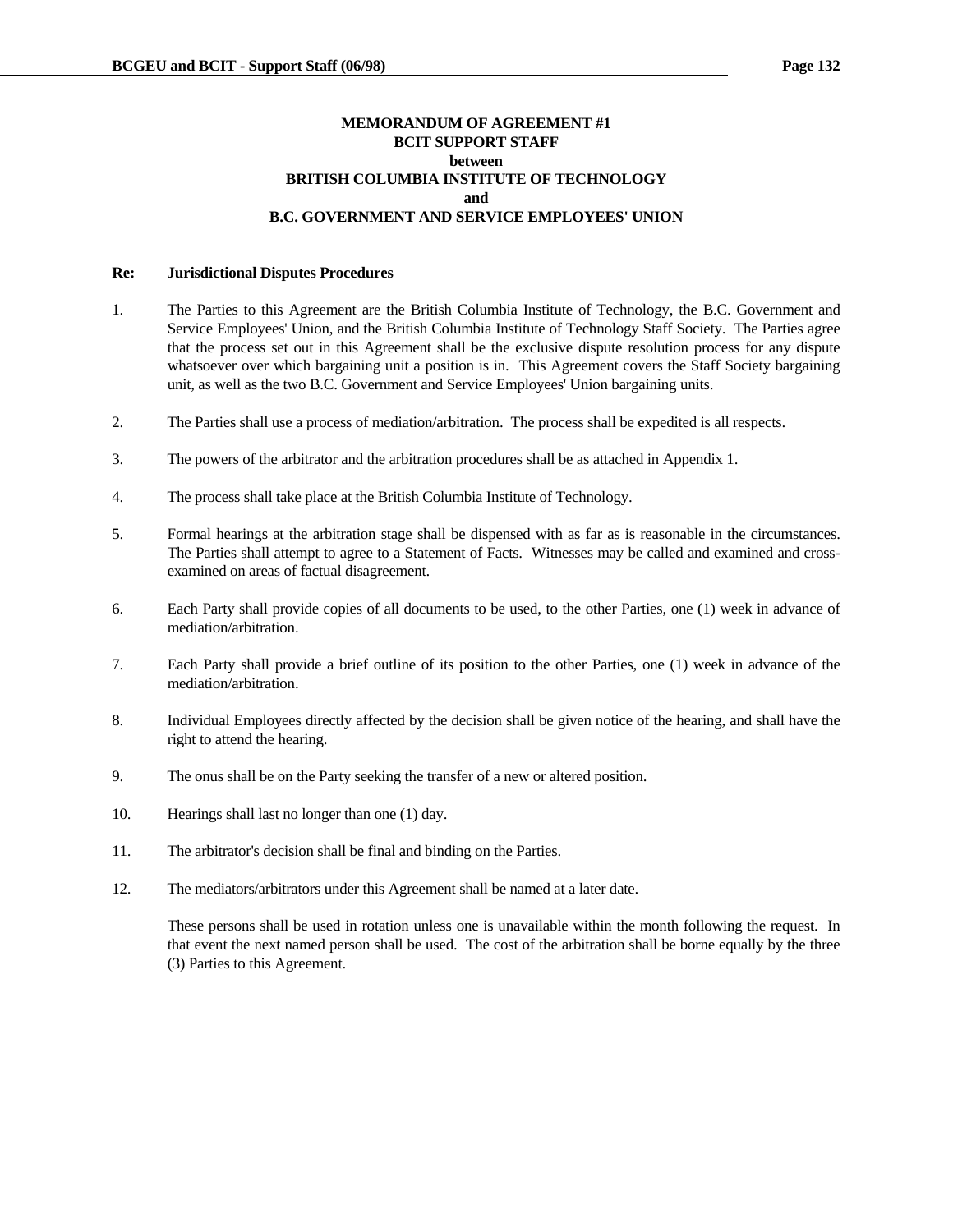#### **DATED at the Municipality of Burnaby, British Columbia, this 2nd day of November, 1988.**

D. Svetic Executive Director, Academic Projects British Columbia Institute of Technology

J. Stockdale Acting Director, Personnel/Employee Relations British Columbia Institute of Technology

L. Tosczak For the President B.C. Government and Service Employees' Union

C.V. Spong President, British Columbia Institute of Technology, Staff Society

### **ARBITRATION PROCEDURES**

#### **Interpretation**

- I. In this Part, *"arbitration board"* includes:
	- (a) a single arbitrator; or
	- (b) another tribunal or body appointed or constituted under this Part or a collective agreement.

#### **Fees and Costs**

II. Each Party to an arbitration shall bear:

(a) its own fees, expenses and costs;

 (b) the fees and expenses of a member of an arbitration board that is appointed by or on behalf of that Party; and

(c) equally the fees and expenses of the chairman or a single arbitrator.

#### **Powers of the Arbitration Board**

III. An arbitration board has power to:

 (a) receive and accept evidence and information on oath, affidavit or otherwise as in its discretion it considers proper, whether or not the evidence is admissible in a court of law;

 (b) enter during regular working hours any land, ship, vessel, vehicle, aircraft or other means of conveyance or transport, factory, workshop or place of any kind where

- (i) work is or has been done or commenced by Employees;
- (ii) an Employer carries on business; or
- (iii) anything is taking place concerning a matter referred to it under this Act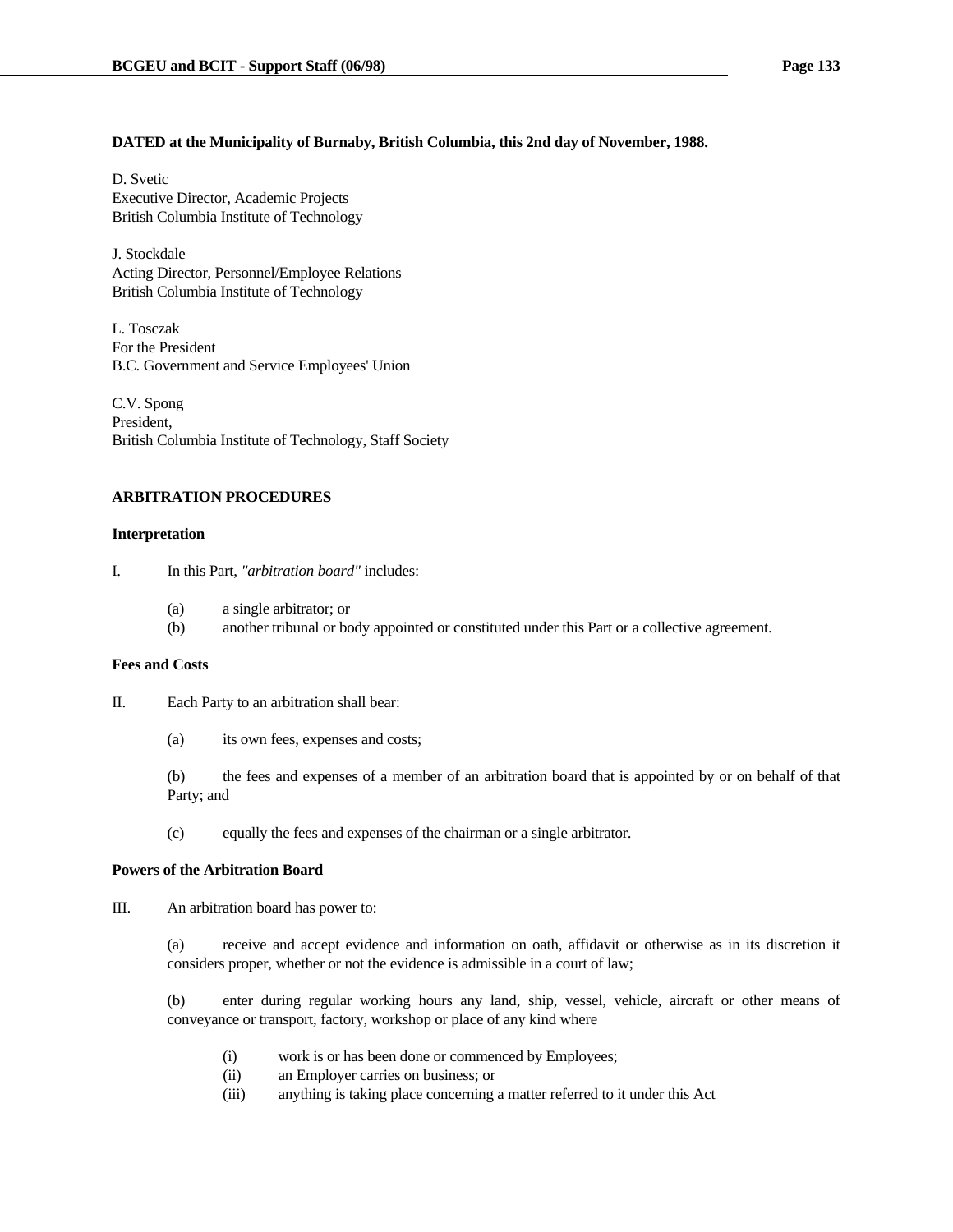and may inspect any work, material, appliance, machinery, equipment or thing in it, and interrogate a person in relation to it; and

 (c) authorize a person to do anything the arbitration board may do under paragraph (b) and report to the arbitration board in the presence of the Parties or their representatives as a witness subject to cross examination by each Party.

## **Summons to Testify**

IV. An arbitration board may, at the request of a Party to the arbitration or on its own motion, summon and endorse the attendance of witnesses and compel them to give evidence on oath and to produce the documents and things it considers requisite to a full consideration of matters before the arbitration board, in the same manner as a court of record in civil cases.

#### **Decision of Arbitration Board**

- V. The decision of an arbitration board is binding:
	- (a) on the Parties;

 (b) in the case of a collective agreement between a trade Union and an Employer's organization, on the Employers bound by this Agreement who are affected by the decision;

 (c) in the case of a collective agreement between a council of trade Unions and an Employer or an Employers' organization, on the council, the constituent trade Unions in it and the Employer or Employers covered by the Agreement, who are affected by the decision; and

(d) on the Employees bound by the Collective Agreement who are affected by the decision,

and they shall comply in all respects with the decision.

88 November 18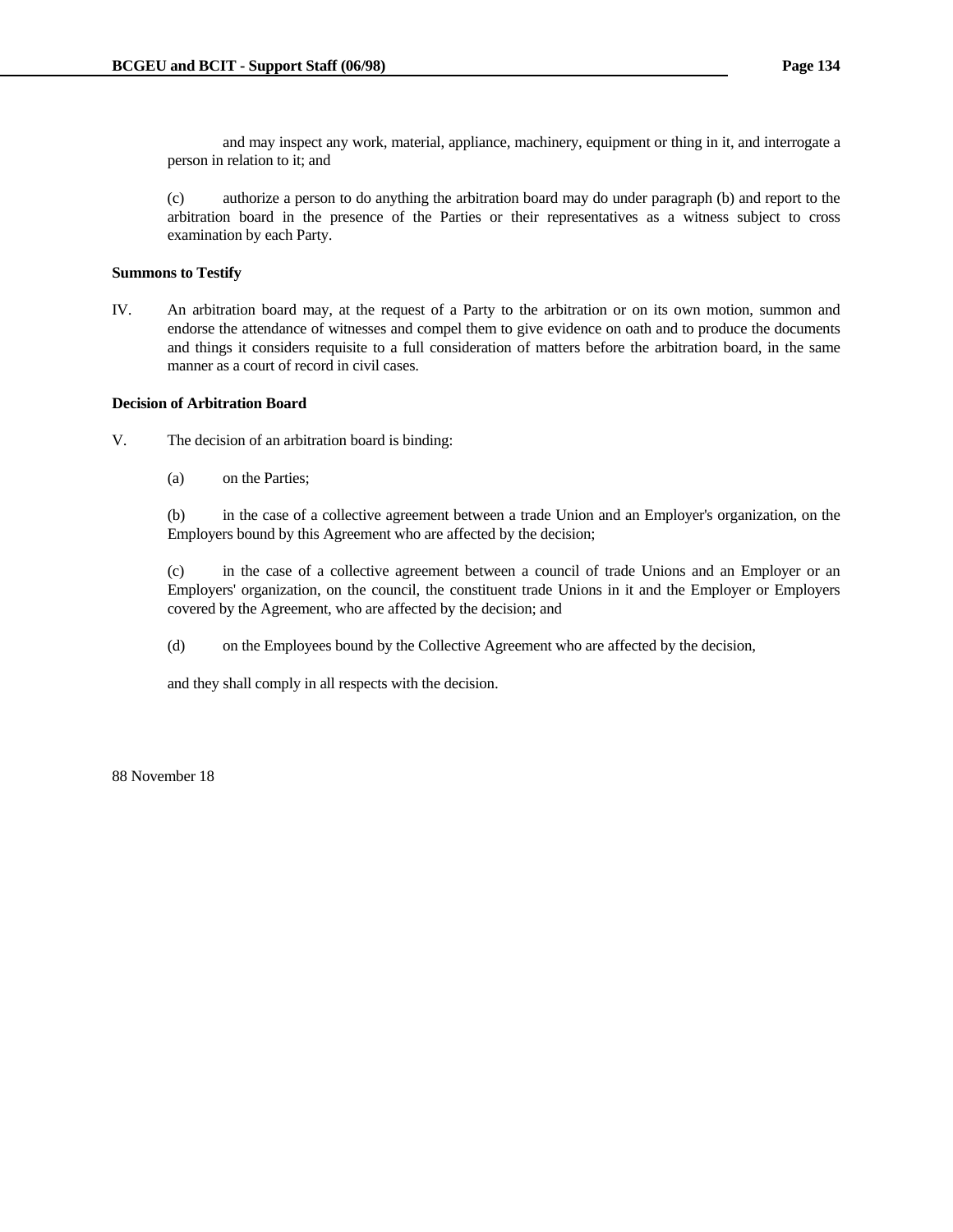# **MEMORANDUM OF AGREEMENT #2 between the BRITISH COLUMBIA INSTITUTE OF TECHNOLOGY and the B.C. GOVERNMENT AND SERVICE EMPLOYEES' UNION and the BRITISH COLUMBIA INSTITUTE OF TECHNOLOGY STAFF SOCIETY**

#### **Re: Jurisdictional Overlap**

The Parties have unanimously agreed that for Employees where the jurisdiction of their position has changed the following will apply:

- 1. They have a specified period (one (1) week) to decide to (a) move to the *"new"* Union; or (b) remain in their current Union.
- 2. If they select (a), they will more to the *"new"* Union immediately and henceforth be covered by all collective agreement provisions of the *"new"* Union, pay dues to the "new" Union and in all ways be considered a member of the *"new"* Union.
- 3. If they select (b), they will remain in their current Union until they leave the position (e.g., from retirement, resignation) and will continue to be members of their current Union, pay dues to their current Union and be covered by all Collective Agreement provisions of their current Union with the exception of staff reduction/provisions.
- 4. In cases where the Employer indicates intent to proceed with staff reduction/layoff of persons in positions where individuals have chosen option (b), the applicable Collective Agreement staff reduction/layoff provisions will be those of the Union granted jurisdiction of the positions. The seniority of Employees in the positions involved will be considered merged for purposes of the staff reduction/layoff process.
- 5. In cases where an individual has chosen option (b), when he/she leaves the position, the replacement Employee will be hired through the Collective Agreement provisions of the *"new"* Union, will pay dues to the *"new"* Union and in all ways be considered a member of the *"new"* Union.

L. Tosczak J. Stockdale BCGEU Representative BCIT Representative

C.V. Spong BCIT Staff Society Representative

Dated: 89 June 09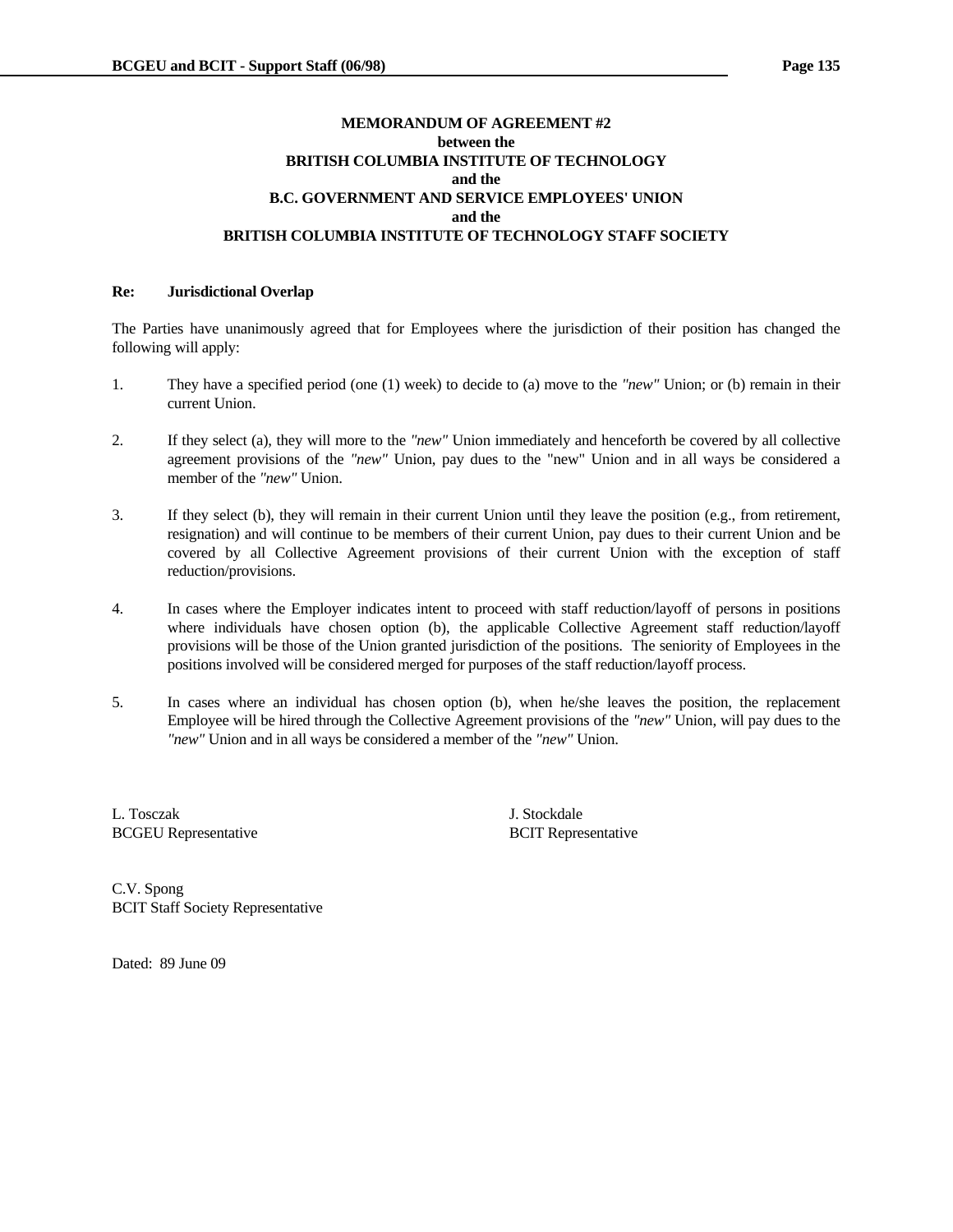# **BCIT SUPPORT STAFF between the BRITISH COLUMBIA INSTITUTE OF TECHNOLOGY and the B.C. GOVERNMENT AND SERVICE EMPLOYEES' UNION**

## **Re: Voluntary Transfers between Bargaining Units**

The Parties have unanimously agreed that for BCIT Employees who have voluntarily moved from one union jurisdiction to another the following will apply:

- 1. They will carry with them their accrued seniority to the date of the transfer.
- 2. (a) *Sick Leave Staff Society Members Transferring to the BCGEU:*

 Employees carry with them banked sick leave to be used to *"top up"* STIIP. Any unused credits will be paid out on retirement as per the BCGEU Collective Agreement.

(b) *Sick Leave - BCGEU Members Transferring to the Staff Society:*

 Employees carry with them any banked sick leave. Those with no bank or one with less than six (6) days will be given a six (6) day bank.

- 3. Vacation entitlement will be prorated as of the date of transfer, and will be calculated on service time based on their accrued seniority.
- 4. Any difference in Employee benefit provisions will be effective as of the date of transfer. Coverage will be continuous.
- 5. Employees who are grandfathered members of the Pension (Public Service) Plan will remain in that Plan. Members of other plans will move to the plan appropriate to their new position as of the date of transfer.
- 6. As of the date of transfer all terms and conditions of the new collective agreement covering the new position will apply to the transferring Employee.

L. Tosczak J. Stockdale BCGEU Representative BCIT Representative BCIT Representative

C.V. Spong BCIT Staff Society Representative

Dated: November 1, 1989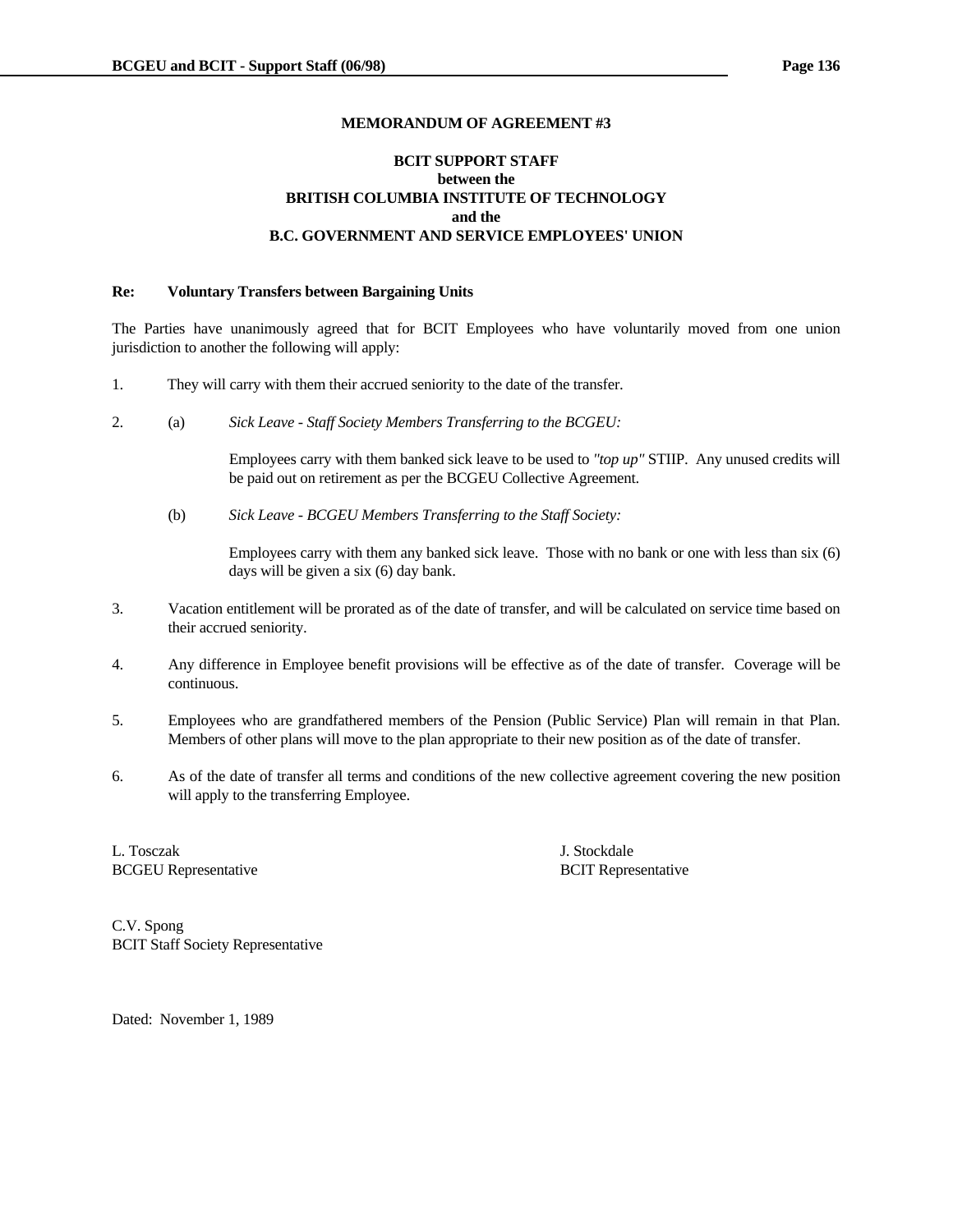# **BCIT SUPPORT STAFF between the BRITISH COLUMBIA INSTITUTE OF TECHNOLOGY and the B.C. GOVERNMENT AND SERVICE EMPLOYEES' UNION**

#### **Re: Pay Equity**

- 1. The Parties agree to establish a Joint Pay Equity Committee should the provincial government make funds available specifically for pay equity purposes, or should it become necessary by virtue of legislation enacted by the provincial government.
- 2. The Joint Pay Equity Committee shall be responsible for all aspects of the development and implementation of the Pay Equity Plan.
- 3. Upon the request of the Government of British Columbia, the Parties agree to cooperate in making application for pay equity funds that become available.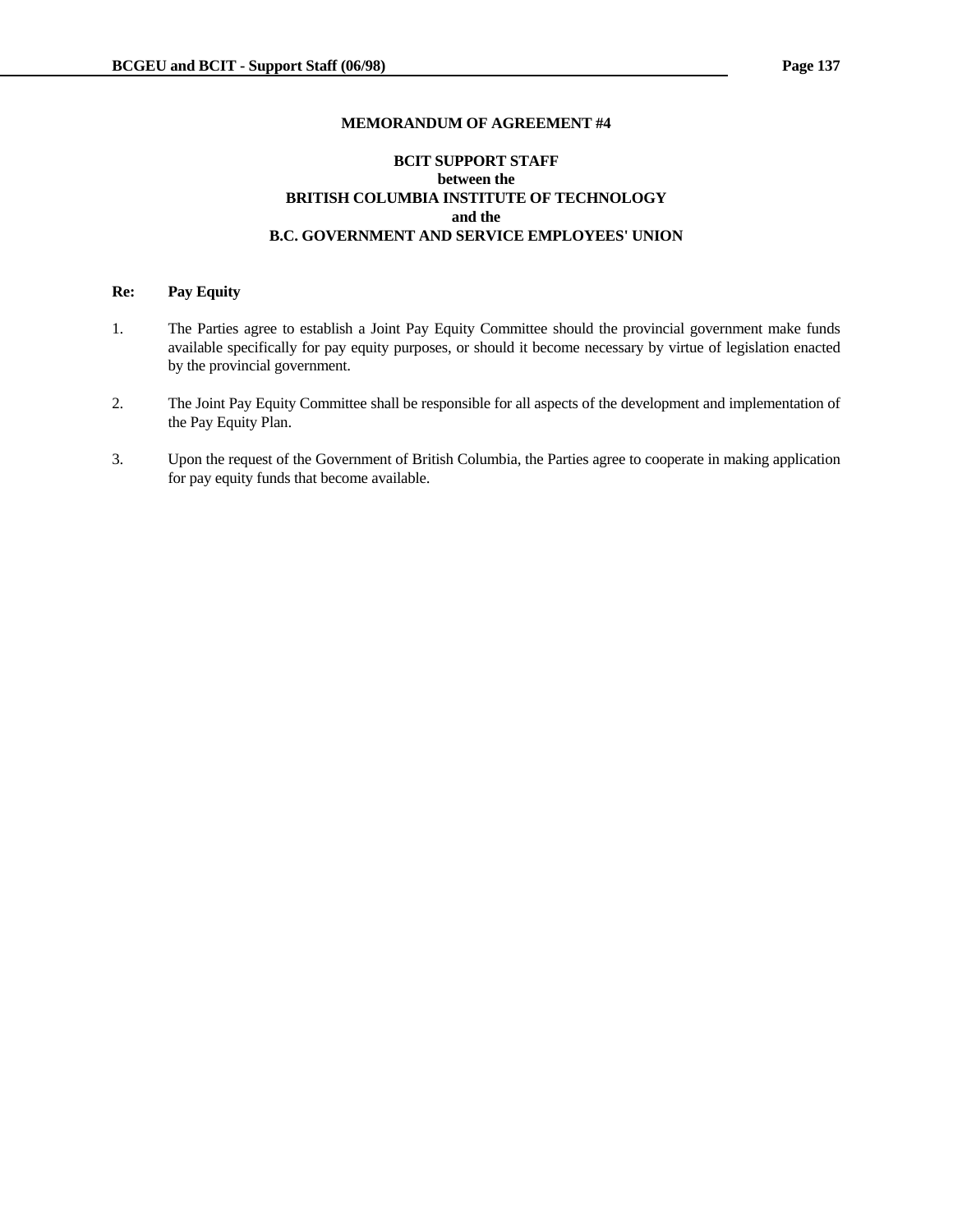# **BCIT SUPPORT STAFF between the BRITISH COLUMBIA INSTITUTE OF TECHNOLOGY and the B.C. GOVERNMENT AND SERVICE EMPLOYEES' UNION**

#### **Re: Work Study Program**

- 1. Students hired to carry out special projects not normally carried out by Employees in the bargaining unit shall be entitled to the following wages/benefits:
	- (a) Base wage rate and premium in lieu of benefits \$8.28
	- (b) Vacation at four percent (4%) of regular earnings \$0.33
- 2. The Union shall appoint two (2) representatives and the Institute shall appoint one (1) representative to an adjudication committee which shall review and approve applications for work study projects.
- 3. The Parties agree that students employed under this Memorandum of Agreement shall be considered auxiliary Employees. Except as otherwise noted in this Memorandum of Agreement, Work Study Program appointments shall be pursuant to the terms of the Collective Agreement. Auxiliary Employees hired pursuant to the Work Study Program shall be considered terminated for cause upon completion of the program and shall not retain seniority.
- 4. The standard hours of work for Work Study Students shall be no more than ten (10) hours per week. A student must be enrolled in classes to be covered by this Memorandum of Agreement.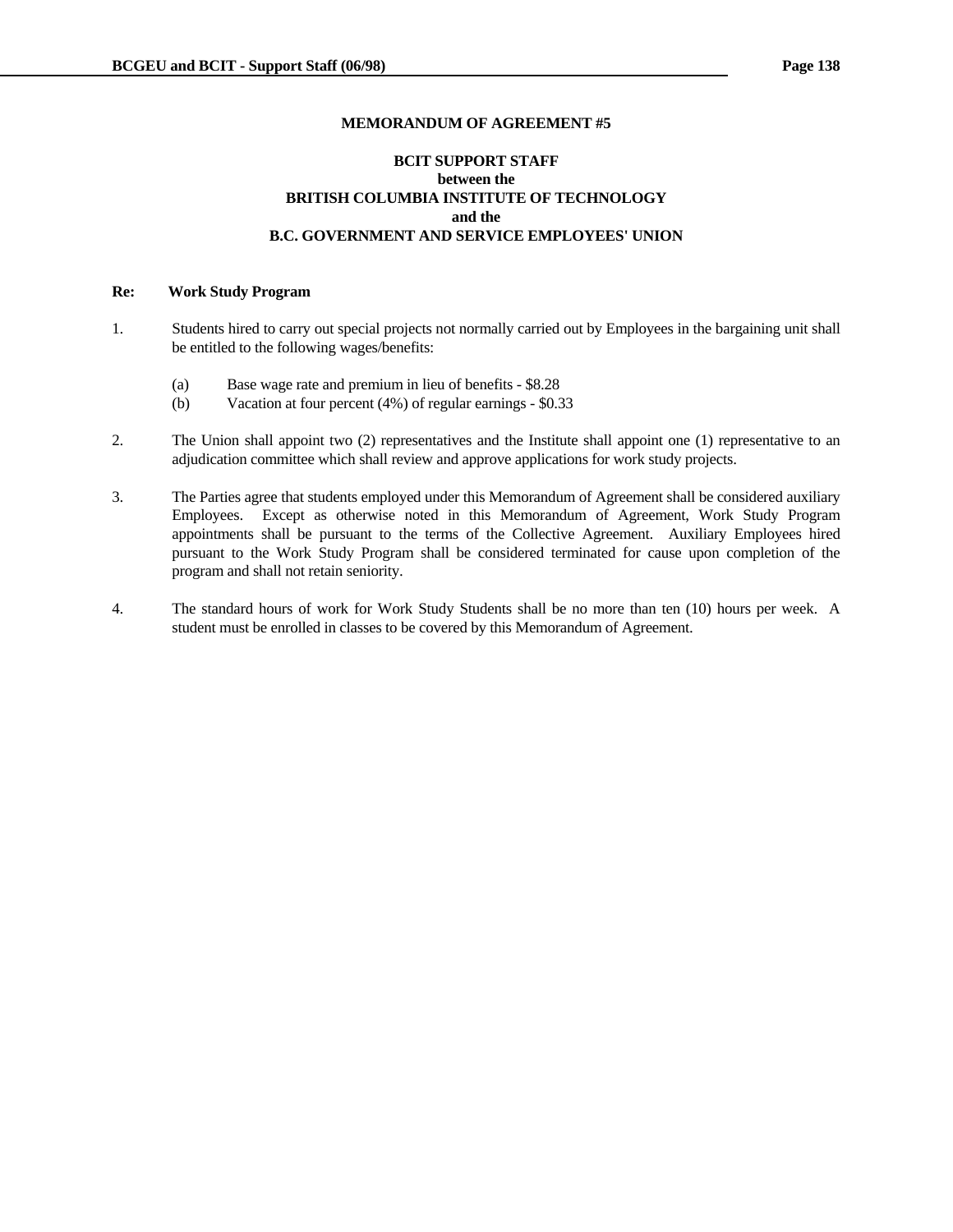# **BCIT SUPPORT STAFF between the BRITISH COLUMBIA INSTITUTE OF TECHNOLOGY and the B.C. GOVERNMENT AND SERVICE EMPLOYEES' UNION**

## **Re: Contracting Out**

The Parties agree to establish a Joint Committee comprised of three (3) Employees appointed by the Union and three (3) Employees appointed by the Employer to examine the issue of contracting out in Physical Plant.

Employees shall not suffer any loss of basic pay for time spent on this Committee.

Committee meetings shall be scheduled at mutually agreeable times and places.

The committee shall identify that type of work which is being contracted out in Physical Plant and examine the feasibility of having that work performed by Institute Employees. In examining the feasibility of having work performed by Institute Employees, the committee shall give consideration to whether it would be more cost effective to do so and to the quality of work required by the Institute.

Committee members shall have access to all relevant information.

**The Committee shall issue a written report, including recommendations. The Committee may, at its discretion, issue interim reports.**

Reports and recommendations of the Committee shall be submitted directly to the Executive of the Institute and to the Union.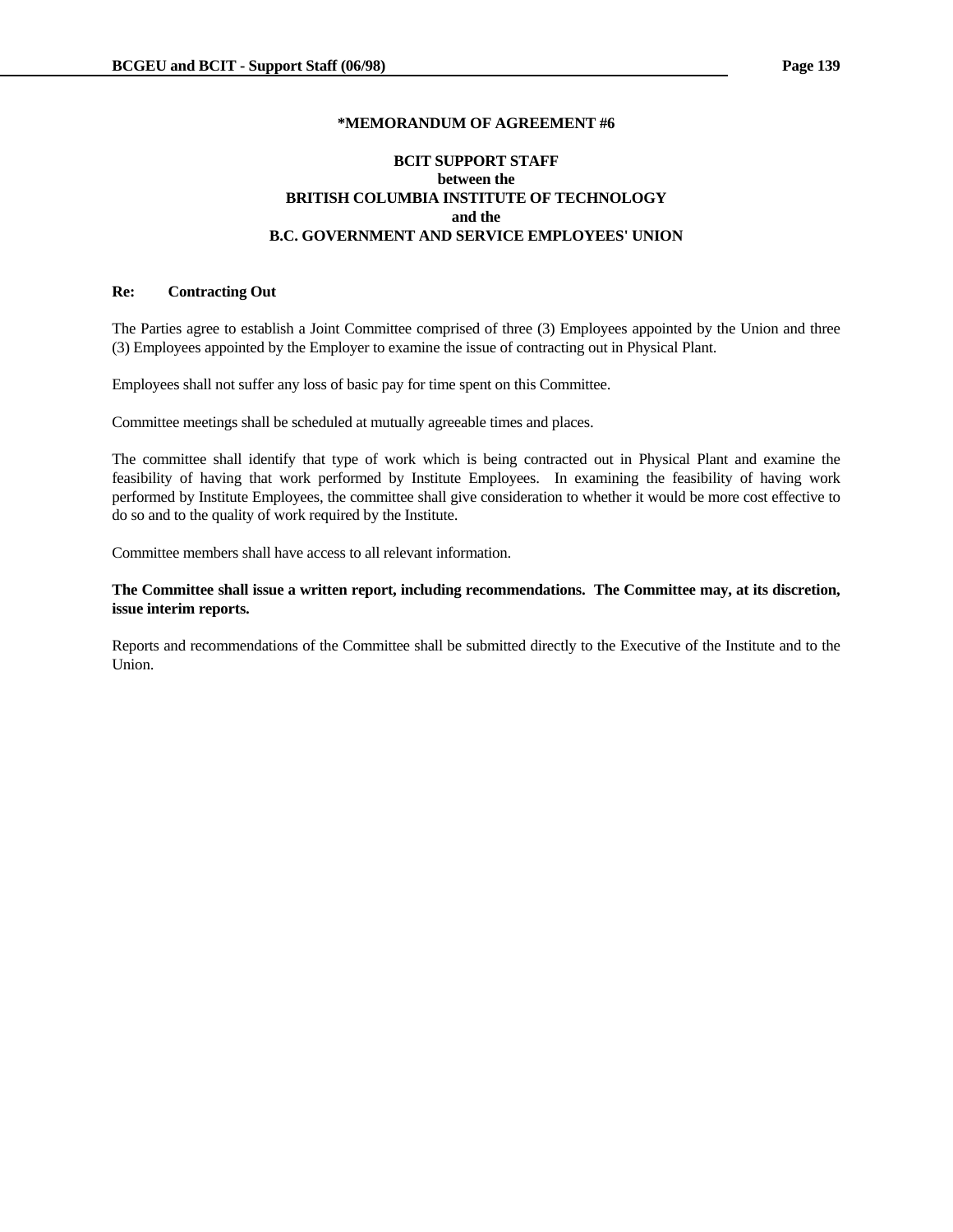# **BCIT SUPPORT STAFF between the BRITISH COLUMBIA INSTITUTE OF TECHNOLOGY and the B.C. GOVERNMENT AND SERVICE EMPLOYEES' UNION**

# **Re: Retirement Committee**

The Parties agree to establish a Joint Retirement Committee comprised of an equal number of representatives appointed by the Employer and the Union to make recommendations to the Parties by October 2, 1994 with respect to:

- 1. the development of information materials that outline the entitlements presently available to retiring Employees; and
- 2. the feasibility of establishing an early retirement incentive plan.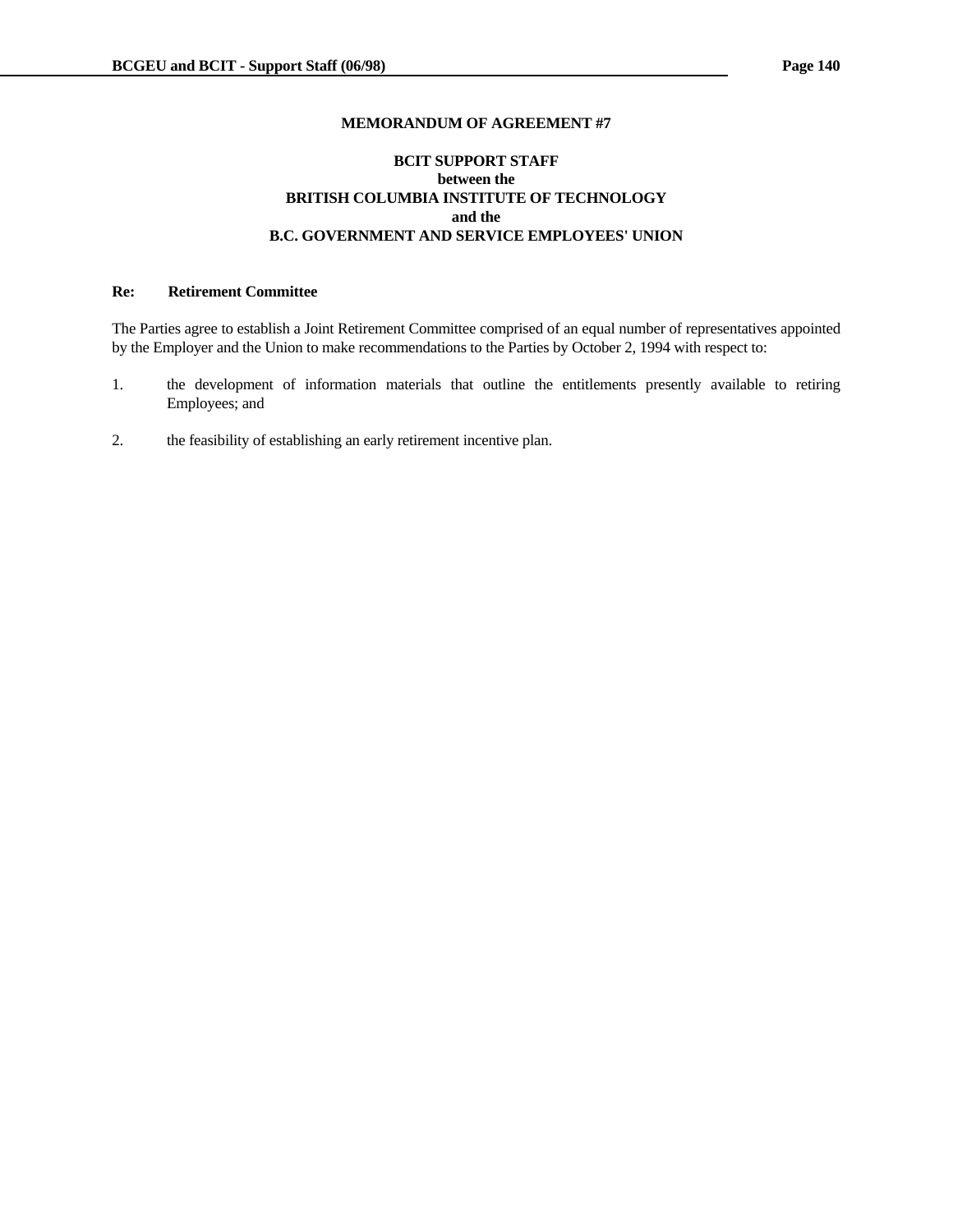# **BCIT SUPPORT STAFF between the BRITISH COLUMBIA INSTITUTE OF TECHNOLOGY and the B.C. GOVERNMENT AND SERVICE EMPLOYEES' UNION**

#### **Re: Challenge**

- **1. Students hired to carry out the principal duties of a job covered by an existing classification shall be classified accordingly and paid according to the rate established for that position.**
- **2. Challenge students hired to carry out special projects not normally carried out by Employees in the bargaining unit shall be entitled to the following wages/benefits:**

|                  | \$7.56<br><b>Base Rate</b><br>(a)      |
|------------------|----------------------------------------|
|                  | (b) Premium in lieu of benefits        |
| 0.50             |                                        |
|                  | (c) Vacation at four percent $(4%)$ of |
| regular earnings | 0.30                                   |
|                  | \$8.36                                 |

- **3. The Union shall appoint up to two (2) representatives and the Institute shall appoint one (1) representative to an Adjudication Committee which shall review and approve applications for Challenge projects.**
- **4. Auxiliary Employees hired pursuant to the Challenge Programs shall be considered terminated for cause upon completion of the Program and shall not retain seniority.**
- **5. The standard hours of work for Challenge students will be no more than thirty-five (35) hours per week for an approximate period of fourteen (14) to eighteen (18) weeks from May through early September.**
- **6. A student must be enrolled in classes to be covered by this Memorandum of Agreement.**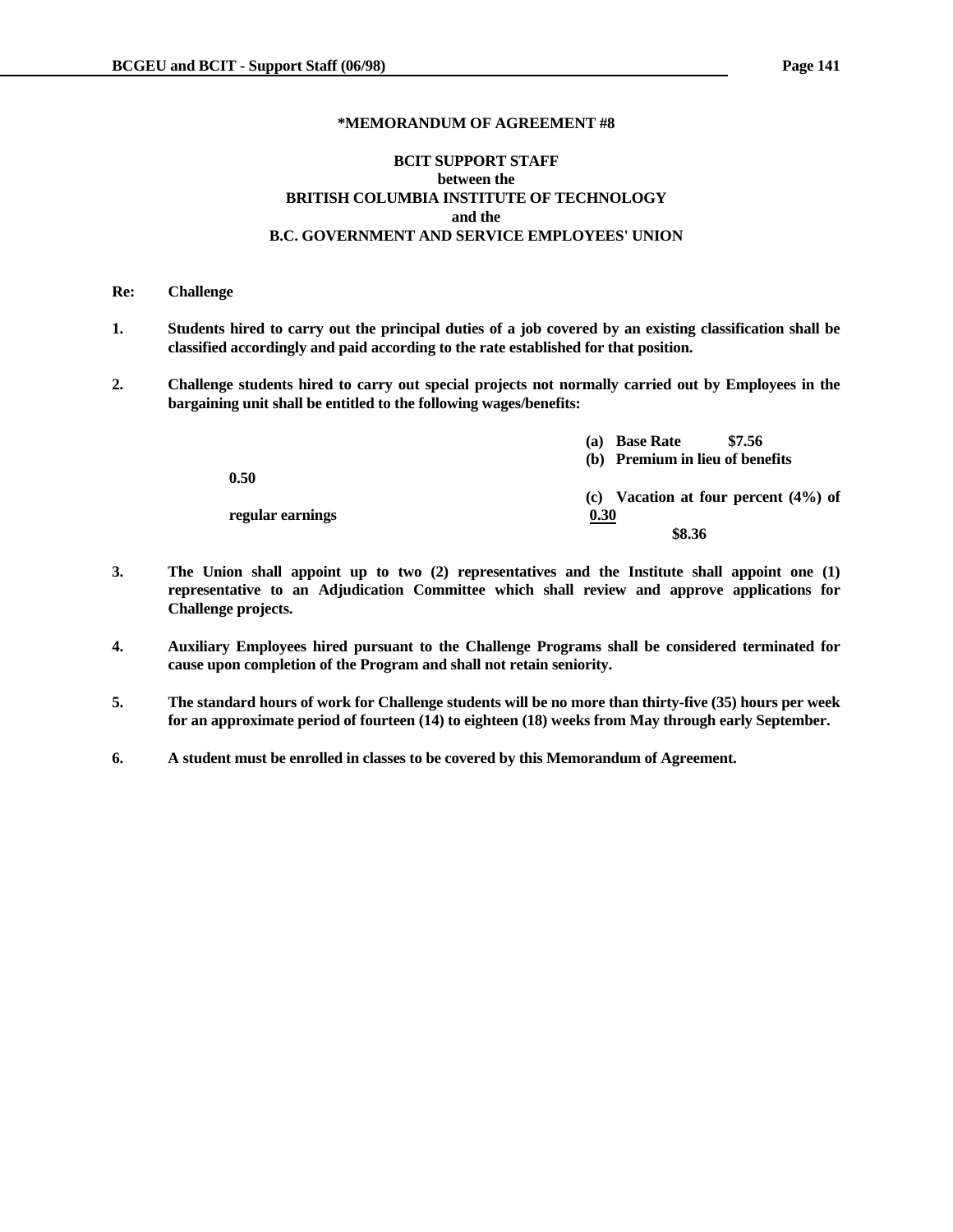# **BCIT SUPPORT STAFF between the BRITISH COLUMBIA INSTITUTE OF TECHNOLOGY and the B.C. GOVERNMENT AND SERVICE EMPLOYEES' UNION**

#### **Re: Pay Grades/Job Title Chart**

**The Institute agrees to the Union's proposal to include within the text of the renewed Collective Agreement a listing of job titles falling under each of the specified pay grades. This offer is put forward on the understanding that the listing will be current as of the date it is prepared and that it is included in the Collective Agreement for information purposes only.**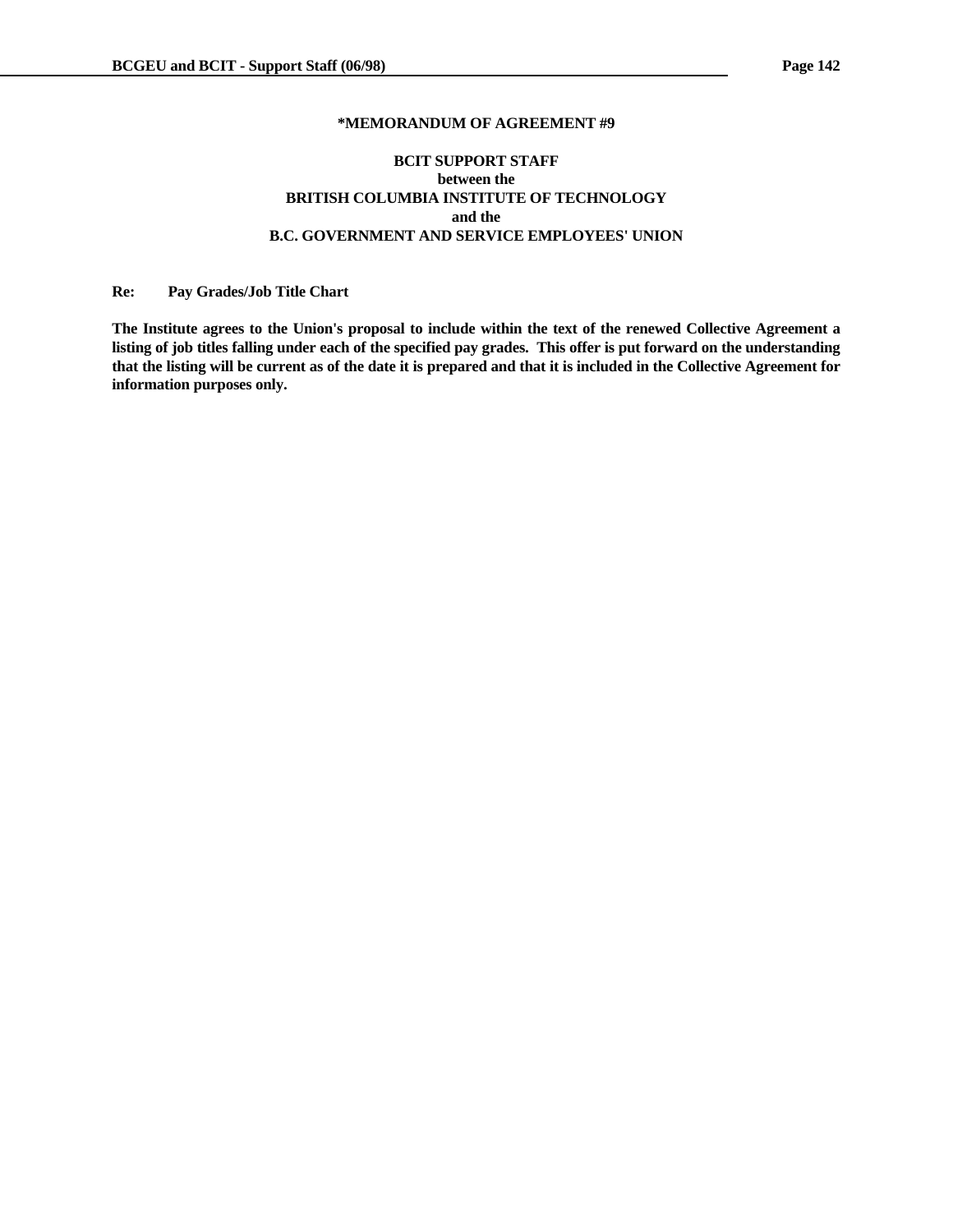# **INDEX**

| <b>HEADING</b>                                            | <b>PAGE</b> | <b>ARTICLE</b>   |
|-----------------------------------------------------------|-------------|------------------|
|                                                           |             | 10.10            |
|                                                           |             | 24.6             |
|                                                           |             | App A-2.16       |
|                                                           |             | 8.10             |
|                                                           |             | 21.2             |
|                                                           |             | 35.5             |
|                                                           |             | 14.8             |
| ALPHABETICAL LISTING OF COLLECTIVE AGREEMENT ARTICLES 104 |             | *LOU #5          |
|                                                           |             | 9.9              |
|                                                           |             | 9.8              |
|                                                           |             | 28.5             |
|                                                           |             | $*32.5$          |
|                                                           |             | 17.1             |
|                                                           |             | 32.1             |
|                                                           |             | *LOU #4          |
|                                                           |             | 17.12            |
|                                                           |             | 24.8             |
|                                                           |             | ART <sub>9</sub> |
|                                                           |             | 4.2              |
|                                                           |             | 26.4             |
|                                                           |             | 15.2             |
|                                                           |             | 4.8              |
|                                                           |             | <b>ART 32</b>    |
|                                                           |             | 3.1              |
|                                                           |             | 3.2              |
|                                                           |             | 30.1             |
|                                                           |             | 19.9             |
|                                                           |             | App A-2.18       |
|                                                           |             | App A-1.10       |
|                                                           |             | App A-2.10       |
|                                                           |             | 21.4             |
|                                                           |             | App $A-1.6$      |
|                                                           |             | <b>ART 30</b>    |
|                                                           |             | 20.1             |
|                                                           |             | App $B-1.2$      |
|                                                           |             | 9.4              |
|                                                           |             | App B-Part I     |
|                                                           |             | APP "B"          |
|                                                           |             | 11.6             |
|                                                           |             | 3.6              |
|                                                           |             | 10.4             |
|                                                           |             | 17.4             |
|                                                           |             | 17.13            |
|                                                           |             | 15.11            |
|                                                           |             | App A-2.15       |
|                                                           |             | 29.9             |
|                                                           |             | App A-2.8        |
|                                                           |             | $*MOA # 8$       |
|                                                           |             | 14.7             |
|                                                           |             | 27.3             |
|                                                           |             |                  |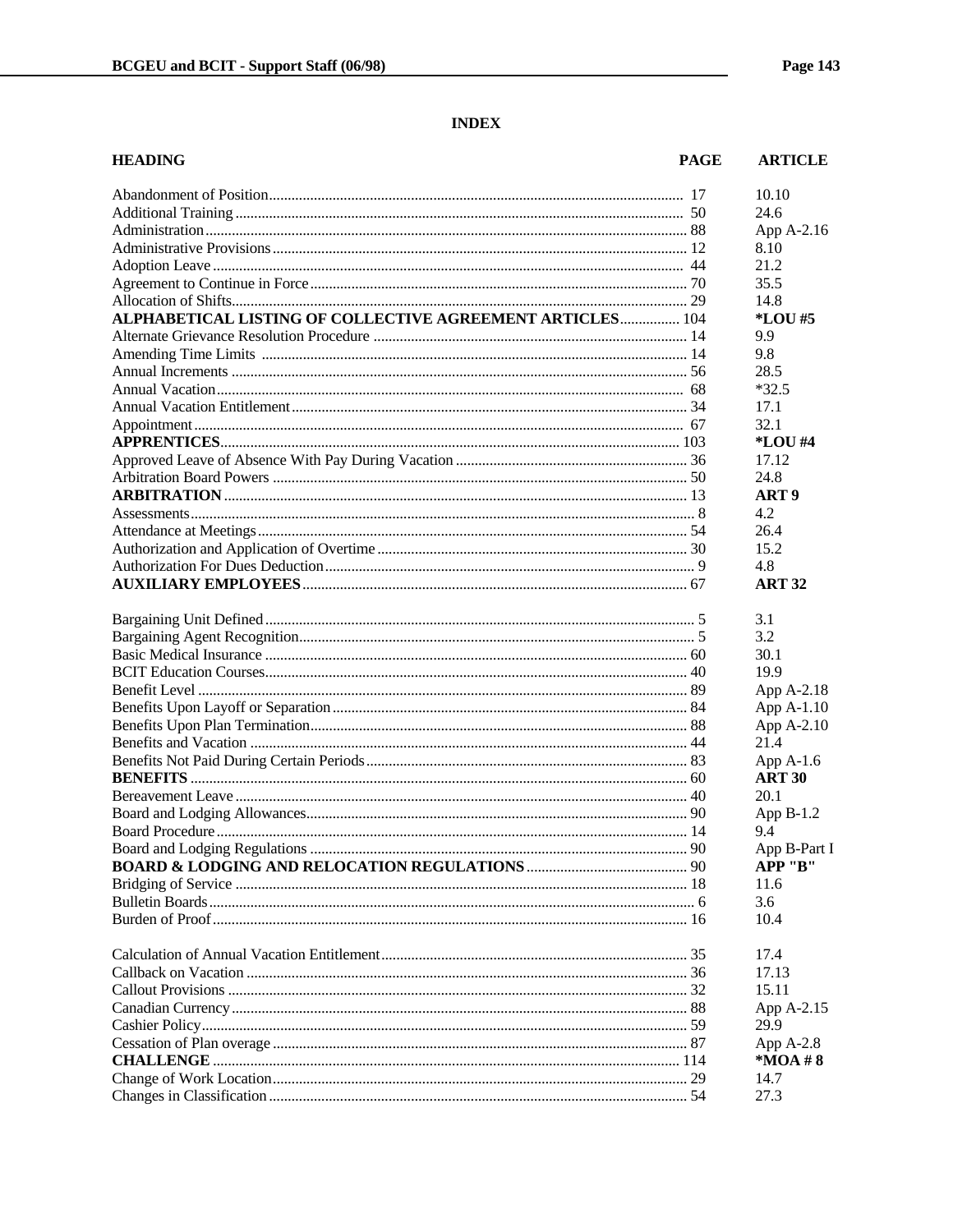|                      |      | 35.4             |
|----------------------|------|------------------|
|                      |      | 25.11            |
|                      |      | ART <sub>4</sub> |
|                      |      | 31.1             |
|                      |      | 16.6             |
|                      |      | App A-2.13       |
|                      |      | 13.3             |
|                      |      | 35.3             |
|                      |      | 19.2             |
|                      |      | 9.2              |
|                      |      | 31.11            |
|                      |      | 19.1             |
|                      |      | 22.1             |
|                      |      | 1.4              |
|                      |      | 31.7             |
|                      |      | *MOA #6          |
|                      |      | App A-2.11       |
|                      |      | 13.7             |
|                      |      | 31.6             |
|                      |      | 3.3              |
|                      |      | 32.8             |
|                      |      |                  |
|                      |      | 9.5              |
|                      |      | 4.1              |
|                      |      | 24.1             |
|                      |      | 11.1             |
|                      |      | 34.1             |
|                      |      | 20.10            |
|                      |      | 27.1             |
|                      |      | 14.1             |
|                      |      | App $B-1.1$      |
|                      |      | 15.1             |
|                      |      | 13.12            |
|                      |      |                  |
|                      |      | 30.3             |
|                      |      | 8.12             |
|                      |      | 26.5             |
|                      |      | 9.6              |
|                      |      | 10.9             |
| Discipline Procedure | . 16 | 10.2             |
|                      |      | <b>ART10</b>     |
|                      |      | 8.11             |
|                      |      | App $A-1.4$      |
|                      |      | 26.3             |
|                      |      | 28.9             |
|                      |      | 35.1             |
|                      |      |                  |
|                      |      | 12.8             |
|                      |      | 13.11            |
|                      |      | 17.17            |
|                      |      | <b>ART 19</b>    |
|                      |      | 8.15             |
|                      |      | 20.8             |
|                      |      | 32.9             |
|                      |      | App A-2.1        |
|                      |      | App A-1.1        |
|                      |      | 3.11             |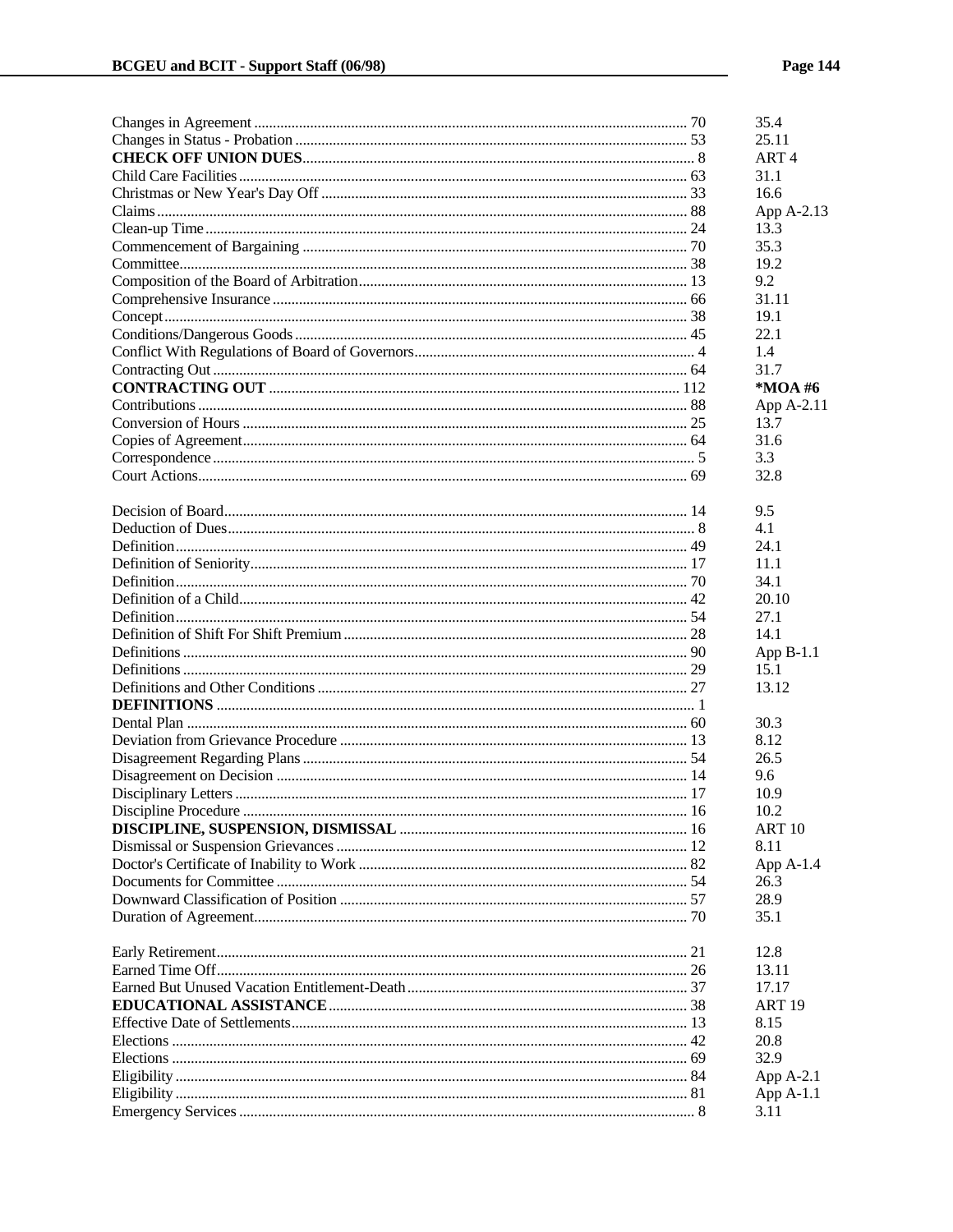|                                                                                 |     | 30.8             |
|---------------------------------------------------------------------------------|-----|------------------|
|                                                                                 |     | App A-1.7        |
|                                                                                 |     | 31.10            |
|                                                                                 |     | 19.8             |
|                                                                                 |     | ART <sub>5</sub> |
| Employer's Representative Designated to Handle Grievances at the Second Step 70 |     | 34.4             |
|                                                                                 |     | ART <sub>7</sub> |
|                                                                                 |     | 29.5             |
|                                                                                 |     | App $A-1.8$      |
|                                                                                 |     | 22.10            |
|                                                                                 |     | 28.1             |
|                                                                                 |     | 32.10            |
|                                                                                 |     | 14.5             |
|                                                                                 |     | App A-2.4        |
|                                                                                 |     | 29.6             |
|                                                                                 |     | 9.7              |
|                                                                                 |     | 30.2             |
|                                                                                 |     | 9.3              |
|                                                                                 |     | 8.8              |
|                                                                                 |     | $*20.4$          |
|                                                                                 |     | 9.10             |
|                                                                                 |     | 13.9             |
|                                                                                 |     | 20.5             |
|                                                                                 |     | 1.3              |
|                                                                                 |     | 20.9             |
|                                                                                 |     | <b>ART 31</b>    |
|                                                                                 |     | APP "C"          |
|                                                                                 |     | 8.1              |
|                                                                                 |     | ART <sub>8</sub> |
|                                                                                 |     | 30.4             |
|                                                                                 |     | 30.9             |
|                                                                                 |     | $*1.8$           |
|                                                                                 |     | 32.7             |
|                                                                                 |     | 16.5             |
|                                                                                 |     | 16.3             |
|                                                                                 |     | 16.4             |
|                                                                                 | -33 | 16.2             |
|                                                                                 |     | ART 16           |
|                                                                                 |     | 28.10            |
|                                                                                 |     | 13.1             |
|                                                                                 |     | <b>ART 13</b>    |
|                                                                                 |     | 1.5              |
|                                                                                 |     | 22.3             |
|                                                                                 |     | App A-2.17       |
|                                                                                 |     | App B-2.7        |
|                                                                                 |     | 24.3             |
|                                                                                 |     | 4.7              |
|                                                                                 |     | 31.4             |
|                                                                                 |     | $*29.14$         |
|                                                                                 |     | 25.2             |
|                                                                                 |     | 22.5             |
|                                                                                 |     | 30.10            |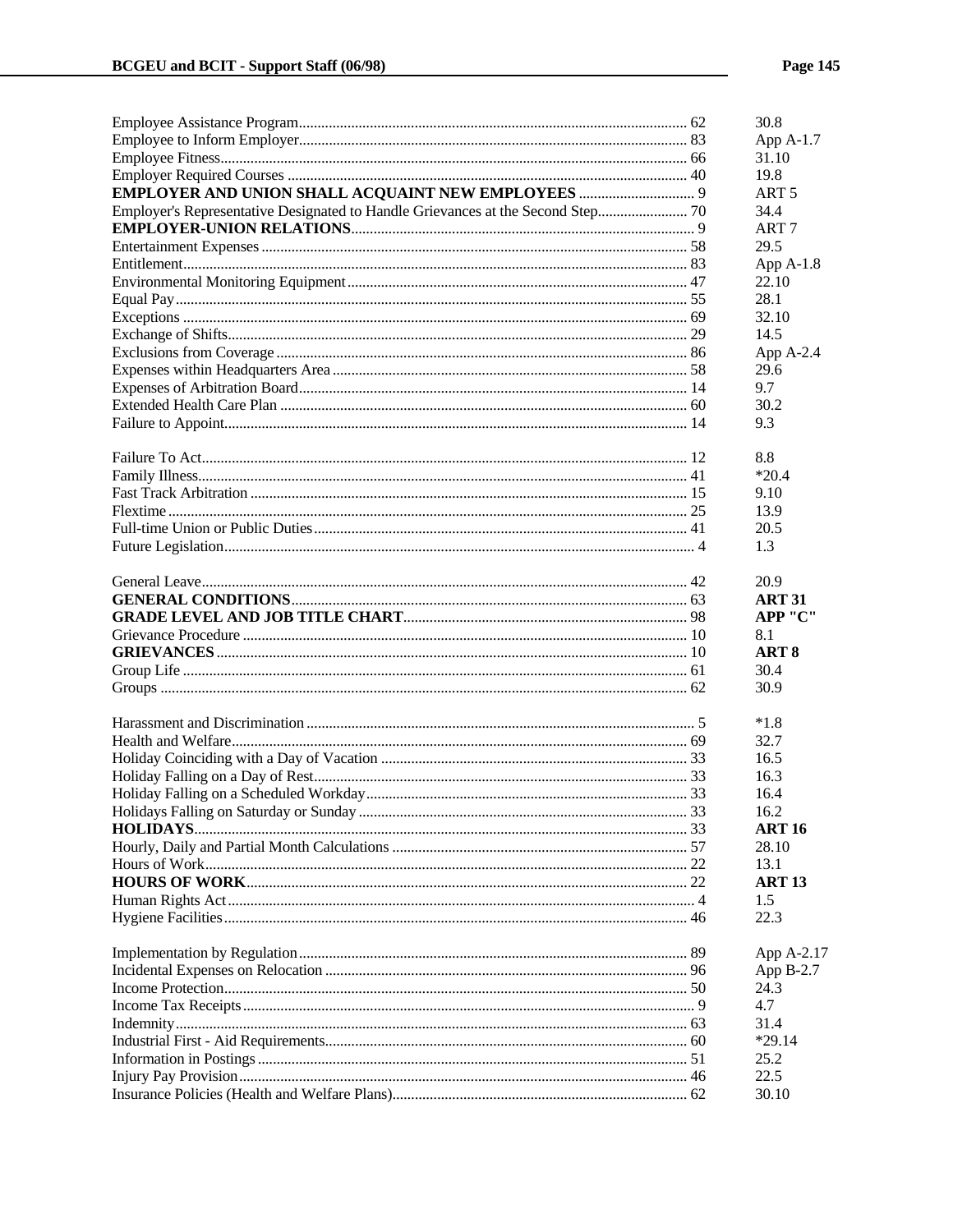|               | App $A-1.5$      |
|---------------|------------------|
|               | App A-2.6        |
|               | 25.14            |
|               | 22.8             |
|               | 25.1             |
|               | 27.2             |
|               | 26.7             |
|               | 31.17            |
|               | <b>ART 27</b>    |
|               | 26.1             |
|               | 30.11            |
|               | <b>ART 26</b>    |
|               | $MOA$ #1         |
|               | $MOA$ #2         |
|               | 7.5              |
|               | 29.8             |
|               | 32.4             |
|               | 12.7             |
|               | 12.6             |
|               | <b>ART 12</b>    |
|               | App A-2.9        |
|               | 20.7             |
|               | 20.11            |
|               | 20.6             |
|               | <b>ART 20</b>    |
|               | 30.7             |
|               | App $B-2.3$      |
|               | App A-Part II    |
|               | App A-2.2        |
|               | 11.3             |
|               | 32.3             |
|               | 23.2             |
|               | ART <sub>6</sub> |
|               | 21.1             |
|               | <b>ART 21</b>    |
|               | 20.2             |
| Meal Periods. | 13.5             |
|               | 29.2             |
|               | 30.6             |
|               | 17.3             |
|               | 4.3              |
|               | $*13.10$         |
|               | 19.3             |
|               | 29.13            |
|               | App B-2.5        |
|               | App $B-2.4$      |
|               | App $B-1.3$      |
|               | App $B-2.6$      |
|               | 17.9             |
|               | 27.4             |
|               | 4.6              |
|               | 26.6             |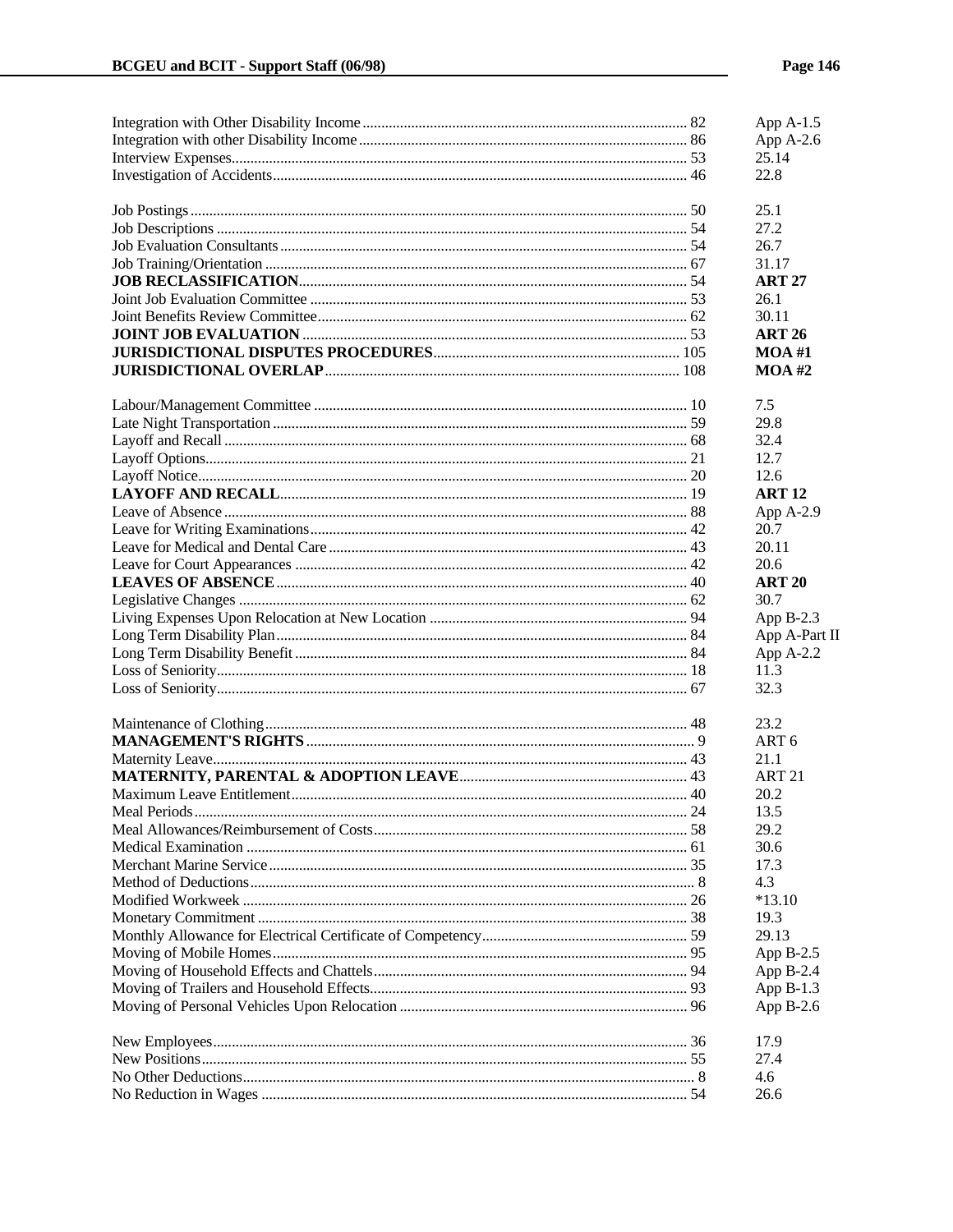|  | 3.4           |
|--|---------------|
|  | 15.8          |
|  | 14.6          |
|  | 1.2           |
|  | 24.2          |
|  | App $B-2.8$   |
|  | 14.3          |
|  | 34.2          |
|  | $*35.2$       |
|  | 9.1           |
|  | 25.8          |
|  |               |
|  | 19.7          |
|  | 22.9          |
|  | <b>ART 22</b> |
|  | 25.3          |
|  | 15.10         |
|  | 15.3          |
|  | 15.7          |
|  | 15.6          |
|  | <b>ART 15</b> |
|  | 16.7          |
|  | 16.1          |
|  | $*32.6$       |
|  | 21.3          |
|  | 31.2          |
|  | 28.8          |
|  | $MOA$ #4      |
|  | *MOA #9       |
|  | 28.2          |
|  | 19.6          |
|  | 29.11         |
|  | <b>ART 28</b> |
|  | 31.12         |
|  | 10.6          |
|  | App $B-1.5$   |
|  | 1.7           |
|  | 10.7          |
|  | App A-2.14    |
|  | 13.8          |
|  | App $B-2.1$   |
|  | 8.13          |
|  | 31.5          |
|  | 22.7          |
|  | $*31.15$      |
|  | 26.2          |
|  | <b>ART 33</b> |
|  | App A-2.5     |
|  | 12.2          |
|  | 17.16         |
|  | 17.5          |
|  | 10.1          |
|  | 25.5          |
|  |               |
|  | 19.5          |
|  | <b>ART 25</b> |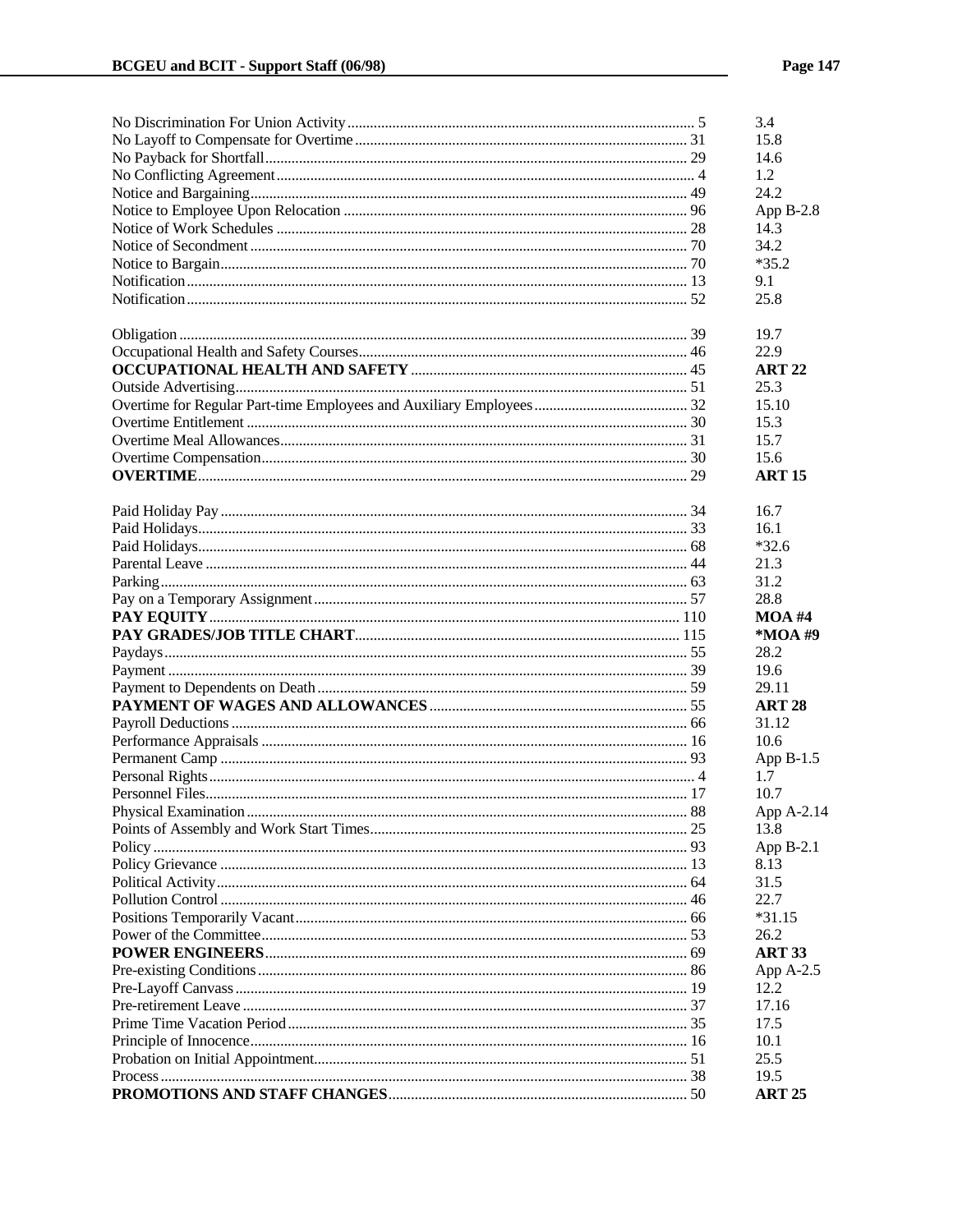|  | 23.3             |
|--|------------------|
|  | 34.3             |
|  | 1.1              |
|  | ART <sub>1</sub> |
|  |                  |
|  | 28.6             |
|  | 28.3             |
|  | 11.4             |
|  | App B-2.10       |
|  | 12.10            |
|  | 3.5              |
|  | 15.4             |
|  | App $A-1.3$      |
|  | 24.7             |
|  | <b>ART 29</b>    |
|  | App B-Part II    |
|  | 29.4             |
|  | 25.12            |
|  | 4.4              |
|  | 31.9             |
|  | $*3.9$           |
|  | 14.10            |
|  | 7.1              |
|  | App B-2.9        |
|  | 13.4             |
|  | 15.12            |
|  | 29.12            |
|  |                  |
|  | <b>MOA #7</b>    |
|  | 12.5             |
|  | 10.3             |
|  | 10.8             |
|  | 15.9             |
|  | 3.8              |
|  | $*10.5$          |
|  | 25.9             |
|  | 21.5             |
|  | 25.4             |
|  | 22.2             |
|  | 22.12            |
|  | 28.7             |
|  | 12.9             |
|  | 11.5             |
|  | 17.10            |
|  | 25.10            |
|  | <b>ART 34</b>    |
|  |                  |
|  | 32.2             |
|  | 11.2             |
|  | <b>ART 11</b>    |
|  | 15.5             |
|  | $*22.14$         |
|  | 14.2             |
|  | <b>ART 14</b>    |
|  | App A-Part I     |
|  | 14.4             |
|  | App $A-1.2$      |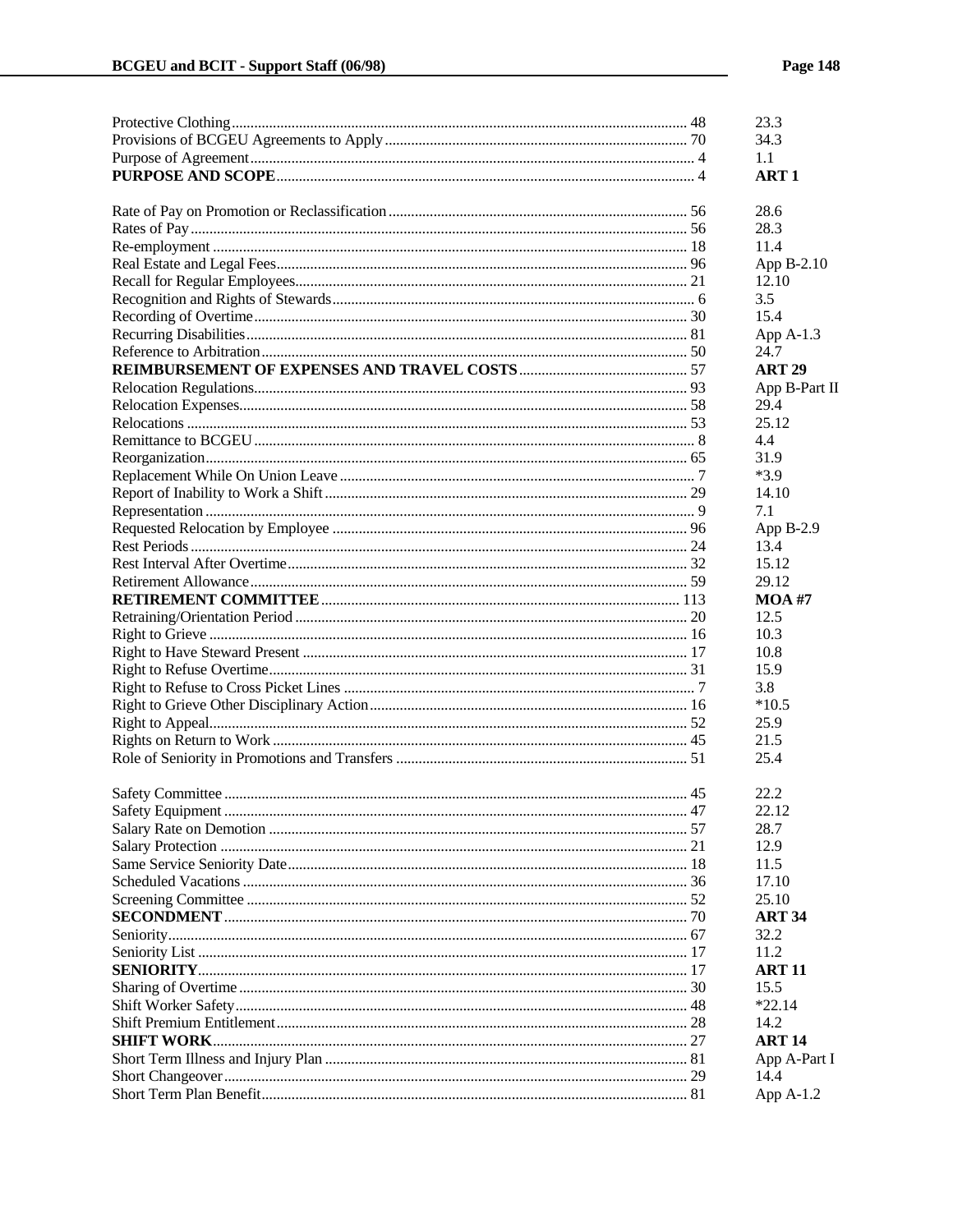| SHORT TERM ILLNESS & INJURY AND LONG-TERM DISABILITY  37 | <b>ART 18</b>    |
|----------------------------------------------------------|------------------|
|                                                          | APP "A"          |
|                                                          | $LOU$ #2         |
|                                                          | 20.3             |
|                                                          | $*20.12$         |
|                                                          | 14.9             |
|                                                          | 13.6             |
|                                                          | 8.2              |
|                                                          | 8.4              |
|                                                          | 8.6              |
|                                                          | 31.8             |
|                                                          | $LOU$ #3         |
|                                                          | 28.4             |
|                                                          | 25.15            |
|                                                          | App A-2.7        |
|                                                          | 23.1             |
|                                                          | 31.3             |
|                                                          | <b>SCHED1</b>    |
|                                                          | 22.13            |
|                                                          |                  |
|                                                          | 8.14             |
|                                                          | 7.3              |
|                                                          | <b>ART 24</b>    |
|                                                          | 29.7             |
|                                                          | <b>ART 35</b>    |
|                                                          | 19.4             |
|                                                          | 8.7              |
|                                                          | 8.3              |
|                                                          | 8.9              |
|                                                          | 8.5              |
|                                                          | 29.15            |
|                                                          | App A-2.3        |
|                                                          | 31.18            |
|                                                          | 24.5             |
|                                                          | 31.14            |
|                                                          | 24.4             |
|                                                          | 25.13            |
|                                                          | 22.6             |
|                                                          | App $B-2.2$      |
| Travel Advance                                           | 31.13            |
|                                                          | $*25.6$          |
|                                                          | *LOU #1          |
|                                                          | 29.3             |
|                                                          | App $B-1.4$      |
|                                                          | App A-1.9        |
|                                                          | 30.5             |
|                                                          | 3.10             |
|                                                          | 4.5              |
|                                                          | 3.7              |
|                                                          | 23.5             |
|                                                          | 7.2              |
|                                                          | 25.7             |
|                                                          | ART <sub>3</sub> |
|                                                          | ART <sub>2</sub> |
|                                                          | 7.4              |
|                                                          |                  |